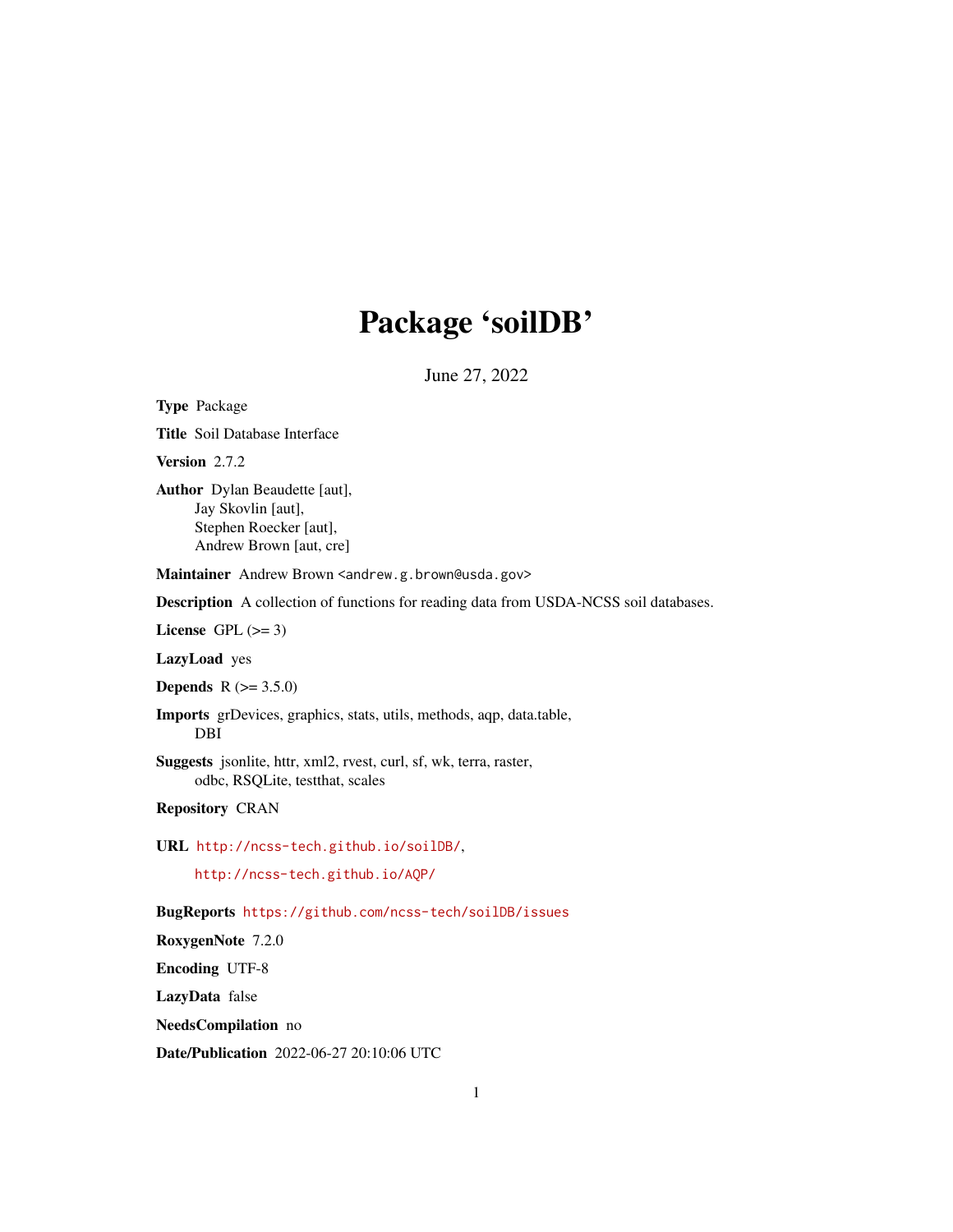# R topics documented:

|                | $\overline{4}$ |
|----------------|----------------|
|                | $\overline{4}$ |
|                | 5              |
|                | 6              |
|                | 6              |
|                | $\overline{7}$ |
|                | 8              |
|                | 9              |
|                | 10             |
|                | 13             |
|                | 15             |
|                | 17             |
|                | 18             |
|                | <b>20</b>      |
|                |                |
|                |                |
|                |                |
|                |                |
|                |                |
|                |                |
|                |                |
|                |                |
|                |                |
|                |                |
|                |                |
|                |                |
|                | 39             |
|                |                |
|                |                |
|                |                |
|                |                |
|                | 46             |
|                | 47             |
|                | 48             |
|                |                |
|                |                |
|                | 51             |
|                | 52             |
|                | 52             |
|                | 53             |
|                | 54             |
| get OSD        | 55             |
|                | 56             |
|                | 57             |
| get_SDA_hydric | 59             |
|                | 61             |
|                |                |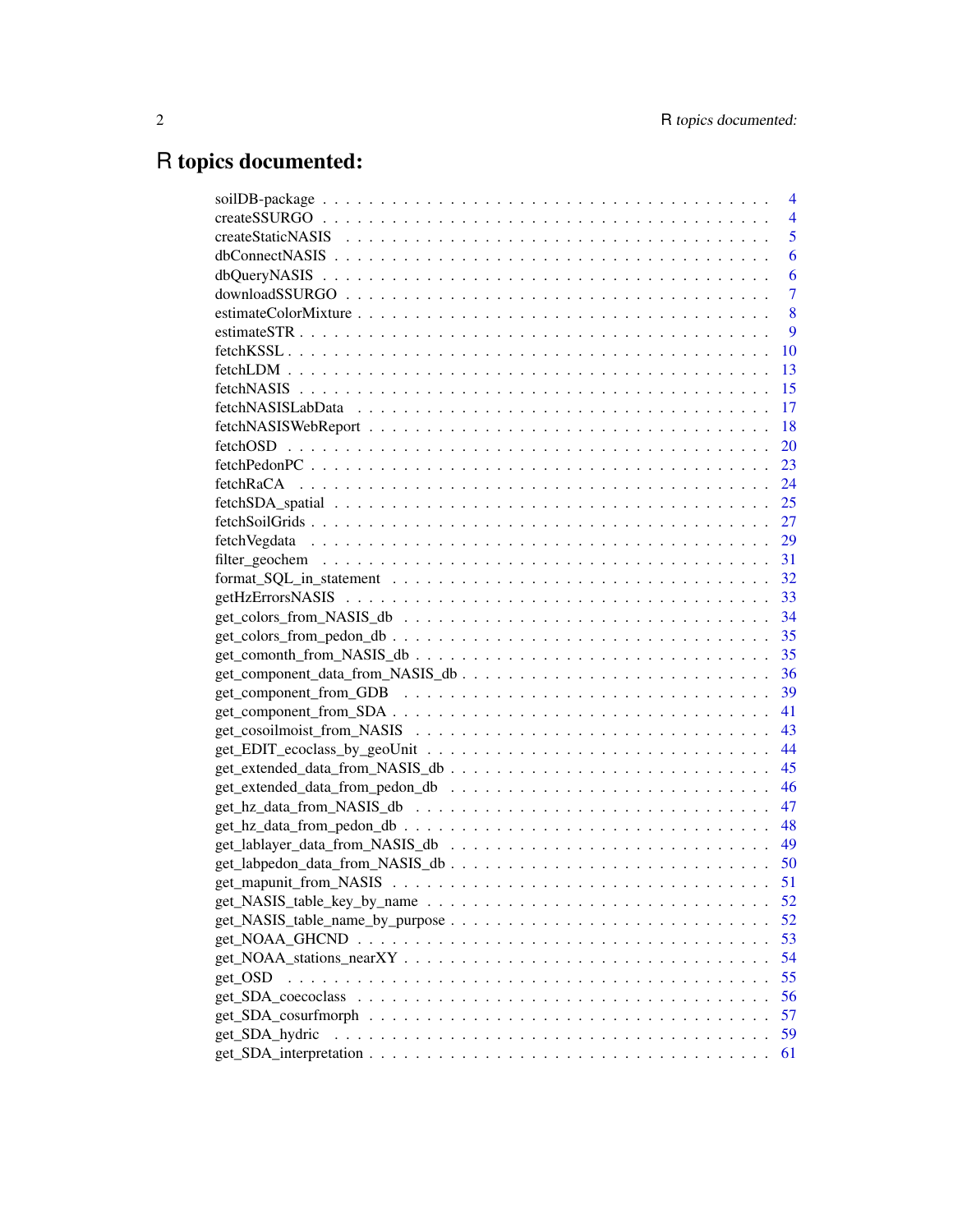| -77                                                                                                     |
|---------------------------------------------------------------------------------------------------------|
| 78                                                                                                      |
| 79                                                                                                      |
| 80                                                                                                      |
| 83                                                                                                      |
| $get\_site\_data\_from\_NASIS\_db \ldots \ldots \ldots \ldots \ldots \ldots \ldots \ldots \ldots$<br>84 |
| 85                                                                                                      |
| 86                                                                                                      |
| 87                                                                                                      |
| get_veg_data_from_NASIS_db<br>88                                                                        |
| 89                                                                                                      |
| 89                                                                                                      |
| 90                                                                                                      |
| 91                                                                                                      |
| 91                                                                                                      |
| 92                                                                                                      |
| 93                                                                                                      |
| 95                                                                                                      |
| 96                                                                                                      |
|                                                                                                         |
|                                                                                                         |
|                                                                                                         |
|                                                                                                         |
|                                                                                                         |
|                                                                                                         |
|                                                                                                         |
|                                                                                                         |
|                                                                                                         |
|                                                                                                         |
|                                                                                                         |
|                                                                                                         |
|                                                                                                         |
|                                                                                                         |
|                                                                                                         |
| siblings                                                                                                |
|                                                                                                         |
|                                                                                                         |
|                                                                                                         |
|                                                                                                         |
|                                                                                                         |
|                                                                                                         |
|                                                                                                         |
|                                                                                                         |
|                                                                                                         |
| WCS details                                                                                             |
|                                                                                                         |

**Index** 2008 **[136](#page-135-0)**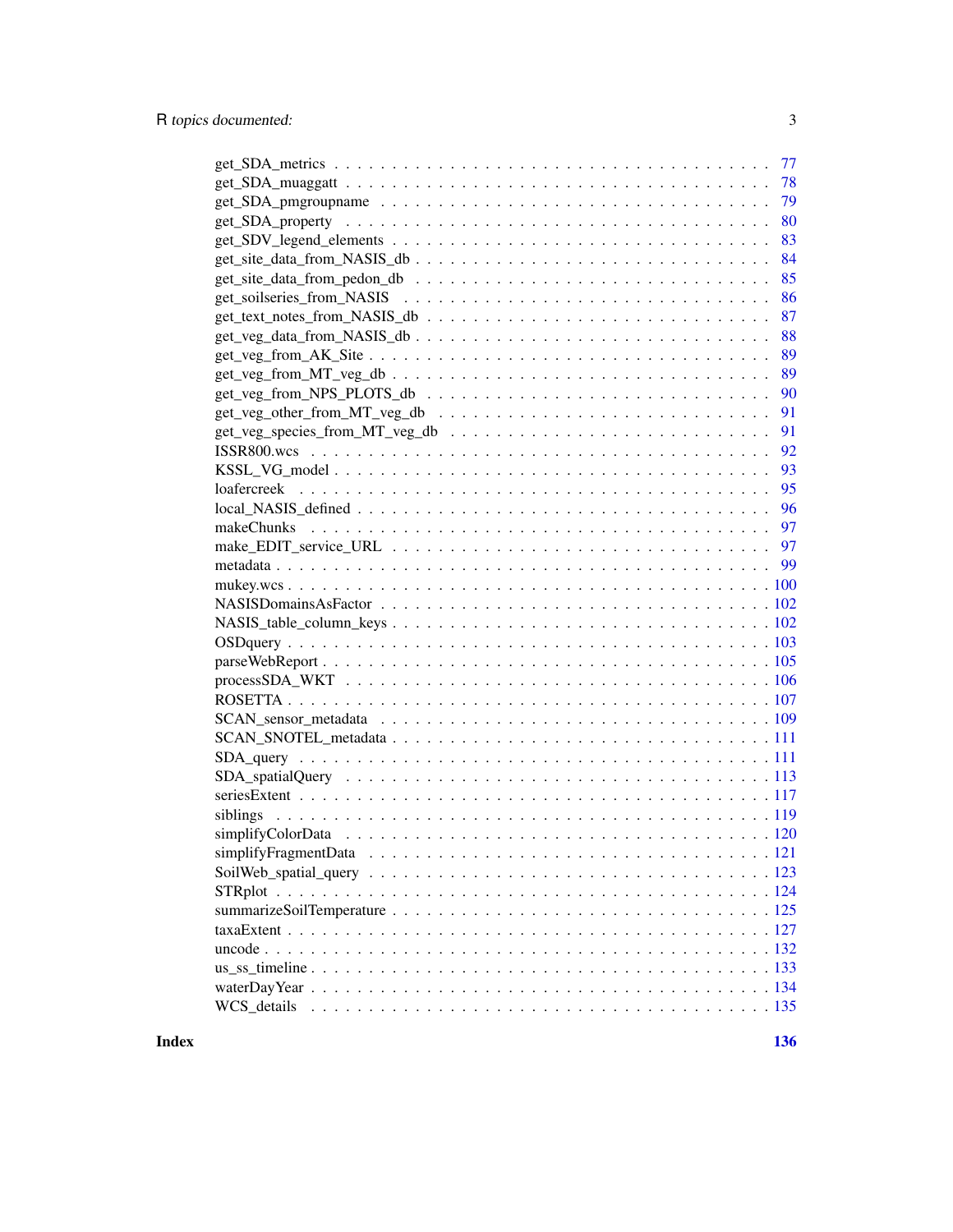<span id="page-3-0"></span>

#### Description

A collection of functions for reading data from USDA-NCSS soil databases.

# Details

This package provides methods for extracting soils information from local PedonPC and AKSite databases (MS Access format), local NASIS databases (MS SQL Server), Soil Data Access and various other soil-related web services.

## Author(s)

J.M. Skovlin, D.E. Beaudette, S.M Roecker, A.G. Brown @seealso [fetchPedonPC,](#page-22-1) [fetchNASIS,](#page-14-1) [SDA\\_query,](#page-110-1) [loafercreek](#page-94-1)

| createSSURGO | Create a SQLite database or GeoPackage from one or more SSURGO |
|--------------|----------------------------------------------------------------|
|              | Exports                                                        |

# Description

Create a SQLite database or GeoPackage from one or more SSURGO Exports

#### Usage

```
createSSURGO(
  filename,
  exdir,
  pattern = NULL,
  overwrite = FALSE,
  header = FALSE,
  ...
\mathcal{L}
```

| filename | Output file name (e.g. 'db. sqlite' or 'db. gpkg')                                                                                                                                                                                                     |
|----------|--------------------------------------------------------------------------------------------------------------------------------------------------------------------------------------------------------------------------------------------------------|
| exdir    | Path containing containing SSURGO spatial (.shp) and tabular (.txt) files.                                                                                                                                                                             |
| pattern  | Character. Optional regular expression to use to filter subdirectories of exdir.<br>Default: NULL will search all subdirectories for SSURGO export files.#' @param<br>include_spatial Logical. Include spatial data layers in database? Default: TRUE. |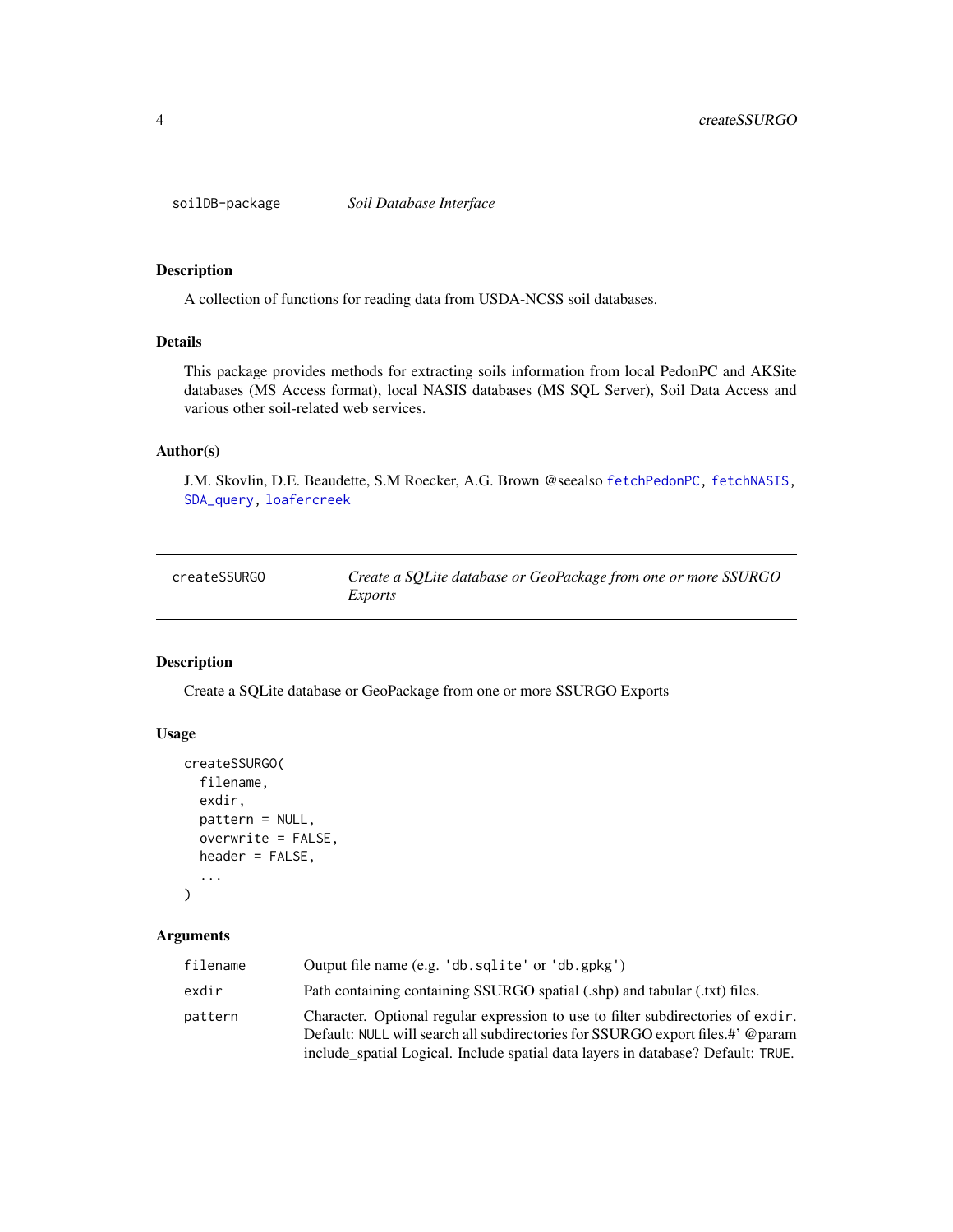<span id="page-4-0"></span>

| overwrite | Logical. Overwrite existing layers? Default FALSE will append to existing ta-<br>bles/layers.           |
|-----------|---------------------------------------------------------------------------------------------------------|
| header    | Logical. Passed to read. delim() for reading pipe-delimited () text files con-<br>taining tabular data. |
| $\cdot$   | Additional arguments passed to write_sf() for writing spatial layers.                                   |

# Value

Character. Vector of layer/table names in filename.

# Examples

```
## Not run:
downloadSSURGO("areasymbol IN ('CA067', 'CA077', 'CA632')", destdir = "SSURGO_test")
createSSURGO("test.gpkg", "SSURGO_test")
```
## End(Not run)

createStaticNASIS *Create a memory or file-based instance of NASIS database*

# Description

Create a memory or file-based instance of NASIS database for selected tables.

## Usage

```
createStaticNASIS(
  tables = NULL,
  new_names = NULL,
  SS = TRUE,dsn = NULL,output_path = NULL,
  verbose = FALSE
\lambda
```

| tables    | Character vector of target tables. Default: NULL is whatever tables are listed by<br>DBI:: dbListTables for the connection typ being used. |
|-----------|--------------------------------------------------------------------------------------------------------------------------------------------|
| new_names | Optional: new table names (should match length of vector of matching tables<br>in dsn)                                                     |
| <b>SS</b> | Logical. Include "selected set" tables (ending with suffix "_View_1"). Default:<br><b>TRUE</b>                                             |
| dsn       | Optional: path to SOLite database containing NASIS table structure; or a DBI Connection.<br>Default: NULL                                  |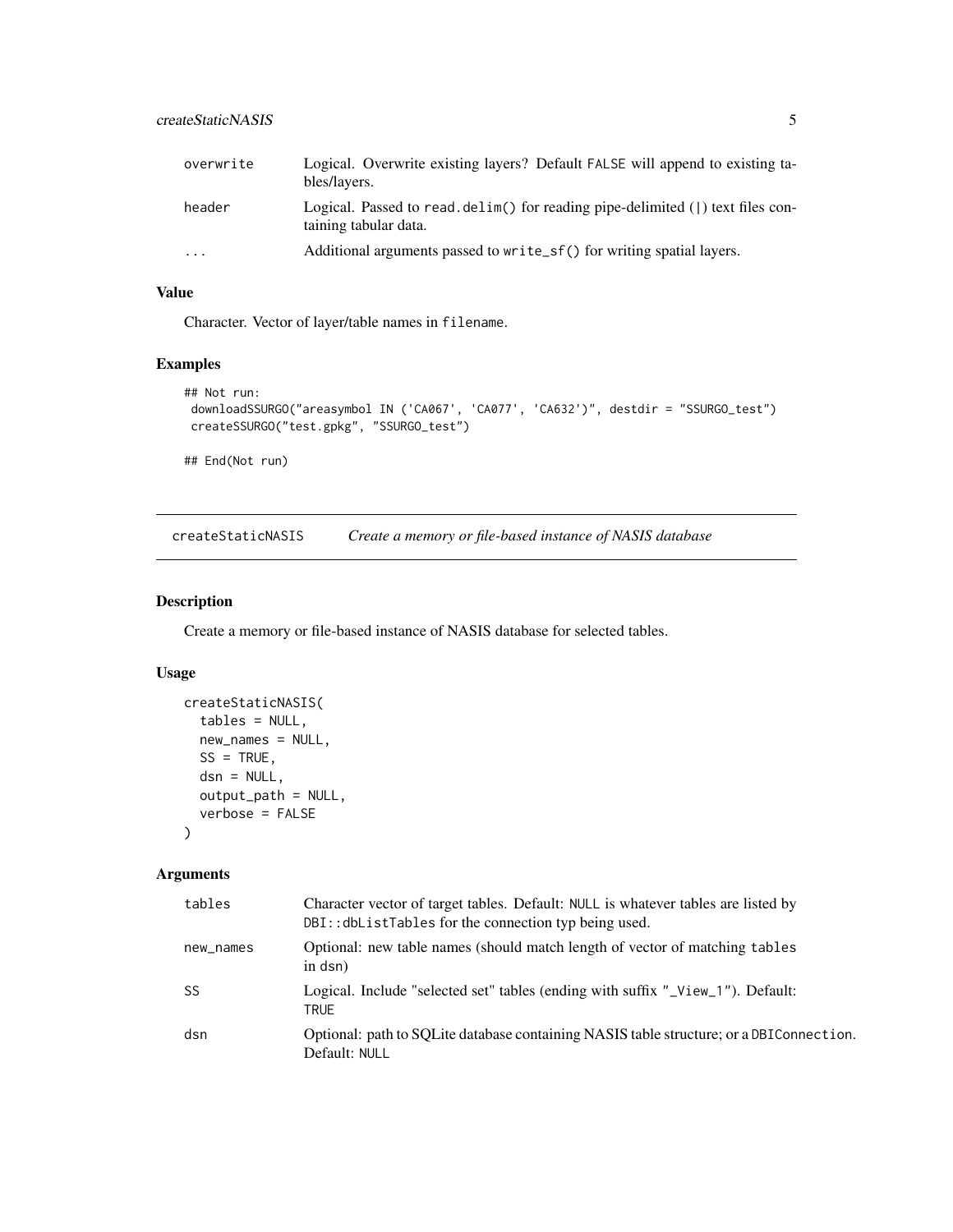<span id="page-5-0"></span>

| output_path | Optional: path to new/existing SQLite database to write tables to. Default: NULL<br>returns table results as named list. |
|-------------|--------------------------------------------------------------------------------------------------------------------------|
| verbose     | Show error messages from attempts to dump individual tables? Default FALSE                                               |

## Value

A named list of results from calling dbQueryNASIS for all columns in each NASIS table.

dbConnectNASIS *Create local NASIS database connection*

# Description

Create a connection to a local NASIS database with DBI

# Usage

```
dbConnectNASIS(dsn = NULL)
```
NASIS(dsn = NULL)

#### Arguments

dsn Optional: path to SQLite database containing NASIS table structure; Default: NULL

#### Value

A DBIConnection object, as returned by DBI::dbConnect(). If dsn is a DBIConnection, the attribute isUserDefined of the result is set to TRUE. If the DBIConnection is created by the internal NASIS connection process, isUserDefined is set to FALSE.

dbQueryNASIS *Query a NASIS DBIConnection*

# Description

Send queries to a NASIS DBIConnection

#### Usage

dbQueryNASIS(conn, q, close = TRUE, ...)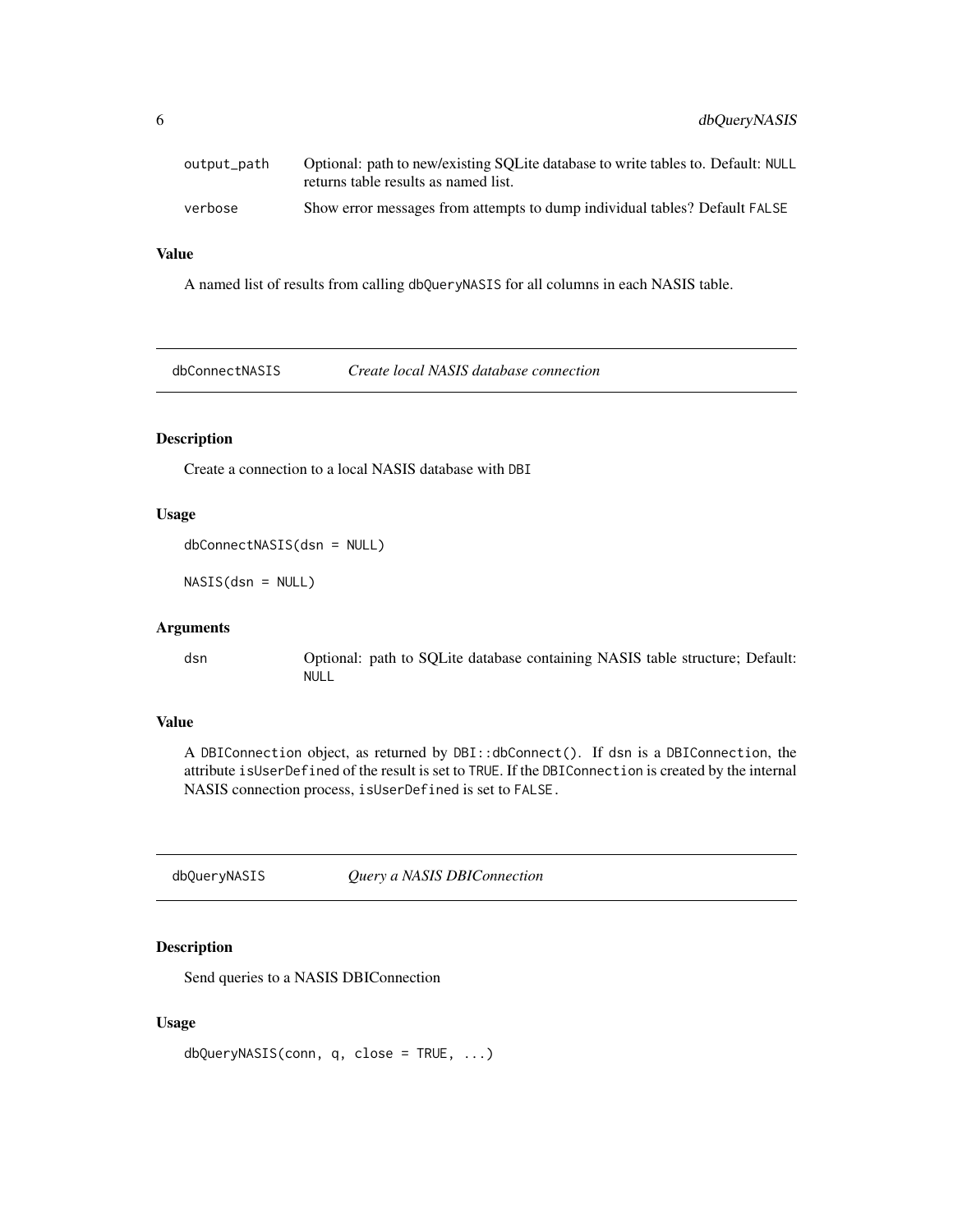# <span id="page-6-0"></span>downloadSSURGO 7

## Arguments

| conn  | A DBIConnection object, as returned by DBI:: dbConnect().                                                                   |
|-------|-----------------------------------------------------------------------------------------------------------------------------|
| q     | A statement to execute using DBI:: dbGetQuery; or a (named) vector containing<br>multiple statements to evaluate separately |
| close | Close connection after query? Default: TRUE                                                                                 |
| .     | Additional arguments to DBI:: dbGetOuery                                                                                    |

## Value

Result of DBI::dbGetQuery

downloadSSURGO *Get SSURGO ZIP files from Web Soil Survey 'Download Soils Data'*

# Description

Download ZIP files containing spatial (ESRI shapefile) and tabular (TXT) files with standard SSURGO format; optionally including the corresponding SSURGO Template Database with include\_template=TRUE.

## Usage

```
downloadSSURGO(
 WHERE = NULL,areasymbols = NULL,
  destdir = tempdir(),exdir = destdir,
  include_template = FALSE,
  extract = TRUE,remove_zip = FALSE,
 overwrite = FALSE,
  quiet = FALSE
\mathcal{L}
```

| WHERE       | A SQL WHERE clause expression used to filter records in sacatalog table. Al-<br>ternately WHERE can be any spatial object supported by SDA_spatialQuery()<br>for defining the target extent.  |
|-------------|-----------------------------------------------------------------------------------------------------------------------------------------------------------------------------------------------|
| areasymbols | Character vector of soil survey area symbols e.g. c("CA067", "CA077"). Used<br>in lieu of WHERE arugment.                                                                                     |
| destdir     | Directory to download ZIP files into. Default tempdir().                                                                                                                                      |
| exdir       | Directory to extract ZIP archives into. May be a directory that does not yet exist.<br>Each ZIP file will extract to a folder labeled with a reasymbol in this directory.<br>Default: destdir |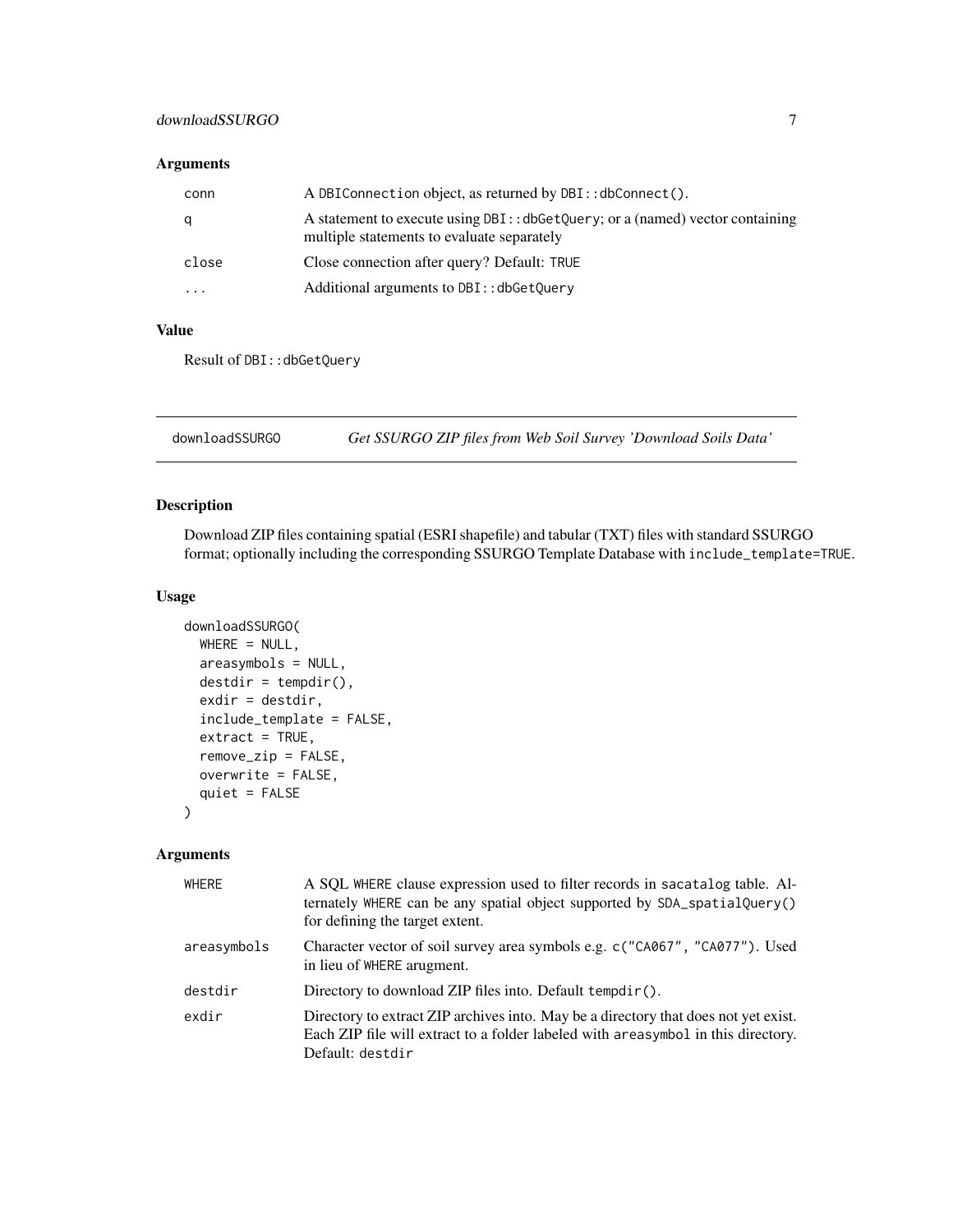<span id="page-7-0"></span>

| include_template |                                                                                             |
|------------------|---------------------------------------------------------------------------------------------|
|                  | Include the (possibly state-specific) MS Access template database? Default:<br><b>FALSE</b> |
| extract          | Logical. Extract ZIP files to exdir? Default: TRUE                                          |
| remove_zip       | Logical. Remove ZIP files after extracting? Default: FALSE                                  |
| overwrite        | Logical. Overwrite by re-extracting if directory already exists? Default: FALSE             |
| quiet            | Logical. Passed to download. file().                                                        |

## Details

To specify the Soil Survey Areas you would like to obtain data you use a WHERE clause for query of sacatalog table such as areasymbol = 'CA067', "areasymbol IN ('CA628', 'CA067')" or areasymbol LIKE 'CT%'.

Pipe-delimited TXT files are found in */tabular/* folder extracted from a SSURGO ZIP. The files are named for tables in the SSURGO schema. There is no header / the files do not have column names. See the *Soil Data Access Tables and Columns Report*: [https://sdmdataaccess.nrcs.](https://sdmdataaccess.nrcs.usda.gov/documents/TablesAndColumnsReport.pdf) [usda.gov/documents/TablesAndColumnsReport.pdf](https://sdmdataaccess.nrcs.usda.gov/documents/TablesAndColumnsReport.pdf) for details on tables, column names and metadata including the default sequence of columns used in TXT files.

Several ESRI shapefiles are found in the */spatial/* folder extracted from a SSURGO ZIP. These have prefix soilmu\_ (mapunit), soilsa\_ (survey area), soilsf\_ (special features). There will also be a TXT file with prefix soilsf\_ describing any special features. Shapefile names then have an a\_ (polygon), l\_ (line), p\_ (point) followed by the soil survey area symbol.

#### Value

Character. Paths to downloaded ZIP files (invisibly). May not exist if remove\_zip = TRUE.

estimateColorMixture *Estimate color mixtures using weighted average of CIELAB color coordinates*

## Description

Estimate color mixtures using weighted average of CIELAB color coordinates

#### Usage

```
estimateColorMixture(x, wt = "pct", backTransform = FALSE)
```

| X             | data.frame, typically from NASIS containing at least CIE LAB $( 'L', 'A', 'B')$<br>and some kind of weight                                                   |
|---------------|--------------------------------------------------------------------------------------------------------------------------------------------------------------|
| wt            | fractional weights, usually area of hz face                                                                                                                  |
| backTransform | logical, should the mixed sRGB representation of soil color be transformed to<br>closest Munsell chips? This is performed by aqp::rgb2Munsell default: FALSE |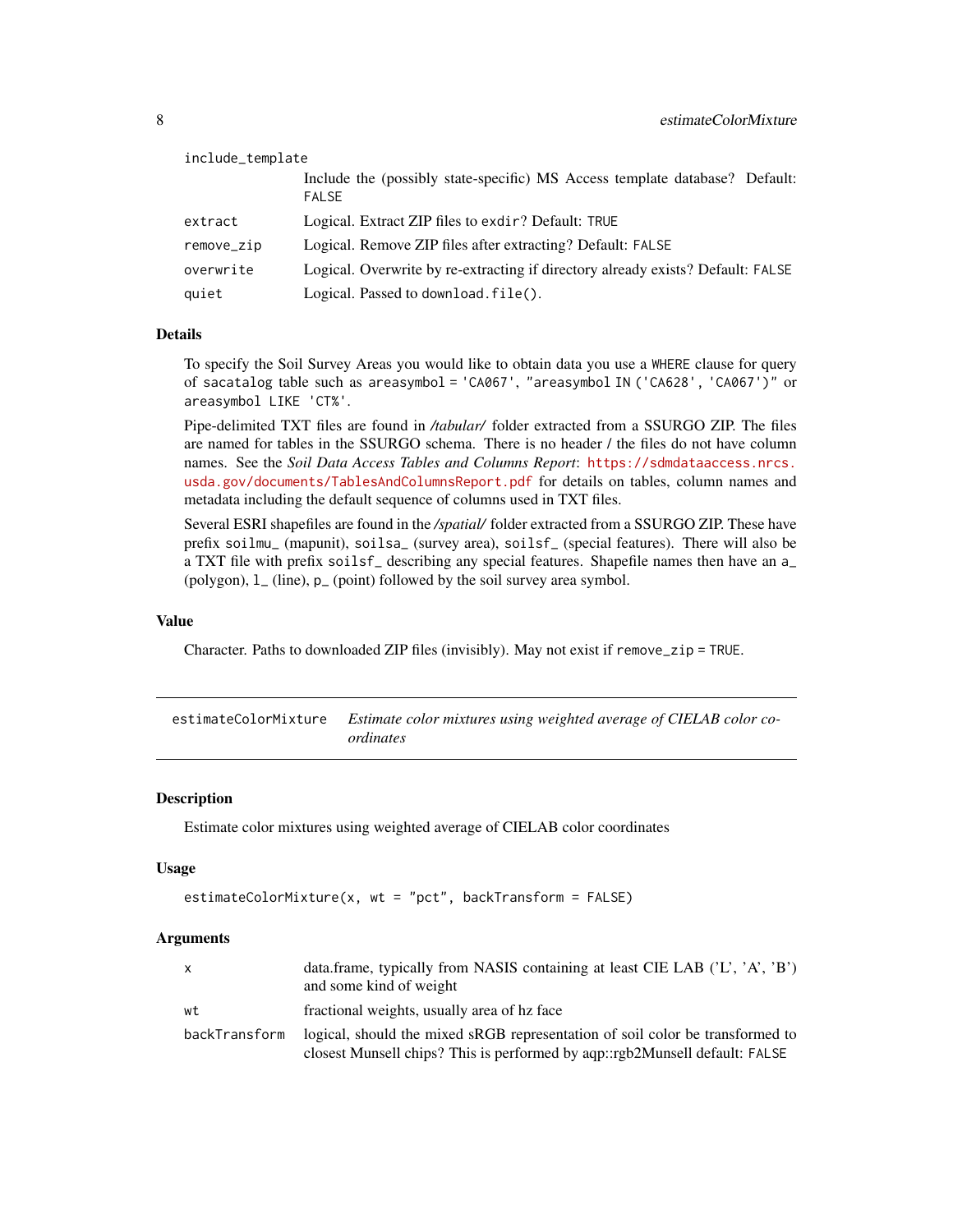## <span id="page-8-0"></span>estimateSTR 9

# Value

A data.frame containing estimated color mixture

## Note

See [mixMunsell](#page-0-0) for a more realistic (but slower) simulation of subtractive mixing of pigments.

# Author(s)

D.E. Beaudette

estimateSTR *Estimate Soil Temperature Regime*

# Description

Estimate soil temperature regime (STR) based on mean annual soil temperature (MAST), mean summer temperature (MSST), mean winter soil temperature (MWST), presence of O horizons, saturated conditions, and presence of permafrost. Several assumptions are made when O horizon or saturation are undefined.

## Usage

```
estimateSTR(
  mast,
  mean.summer,
  mean.winter,
  0.hz = NA,
  saturated = NA,
  permafrost = FALSE
\mathcal{L}
```
## Arguments

| mast        | vector of mean annual soil temperature (deg C)  |
|-------------|-------------------------------------------------|
| mean.summer | vector of mean summer soil temperature (deg C)  |
| mean.winter | vector of mean winter soil temperature (deg C)  |
| 0.hz        | logical vector of O horizon presence / absence  |
| saturated   | logical vector of seasonal saturation           |
| permafrost  | logical vector of permafrost presence / absence |

# Details

[Soil Temperature Regime Evaluation Tutorial](http://ncss-tech.github.io/AQP/soilDB/STR-eval.html)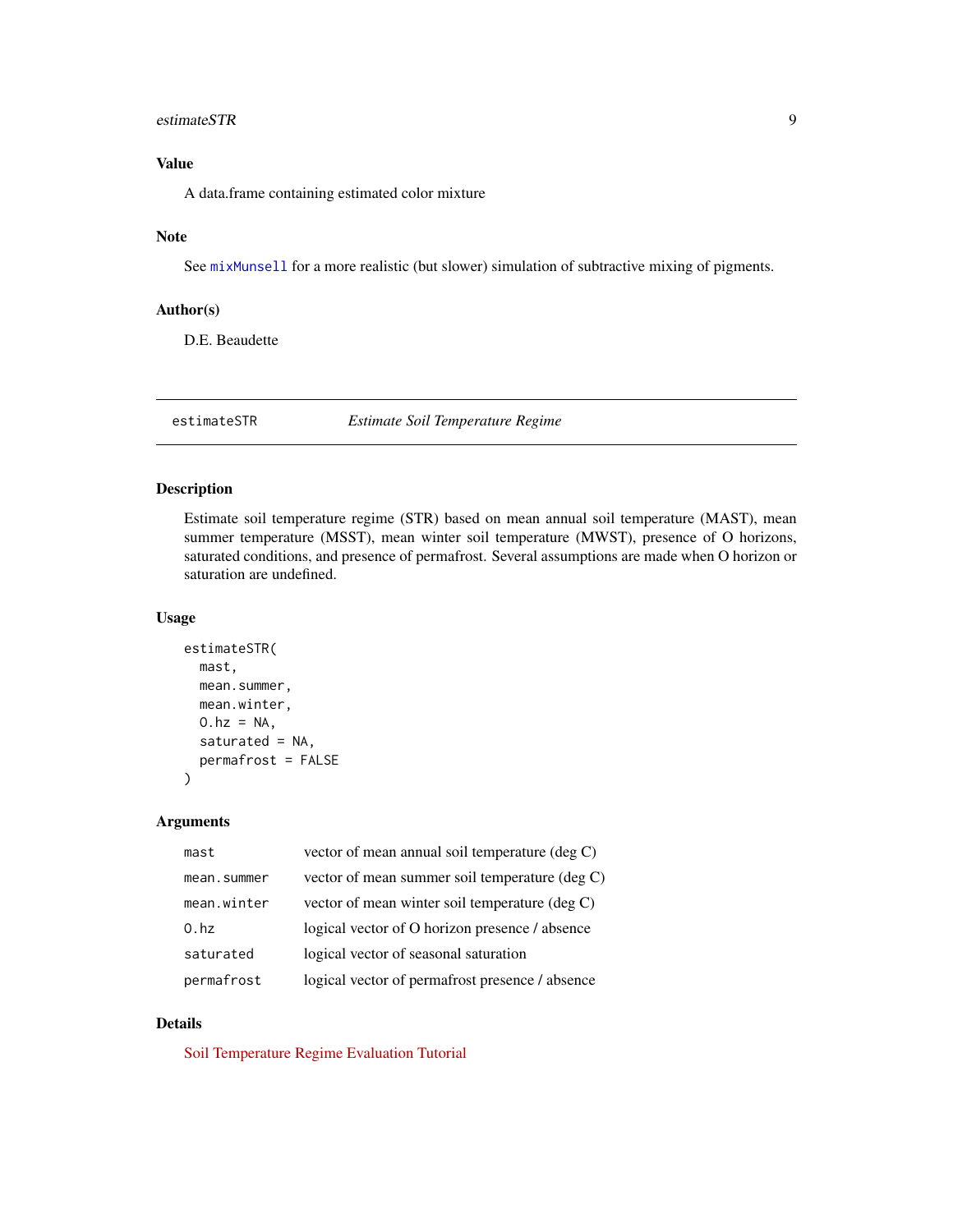# Value

Vector of soil temperature regimes.

#### Author(s)

D.E. Beaudette

# References

Soil Survey Staff. 2015. Illustrated guide to soil taxonomy. U.S. Department of Agriculture, Natural Resources Conservation Service, National Soil Survey Center, Lincoln, Nebraska.

# See Also

[STRplot](#page-123-1)

# Examples

```
# simple example
estimateSTR(mast=17, mean.summer = 22, mean.winter = 12)
```

```
fetchKSSL Get Kellogg Soil Survey Laboratory Data from SoilWeb snapshot
```
# Description

Download soil characterization and morphologic data via BBOX, MLRA, or soil series name query, from the KSSL database.

# Usage

```
fetchKSSL(
  series = NA,
 bbox = NA,
 mlra = NA,
  pedlabsampnum = NA,
  pedon_id = NA,
  pedon_key = NA,
  returnMorphologicData = FALSE,
  returnGeochemicalData = FALSE,
  simplifyColors = FALSE,
  progress = TRUE
\mathcal{E}
```
<span id="page-9-0"></span>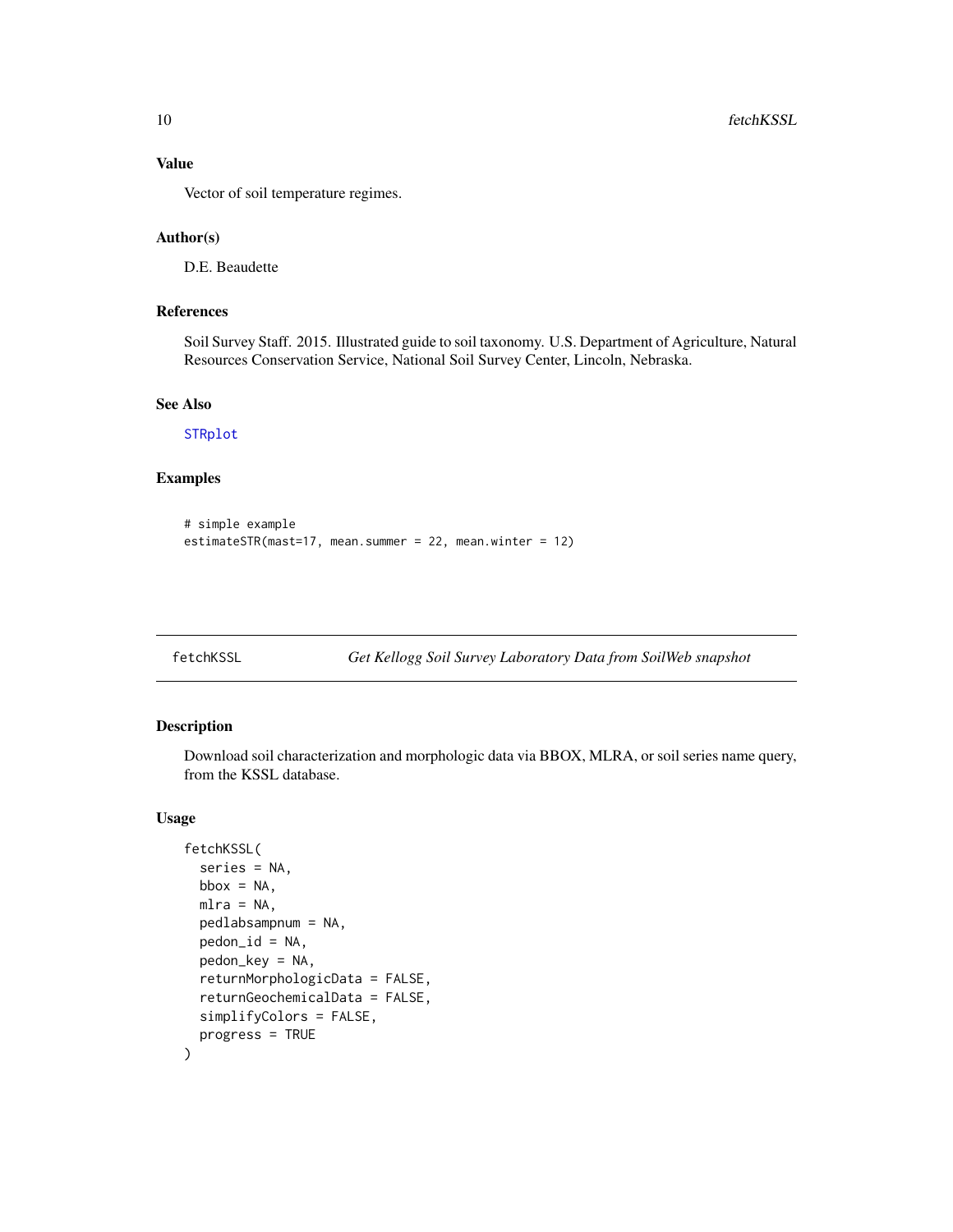#### fetchKSSL 11

#### **Arguments**

| series                | vector of soil series names, case insensitive                                                   |  |
|-----------------------|-------------------------------------------------------------------------------------------------|--|
| bbox                  | a single bounding box in WGS84 geographic coordinates e.g. $c(-120, 37, 37)$<br>$-122, 38)$     |  |
| mlra                  | vector of MLRA IDs, e.g. "18" or "22A"                                                          |  |
| pedlabsampnum         | vector of KSSL pedon lab sample number                                                          |  |
| pedon_id              | vector of user pedon ID                                                                         |  |
| pedon_key             | vector of KSSL internal pedon ID                                                                |  |
| returnMorphologicData |                                                                                                 |  |
|                       | logical, optionally request basic morphologic data, see details section                         |  |
| returnGeochemicalData | logical, optionally request geochemical, optical and XRD/thermal data, see de-<br>tails section |  |
|                       | simplifyColors logical, simplify colors (from morphologic data) and join with horizon data      |  |
| progress              | logical, optionally give progress when iterating over multiple requests                         |  |

#### Details

This is an experimental interface to a subset for the most commonly used data from a snapshot of KSSL (lab characterization) and NASIS (morphologic) data.

Series-queries are case insensitive. Series name is based on the "correlated as" field (from KSSL snapshot) when present. The "sampled as" classification was promoted to "correlated as" if the "correlated as" classification was missing.

When returnMorphologicData is TRUE, the resulting object is a list. The standard output from fetchKSSL (SoilProfileCollection object) is stored in the named element "SPC". The additional elements are basic morphologic data: soil color, rock fragment volume, pores, structure, and redoximorphic features. There is a 1:many relationship between the horizon data in "SPC" and the additional dataframes in morph. See examples for ideas on how to "flatten" these tables.

When returnGeochemicalData is TRUE, the resulting object is a list. The standard output from fetchKSSL (SoilProfileCollection object) is stored in the named element "SPC". The additional elements are geochemical and mineralogy analysis tables, specifically: geochemical/elemental analyses "geochem", optical mineralogy "optical", and X-ray diffraction / thermal "xrd\_thermal". returnGeochemicalData will include additional dataframes geochem, optical, and xrd\_thermal in list result.

Setting simplifyColors=TRUE will automatically flatten the soil color data and join to horizon level attributes.

Function arguments (series, mlra, etc.) are fully vectorized except for bbox.

#### Value

a SoilProfileCollection object when returnMorphologicData is FALSE, otherwise a list.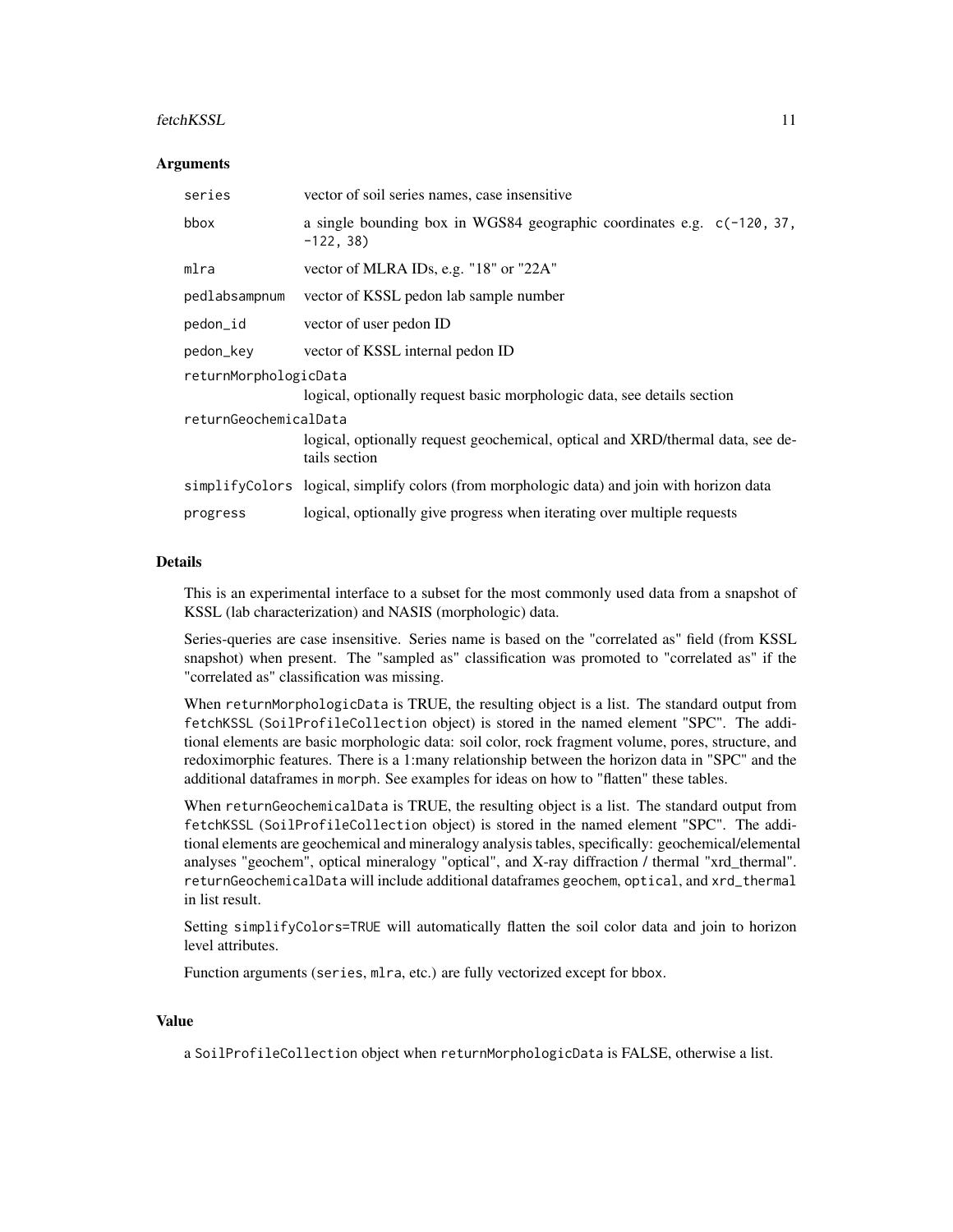## Note

SoilWeb maintains a snapshot of these KSSL and NASIS data. The SoilWeb snapshot was developed using methods described here: <https://github.com/dylanbeaudette/process-kssl-snapshot>. Please use the link below for the live data.

#### Author(s)

D.E. Beaudette and A.G. Brown

#### References

<http://ncsslabdatamart.sc.egov.usda.gov/>

## See Also

[fetchOSD](#page-19-1)

# Examples

```
if(requireNamespace("curl") &
    curl::has_internet()) {
   library(aqp)
    # search by series name
   s <- fetchKSSL(series='auburn')
   # search by bounding-box
    # s <- fetchKSSL(bbox=c(-120, 37, -122, 38))
    # how many pedons
   length(s)
    # plot
   plotSPC(s, name='hzn_desgn', max.depth=150)
    ##
    ## morphologic data
   ##
    # get lab and morphologic data
    s <- fetchKSSL(series='auburn', returnMorphologicData = TRUE)
    # extract SPC
   pedons <- s$SPC
    ## automatically simplify color data
   s <- fetchKSSL(series='auburn', returnMorphologicData = TRUE, simplifyColors=TRUE)
    # check
```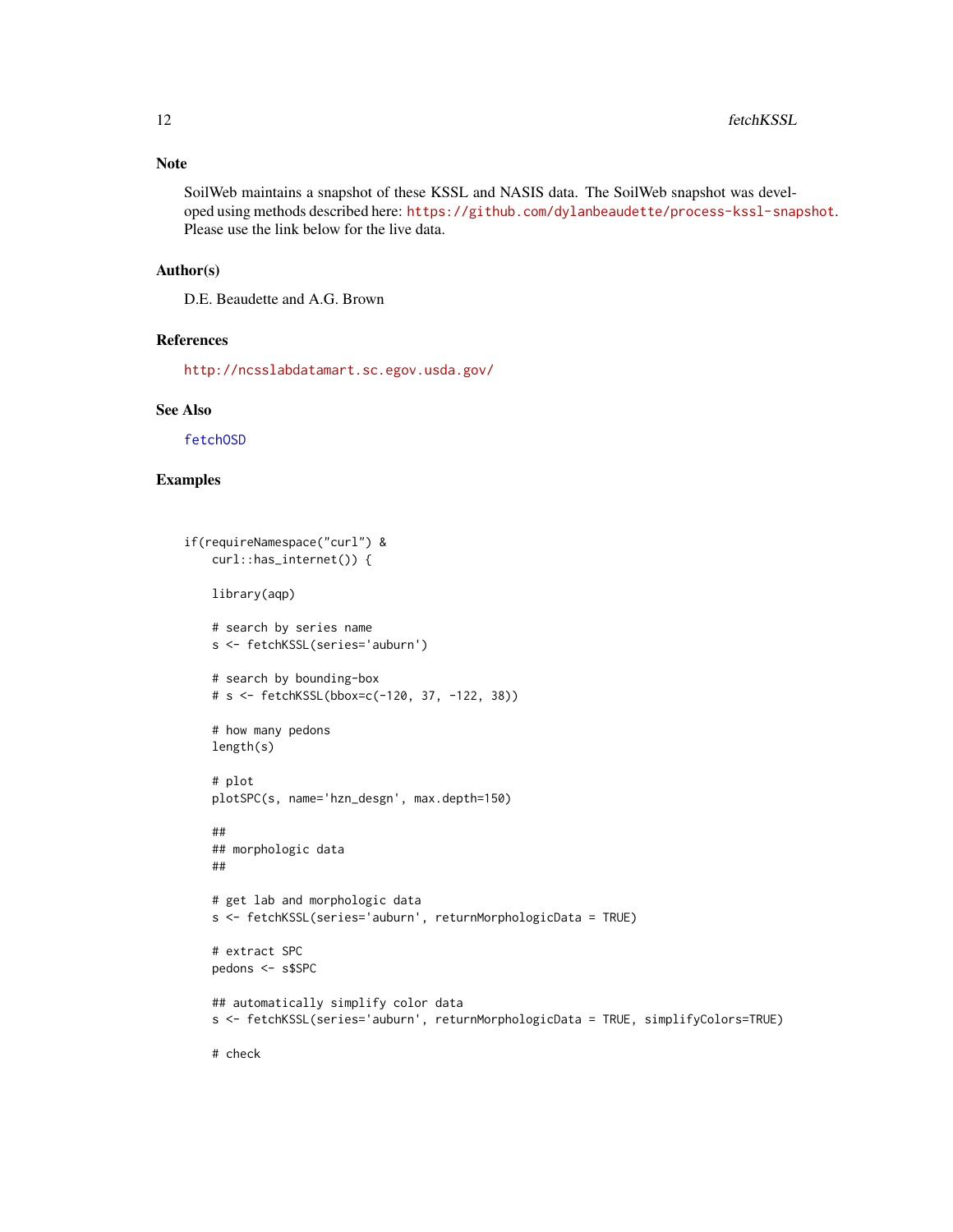#### <span id="page-12-0"></span>fetchLDM 13

```
par(mar=c(0,0,0,0))
plot(pedons, color='moist_soil_color', print.id=FALSE)
```
}

fetchLDM *Query data from Kellogg Soil Survey Laboratory Data Mart via Soil Data Access or local SQLite snapshot*

# Description

LDM model diagram: [https://jneme910.github.io/Lab\\_Data\\_Mart\\_Documentation/Documen](https://jneme910.github.io/Lab_Data_Mart_Documentation/Documents/SDA_KSSL_Data_model.html)ts/ [SDA\\_KSSL\\_Data\\_model.html](https://jneme910.github.io/Lab_Data_Mart_Documentation/Documents/SDA_KSSL_Data_model.html)

# Usage

```
fetchLDM(
 x = NULL,what = "pedlabsampnum",
 bycol = "pedon_key",
 tables = c("lab_physical_properties", "lab_chemical_properties",
  "lab_calculations_including_estimates_and_default_values", "lab_rosetta_Key"),
 chunk.size = 1000,ntries = 3,
 layer_type = c("horizon", "layer", "reporting layer"),
 prep\_code = c("S", ""),
 analyzed_size_frac = c("<2 mm", ""),
 dsn = NULL
)
```

| $\mathsf{x}$ | A vector of values to find in column specified by what, default NULL uses no<br>constraints on what                                                                                                                                                                                                                                                                                                                                                             |
|--------------|-----------------------------------------------------------------------------------------------------------------------------------------------------------------------------------------------------------------------------------------------------------------------------------------------------------------------------------------------------------------------------------------------------------------------------------------------------------------|
| what         | A single column name from tables: lab_combine_nasis_ncss, lab_webmap,<br>lab_site, lab_pedon or lab_area                                                                                                                                                                                                                                                                                                                                                        |
| bycol        | A single column name from lab_layer used for processing chunks; default:<br>"pedon kev"                                                                                                                                                                                                                                                                                                                                                                         |
| tables       | A vector of table names; Default is "lab_physical_properties", "lab_chemical_properties",<br>"lab_calculations_including_estimates_and_default_values", and "lab_rosetta_Key".<br>May also include one or more of: "lab_mir", "lab_mineralogy_glass_count",<br>"lab_major_and_trace_elements_and_oxides", "lab_xray_and_thermal"<br>but it will be necessary to select appropriate prep_code and analyzed_size_frac<br>for your analysis (see <i>Details</i> ). |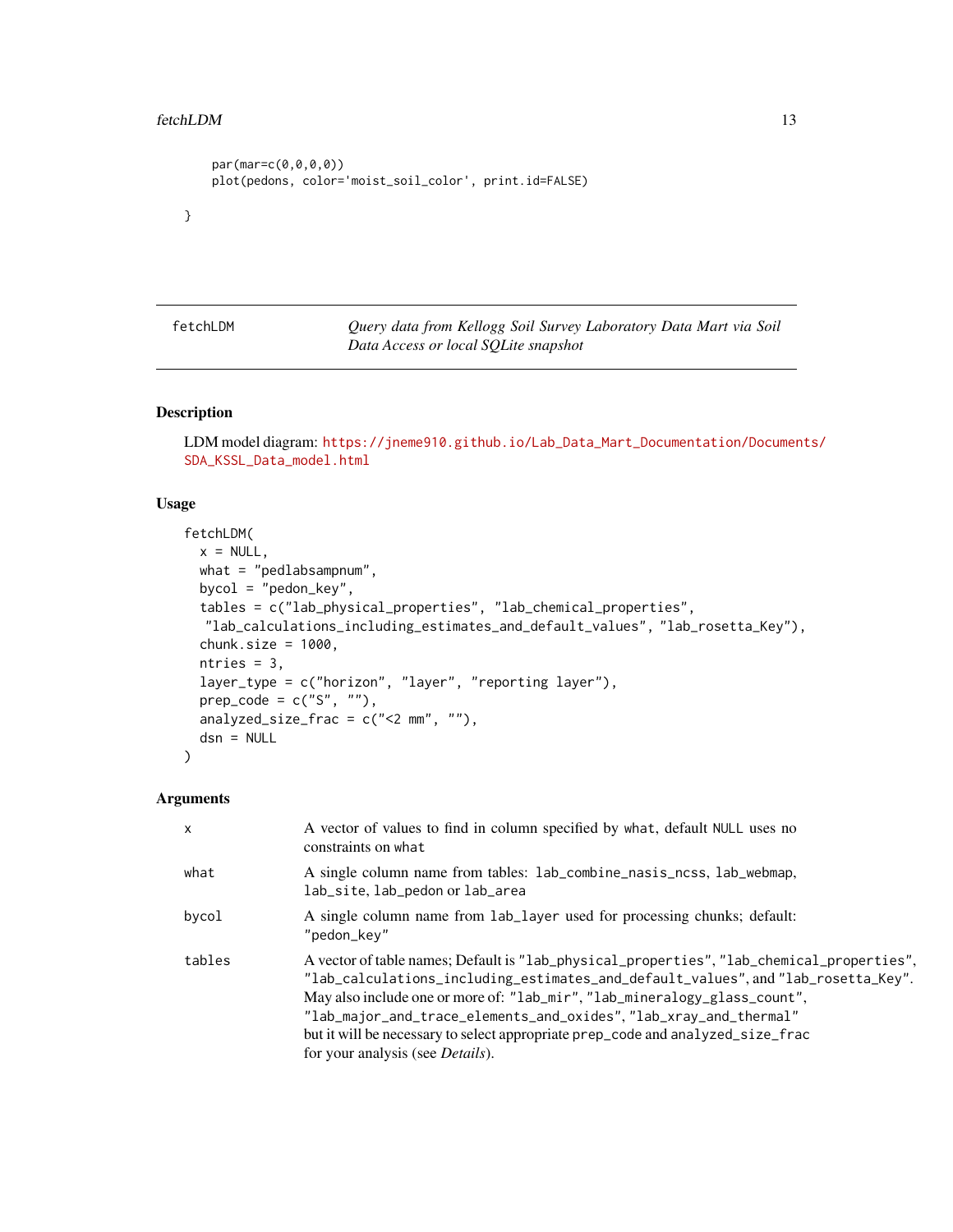| chunk.size         | Number of pedons per chunk (for queries that may exceed max J son Length)                                                                                                                          |  |
|--------------------|----------------------------------------------------------------------------------------------------------------------------------------------------------------------------------------------------|--|
| ntries             | Number of tries (times to halve chunk. size) before returning NULL; default 3                                                                                                                      |  |
| layer_type         | Default: "horizon", "layer", and "reporting layer"                                                                                                                                                 |  |
| prep_code          | Default: "S" and "". May also include one or more of: "F", "HM", "HM_SK"<br>"GP", "M", "N", or "S"                                                                                                 |  |
| analyzed_size_frac |                                                                                                                                                                                                    |  |
|                    | Default: "<2 mm" and "". May also include one or more of: "< $\theta$ . 002 mm",<br>"0.02-0.05 mm", "0.05-0.1 mm", "0.1-0.25 mm", "0.25-0.5 mm", "0.5-1 mm",<br>"1-2 mm", "0.02-2 mm", "0.05-2 mm" |  |
| dsn                | Data source name; either a path to a SQLite database, an open DBIConnection<br>or (default) NULL (to use soilDB:: SDA_query)                                                                       |  |

#### Details

If the chunk.size parameter is set too large and the Soil Data Access request fails, the algorithm will re-try the query with a smaller (halved) chunk. size argument. This will be attempted up to 3 times before returning NULL

Currently the lab\_area tables are joined only for the "Soil Survey Area" related records.

When requesting data from "lab\_major\_and\_trace\_elements\_and\_oxides", "lab\_mineralogy\_glass\_count", or "lab\_xray\_and\_thermal" multiple preparation codes (prep\_code) or size fractions (analyzed\_size\_frac) are possible. The default behavior of fetchLDM() is to attempt to return a topologically valid (minimal overlaps) *SoilProfileCollection*. This is achieved by setting prep\_code="S" ("sieved") and analyzed\_size\_frac="<2 mm". You may specify alternate or additional preparation codes or fractions as needed, but note that this may cause "duplication" of some layers where measurements were made with different preparation or on fractionated samples

## Value

a SoilProfileCollection for a successful query, a try-error if no site/pedon locations can be found or NULL for an empty lab\_layer (within sites/pedons) result

## Examples

```
## Not run:
if(requireNamespace("curl") &
   curl::has_internet()) {
 # fetch by ssa_key
 res <- fetchLDM(8297, what = "ssa_key")
 # physical properties correlated as taxonomic subgroup "Typic Argialbolls"
 res <- fetchLDM(x = "Typic Argialbolls",
                  what = "corr_taxsubgrp",
                  tables = "lab_physical_properties")
 # fetch by area_code (SSA only)
 res <- fetchLDM("CA630", what = "area_code")
```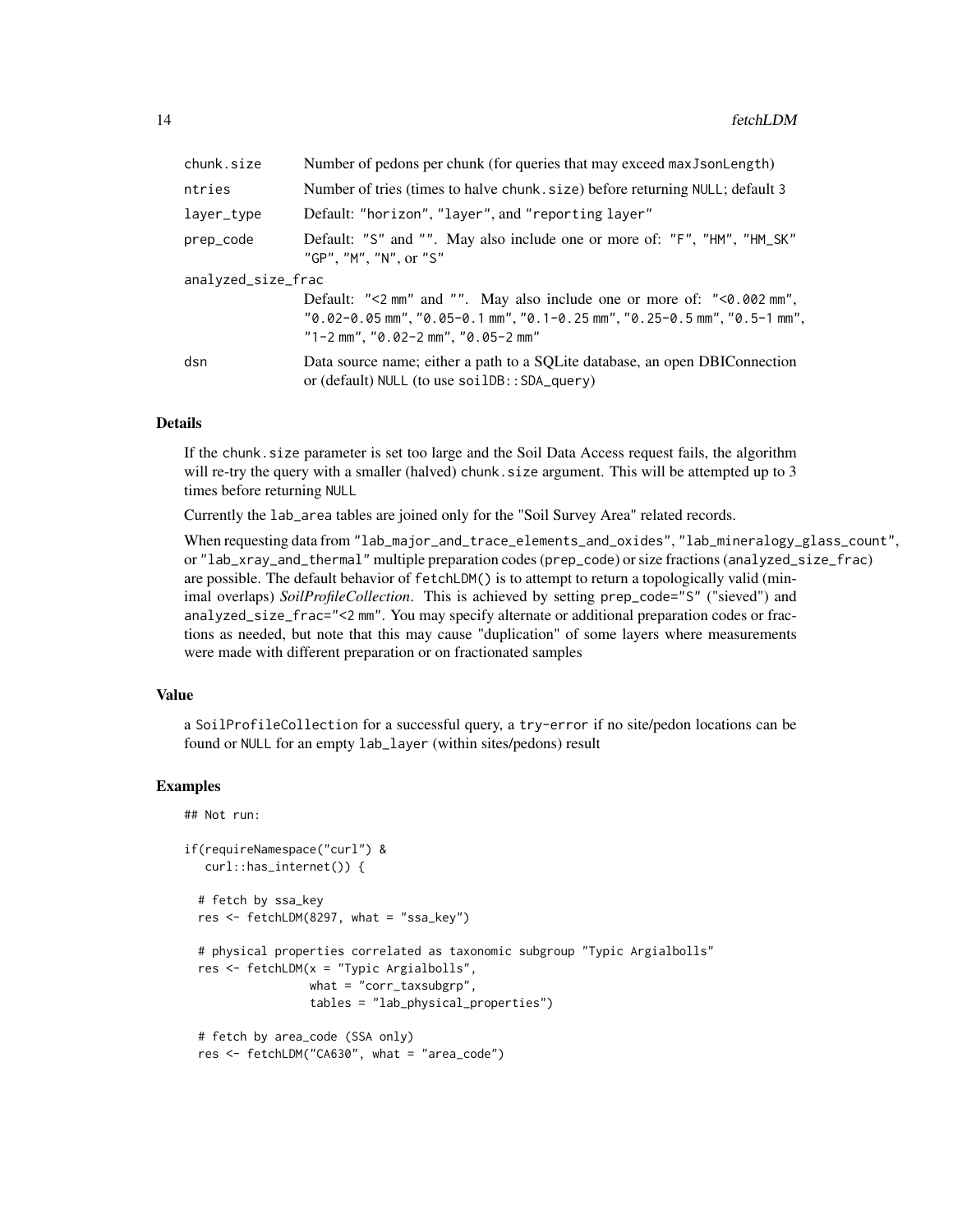#### <span id="page-14-0"></span>fetchNASIS 15

}

```
## End(Not run)
```
<span id="page-14-1"></span>fetchNASIS *Get a pedon or component data SoilProfileCollection from NASIS*

## Description

Fetch commonly used site/pedon/horizon data or component from NASIS, returned as a SoilProfileCollection object.

## Usage

```
fetchNASIS(
  from = "pedons",
  url = NULL,SS = TRUE,rmHzErrors = FALSE,
  nullFragsAreZero = TRUE,
  soilColorState = "moist",
 mixColors = TRUE,
  lab = FALSE,
  fill = FALSE,
  dropAdditional = TRUE,dropNonRepresentative = TRUE,
  duplicates = FALSE,
  stringsAsFactors = NULL,
  dsn = NULL\lambdaget_RMF_from_NASIS_db(SS = TRUE, dsn = NULL)
get_concentrations_from_NASIS_db(
  SS = TRUE,stringsAsFactors = NULL,
  dsn = NULL
)
get_phfmp_from_NASIS_db(SS = TRUE, stringsAsFactors = NULL, dsn = NULL)
```

| from | determines what objects should fetched? ('pedons'   'components'   'pedon_report') |
|------|------------------------------------------------------------------------------------|
| url  | string specifying the url for the NASIS pedon_report (default: NULL)               |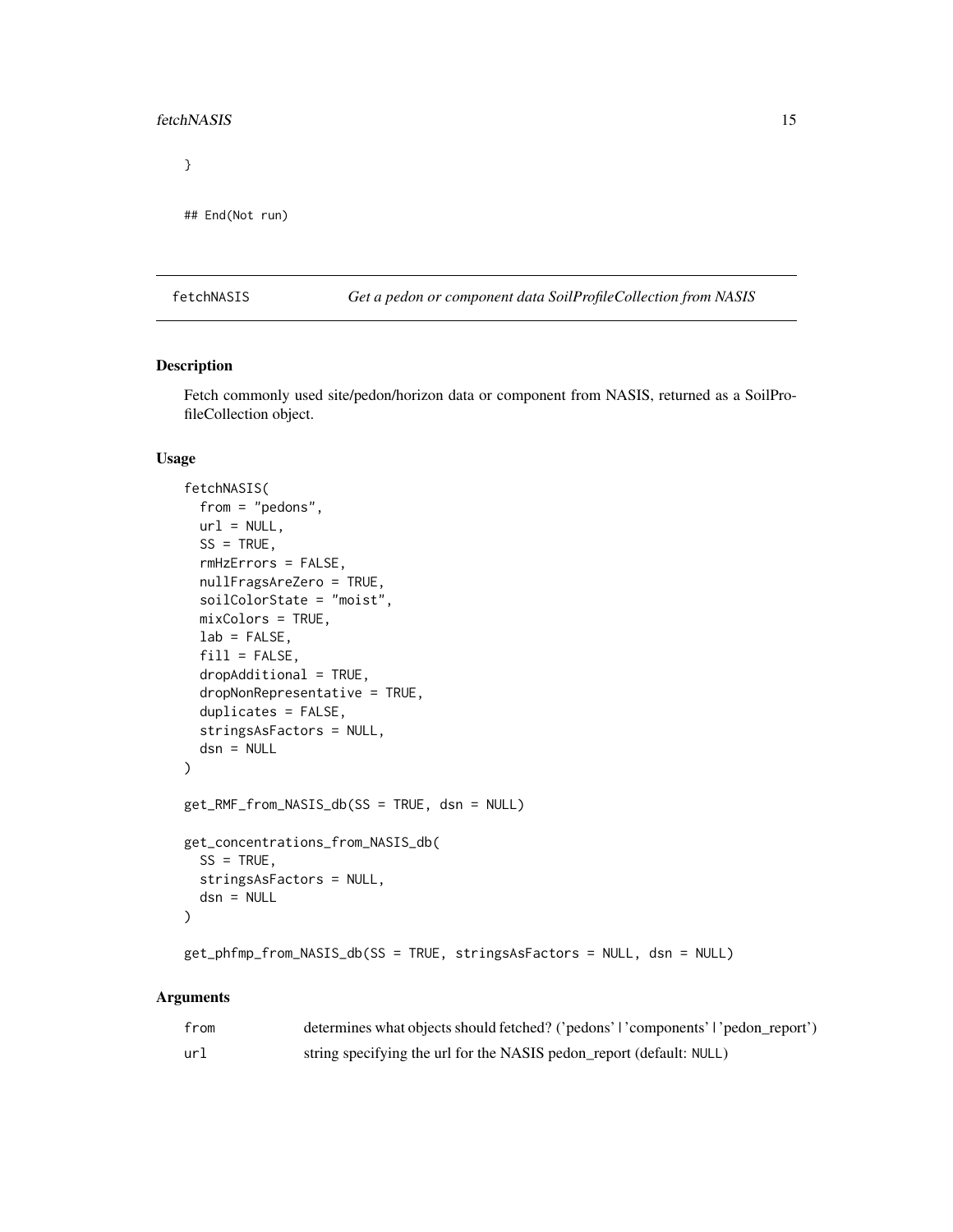| SS                    | fetch data from the currently loaded selected set in NASIS or from the entire<br>local database (default: TRUE)                                                                                                       |
|-----------------------|-----------------------------------------------------------------------------------------------------------------------------------------------------------------------------------------------------------------------|
| rmHzErrors            | should pedons with horizon depth errors be removed from the results? (default:<br>FALSE)                                                                                                                              |
| nullFragsAreZero      |                                                                                                                                                                                                                       |
|                       | should fragment volumes of NULL be interpreted as 0? (default: TRUE), see de-<br>tails                                                                                                                                |
|                       | soilColorState Used only for from='pedons'; which colors should be used to generate the<br>convenience field soil_color? ('moist' or 'dry')                                                                           |
| mixColors             | should mixed colors be calculated (Default: TRUE) where multiple colors are<br>populated for the same moisture state in a horizon? FALSE takes the dominant<br>color for each horizon moist/dry state.                |
| lab                   | should the phlabresults child table be fetched with site/pedon/horizon data<br>(default: FALSE)                                                                                                                       |
| fill                  | include pedon or component records without horizon data in result? (default:<br>FALSE)                                                                                                                                |
|                       | dropAdditional Used only for from='components' with duplicates=TRUE. Prevent "duplica-<br>tion" of mustatus=="additional" mapunits? Default: TRUE                                                                     |
| dropNonRepresentative |                                                                                                                                                                                                                       |
|                       | Used only for from='components' with duplicates=TRUE. Prevent "duplica-<br>tion" of non-representative data mapunits? Default: TRUE                                                                                   |
| duplicates            | Used only for from='components'. Duplicate components for all instances of<br>use (i.e. one for each legend data mapunit is used on; optionally for additional<br>mapunits, and/or non-representative data mapunits?) |
| stringsAsFactors      |                                                                                                                                                                                                                       |
|                       | deprecated                                                                                                                                                                                                            |
| dsn                   | Optional: path to local SQLite database containing NASIS table structure; de-<br>fault: NULL                                                                                                                          |

## Details

This function imports data from NASIS into R as a SoilProfileCollection object. It "flattens" NASIS pedon and component tables, including their child tables, into several more easily manageable data frames. Primarily these functions access the local NASIS database using an ODBC connection. However using the fetchNASIS() argument from = "pedon\_report", data can be read from the NASIS Report 'fetchNASIS', as either a txt file or url. The primary purpose of fetchNASIS(from = "pedon\_report") is to facilitate importing datasets larger than 8000+ pedons/components.

The value of nullFragsAreZero will have a significant impact on the rock fragment fractions returned by fetchNASIS. Set nullFragsAreZero = FALSE in those cases where there are many datagaps and NULL rock fragment values should be interpreted as NULL. Set nullFragsAreZero = TRUE in those cases where NULL rock fragment values should be interpreted as 0.

This function attempts to do most of the boilerplate work when extracting site/pedon/horizon or component data from a local NASIS database. Pedons that are missing horizon data, or have errors in their horizonation are excluded from the returned object, however, their IDs are printed on the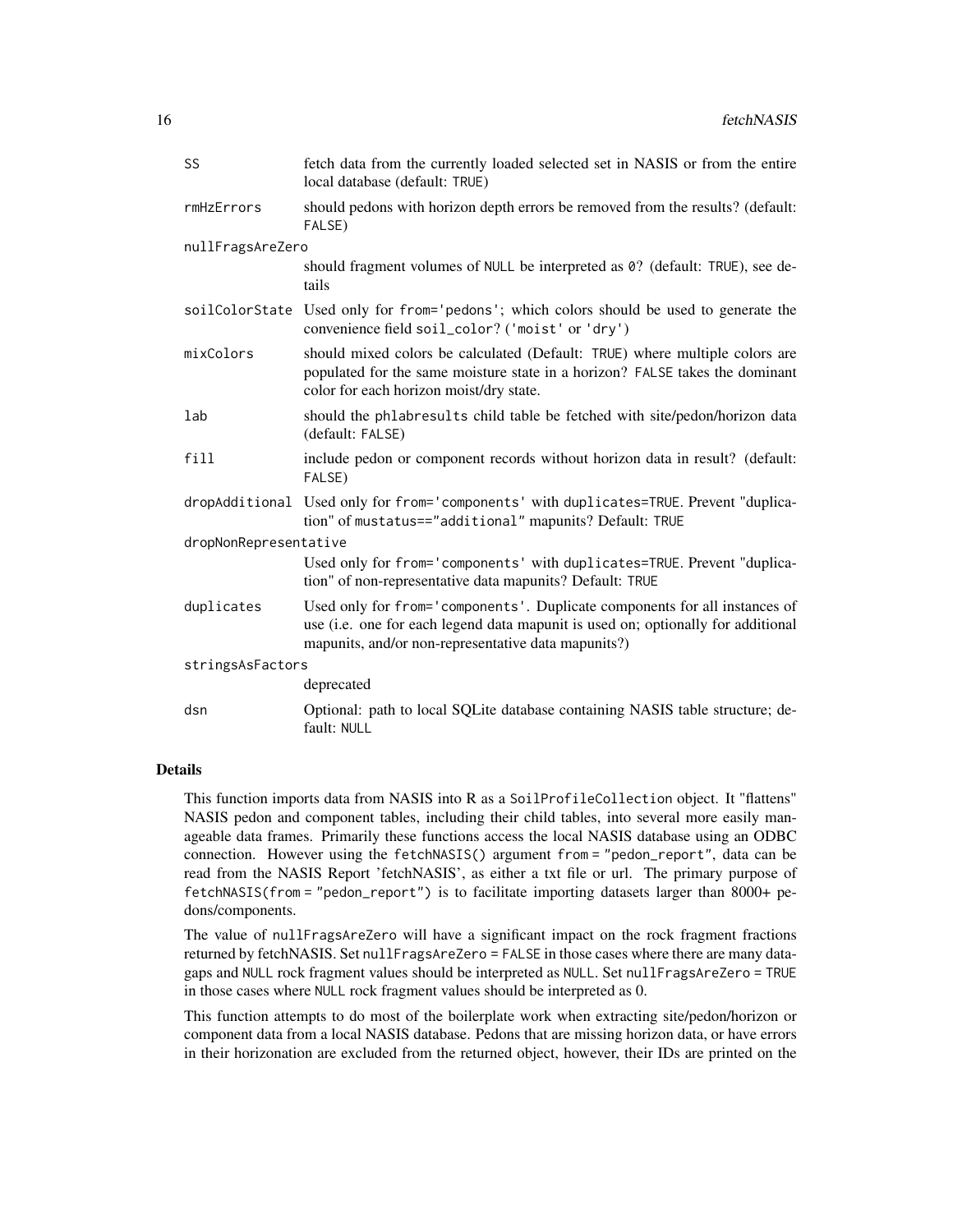<span id="page-16-0"></span>console. Pedons with combination horizons (e.g. B/C) are erroneously marked as errors due to the way in which they are stored in NASIS as two overlapping horizon records. Tutorials:

- [fetchNASIS Pedons Tutorial](http://ncss-tech.github.io/AQP/soilDB/fetchNASIS-mini-tutorial.html)
- [fetchNASIS Components Tutorial](http://ncss-tech.github.io/AQP/soilDB/NASIS-component-data.html)

## Value

A SoilProfileCollection object

#### Author(s)

D. E. Beaudette, J. M. Skovlin, S.M. Roecker, A.G. Brown

## See Also

```
get_component_data_from_NASIS()
```
fetchNASISLabData *Get NCSS Pedon laboratory data from NASIS*

## Description

Fetch KSSL laboratory pedon/horizon layer data from a local NASIS database, return as a SoilProfileCollection object.

# Usage

```
fetchNASISLabData(SS = TRUE, dsn = NULL)
```
## Arguments

| -SS | fetch data from the currently loaded selected set in NASIS or from the entire<br>local database (default: TRUE)#' |
|-----|-------------------------------------------------------------------------------------------------------------------|
| dsn | Optional: path to local SOLite database containing NASIS table structure; de-<br>fault: NULL                      |

# Details

This function currently works only on Windows, and requires a 'nasis\_local' ODBC connection.

#### Value

a SoilProfileCollection object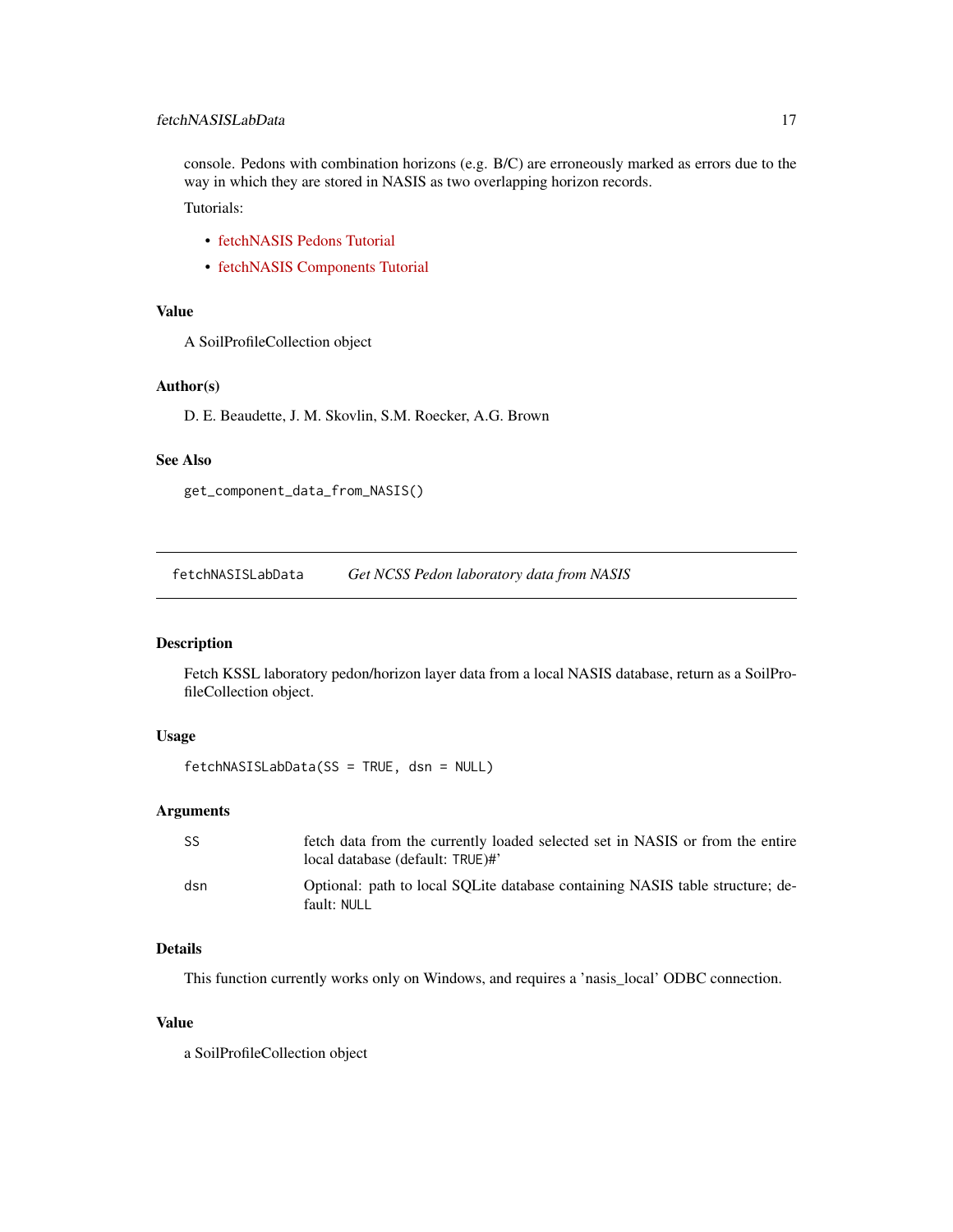# <span id="page-17-0"></span>Author(s)

J.M. Skovlin and D.E. Beaudette

#### See Also

[get\\_labpedon\\_data\\_from\\_NASIS\\_db](#page-49-1)

fetchNASISWebReport *Get component tables from NASIS Web Reports*

## Description

Get component tables from NASIS Web Reports

#### Usage

```
fetchNASISWebReport(
  projectname,
 rmHzErrors = FALSE,
 fill = FALSE,stringsAsFactors = NULL
)
get_component_from_NASISWebReport(projectname, stringsAsFactors = NULL)
get_chorizon_from_NASISWebReport(
  projectname,
  fill = FALSE,stringsAsFactors = NULL
\mathcal{L}get_legend_from_NASISWebReport(
 mlraoffice,
  areasymbol,
  droplevels = TRUE,
  stringsAsFactors = NULL
)
get_lmuaoverlap_from_NASISWebReport(
  areasymbol,
  droplevels = TRUE,
  stringsAsFactors = NULL
)
get_mapunit_from_NASISWebReport(
  areasymbol,
  droplevels = TRUE,
```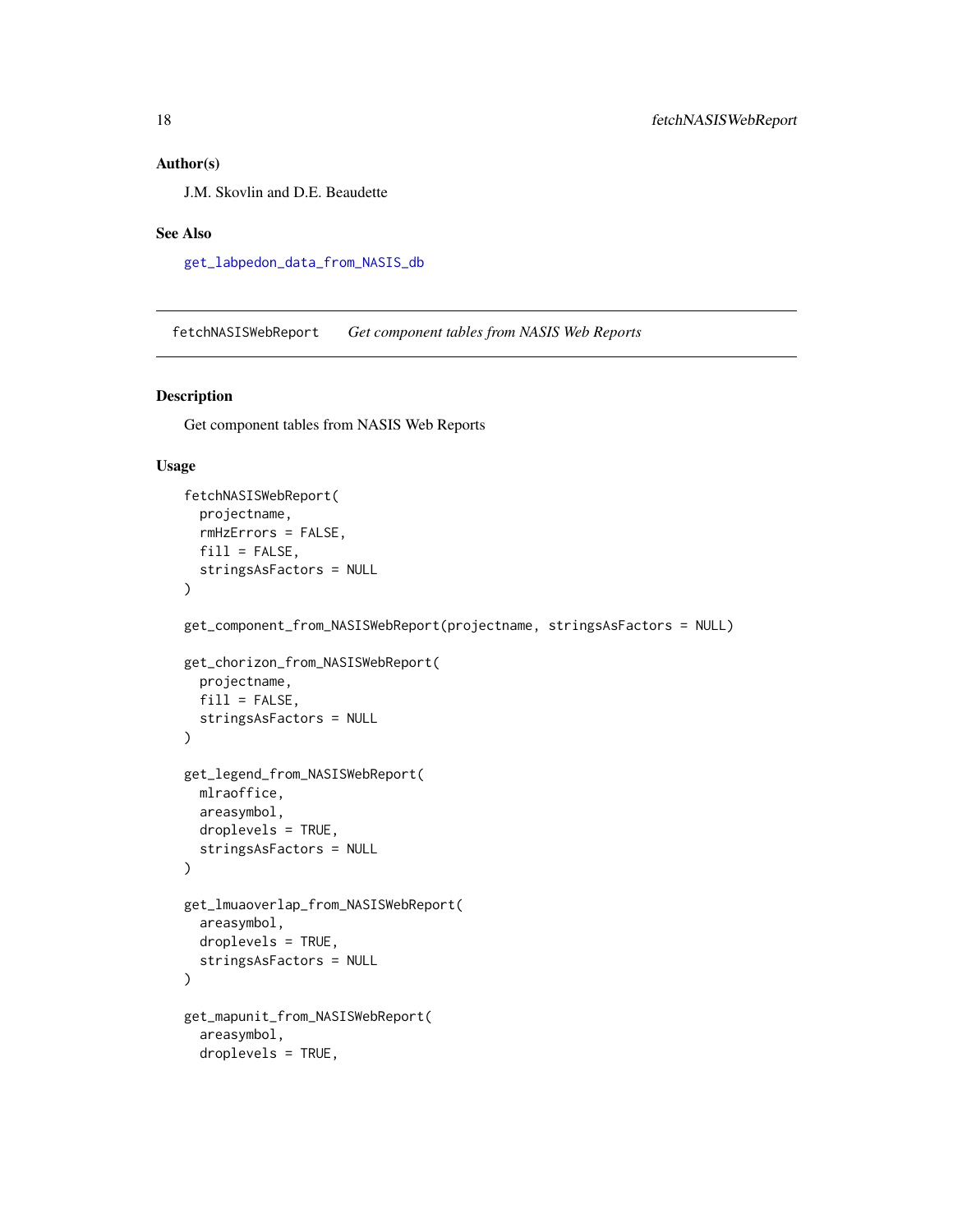```
stringsAsFactors = NULL
\lambdaget_projectmapunit_from_NASISWebReport(projectname, stringsAsFactors = NULL)
get_projectmapunit2_from_NASISWebReport(
 mlrassoarea,
 fiscalyear,
 projectname,
  stringsAsFactors = NULL
\mathcal{L}get_project_from_NASISWebReport(mlrassoarea, fiscalyear)
get_progress_from_NASISWebReport(mlrassoarea, fiscalyear, projecttypename)
get_project_correlation_from_NASISWebReport(
 mlrassoarea,
 fiscalyear,
 projectname
)
get_cosoilmoist_from_NASISWebReport(
 projectname,
  impute = TRUE,
  stringsAsFactors = NULL
\mathcal{L}
```

```
get_sitesoilmoist_from_NASISWebReport(usiteid)
```

| projectname      | text string vector of project names to be inserted into a SQL WHERE clause<br>(default: NA)                                                                                                  |  |
|------------------|----------------------------------------------------------------------------------------------------------------------------------------------------------------------------------------------|--|
| rmHzErrors       | should pedons with horizonation errors be removed from the results? (default:<br>FALSE)                                                                                                      |  |
| fill             | should rows with missing component ids be removed (default: FALSE)                                                                                                                           |  |
| stringsAsFactors |                                                                                                                                                                                              |  |
|                  | deprecated                                                                                                                                                                                   |  |
| mlraoffice       | text string value identifying the MLRA Regional Soil Survey Office group name<br>inserted into a SQL WHERE clause (default: NA)                                                              |  |
| areasymbol       | text string value identifying the area symbol (e.g. IN001 or IN%) inserted into a<br>SOL WHERE clause (default: NA) NULL (default: TRUE)                                                     |  |
| droplevels       | logical: indicating whether to drop unused levels in classifying factors. This is<br>useful when a class has large number of unused classes, which can waste space<br>in tables and figures. |  |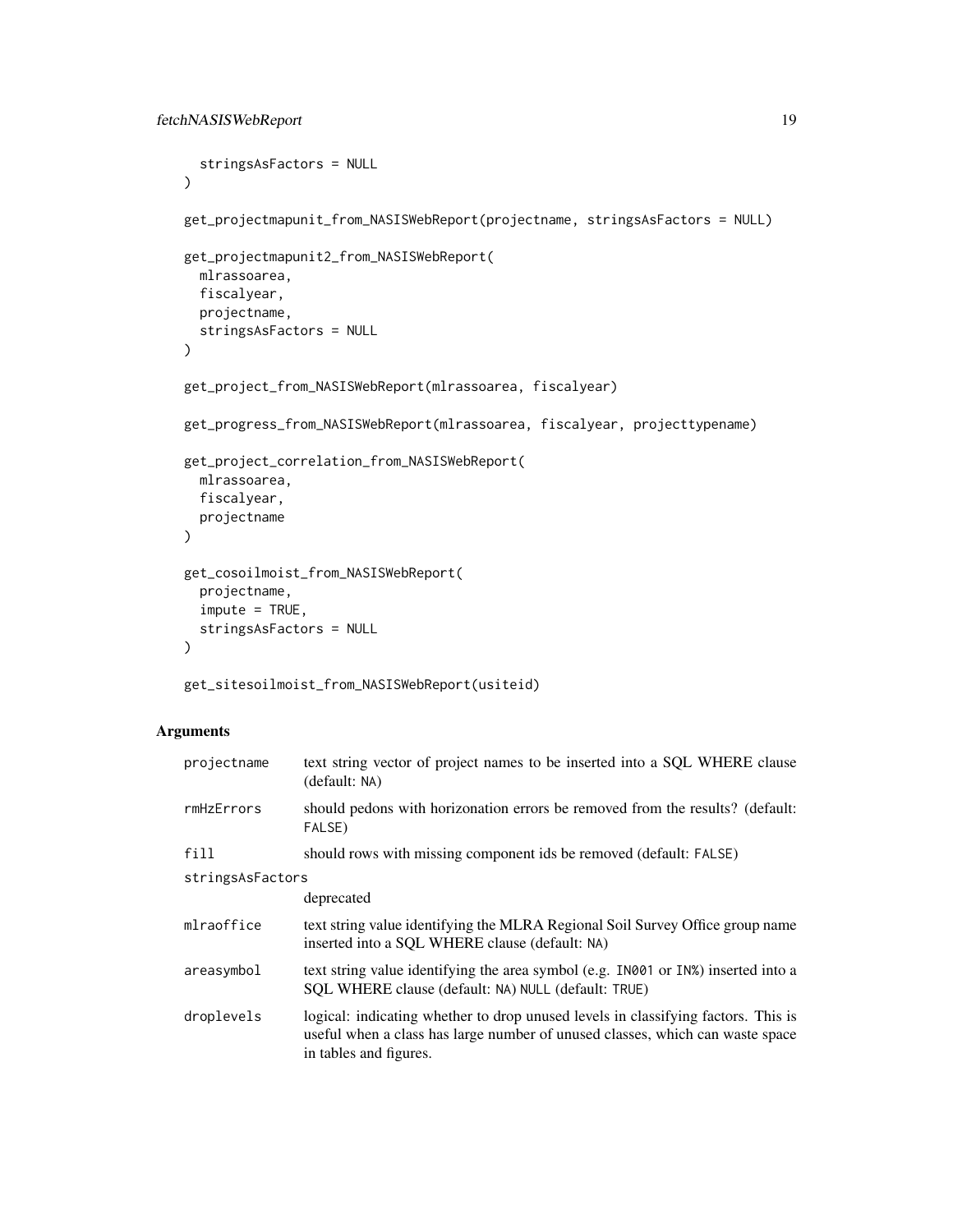<span id="page-19-0"></span>

| mlrassoarea     | text string value identifying the MLRA Soil Survey Office areasymbol symbol<br>inserted into a SQL WHERE clause (default: NA)                                    |
|-----------------|------------------------------------------------------------------------------------------------------------------------------------------------------------------|
| fiscalyear      | text string value identifying the fiscal year inserted into a SQL WHERE clause<br>(default: NA)                                                                  |
| projecttypename |                                                                                                                                                                  |
|                 | text string value identifying the project type name inserted into a SQL WHERE<br>clause (default: NA)                                                            |
| impute          | replace missing (i.e. NULL) values with "Not_Populated" for categorical data,<br>or the "RV" for numeric data or 201 cm if the "RV" is also NULL (default: TRUE) |
| usiteid         | character: User Site IDs                                                                                                                                         |
|                 |                                                                                                                                                                  |

## Value

A data.frame or list with the results.

## Author(s)

Stephen Roecker

<span id="page-19-1"></span>fetchOSD *Get Official Series Descriptions and summaries from SoilWeb API*

#### Description

This function fetches a variety of data associated with named soil series, extracted from the USDA-NRCS Official Series Description text files and detailed soil survey (SSURGO). These data are periodically updated and made available via SoilWeb.

## Usage

fetchOSD(soils, colorState = "moist", extended = FALSE)

# Arguments

| soils      | a character vector of named soil series; case-insensitive             |
|------------|-----------------------------------------------------------------------|
| colorState | color state for horizon soil color visualization: "moist" or "dry"    |
| extended   | if TRUE additional soil series summary data are returned, see details |

## Details

- [overview of all soil series query functions](https://ncss-tech.github.io/AQP/soilDB/soil-series-query-functions.html)
- [competing soil series](https://ncss-tech.github.io/AQP/soilDB/competing-series.html)
- [siblings](https://ncss-tech.github.io/AQP/soilDB/siblings.html)

The standard set of "site" and "horizon" data are returned as a SoilProfileCollection object (extended=FALSE. The "extended" suite of summary data can be requested by setting extended=TRUE. The resulting object will be a list with the following elements:)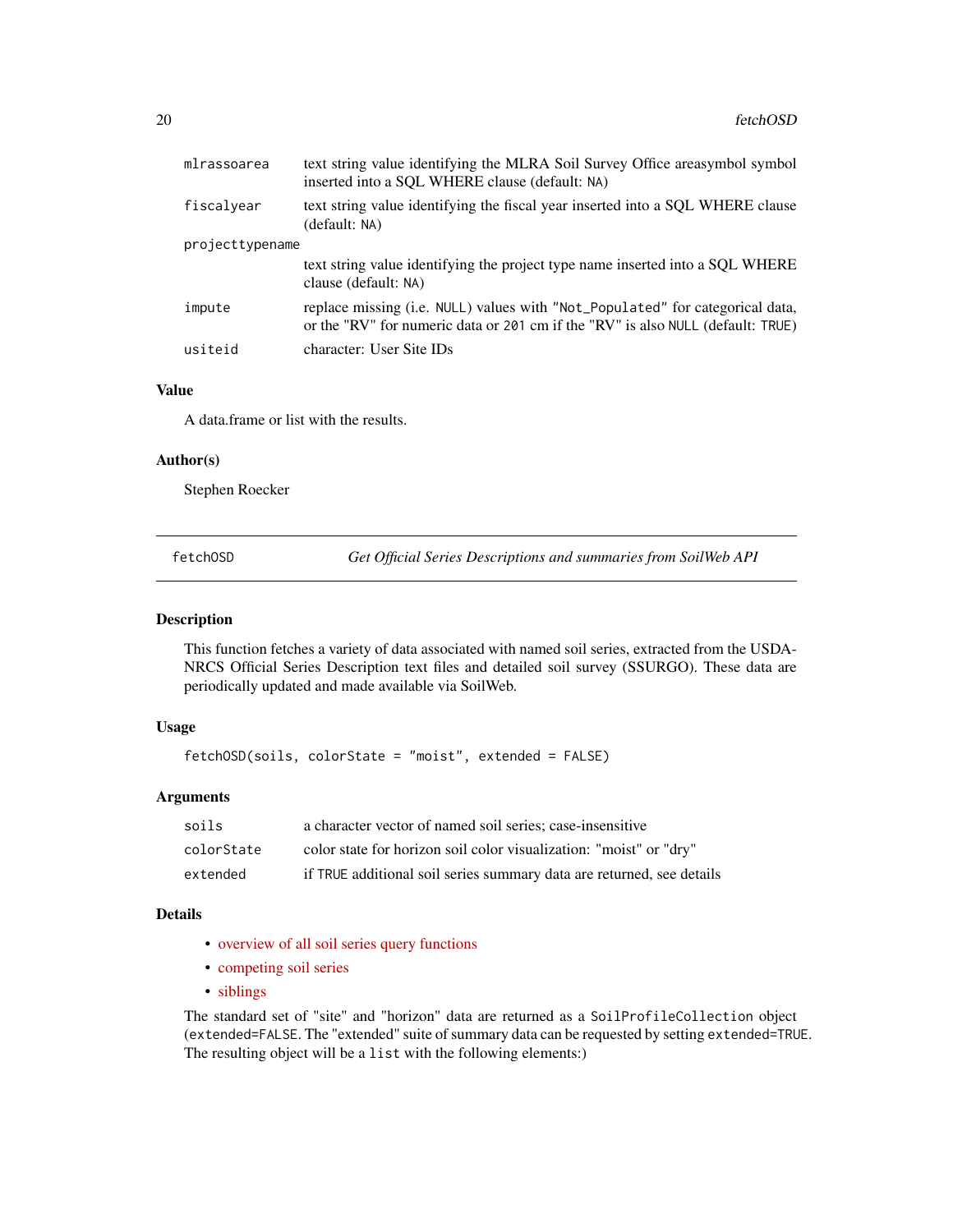SPC SoilProfileCollection containing standards "site" and "horizon" data

competing competing soil series from the SC database snapshot

geog\_assoc\_soils geographically associated soils, extracted from named section in the OSD

- geomcomp empirical probabilities for geomorphic component, derived from the current SSURGO snapshot
- hillpos empirical probabilities for hillslope position, derived from the current SSURGO snapshot
- mtnpos empirical probabilities for mountain slope position, derived from the current SSURGO snapshot
- terrace empirical probabilities for river terrace position, derived from the current SSURGO snapshot

flats empirical probabilities for flat landscapes, derived from the current SSURGO snapshot

- shape\_across empirical probabilities for surface shape (across-slope) from the current SSURGO snapshot
- shape\_down empirical probabilities for surface shape (down-slope) from the current SSURGO snapshot
- pmkind empirical probabilities for parent material kind, derived from the current SSURGO snapshot
- pmorigin empirical probabilities for parent material origin, derived from the current SSURGO snapshot
- mlra empirical MLRA membership values, derived from the current SSURGO snapshot

climate experimental climate summaries from PRISM stack (CONUS only)

- NCCPI select quantiles of NCCPI and Irrigated NCCPI, derived from the current SSURGO snapshot
- metadata metadata associated with SoilWeb cached summaries

When using extended = TRUE, there are a couple of scenarios in which series morphology contained in SPC do not fully match records in the associated series summaries (e.g. competing).

- 1. A query for soil series that exist entirely outside of CONUS (e.g. PALAU). Climate summaries are empty data.frames because these summaries are currently generated from PRISM. We are working on a solution that uses DAYMET.
- 2. A query for data within CONUS, but OSD morphology missing due to parsing error (e.g. formatting, typos). - Extended summaries are present but morphology missing from SPC. A warning is issued.

These last two cases are problematic for analysis that makes use of morphology and extended data, such as outlined in this tutorial on [competing soil series.](https://ncss-tech.github.io/AQP/soilDB/competing-series.html)

#### Value

a SoilProfileCollection object containing basic soil morphology and taxonomic information.

## Author(s)

D.E. Beaudette, A.G. Brown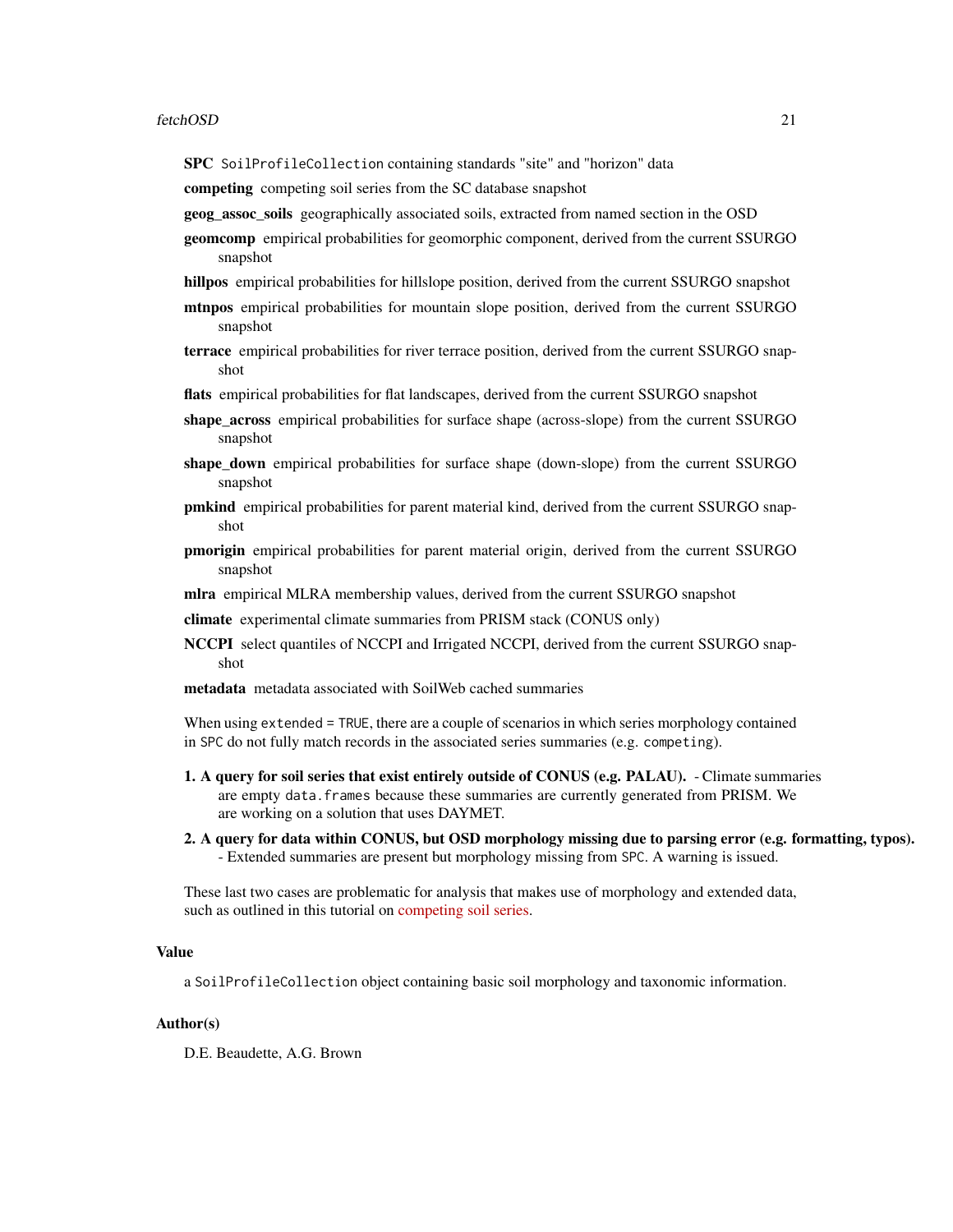## References

USDA-NRCS OSD search tools: [https://www.nrcs.usda.gov/wps/portal/nrcs/detailfull/](https://www.nrcs.usda.gov/wps/portal/nrcs/detailfull/soils/home/?cid=nrcs142p2_053587) [soils/home/?cid=nrcs142p2\\_053587](https://www.nrcs.usda.gov/wps/portal/nrcs/detailfull/soils/home/?cid=nrcs142p2_053587)

## See Also

[OSDquery,](#page-102-1) [siblings](#page-118-1)

## Examples

```
if(requireNamespace("curl") &
  curl::has_internet()) {
 # soils of interest
 s.list <- c('musick', 'cecil', 'drummer', 'amador', 'pentz',
             'reiff', 'san joaquin', 'montpellier', 'grangeville', 'pollasky', 'ramona')
 # fetch and convert data into an SPC
 s.moist <- fetchOSD(s.list, colorState='moist')
 s.dry <- fetchOSD(s.list, colorState='dry')
 # plot profiles
 # moist soil colors
 if(require("aqp")) {
   par(mar=c(0,0,0,0), mfrow=c(2,1))
   plot(s.moist, name='hzname',
        cex.names=0.85, axis.line.offset=-4)
   plot(s.dry, name='hzname',
        cex.names=0.85, axis.line.offset=-4)
   # extended mode: return a list with SPC + summary tables
   x \le fetchOSD(s.list, extended = TRUE, colorState = 'dry')
   par(mar=c(0,0,1,1))
   plot(x$SPC)
   str(x, 1)
 # use makeChunks() for iteration over larger sequences of soil series
 s.list <- c('musick', 'cecil', 'drummer', 'amador', 'pentz',
             'reiff', 'san joaquin', 'montpellier', 'grangeville', 'pollasky', 'ramona')
 # make a vector of chunk IDs, with 2 series / chunk
 ck <- makeChunks(s.list, size = 2)
 # split original data by chunk IDs
 # iterate over resulting list
 # run fetchOSD() on pieces
 # result is a list of SoilProfileCollection objects
 x <- lapply(split(s.list, ck), fetchOSD)
```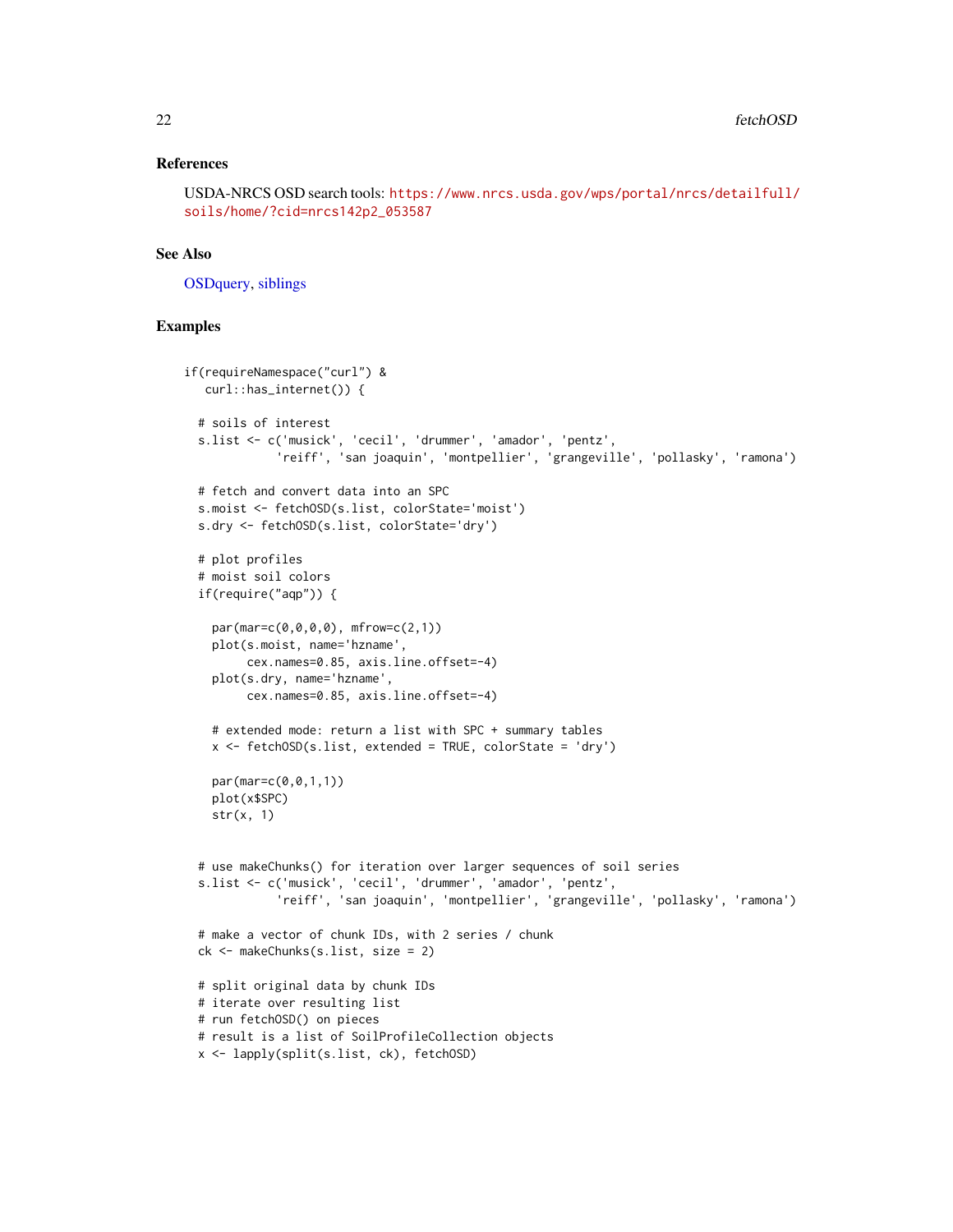## <span id="page-22-0"></span>fetchPedonPC 23

```
# flatten into a single SPC
x \leftarrow \text{combine}(x)# there should be 11 profiles
length(x)
}
```
}

<span id="page-22-1"></span>fetchPedonPC *Get a SoilProfileCollection from a PedonPC v.5 database*

## <span id="page-22-2"></span>Description

Fetch commonly used site/horizon data from a version 5.x PedonPC database, return as a SoilProfileCollection object.

## Usage

fetchPedonPC(dsn)

getHzErrorsPedonPC(dsn, strict = TRUE)

# Arguments

| dsn    | The path to a PedonPC version 6.x database         |
|--------|----------------------------------------------------|
| strict | Use "strict" horizon error checking? Default: TRUE |

#### Value

a SoilProfileCollection class object

## Note

This function attempts to do most of the boilerplate work when extracting site/horizon data from a PedonPC or local NASIS database. Pedons that have errors in their horizonation are excluded from the returned object, however, their IDs are printed on the console. See [getHzErrorsPedonPC](#page-22-2) for a simple approach to identifying pedons with problematic horizonation. Records from the 'taxhistory' table are selected based on 1) most recent record, or 2) record with the least amount of missing data.

#### Author(s)

D. E. Beaudette and J. M. Skovlin

## See Also

[get\\_hz\\_data\\_from\\_pedon\\_db](#page-47-1)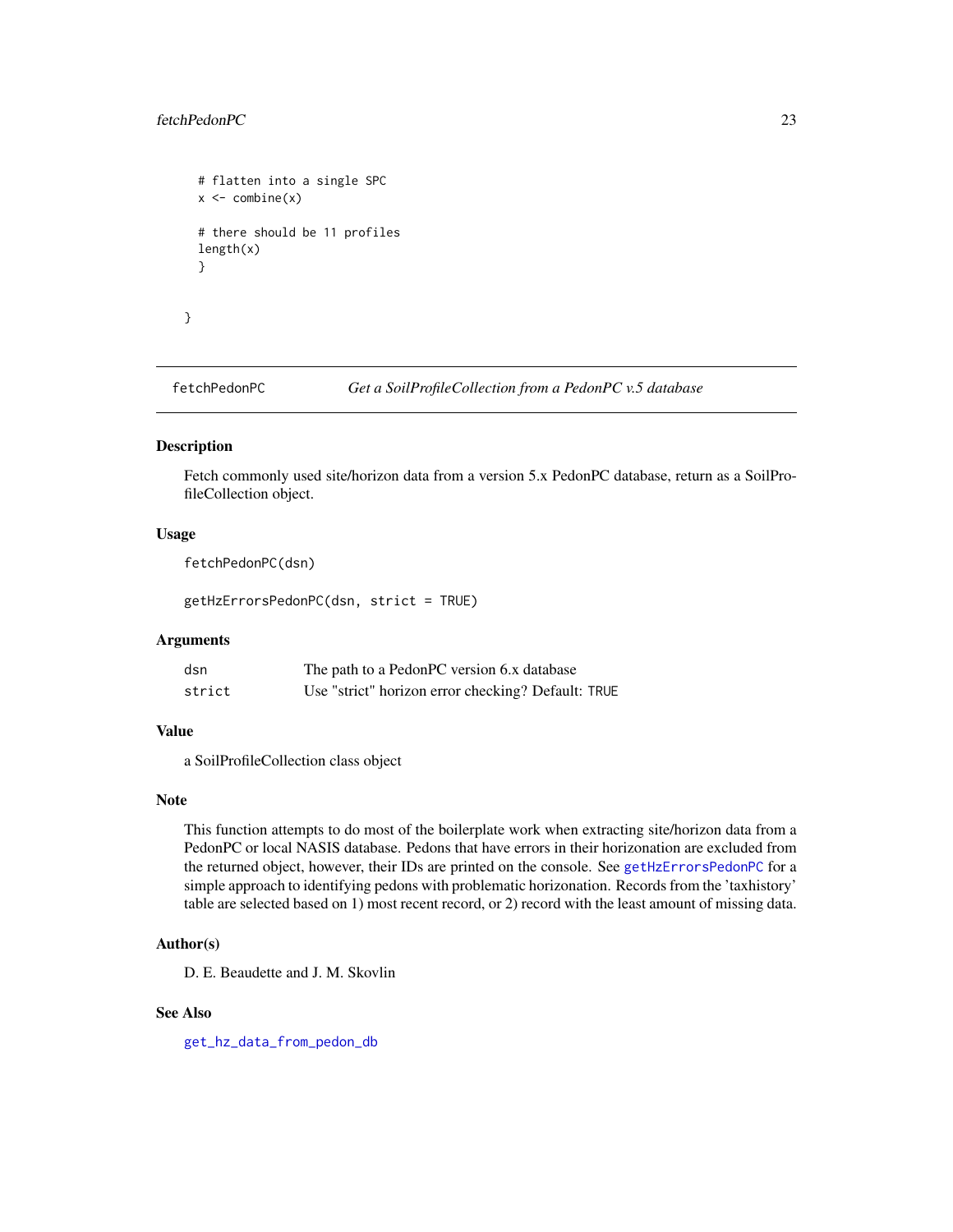#### Description

Get Rapid Carbon Assessment (RaCA) data by state, geographic bounding-box, RaCA site ID, or soil series query from the SoilWeb API. This interface to the data was an experimental delivery service that does not include the latest soil carbon measurements.

Please use [current RaCA distribution](https://www.nrcs.usda.gov/wps/portal/nrcs/detail/soils/survey/?cid=nrcs142p2_054164) if you need measured SOC.

This interface will be updated sometime calendar year 2022 to include the latest soil morphology, taxonomic classification, and measured SOC values. More detailed coordinates for sample sites should also be available.

See https://www.nrcs.usda.gov/Internet/FSE\_MANUSCRIPTS/alabama/raca\_download/raca\_download.zip for direct download of the full dataset.

#### Usage

```
fetchRaCA(
  series = NULL,
 bbox = NULL,state = NULL,
  rcasiteid = NULL,
  get.vnir = FALSE
)
```
### Arguments

| series    | a soil series name; case-insensitive                                                                            |
|-----------|-----------------------------------------------------------------------------------------------------------------|
| bbox      | a bounding box in WGS84 geographic coordinates e.g. $c(-120, 37, -122,$<br>38), constrained to a 5-degree block |
| state     | a two-letter US state abbreviation; case-insensitive                                                            |
| rcasiteid | a RaCA site id (e.g. $C1609C01$ )                                                                               |
| get.vnir  | logical, should associated VNIR spectra be downloaded? (see details)                                            |

## Details

The VNIR spectra associated with RaCA data are quite large (each gzip-compressed VNIR spectra record is about 6.6kb), so requests for these data are disabled by default. Note that VNIR spectra can only be queried by soil series or geographic BBOX.

#### Value

pedons: a SoilProfileCollection object containing site/pedon/horizon data trees: a data.frame object containing tree DBH and height veg: a data.frame object containing plant species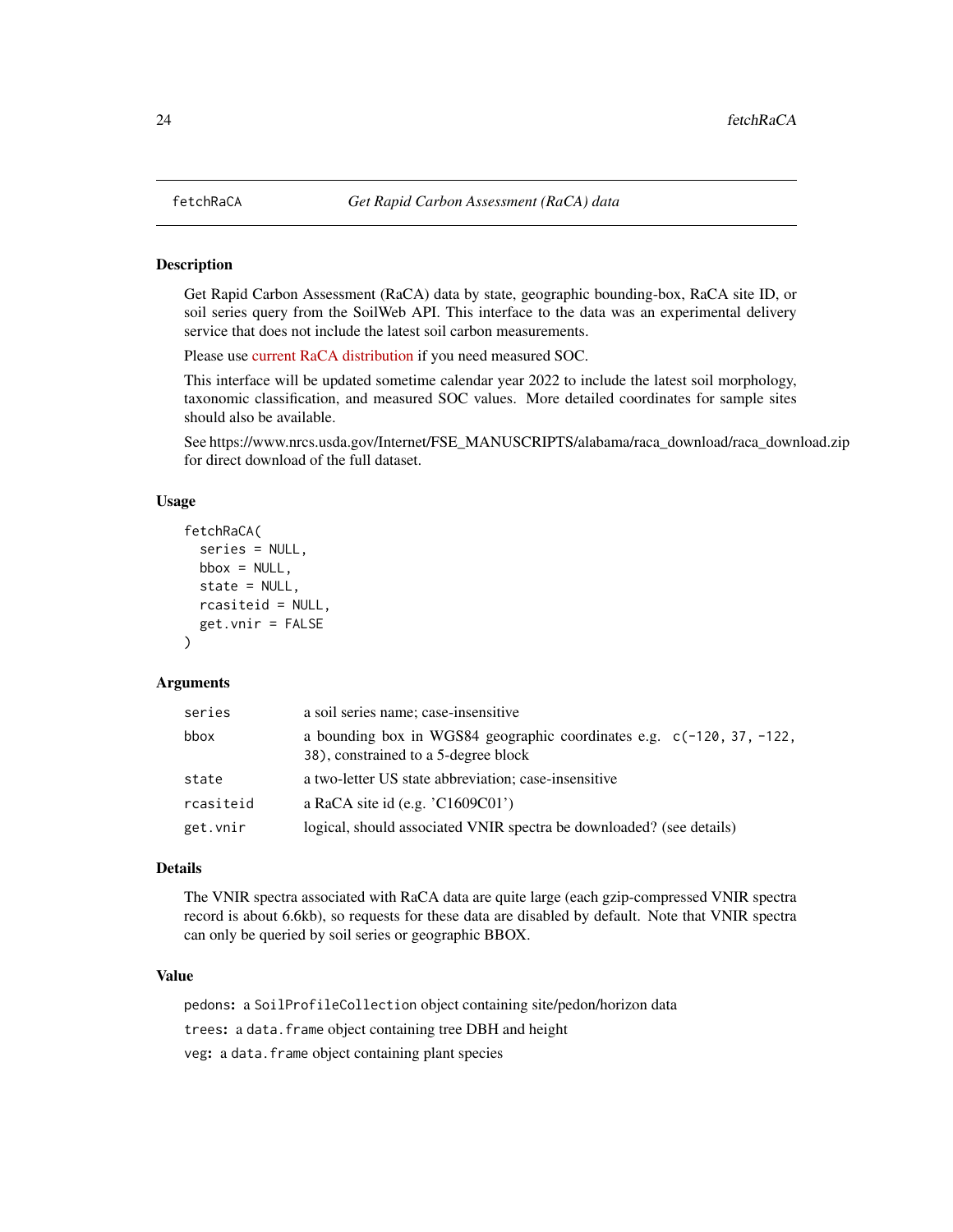<span id="page-24-0"></span>stock: a data.frame object containing carbon quantities (stocks) at standardized depths sample: a data.frame object containing sample-level bulk density and soil organic carbon values spectra: a numeric matrix containing VNIR reflectance spectra from 350–2500 nm

# Author(s)

D.E. Beaudette, USDA-NRCS staff

# References

[https://www.nrcs.usda.gov/wps/portal/nrcs/detail/soils/survey/?cid=nrcs142p2\\_054164](https://www.nrcs.usda.gov/wps/portal/nrcs/detail/soils/survey/?cid=nrcs142p2_054164)

#### See Also

[fetchOSD](#page-19-1)

| fetchSDA_spatial | Get Spatial Data from Soil Data Access by mukey, nationalmusym or |
|------------------|-------------------------------------------------------------------|
|                  | areasymbol                                                        |

#### Description

This method facilitates queries to Soil Data Access (SDA) mapunit and survey area geometry. Queries are generated based on map unit key (mukey) and national map unit symbol (nationalmusym) for mupolygon (SSURGO) or gsmmupolygon (STATSGO) geometry OR legend key (lkey) and area symbols (areasymbol) for sapolygon (Soil Survey Area; SSA) geometry).

A Soil Data Access query returns geometry and key identifying information about the map unit or area of interest. Additional columns from the map unit or legend table can be included; see add.fields argument.

#### Usage

```
fetchSDA_spatial(
  x,
 by.col = "mukey",
  method = "feature",
 geom.src = "mupolygon",
  db = "SSURGO",add.fields = NULL,
  chunk.size = 10,
 verbose = TRUE,
  as_Spatial = getOption("soilDB.return_Spatial", default = FALSE)
)
```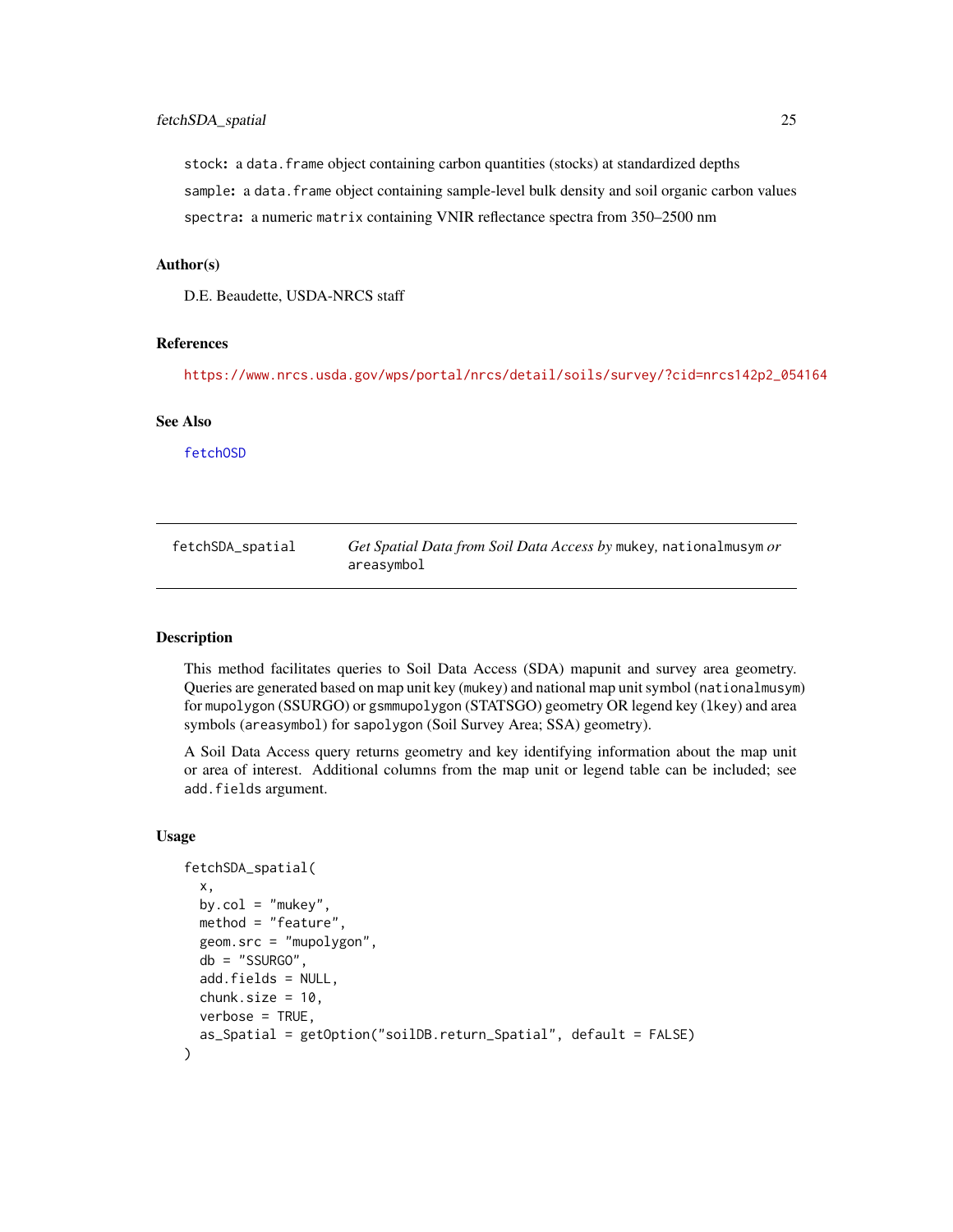#### Arguments

| $\boldsymbol{\mathsf{x}}$ | A vector of map unit keys (mukey) or national map unit symbols (nmusym)<br>for mupolygon geometry OR legend keys (lkey) or soil survey area symbols<br>(areasymbol) for sapolygon geometry                                                                                                                        |
|---------------------------|-------------------------------------------------------------------------------------------------------------------------------------------------------------------------------------------------------------------------------------------------------------------------------------------------------------------|
| by.col                    | Column name containing map unit identifier "mukey", "nmusym"/"nationalmusym"<br>for geom.src mupolygon OR "areasymbol", "areaname", "mlraoffice", "mouagncyresp"<br>for geom. $src$ sapolygon; default is determined by $is$ . numeric $(x)$ TRUE for<br>mukey or lkey and nationalmusym or areasymbol otherwise. |
| method                    | geometry result type: "feature" returns polygons, "bbox" returns the bounding<br>box of each polygon (via STEnvelope()), and "point" returns a single point<br>(via STPointOnSurface()) within each polygon.                                                                                                      |
| geom.src                  | Either mupolygon (map unit polygons) or sapolygon (soil survey area boundary<br>polygons)                                                                                                                                                                                                                         |
| db                        | Default: "SSURGO". When geom.src is mupolygon, use STATSGO polygon<br>geometry instead of SSURGO by setting db = "STATSGO"                                                                                                                                                                                        |
| add.fields                | Column names from mapunit or legend table to add to result. Must specify<br>parent table name as the prefix before column name e.g. mapunit.muname.                                                                                                                                                               |
| chunk.size                | Number of values of x to process per query. Necessary for large results. Default:<br>10                                                                                                                                                                                                                           |
| verbose                   | Print messages?                                                                                                                                                                                                                                                                                                   |
| as_Spatial                | Return sp classes? e.g. Spatial*DataFrame. Default: FALSE.                                                                                                                                                                                                                                                        |

#### Details

This function automatically "chunks" the input vector (using makeChunks()) of map unit identifiers to minimize the likelihood of exceeding the SDA data request size. The number of chunks varies with the chunk. size setting and the length of your input vector. If you are working with many map units and/or large extents, you may need to decrease this number in order to have more chunks.

Querying regions with complex mapping may require smaller chunk.size. Numerically adjacent IDs in the input vector may share common qualities (say, all from same soil survey area or region) which could cause specific chunks to perform "poorly" (slow or error) no matter what the chunk size is. Shuffling the order of the inputs using sample() may help to eliminate problems related to this, depending on how you obtained your set of MUKEY/nationalmusym to query. One could feasibly use muacres as a heuristic to adjust for total acreage within chunks.

Note that STATSGO data are fetched where CLIPAREASYMBOL = 'US' to avoid duplicating state and national subsets of the geometry.

## Value

an sf data.frame corresponding to SDA spatial data for all symbols requested. If as\_Spatial=TRUE returns a Spatial\*DataFrame from the sp package via sf::as\_Spatial() for backward compatibility. Default result contains geometry with attribute table containing unique feature ID, symbol and area symbol plus additional fields in result specified with add.fields.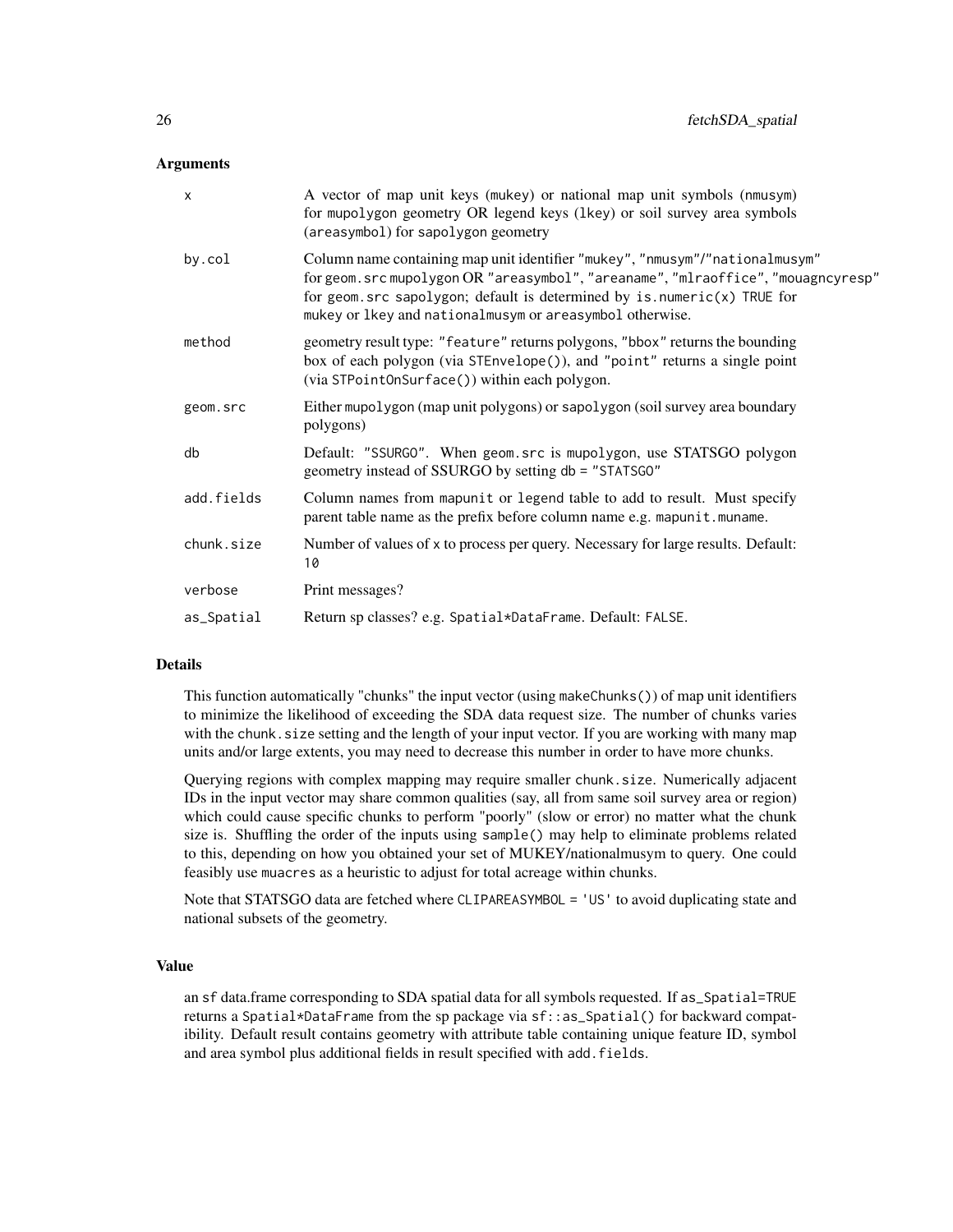## <span id="page-26-0"></span>fetchSoilGrids 27

#### Author(s)

Andrew G. Brown, Dylan E. Beaudette

#### Examples

```
if(requireNamespace("curl") &
   curl::has_internet()) {
    # get spatial data for a single mukey
    single.mukey \leq try(fetchSDA_spatial(x = "2924882"))
    # demonstrate fetching full extent (multi-mukey) of national musym
    full.extent.nmusym <- try(fetchSDA_spatial(x = "2x815", by = "nmusym"))
    # compare extent of nmusym to single mukey within it
    if (!inherits(single.mukey, 'try-error') &&
        !inherits(full.extent.nmusym, 'try-error')) {
        if (requireNamespace("sf")) {
        plot(sf::st_geometry(full.extent.nmusym), col = "RED", border = 0)
        plot(sf::st_geometry(single.mukey), add = TRUE, col = "BLUE", border = 0)
       }
    }
    # demo adding a field (`muname`) to attribute table of result
   head(try(fetchSDA_spatial(x = "2x815", by="nmusym", add.fields="muname")))
}
```
fetchSoilGrids *Get SoilGrids 250m properties information from point locations*

#### Description

This function obtains SoilGrids properties information (250m raster resolution) given a data.frame containing site IDs, latitudes and longitudes. SoilGrids API and maps return values as whole (integer) numbers to minimize the storage space used. These values are converted by to produce conventional units by 'fetchSoilGrids()"

#### Usage

```
fetchSoilGrids(
  x,
 loc.name = c("id", "lat", "lon"),verbose = FALSE,
```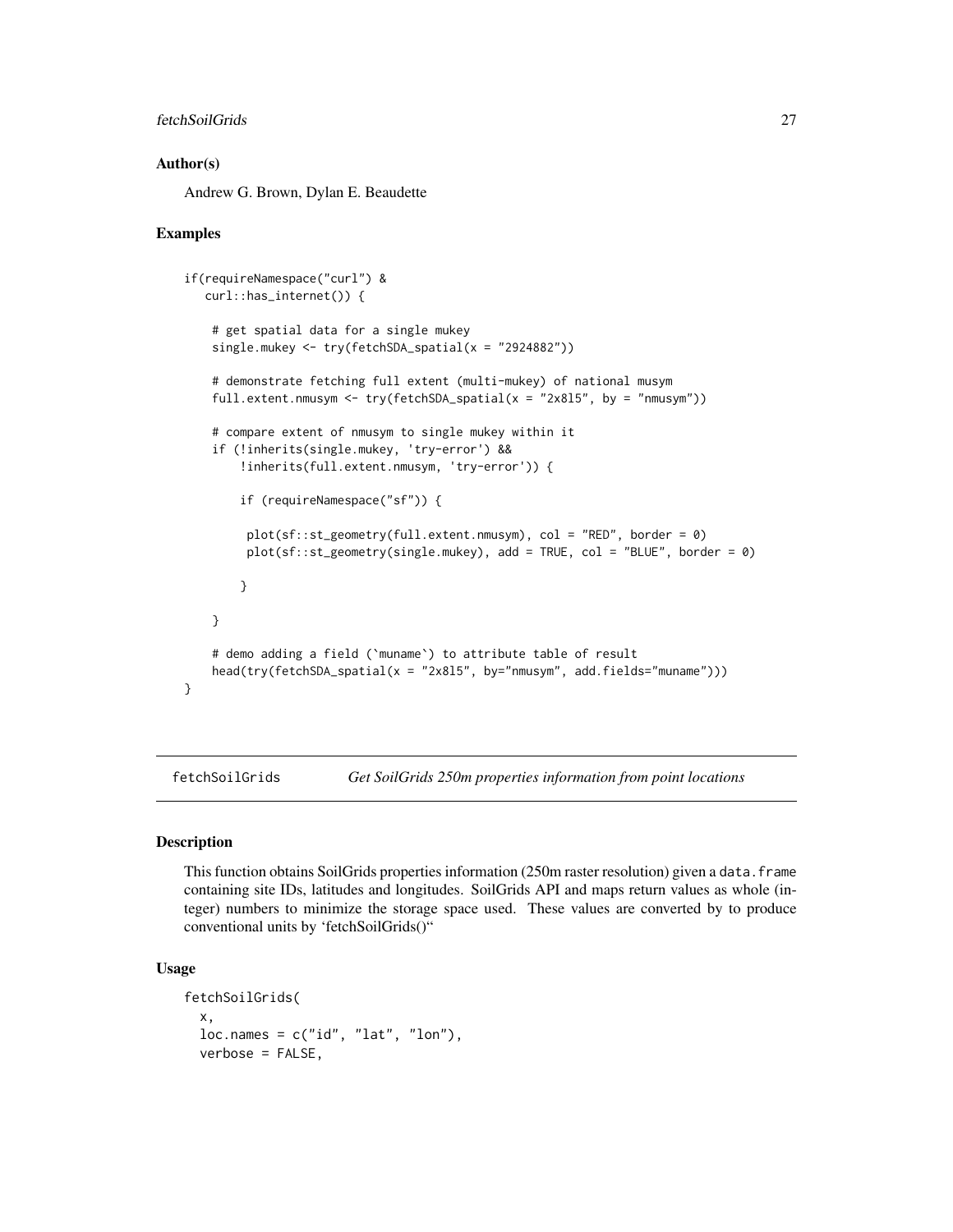```
progress = FALSE
\lambda
```
#### Arguments

| $\mathsf{X}$ | A data. frame containing 3 columns referring to site ID, latitude and longitude.                       |
|--------------|--------------------------------------------------------------------------------------------------------|
| loc.names    | Optional: Column names referring to site ID, latitude and longitude. Default:<br>c("id", "lat", "lon") |
| verbose      | Print messages? Default: FALSE                                                                         |
| progress     | logical, give progress when iterating over multiple requests; Default: FALSE                           |

# Details

#### Properties:

| Name         | Description                                                                            | Mapped units              | Co |
|--------------|----------------------------------------------------------------------------------------|---------------------------|----|
| bdod         | Bulk density of the fine earth fraction                                                | $cg/cm^{3}$               |    |
| $\csc$       | Cation Exchange Capacity of the soil                                                   | mmol(c)/kg                |    |
| cfvo         | Volumetric fraction of coarse fragments $(> 2 \text{ mm})$                             | $cm^2/dm^3$ (vol per mil) |    |
| clay         | Proportion of clay particles $(< 0.002$ mm) in the fine earth fraction                 | g/kg                      |    |
| nitrogen     | Total nitrogen (N)                                                                     | cg/kg                     |    |
| phh2o        | Soil pH                                                                                | $pH*10$                   |    |
| sand         | Proportion of sand particles $(> 0.05$ mm) in the fine earth fraction                  | g/kg                      |    |
| silt         | Proportion of silt particles $(= 0.002$ mm and $= 0.05$ mm) in the fine earth fraction | g/kg                      |    |
| soc          | Soil organic carbon content in the fine earth fraction                                 | dg/kg                     |    |
| ocd          | Organic carbon density                                                                 | $hg/m^{3}$                |    |
| $_{\rm OCS}$ | Organic carbon stocks                                                                  | t/ha                      |    |
|              |                                                                                        |                           |    |

SoilGrids predictions are made for the six standard depth intervals specified in the GlobalSoilMap IUSS working group and its specifications. The depth intervals returned are: "0-5cm", "5-15cm", "15-30cm", "30-60cm", "60-100cm", "100-200cm" and the properties returned are "bdod", "cec", "cfvo", "clay", "nitrogen", "phh2o", "sand", "silt", "soc" – each with 5th, 50th, 95th, mean and uncertainty values. The uncertainty values are the ratio between the inter-quantile range (90% prediction interval width) and the median : (Q0.95-Q0.05)/Q0.50. Point data requests are made through properties/query endpoint of the [SoilGrids v2.0 REST API.](https://www.isric.org/explore/soilgrids/faq-soilgrids) Please check ISRIC's data policy, disclaimer and citation: <https://www.isric.org/about/data-policy>.

Find out more information about the SoilGrids and GlobalSoilMap products here:

- <https://www.isric.org/explore/soilgrids/faq-soilgrids>
- [https://www.isric.org/sites/default/files/GlobalSoilMap\\_specifications\\_dece](https://www.isric.org/sites/default/files/GlobalSoilMap_specifications_december_2015_2.pdf)mber\_ [2015\\_2.pdf](https://www.isric.org/sites/default/files/GlobalSoilMap_specifications_december_2015_2.pdf)

## Value

A SoilProfileCollection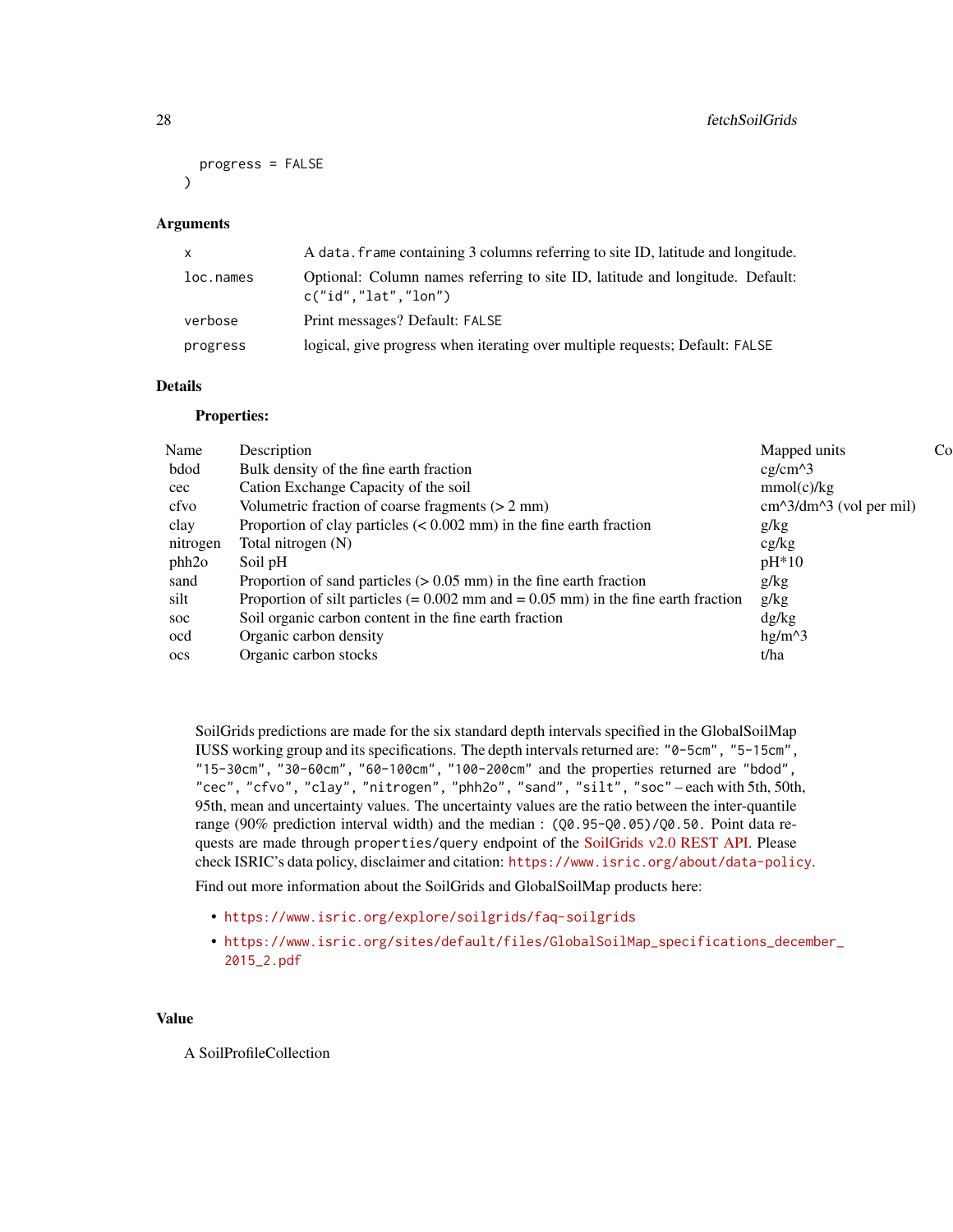# <span id="page-28-0"></span>fetchVegdata 29

#### Author(s)

Andrew G. Brown

# References

Poggio, L., de Sousa, L. M., Batjes, N. H., Heuvelink, G. B. M., Kempen, B., Ribeiro, E., and Rossiter, D.: SoilGrids 2.0: producing soil information for the globe with quantified spatial uncertainty, SOIL, 7, 217-240, 2021. doi: [10.5194/soil72172021](https://doi.org/10.5194/soil-7-217-2021)

#### Examples

```
## Not run:
if(requireNamespace("curl") &
  curl::has_internet()) {
 library(aqp)
 your.points \leq data.frame(id = c("A", "B"),
                           lat = c(37.9, 38.1),lon = c(-120.3, -121.5),
                           stringsAsFactors = FALSE)
 x <- try(fetchSoilGrids(your.points))
 if (!inherits(x, 'try-error'))
  plotSPC(x, name = NA, color = "socQ50")
}
## End(Not run)
```
fetchVegdata *Get vegetation plot data from local NASIS database*

## Description

Get vegetation plot data from local NASIS database

#### Usage

```
fetchVegdata(SS = TRUE, stringsAsFactors = NULL, dsn = NULL)
get_vegplot_from_NASIS_db(SS = TRUE, stringsAsFactors = NULL, dsn = NULL)
get_vegplot_location_from_NASIS_db(
 SS = TRUE,
  stringsAsFactors = NULL,
  dsn = NULL
)
```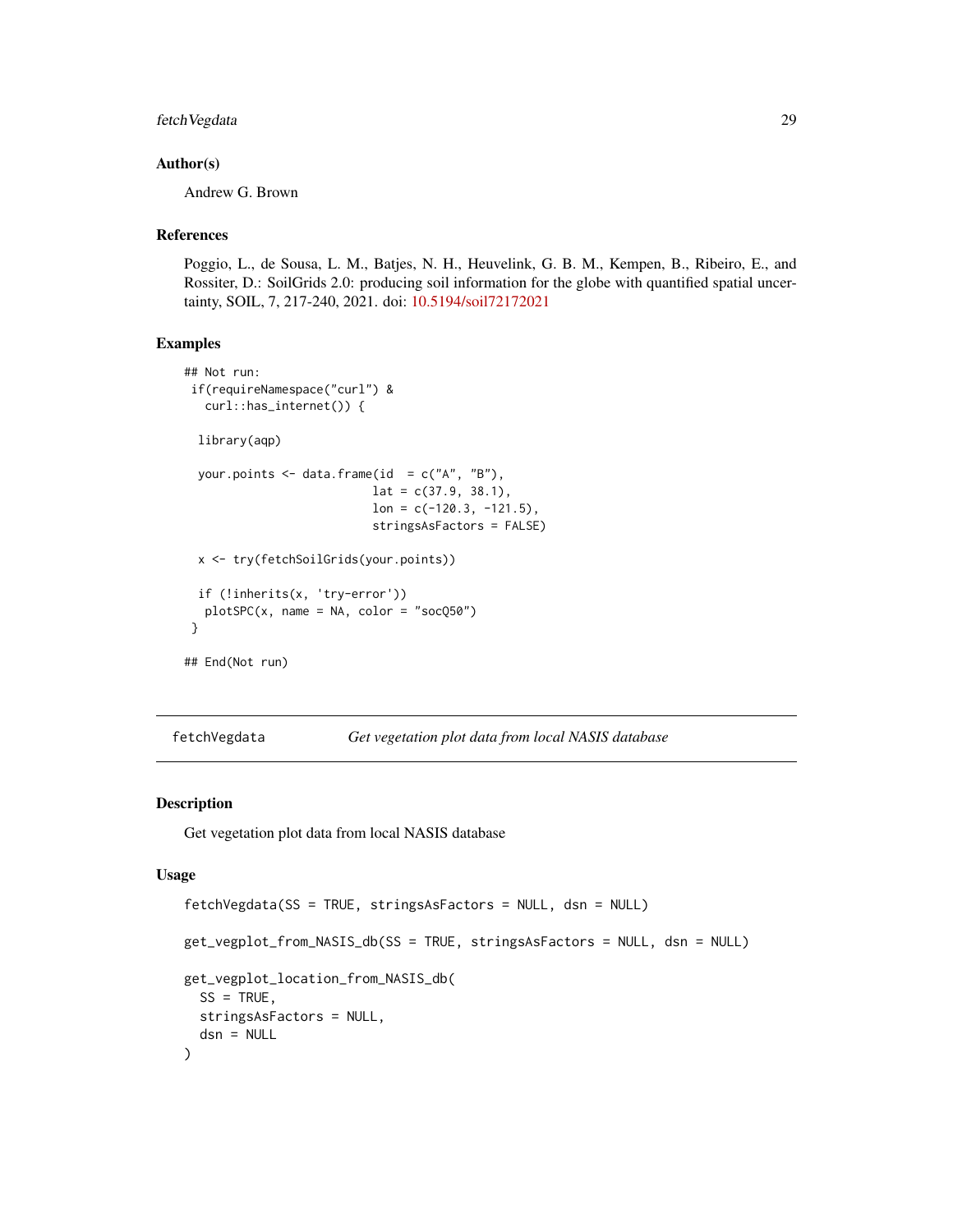```
get_vegplot_trhi_from_NASIS_db(SS = TRUE, stringsAsFactors = NULL, dsn = NULL)
   get_vegplot_species_from_NASIS_db(
     SS = TRUE,
     stringsAsFactors = NULL,
     dsn = NULL
   )
   get_vegplot_transect_from_NASIS_db(
     SS = TRUE,stringsAsFactors = NULL,
     dsn = NULL
   )
   get_vegplot_transpecies_from_NASIS_db(
     SS = TRUE,stringsAsFactors = NULL,
     dsn = NULL\lambdaget_vegplot_tree_si_summary_from_NASIS_db(
     SS = TRUE,stringsAsFactors = NULL,
     dsn = NULL
   \mathcal{L}get_vegplot_tree_si_details_from_NASIS_db(
      SS = TRUE,stringsAsFactors = NULL,
     dsn = NULL\mathcal{L}get_vegplot_textnote_from_NASIS_db(
     SS = TRUE,fixLineEndings = TRUE,
     stringsAsFactors = NULL,
     dsn = NULL
   \lambdaArguments
```

| SS               | fetch data from the currently loaded selected set in NASIS or from the entire<br>local database (default: TRUE) |
|------------------|-----------------------------------------------------------------------------------------------------------------|
| stringsAsFactors |                                                                                                                 |
|                  | deprecated                                                                                                      |
| dsn              | Optional: path to local SOLite database containing NASIS table structure; de-<br>fault: NULL                    |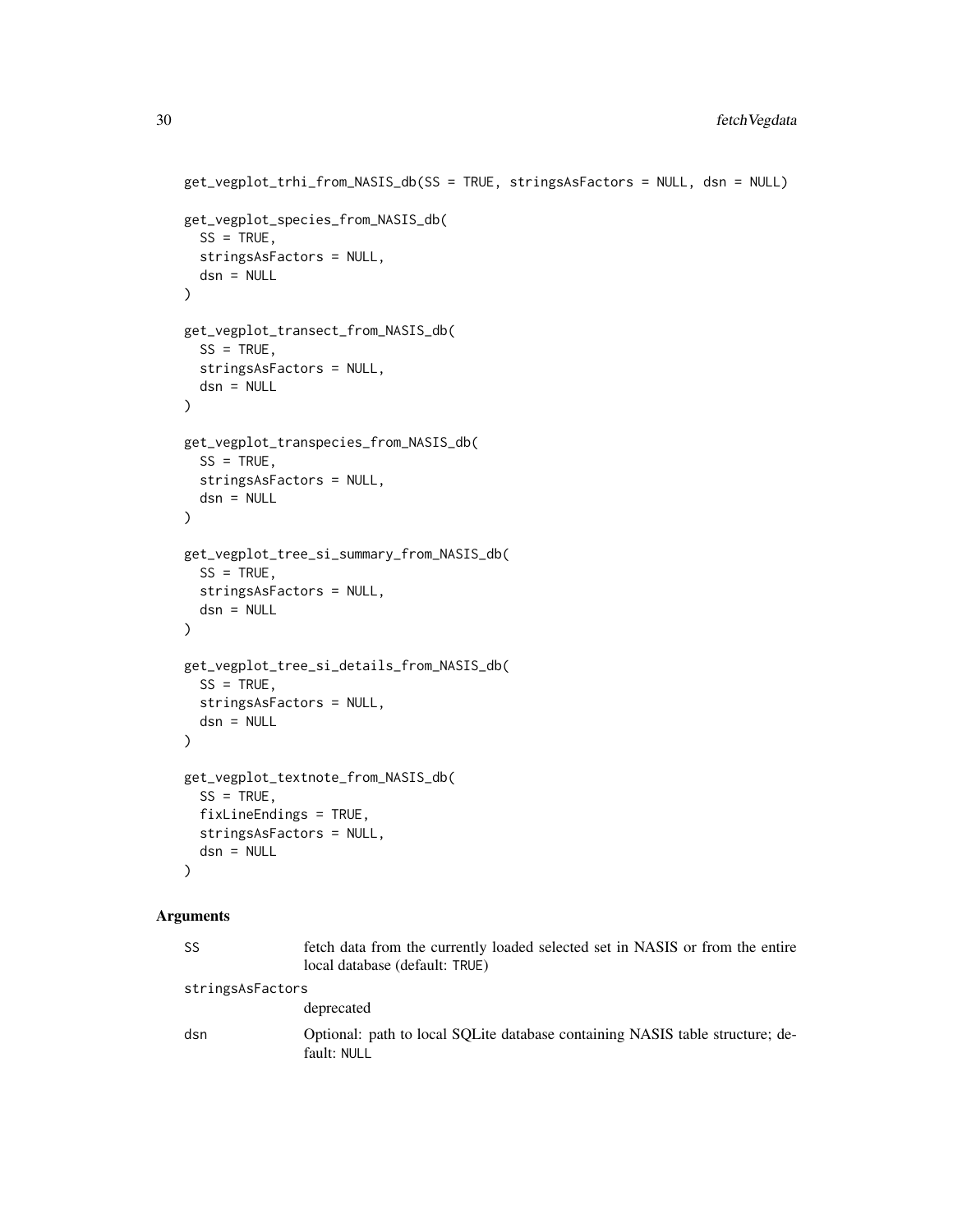# <span id="page-30-0"></span>filter\_geochem 31

fixLineEndings Replace '\r\n' with '\n'; Default: TRUE

## Value

A named list containing: "vegplot", "vegplotlocation", "vegplotrhi", "vegplotspecies", "vegtransect", "vegtransplantsum", 'vegsiteindexsum', "vegsiteindexdet", and "vegplottext" tables

filter\_geochem *Filter KSSL Geochemical Table*

# Description

A function to subset KSSL "geochem" / elemental analysis result table to obtain rows/columns based on: column name, preparation code, major / trace element method.

## Usage

```
filter_geochem(
  geochem,
  columns = NULL,
 prep_code = NULL,
 major_element_method = NULL,
  trace_element_method = NULL
\lambda
```
#### Arguments

| geochem              | geochemical data, as returned by fetchKSSL                        |
|----------------------|-------------------------------------------------------------------|
| columns              | Column name $(s)$ to include in result                            |
| prep_code            | Character vector of prep $code(s)$ to include in result.          |
| major_element_method |                                                                   |
|                      | Character vector of major element method(s) to include in result. |
| trace_element_method |                                                                   |
|                      | Character vector of trace element method(s) to include in result. |

#### Value

A data.frame, subset according to the constraints specified in arguments.

## Author(s)

Andrew G. Brown.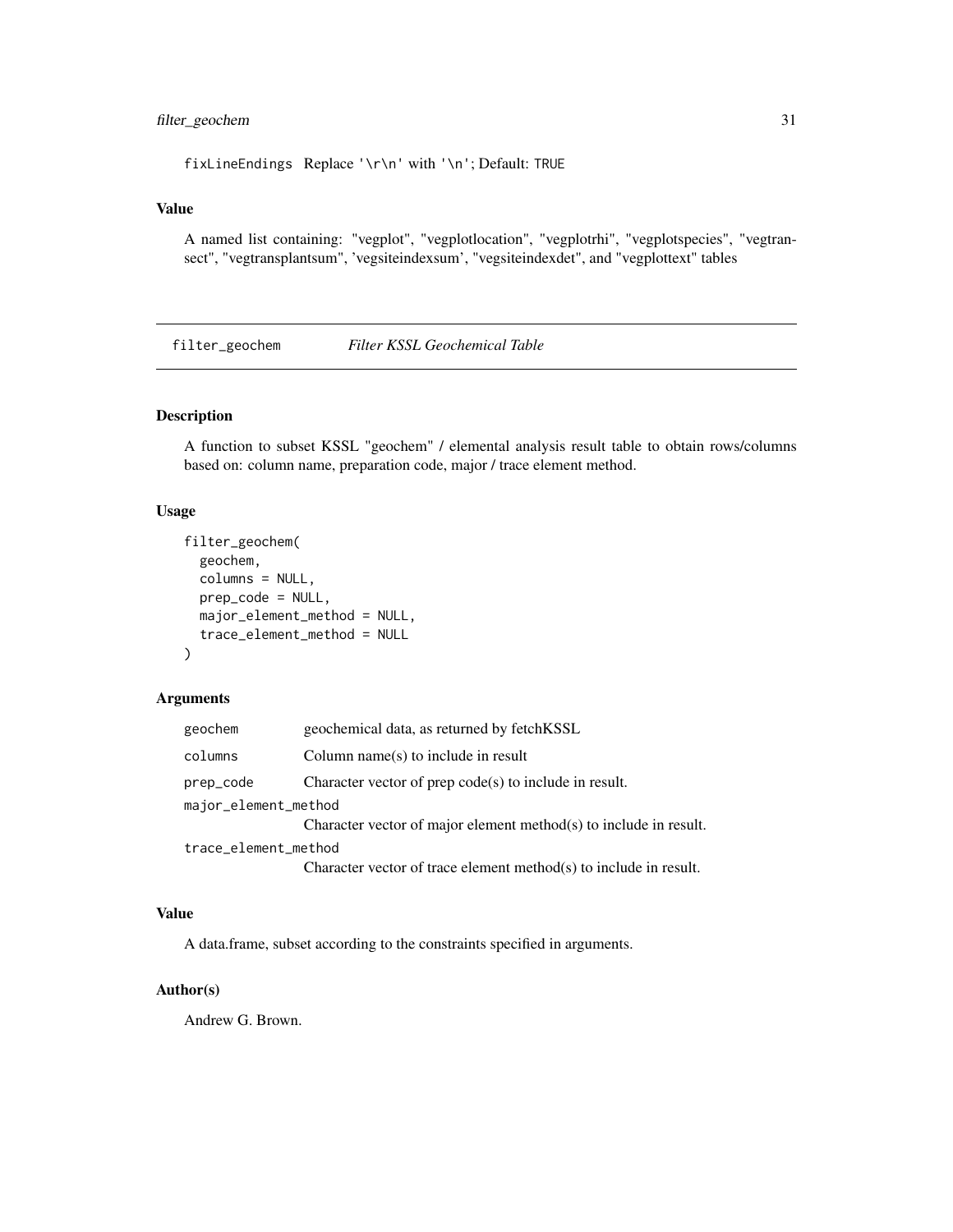<span id="page-31-0"></span>format\_SQL\_in\_statement

*Format vector of values into a string suitable for an SQL* IN *statement.*

## Description

Concatenate a vector to SQL IN-compatible syntax: letters[1:3] becomes ('a','b','c'). Values in x are first passed through unique().

#### Usage

```
format_SQL_in_statement(x)
```
#### Arguments

x A character vector.

# Value

A character vector (unit length) containing concatenated group syntax for use in SQL IN, with unique value found in x.

#### Note

Only character output is supported.

## Examples

```
library(aqp)
# get some mukeys
q <- "select top(2) mukey from mapunit;"
mukeys <- SDA_query(q)
# format for use in an SQL IN statement
mukey.inst <- format_SQL_in_statement(mukeys$mukey)
mukey.inst
# make a more specific query: for component+horizon data, just for those mukeys
q2 <- sprintf("SELECT * FROM mapunit
               INNER JOIN component ON mapunit.mukey = component.mukey
               INNER JOIN chorizon ON component.cokey = chorizon.cokey
               WHERE mapunit.mukey IN %s;", mukey.inst)
# do the query
res <- SDA_query(q2)
```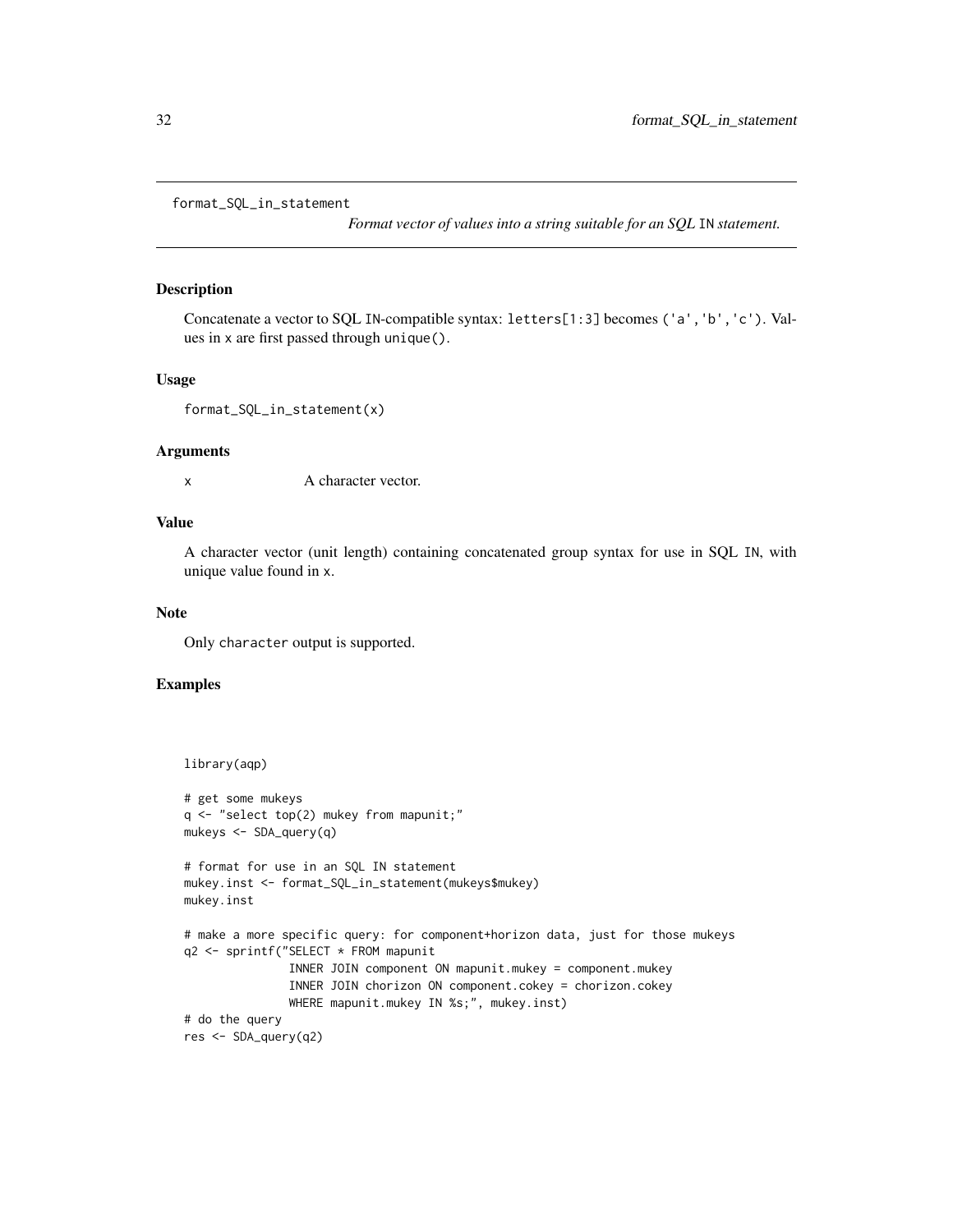## <span id="page-32-0"></span>getHzErrorsNASIS 33

```
# build a SoilProfileCollection from horizon-level records
depths(res) <- cokey ~ hzdept_r + hzdepb_r
# normalize mapunit/component level attributes to site-level for plot
site(res) <- ~ muname + mukey + compname + comppct_r + taxclname
# make a nice label
res$labelname <- sprintf("%s (%s%s)", res$compname, res$comppct_r, "%")
# major components only
res <- subset(res, comppct_r >= 85)
# inspect plot of result
par(mar=c(0,0,0,0))
groupedProfilePlot(res, groups = "mukey", color = "hzname", cex.names=0.8,
                   id.style = "side", label = "labelname")
```
getHzErrorsNASIS *Get Logic Errors in NASIS/PedonPC Pedon Horizon*

## Description

Get Logic Errors in NASIS/PedonPC Pedon Horizon

#### Usage

```
getHzErrorsNASIS(strict = TRUE, SS = TRUE, dsn = NULL)
```
## Arguments

| strict | how strict should horizon boundaries be checked for consistency: TRUE=more<br>  FALSE=less                      |
|--------|-----------------------------------------------------------------------------------------------------------------|
| SS     | fetch data from the currently loaded selected set in NASIS or from the entire<br>local database (default: TRUE) |
| dsn    | Optional: path to local SOLite database containing NASIS table structure; de-<br>fault: NULL                    |

## Value

A data.frame containing problematic records with columns: 'peiid','pedon\_id','hzdept','hzdepb','hzname'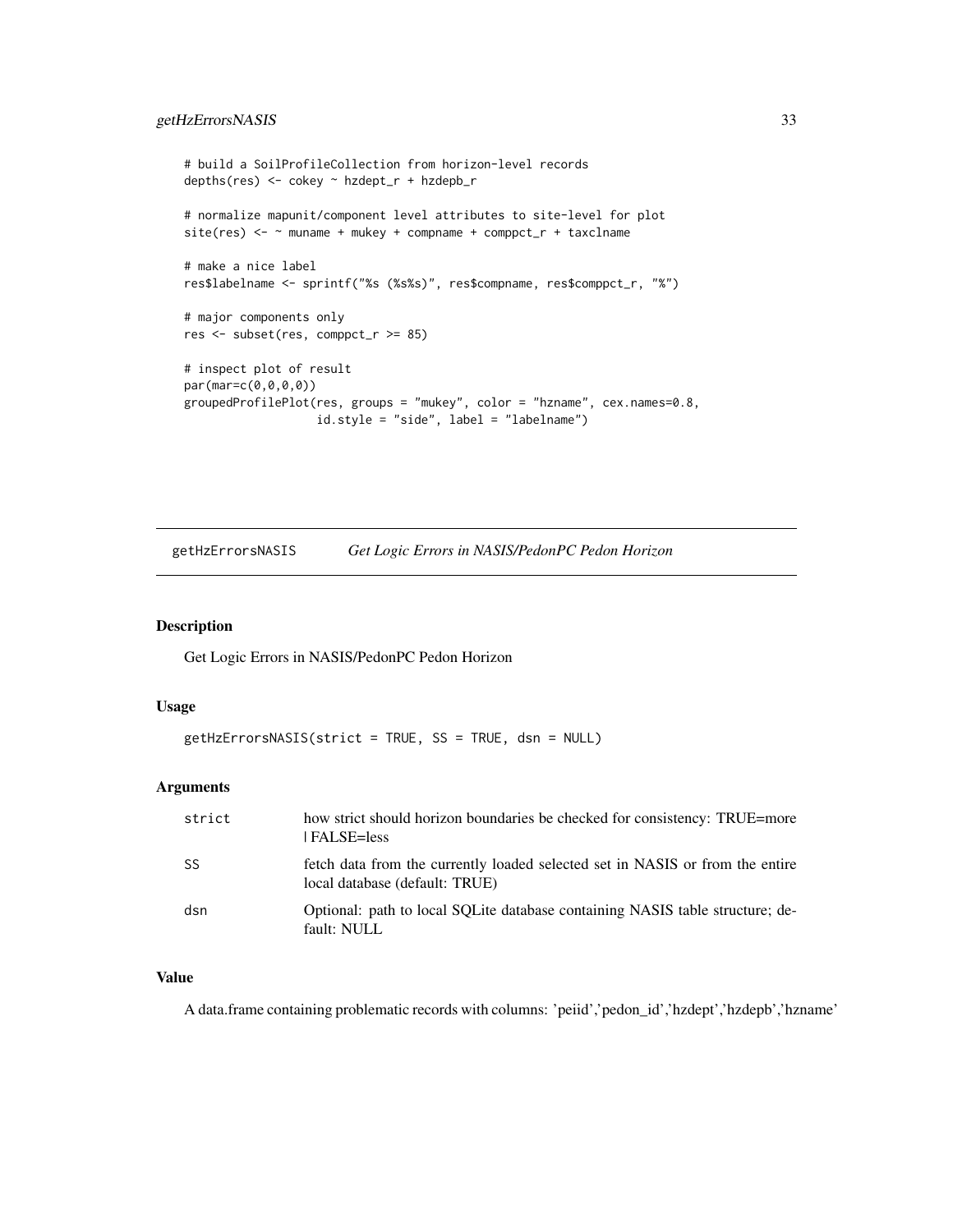<span id="page-33-0"></span>get\_colors\_from\_NASIS\_db

*Get Soil Color Data from a local NASIS Database*

# Description

Get, format, mix, and return color data from a NASIS database.

## Usage

```
get_colors_from_NASIS_db(SS = TRUE, mixColors = TRUE, dsn = NULL)
```
# Arguments

| <b>SS</b> | fetch data from Selected Set in NASIS or from the entire local database (default:<br>TRUE)                                                                                                                                                                                                                                                                |
|-----------|-----------------------------------------------------------------------------------------------------------------------------------------------------------------------------------------------------------------------------------------------------------------------------------------------------------------------------------------------------------|
| mixColors | should mixed colors be calculated (Default: TRUE) where multiple colors are<br>populated for the same moisture state in a horizon? FALSE takes the dominant<br>color based on colorpct or first record based on horizon ID (phild) sorting for<br>"moist" and "dry" state. Pedon Horizon Color records without a moisture state<br>populated are ignored. |
| dsn       | Optional: path to local SQLite database containing NASIS table structure; de-<br>fault: NULL                                                                                                                                                                                                                                                              |

# Value

A data.frame with the results.

# Author(s)

Jay M. Skovlin and Dylan E. Beaudette

# See Also

[simplifyColorData](#page-119-1), [get\\_hz\\_data\\_from\\_NASIS\\_db](#page-46-1), [get\\_site\\_data\\_from\\_NASIS\\_db](#page-83-1)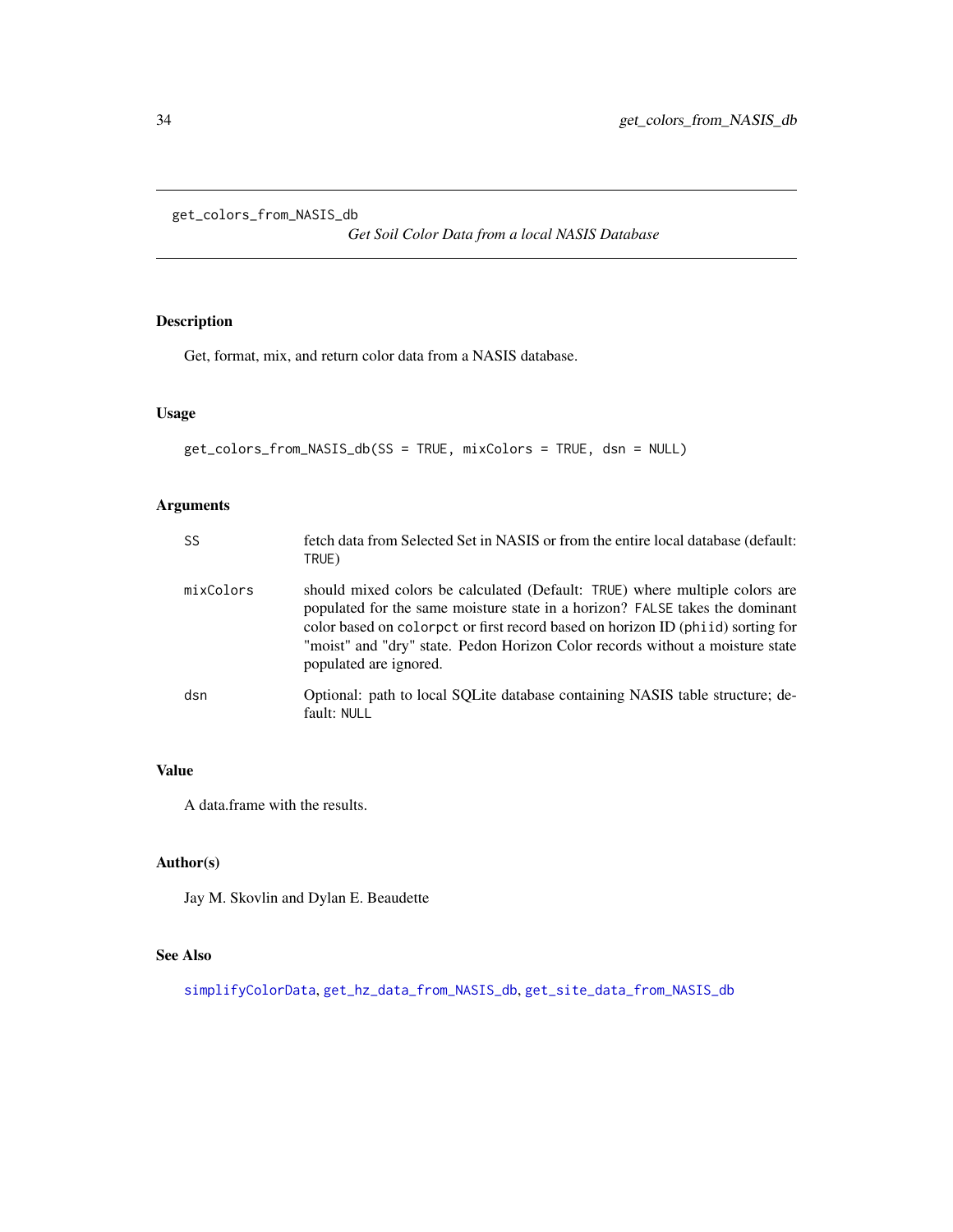<span id="page-34-0"></span>get\_colors\_from\_pedon\_db

*Get Soil Color Data from a PedonPC Database*

## Description

Get, format, mix, and return color data from a PedonPC database.

# Usage

get\_colors\_from\_pedon\_db(dsn)

## Arguments

dsn The path to a 'pedon.mdb' database.

## Value

A data.frame with the results.

## Author(s)

Dylan E. Beaudette and Jay M. Skovlin

# See Also

[get\\_hz\\_data\\_from\\_pedon\\_db](#page-47-1), [get\\_site\\_data\\_from\\_pedon\\_db](#page-84-1)

get\_comonth\_from\_NASIS\_db

*Get component month data from a local NASIS Database*

# Description

Get component month data from a local NASIS Database.

## Usage

```
get_comonth_from_NASIS_db(
 SS = TRUE,fill = FALSE,stringsAsFactors = NULL,
  dsn = NULL
)
```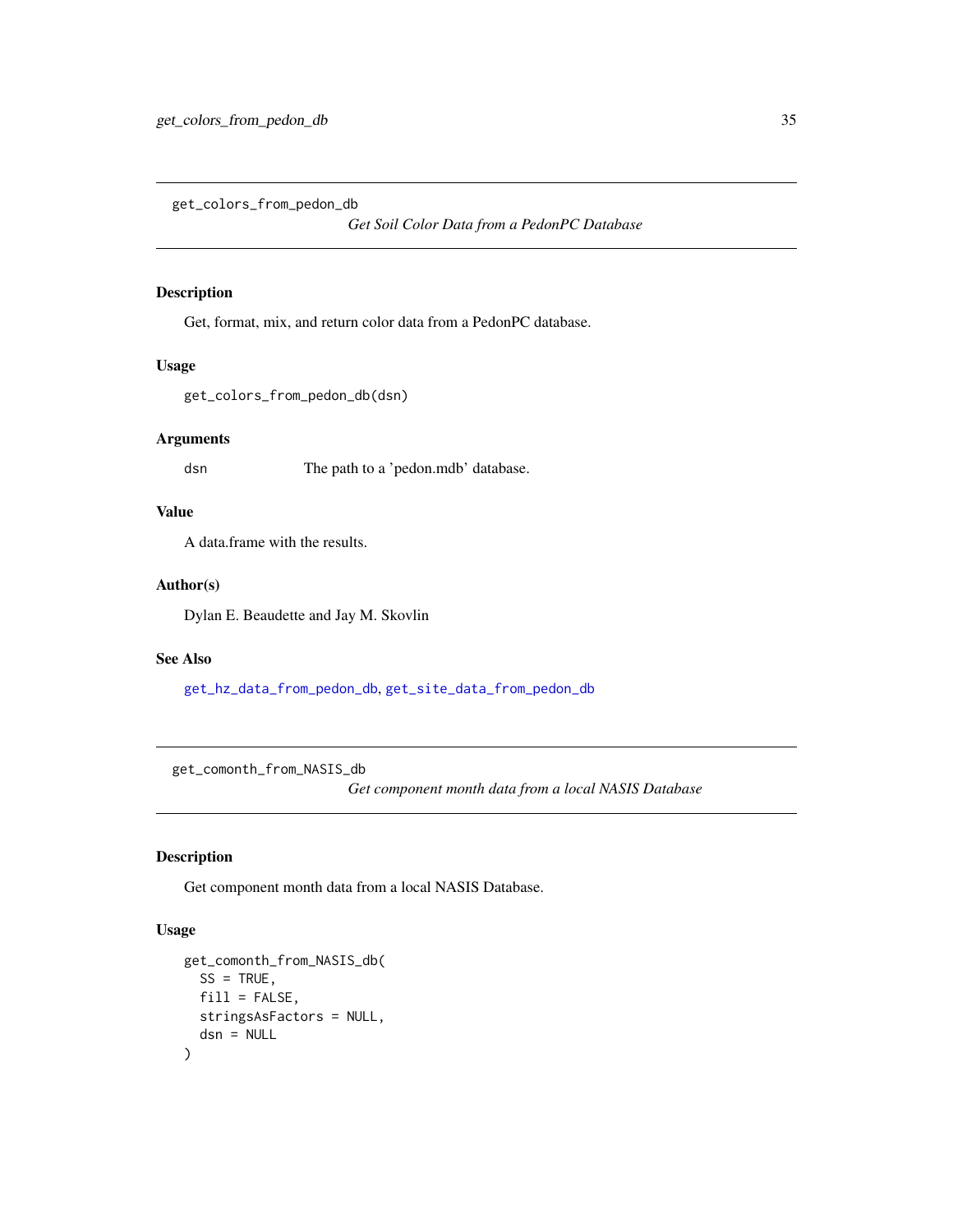# <span id="page-35-0"></span>Arguments

| SS               | get data from the currently loaded Selected Set in NASIS or from the entire local<br>database (default: TRUE) |
|------------------|---------------------------------------------------------------------------------------------------------------|
| fill             | should missing "month" rows in the comonth table be filled with NA (FALSE)                                    |
| stringsAsFactors |                                                                                                               |
|                  | deprecated                                                                                                    |
| dsn              | Optional: path to local SOLite database containing NASIS table structure; de-<br>fault: NULL                  |

# Value

A list with the results.

## Author(s)

Stephen Roecker

## See Also

[fetchNASIS](#page-14-1)

# Examples

```
if(local_NASIS_defined()) {
  # query text note data
 cm <- try(get_comonth_from_NASIS_db())
  # show structure of component month data
  str(cm)
}
```
get\_component\_data\_from\_NASIS\_db *Get component data from a local NASIS Database*

# Description

Get component data from a local NASIS Database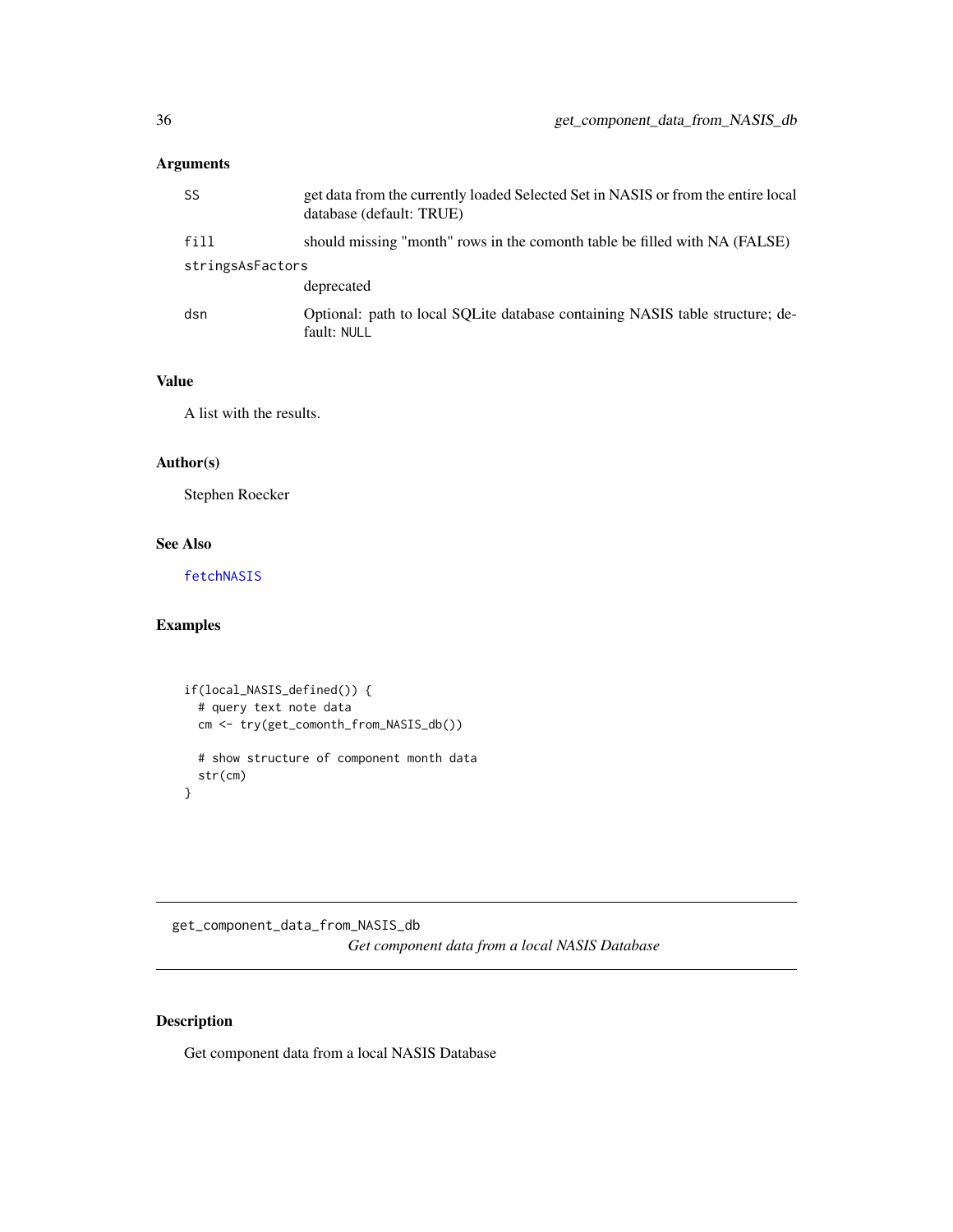```
get_component_data_from_NASIS_db(
  SS = TRUE,
 nullFragsAreZero = TRUE,
 stringsAsFactors = NULL,
 dsn = NULL
)
get_component_diaghz_from_NASIS_db(SS = TRUE, dsn = NULL)
get_component_restrictions_from_NASIS_db(SS = TRUE, dsn = NULL)
get_component_correlation_data_from_NASIS_db(
  SS = TRUE,
 dropAdditional = TRUE,dropNotRepresentative = TRUE,
 stringsAsFactors = NULL,
 dsn = NULL
)
get_component_cogeomorph_data_from_NASIS_db(SS = TRUE, dsn = NULL)
get_component_cogeomorph_data_from_NASIS_db2(SS = TRUE, dsn = NULL)
get_component_copm_data_from_NASIS_db(
  SS = TRUE,
 stringsAsFactors = NULL,
 dsn = NULL
)
get_component_esd_data_from_NASIS_db(
 SS = TRUE,
 stringsAsFactors = NULL,
 dsn = NULL
)
get_component_otherveg_data_from_NASIS_db(SS = TRUE, dsn = NULL)
get_copedon_from_NASIS_db(SS = TRUE, dsn = NULL)
get_component_horizon_data_from_NASIS_db(
 SS = TRUE,
 fill = FALSE,dsn = NULL,nullFragsAreZero = TRUE
)
```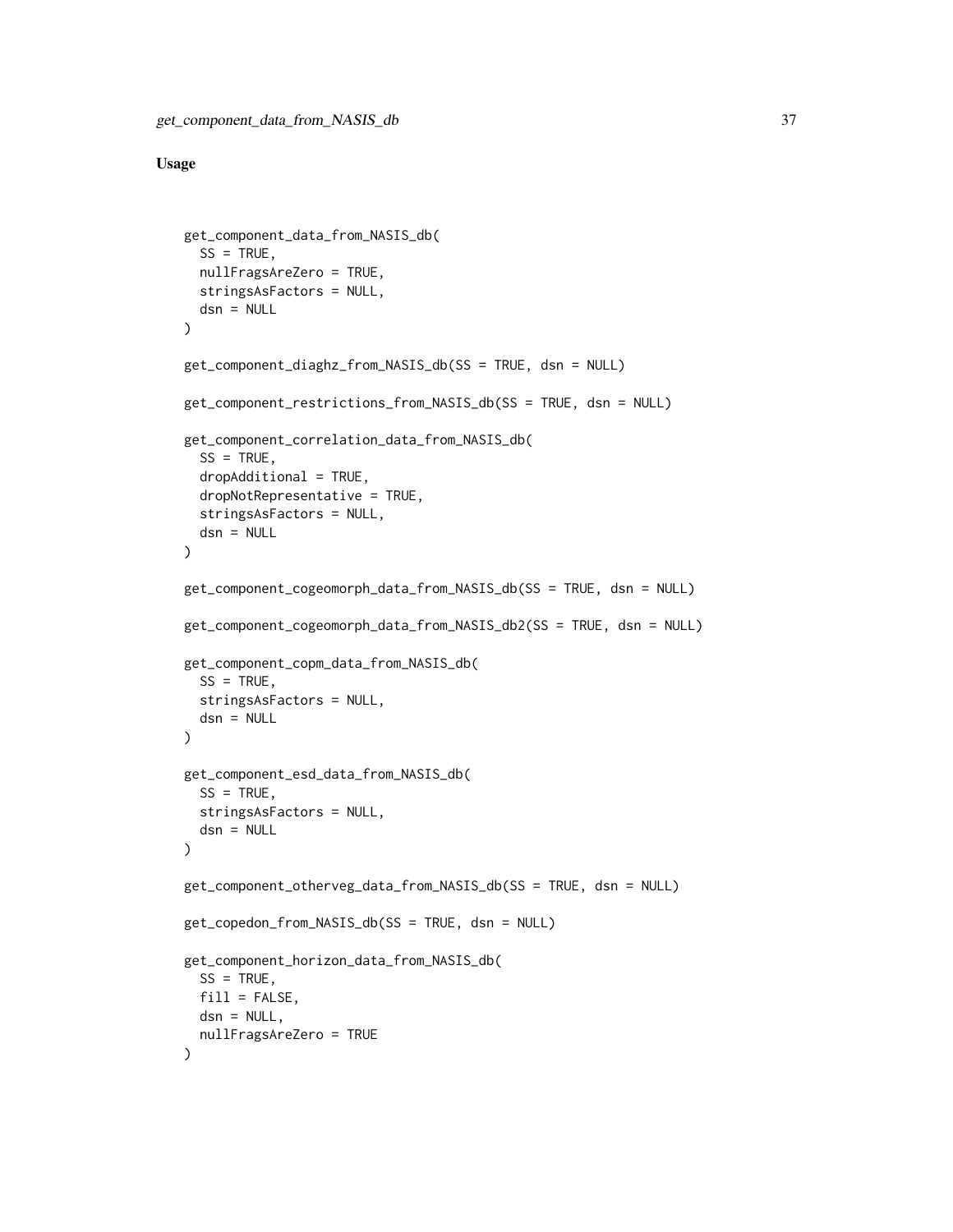| SS                    | fetch data from the currently loaded selected set in NASIS or from the entire<br>local database (default: TRUE) |  |
|-----------------------|-----------------------------------------------------------------------------------------------------------------|--|
| nullFragsAreZero      |                                                                                                                 |  |
|                       | should surface fragment cover percentages of NULL be interpreted as 0? (de-<br>fault: TRUE)                     |  |
| stringsAsFactors      |                                                                                                                 |  |
|                       | deprecated                                                                                                      |  |
| dsn                   | Optional: path to local SQLite database containing NASIS table structure; de-<br>fault: NULL                    |  |
|                       | dropAdditional Remove map units with "additional" status? Default: TRUE                                         |  |
| dropNotRepresentative |                                                                                                                 |  |
|                       | Remove non-representative data map units? Default: TRUE                                                         |  |
| fill                  | Return a single minimal (NA-filled) horizon for components with no horizon<br>records? Default FALSE            |  |

## Value

a data.frame

## Author(s)

Dylan E. Beaudette, Stephen Roecker, and Jay M. Skovlin

## See Also

## [fetchNASIS](#page-14-0)

## Examples

```
if(local_NASIS_defined()) {
 # query text note data
 fc <- try(get_component_data_from_NASIS_db())
 # show structure of component data returned
 str(fc)
}
```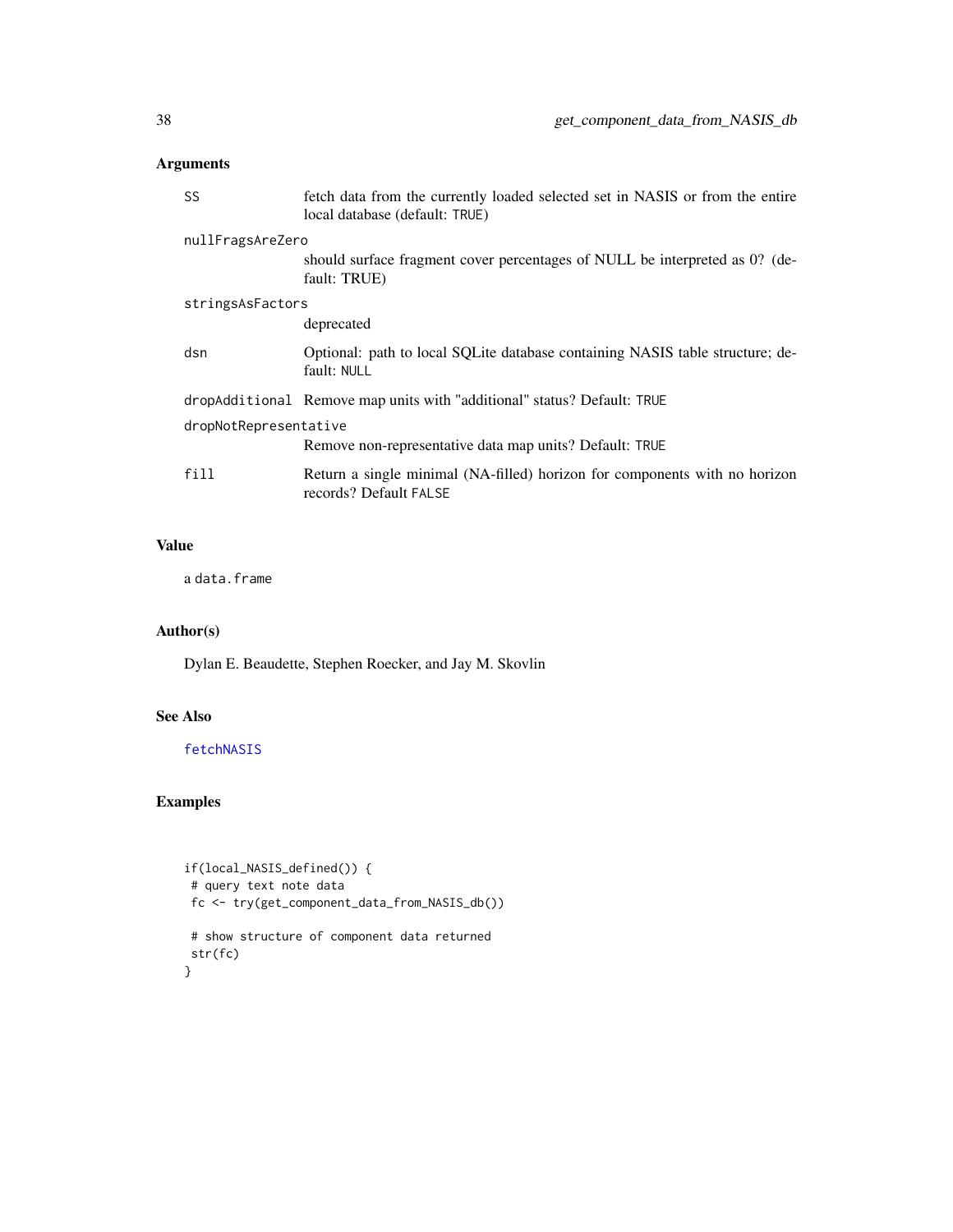get\_component\_from\_GDB

*Get a SoilProfileCollection from a SSURGO file geodatabase*

#### Description

Functions to load and flatten commonly used tables and from SSURGO file geodatabases, and create soil profile collection objects (SPC).

## Usage

```
get_component_from_GDB(
  dsn = "gNATSGO_CONUS.gdb",
  WHERE = NULL,
  childs = FALSE,
  droplevels = TRUE,
  stringsAsFactors = NULL
\lambdaget_legend_from_GDB(
  dsn = "gNATSGO_CONUS.gdb",
  WHERE = NULL,
  droplevels = TRUE,
  stringsAsFactors = NULL,
  stats = FALSE
)
get_mapunit_from_GDB(
  dsn = "gNATSGO_CONUS.gdb",
  WHERE = NULL,
  droplevels = TRUE,
  stringsAsFactors = NULL,
  stats = FALSE
\lambdafetchGDB(
  dsn = "gNATSGO_CONUS.gdb",
 WHERE = NULL,childs = TRUE,
  droplevels = TRUE,
  stringsAsFactors = NULL
)
```
### Arguments

dsn data source name (interpretation varies by driver - for some drivers, dsn is a file name, but may also be a folder, or contain the name and access credentials of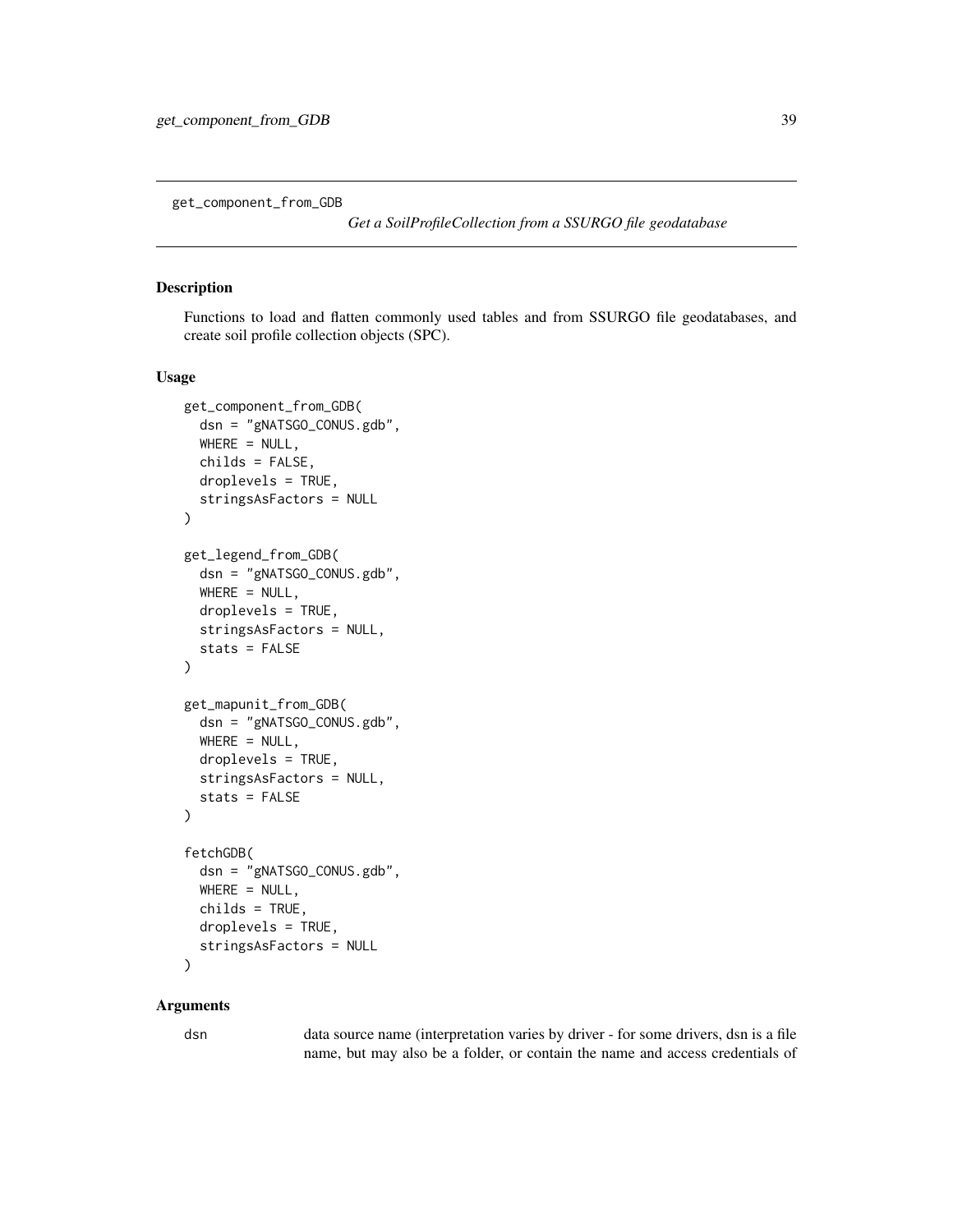|                  | a database); in case of GeoJSON, dsn may be the character string holding the<br>geojson data. It can also be an open database connection.                                                    |  |
|------------------|----------------------------------------------------------------------------------------------------------------------------------------------------------------------------------------------|--|
| WHERE            | text string formatted as an SQL WHERE clause (default: FALSE)                                                                                                                                |  |
| childs           | logical; if FALSE parent material and geomorphic child tables are not flattened<br>and appended                                                                                              |  |
| droplevels       | logical: indicating whether to drop unused levels in classifying factors. This is<br>useful when a class has large number of unused classes, which can waste space<br>in tables and figures. |  |
| stringsAsFactors |                                                                                                                                                                                              |  |
|                  | deprecated                                                                                                                                                                                   |  |
| stats            | Return statistics (number of mapunit keys per legend; number of components,<br>major components per mapunit, total and hydric component percentage)? De-<br>fault: FALSE                     |  |

## Details

These functions return data from SSURGO file geodatabases with the use of a simple text string that formatted as an SQL WHERE clause (e.g. WHERE = "areasymbol = 'IN001'". Any columns within the target table can be specified (except for fetchGDB() currently, which only targets the legend with the WHERE clause).

#### Value

A data.frame or SoilProfileCollection object.

### Author(s)

Stephen Roecker

## Examples

```
## replace `dsn` with path to your own geodatabase (SSURGO OR gNATSGO)
##
##
## download CONUS gNATSGO from here:
## https://www.nrcs.usda.gov/wps/portal/nrcs/detail/soils/survey/geo/?cid=nrcseprd1464625
##
##
# dsn <- "D:/geodata/soils/gNATSGO_CONUS.gdb"
# le <- get_legend_from_GDB(dsn = dsn, WHERE = "areasymbol LIKE '%'")
# mu <- get_mapunit_from_GDB(dsn = dsn, WHERE = "muname LIKE 'Miami%'")
# co <- get_component_from_GDB(dsn, WHERE = "compname = 'Miami'
# AND majcompflag = 'Yes'", childs = FALSE)
```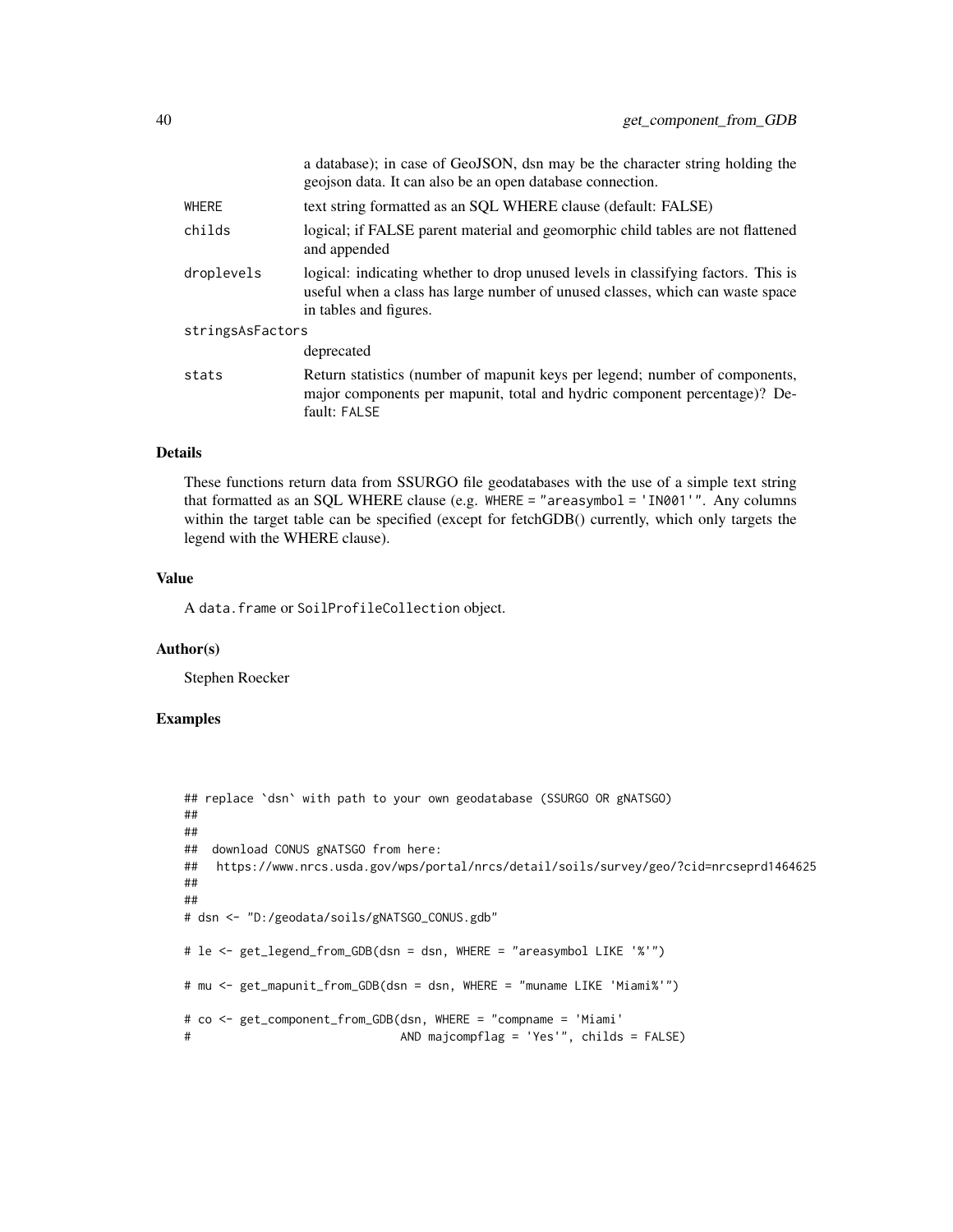```
# f_in_GDB <- fetchGDB(WHERE = "areasymbol LIKE 'IN%'")
```
get\_component\_from\_SDA

*Get SSURGO/STATSGO2 Mapunit Data from Soil Data Access*

## <span id="page-40-0"></span>Description

Functions to download and flatten commonly used tables and from Soil Data Access, and create soil profile collection objects (SPC).

```
get_component_from_SDA(
  WHERE = NULL,duplicates = FALSE,
 childs = TRUE,
  droplevels = TRUE,
 nullFragsAreZero = TRUE,
  stringsAsFactors = NULL
)
get_cointerp_from_SDA(
 WHERE = NULL,
 mrulename = NULL,
 duplicates = FALSE,
  droplevels = TRUE,
  stringsAsFactors = NULL
)
get_legend_from_SDA(WHERE = NULL, droplevels = TRUE, stringsAsFactors = NULL)
get_lmuaoverlap_from_SDA(
 WHERE = NULL,droplevels = TRUE,
  stringsAsFactors = NULL
)
get_mapunit_from_SDA(WHERE = NULL, droplevels = TRUE, stringsAsFactors = NULL)
get_chorizon_from_SDA(
 WHERE = NULL,duplicates = FALSE,
  childs = TRUE,
```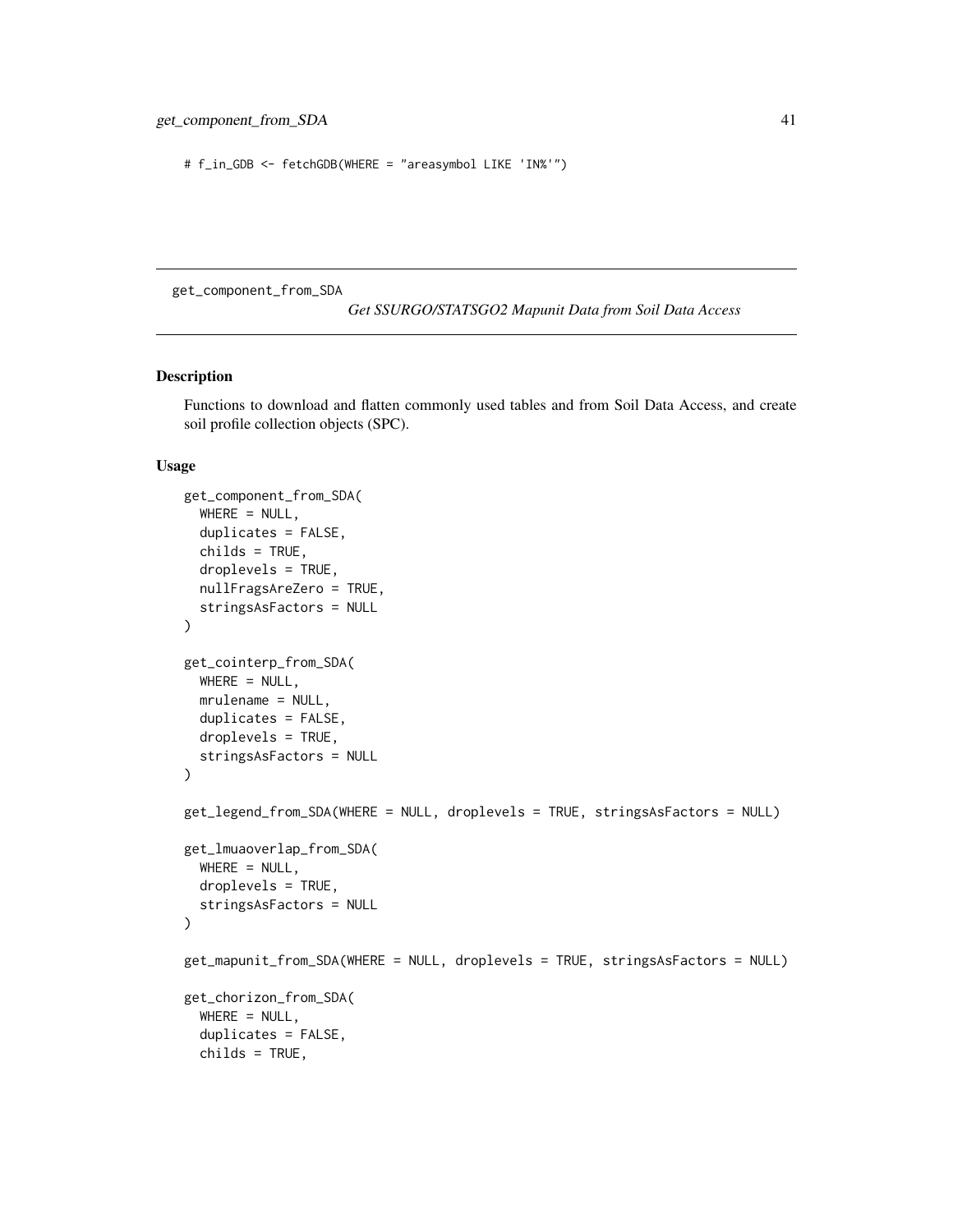```
nullFragsAreZero = TRUE,
  droplevels = TRUE,
  stringsAsFactors = NULL
\mathcal{L}fetchSDA(
  WHERE = NULL,duplicates = FALSE,
  childs = TRUE,
  nullFragsAreZero = TRUE,
  rmHzErrors = FALSE,
  droplevels = TRUE,
  stringsAsFactors = NULL
)
get_cosoilmoist_from_SDA(
 WHERE = NULL,
  duplicates = FALSE,
  impute = TRUE,stringsAsFactors = NULL
)
```

| WHERE            | text string formatted as an SQL WHERE clause (default: FALSE)                                                                                                                                |  |
|------------------|----------------------------------------------------------------------------------------------------------------------------------------------------------------------------------------------|--|
| duplicates       | logical; if TRUE a record is returned for each unique mukey (may be many per<br>nationalmusym)                                                                                               |  |
| childs           | logical; if FALSE parent material and geomorphic child tables are not flattened<br>and appended                                                                                              |  |
| droplevels       | logical: indicating whether to drop unused levels in classifying factors. This is<br>useful when a class has large number of unused classes, which can waste space<br>in tables and figures. |  |
| nullFragsAreZero |                                                                                                                                                                                              |  |
|                  | should fragment volumes of NULL be interpreted as 0? (default: TRUE), see                                                                                                                    |  |
|                  | details                                                                                                                                                                                      |  |
| stringsAsFactors |                                                                                                                                                                                              |  |
|                  | deprecated                                                                                                                                                                                   |  |
| mrulename        | character. Interpretation rule names                                                                                                                                                         |  |
| rmHzErrors       | should pedons with horizonation errors be removed from the results? (default:<br>FALSE)                                                                                                      |  |
| impute           | replace missing (i.e. NULL) values with "Not_Populated" forcategorical data,<br>or the "RV" for numeric data or 201 cm if the "RV" is also NULL (default: TRUE)                              |  |

## Details

These functions return data from Soil Data Access with the use of a simple text string that formatted as an SQL WHERE clause (e.g. WHERE = "areasymbol = 'IN001'". All functions are SQL queries that wrap around SDAquery() and format the data for analysis.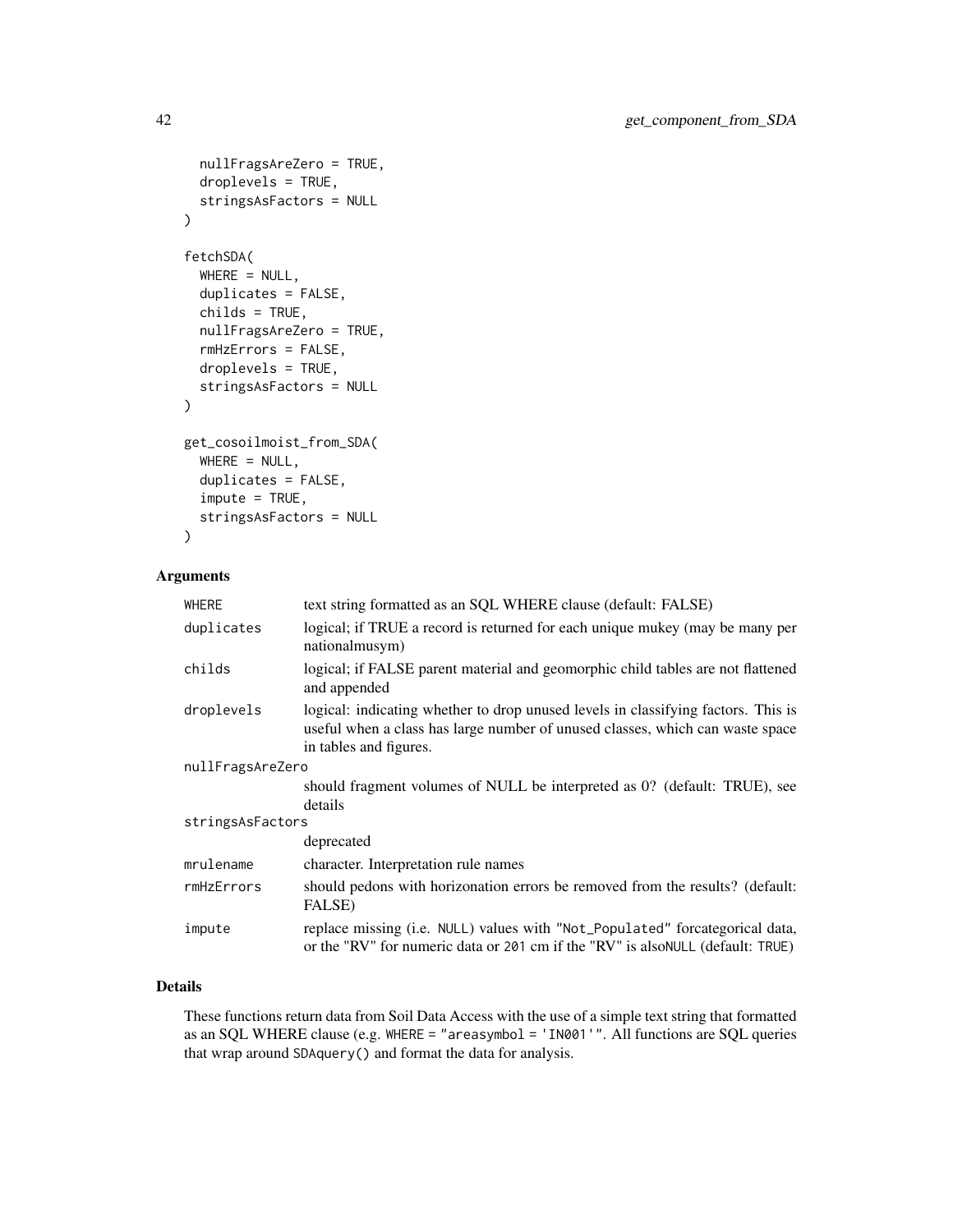Beware SDA includes the data for both SSURGO and STATSGO2. The areasymbol for STATSGO2 is US. For just SSURGO, include WHERE = "areareasymbol != 'US'".

If the duplicates argument is set to TRUE, duplicate components are returned. This is not necessary with data returned from NASIS, which has one unique national map unit. SDA has duplicate map national map units, one for each legend it exists in.

The value of nullFragsAreZero will have a significant impact on the rock fragment fractions returned by fetchSDA. Set nullFragsAreZero = FALSE in those cases where there are many datagaps and NULL rock fragment values should be interpreted as NULLs. Set nullFragsAreZero = TRUE in those cases where NULL rock fragment values should be interpreted as 0.

Additional examples can be found in the [Soil Data Access \(SDA\) Tutorial](http://ncss-tech.github.io/AQP/soilDB/SDA-tutorial.html)

### Value

A data.frame or SoilProfileCollection object.

#### Author(s)

Stephen Roecker

#### See Also

[SDA\\_query](#page-110-0)

get\_cosoilmoist\_from\_NASIS

*Get the Component Soil Moisture Tables*

### Description

Read and flatten the component soil moisture month tables from a local NASIS Database.

#### Usage

```
get_cosoilmoist_from_NASIS(
  SS = TRUE,
  impute = TRUE,stringsAsFactors = NULL,
  dsn = NULL
```
## )

## Arguments

| <b>SS</b> | fetch data from the currently loaded selected set in NASIS or from the entire<br>local database (default: TRUE)                                                  |
|-----------|------------------------------------------------------------------------------------------------------------------------------------------------------------------|
| impute    | replace missing (i.e. NULL) values with "Not_Populated" for categorical data,<br>or the "RV" for numeric data or 201 cm if the "RV" is also NULL (default: TRUE) |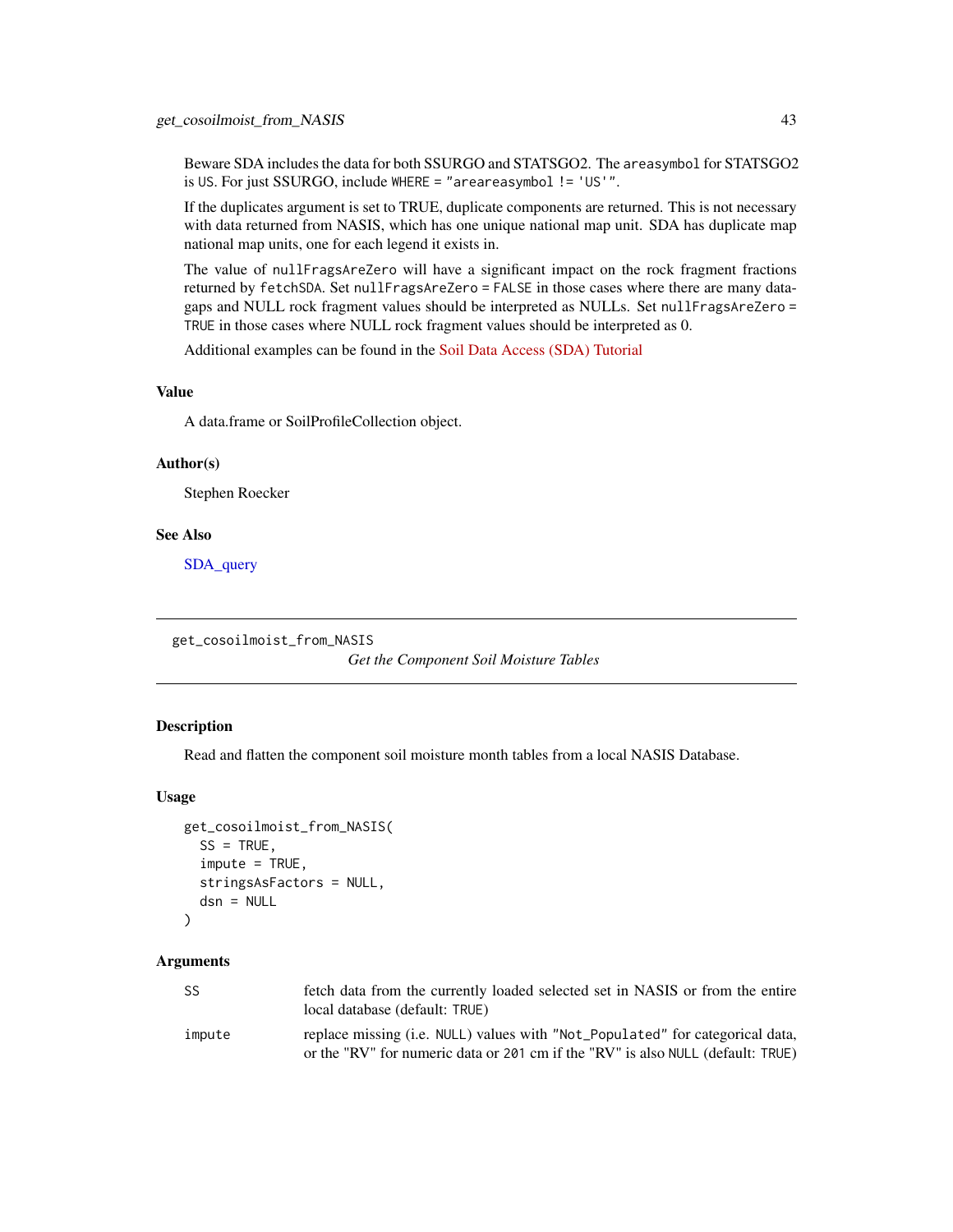| stringsAsFactors |                                                                                              |
|------------------|----------------------------------------------------------------------------------------------|
|                  | deprecated                                                                                   |
| dsn              | Optional: path to local SQLite database containing NASIS table structure; de-<br>fault: NULL |

## Details

The component soil moisture tables within NASIS house monthly data on flooding, ponding, and soil moisture status. The soil moisture status is used to specify the water table depth for components (e.g. status == "Moist").

#### Value

A data.frame.

## Author(s)

S.M. Roecker

### See Also

[fetchNASIS,](#page-14-0) [get\\_cosoilmoist\\_from\\_NASISWebReport,](#page-17-0) [get\\_cosoilmoist\\_from\\_SDA,](#page-40-0) get\_comonth\_from\_SDA

## Examples

```
if(local_NASIS_defined()) {
# load cosoilmoist (e.g. water table data)
test <- try(get_cosoilmoist_from_NASIS())
# inspect
if(!inherits(test, 'try-error')) {
  head(test)
}
}
```
get\_EDIT\_ecoclass\_by\_geoUnit

*Get Ecological Dynamics Information Tool (EDIT) ecological sites by catalog (ESD/ESG) and MLRA*

### Description

Data are accessed via Ecological Dynamics Interpretive Tool (EDIT) web services: https://edit.jornada.nmsu.edu/resources/es geoUnit refers to MLRA codes, possibly with a leading zero and trailing "X" for two digit MLRA symbols.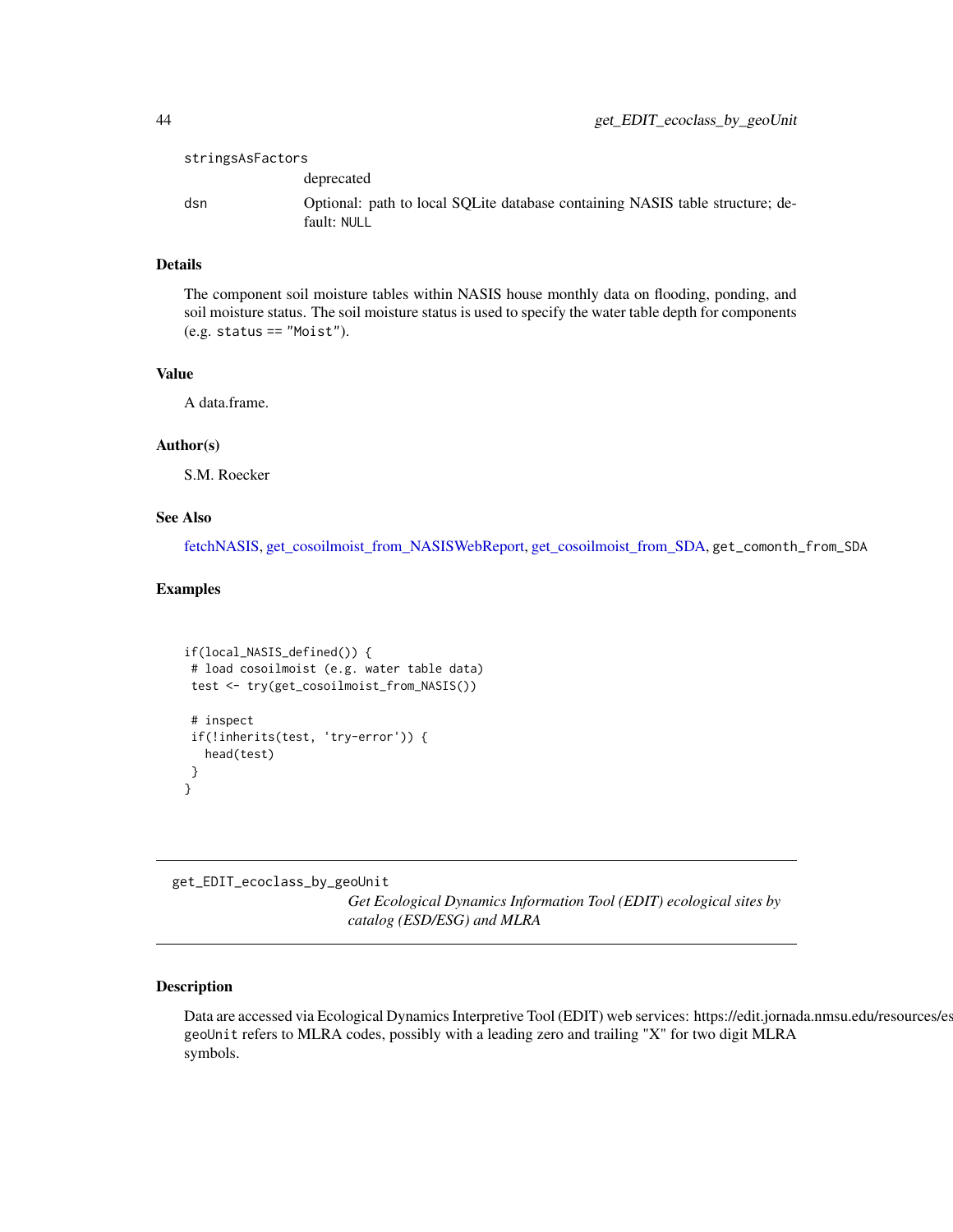## Usage

```
get_EDIT_ecoclass_by_geoUnit(geoUnit, catalog = c("esd", "esg"))
```
#### Arguments

| geoUnit | A character vector of geoUnit codes e.g. c("018X", "022A") for MLRAs 18<br>and $22A$ . |
|---------|----------------------------------------------------------------------------------------|
| catalog | Catalog ID. One of: "esd" or "esg"                                                     |

## Value

A data.frame containing: geoUnit, id, legacyId, name. NULL if no result.

#### Examples

```
if(requireNamespace("curl") &
  curl::has_internet()) {
  get_EDIT_ecoclass_by_geoUnit(c("018X","022A"))
}
```
get\_extended\_data\_from\_NASIS\_db

*Get accessory tables and summaries from a local NASIS Database*

## Description

Get accessory tables and summaries from a local NASIS Database

#### Usage

```
get_extended_data_from_NASIS_db(
  SS = TRUE,nullFragsAreZero = TRUE,
  stringsAsFactors = NULL,
  dsn = NULL\lambda
```
#### Arguments

SS get data from the currently loaded Selected Set in NASIS or from the entire local database (default: TRUE)

nullFragsAreZero

should fragment volumes of NULL be interpreted as 0? (default: TRUE), see details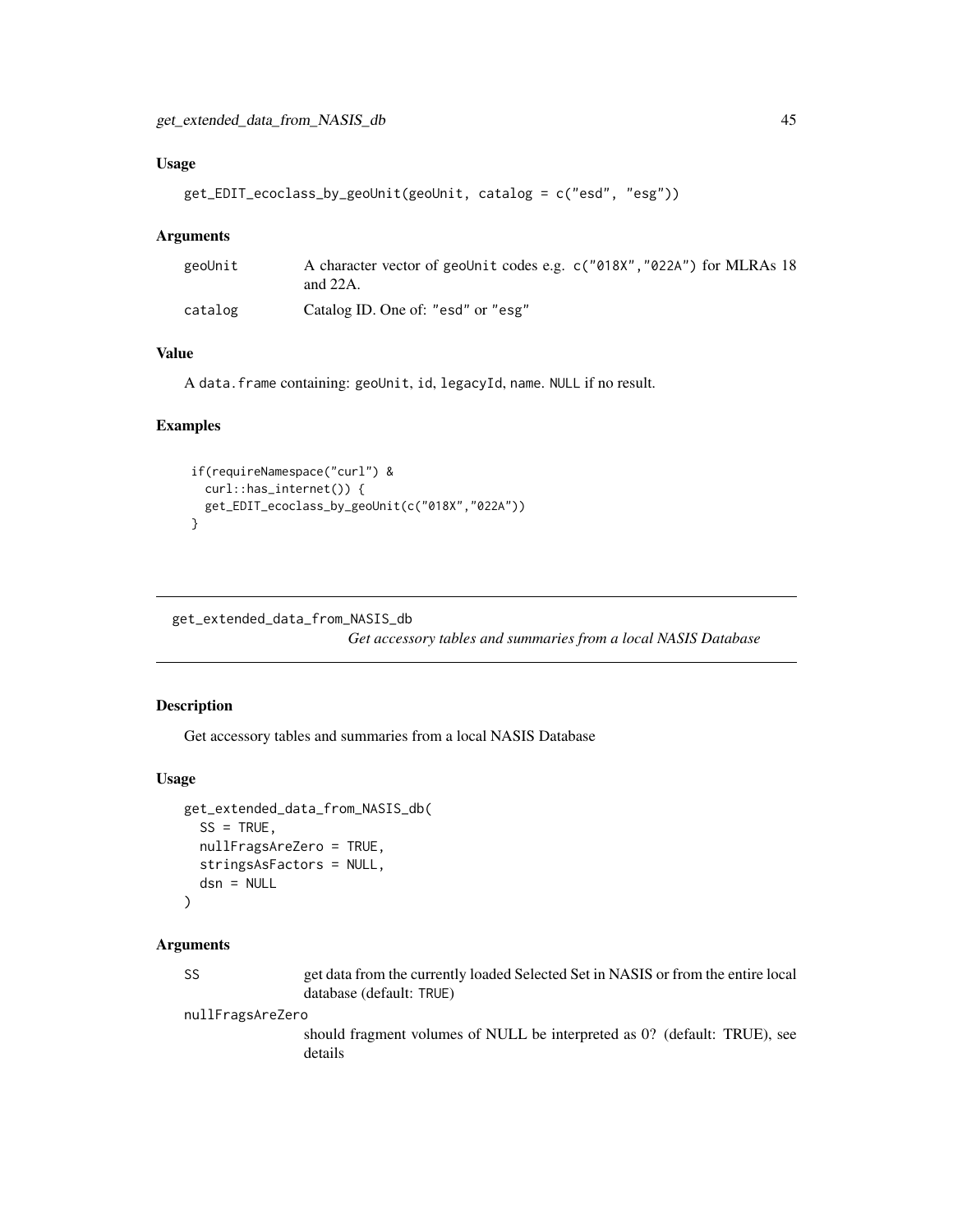| stringsAsFactors |                                                                                              |
|------------------|----------------------------------------------------------------------------------------------|
|                  | deprecated                                                                                   |
| dsn              | Optional: path to local SOLite database containing NASIS table structure; de-<br>fault: NULL |

## Value

A list with the results.

#### Author(s)

Jay M. Skovlin and Dylan E. Beaudette

### See Also

[get\\_hz\\_data\\_from\\_NASIS\\_db](#page-46-0), [get\\_site\\_data\\_from\\_NASIS\\_db](#page-83-0)

## Examples

```
if(local_NASIS_defined()) {
# query extended data
e <- try(get_extended_data_from_NASIS_db())
# show contents of extended data
str(e)
}
```
get\_extended\_data\_from\_pedon\_db

*Get accessory tables and summaries from a local pedonPC Database*

## Description

Get accessory tables and summaries from a local pedonPC Database.

## Usage

get\_extended\_data\_from\_pedon\_db(dsn)

### Arguments

dsn The path to a 'pedon.mdb' database.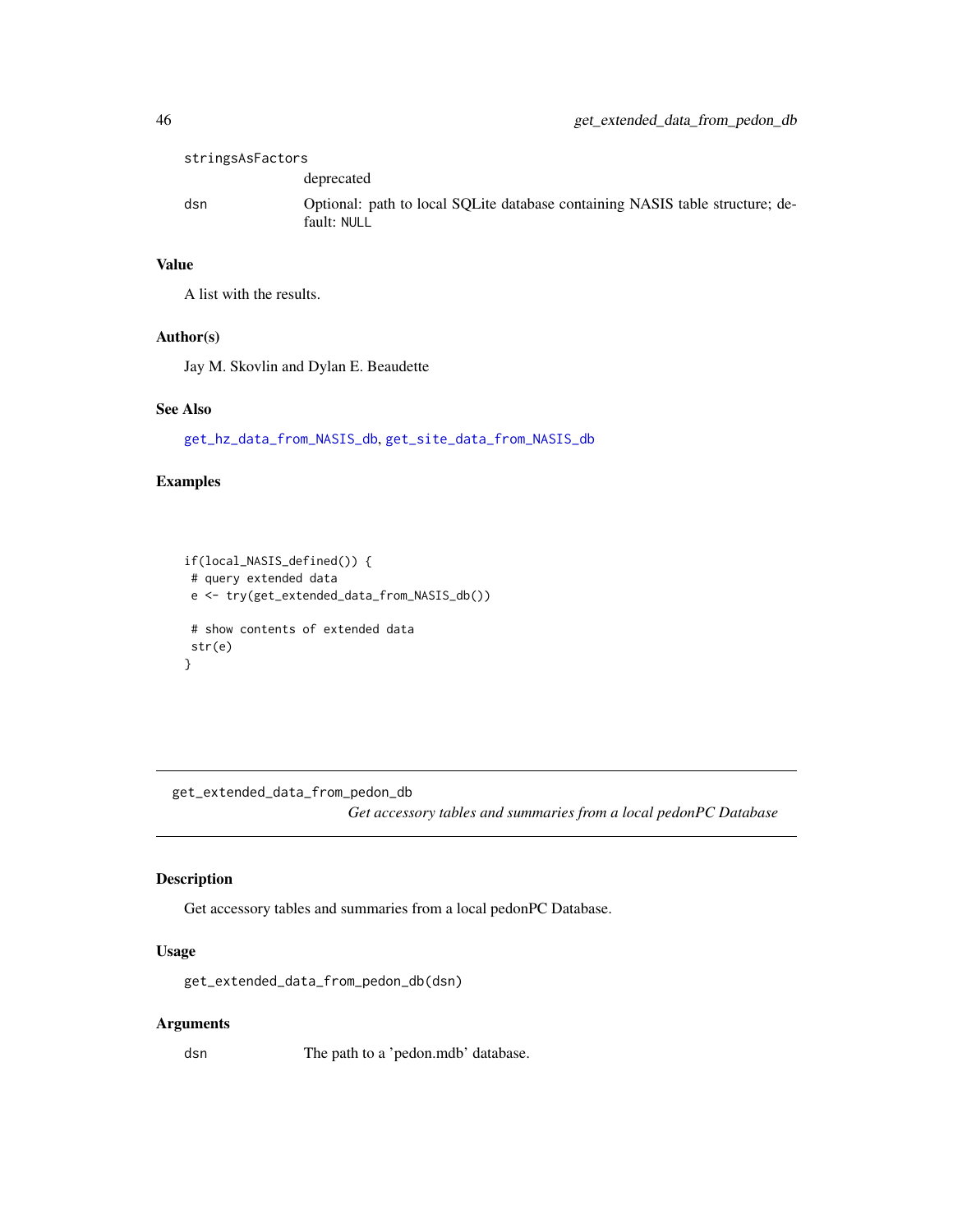## Value

A list with the results.

## Author(s)

Jay M. Skovlin and Dylan E. Beaudette

## See Also

[get\\_hz\\_data\\_from\\_pedon\\_db](#page-47-0), [get\\_site\\_data\\_from\\_pedon\\_db](#page-84-0)

<span id="page-46-0"></span>get\_hz\_data\_from\_NASIS\_db

*Get Horizon Data from a local NASIS Database*

## Description

Get horizon-level data from a local NASIS database.

### Usage

```
get_hz_data_from_NASIS_db(
  SS = TRUE,fill = FALSE,stringsAsFactors = NULL,
  dsn = NULL
\mathcal{L}
```
## Arguments

| <b>SS</b>        | fetch data from Selected Set in NASIS or from the entire local database (default:<br>TRUE)   |
|------------------|----------------------------------------------------------------------------------------------|
| fill             | include pedons without horizon data in result? default: FALSE                                |
| stringsAsFactors |                                                                                              |
|                  | deprecated                                                                                   |
| dsn              | Optional: path to local SQLite database containing NASIS table structure; de-<br>fault: NULL |

# Value

A data.frame.

### Note

NULL total rock fragment values are assumed to represent an *absence* of rock fragments, and set to 0.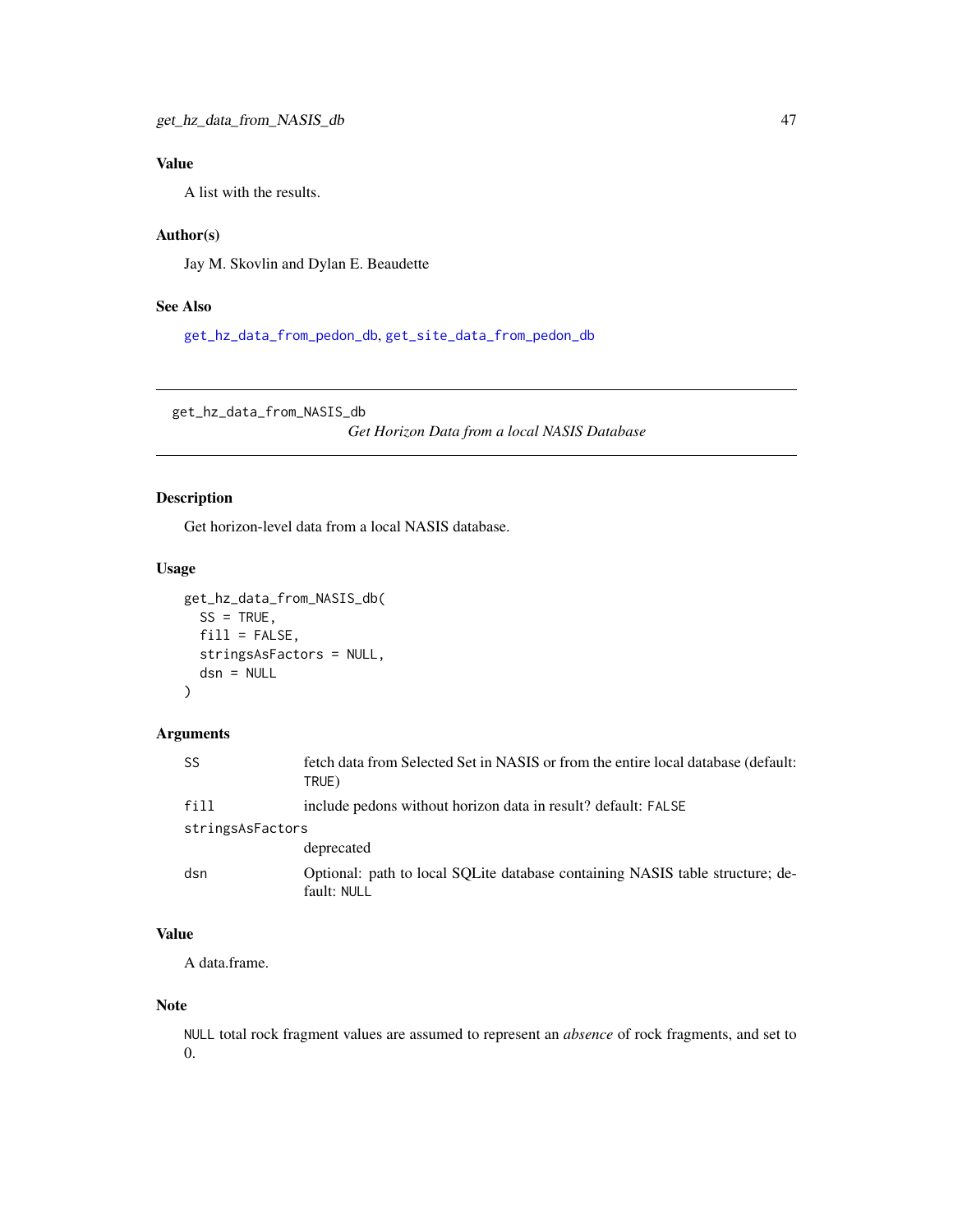## Author(s)

Jay M. Skovlin and Dylan E. Beaudette

## See Also

[get\\_hz\\_data\\_from\\_NASIS\\_db](#page-46-0), [get\\_site\\_data\\_from\\_NASIS\\_db](#page-83-0)

<span id="page-47-0"></span>get\_hz\_data\_from\_pedon\_db

*Get Horizon Data from a PedonPC Database*

## Description

Get horizon-level data from a PedonPC database.

### Usage

get\_hz\_data\_from\_pedon\_db(dsn)

## Arguments

dsn The path to a 'pedon.mdb' database.

## Value

A data.frame.

## Note

NULL total rock fragment values are assumed to represent an *absence* of rock fragments, and set to 0.

#### Author(s)

Dylan E. Beaudette and Jay M. Skovlin

#### See Also

[get\\_colors\\_from\\_pedon\\_db](#page-34-0), [get\\_site\\_data\\_from\\_pedon\\_db](#page-84-0)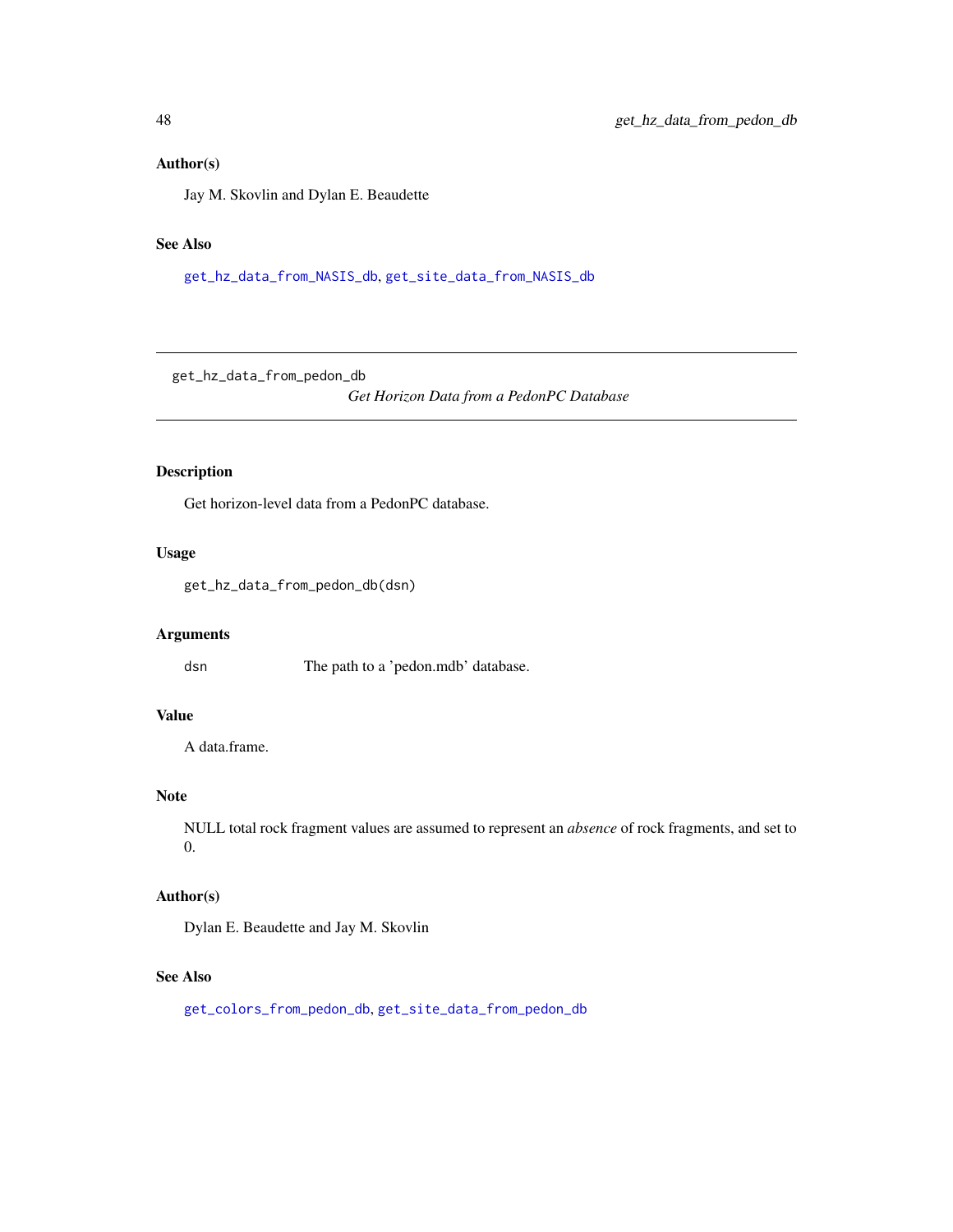<span id="page-48-0"></span>get\_lablayer\_data\_from\_NASIS\_db

*Get lab pedon layer data from a local NASIS Database*

## Description

Get lab pedon layer-level (horizon-level) data from a local NASIS database.

## Usage

```
get_lablayer_data_from_NASIS_db(SS = TRUE, dsn = NULL)
```
## Arguments

| SS  | fetch data from the currently loaded selected set in NASIS or from the entire<br>local database (default: TRUE) |
|-----|-----------------------------------------------------------------------------------------------------------------|
| dsn | Optional: path to local SOLite database containing NASIS table structure; de-<br>fault: NULL                    |

## Value

A data.frame.

# Note

This function queries KSSL laboratory site/horizon data from a local NASIS database from the lab layer data table.

# Author(s)

Jay M. Skovlin and Dylan E. Beaudette

#### See Also

[get\\_labpedon\\_data\\_from\\_NASIS\\_db](#page-49-0)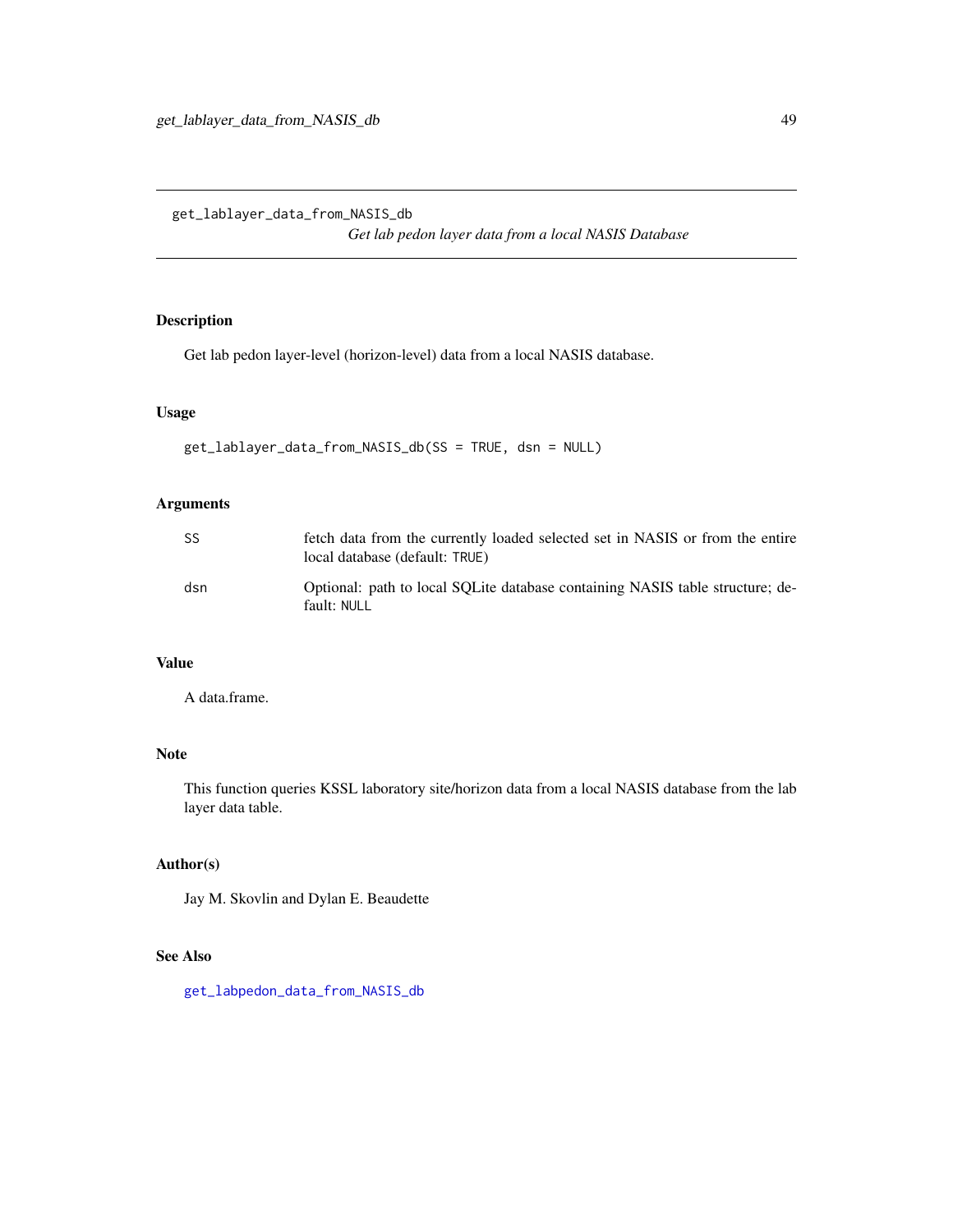<span id="page-49-0"></span>get\_labpedon\_data\_from\_NASIS\_db

*Get lab pedon data from a local NASIS Database*

## Description

Get lab pedon-level data from a local NASIS database.

#### Usage

```
get_labpedon_data_from_NASIS_db(SS = TRUE, dsn = NULL)
```
### Arguments

| <b>SS</b> | fetch data from the currently loaded selected set in NASIS or from the entire<br>local database (default: TRUE) |
|-----------|-----------------------------------------------------------------------------------------------------------------|
| dsn       | Optional: path to local SOLite database containing NASIS table structure; de-<br>fault: NULL                    |

## Details

This function currently works only on Windows, and requires a 'nasis\_local' ODBC connection.

## Value

A data.frame.

## Note

This function queries KSSL laboratory site/horizon data from a local NASIS database from the lab pedon data table.

## Author(s)

Jay M. Skovlin and Dylan E. Beaudette

### See Also

[get\\_lablayer\\_data\\_from\\_NASIS\\_db](#page-48-0)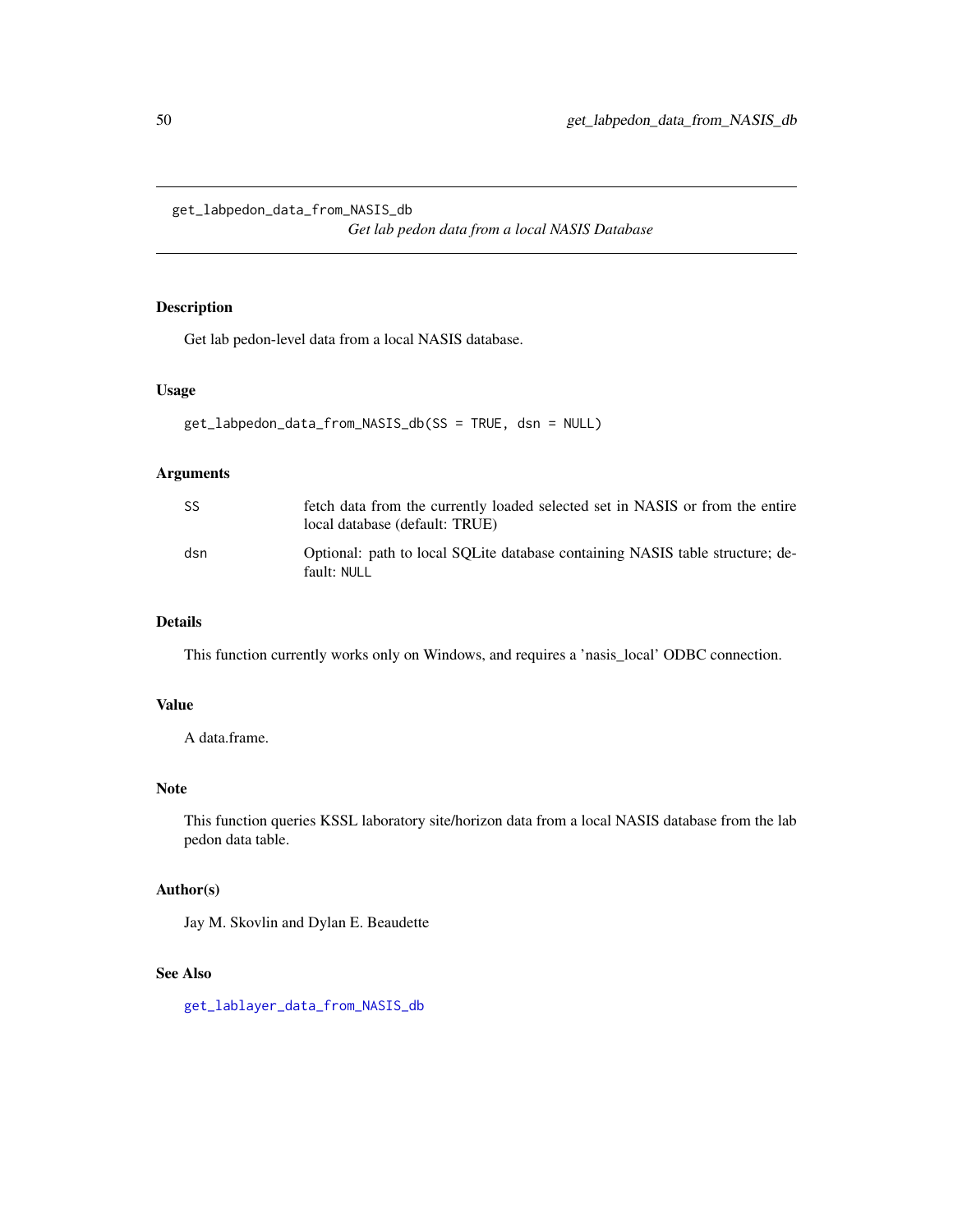get\_mapunit\_from\_NASIS

*Get Legend, Mapunit and Legend Mapunit Area Overlap Tables*

## Description

Get Legend, Mapunit and Legend Mapunit Area Overlap Tables

### Usage

```
get_mapunit_from_NASIS(
  SS = TRUE,repdmu = TRUE,droplevels = TRUE,
  stringsAsFactors = NULL,
  dsn = NULL
\mathcal{L}get_legend_from_NASIS(
  SS = TRUE,droplevels = TRUE,
  stringsAsFactors = NULL,
  dsn = NULL
)
get_lmuaoverlap_from_NASIS(
  SS = TRUE,droplevels = TRUE,
  stringsAsFactors = NULL,
  dsn = NULL)
```
get\_projectmapunit\_from\_NASIS(SS = TRUE, stringsAsFactors = NULL, dsn = NULL)

#### Arguments

| <b>SS</b>        | Fetch data from the currently loaded selected set in NASIS or from the entire<br>local database (default: TRUE) |  |
|------------------|-----------------------------------------------------------------------------------------------------------------|--|
| repdmu           | Return only "representative" data mapunits? Default: TRUE                                                       |  |
| droplevels       | Drop unused levels from farmlndcl and other factor levels from NASIS do-<br>mains?                              |  |
| stringsAsFactors |                                                                                                                 |  |
|                  | deprecated                                                                                                      |  |
| dsn              | Optional: path to local SQLite database containing NASIS table structure; de-<br>fault: NULL                    |  |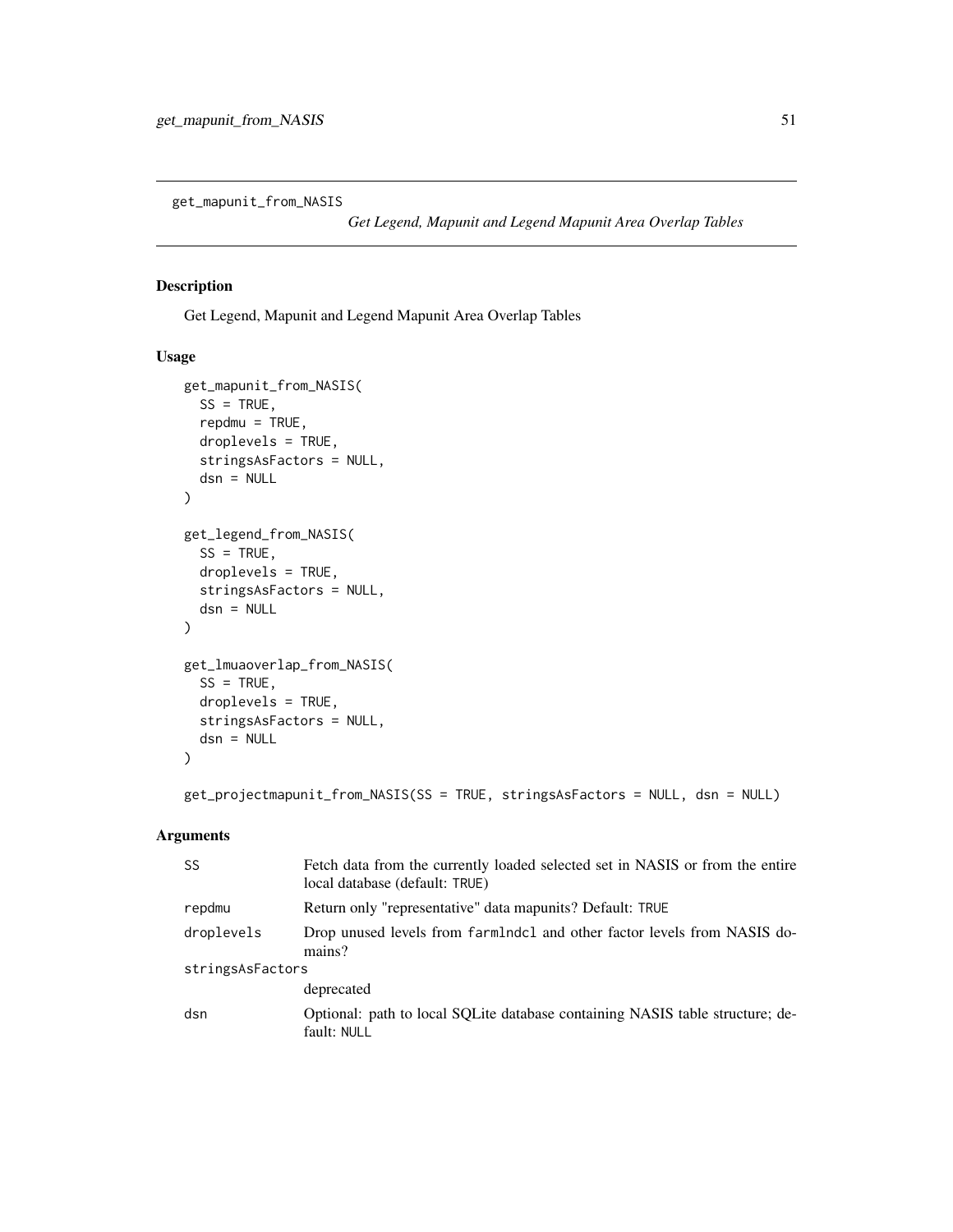get\_NASIS\_table\_key\_by\_name

*Get a NASIS table key by type and table name*

### Description

Get a NASIS table key by type and table name

## Usage

```
get_NASIS_table_key_by_name(
  tables,
  keycol = c("all", "fkey", "pkeyref", "pkey")
\lambda
```
## Arguments

| tables | character vector of table names                                                                                        |
|--------|------------------------------------------------------------------------------------------------------------------------|
| kevcol | One of: "fkey" the foreign key; "pkeyref" the primary key referenced by the<br>foreign key, or "pkey" the primary key. |

## Value

The key column name for the specified table name

## Examples

```
## Not run:
get_NASIS_table_key_by_name(c("site","phorizon_View_1","not_a_table"))
## End(Not run)#'
```
get\_NASIS\_table\_name\_by\_purpose *Get NASIS 7 Physical Table Names*

## Description

Method generalizing concepts of NASIS 7 data model to group tables by "purpose." Most of our more complex queries rely on tables from one or more purposes, so individual higher-level functions might call a function like this to identify the relevant tables from a data source.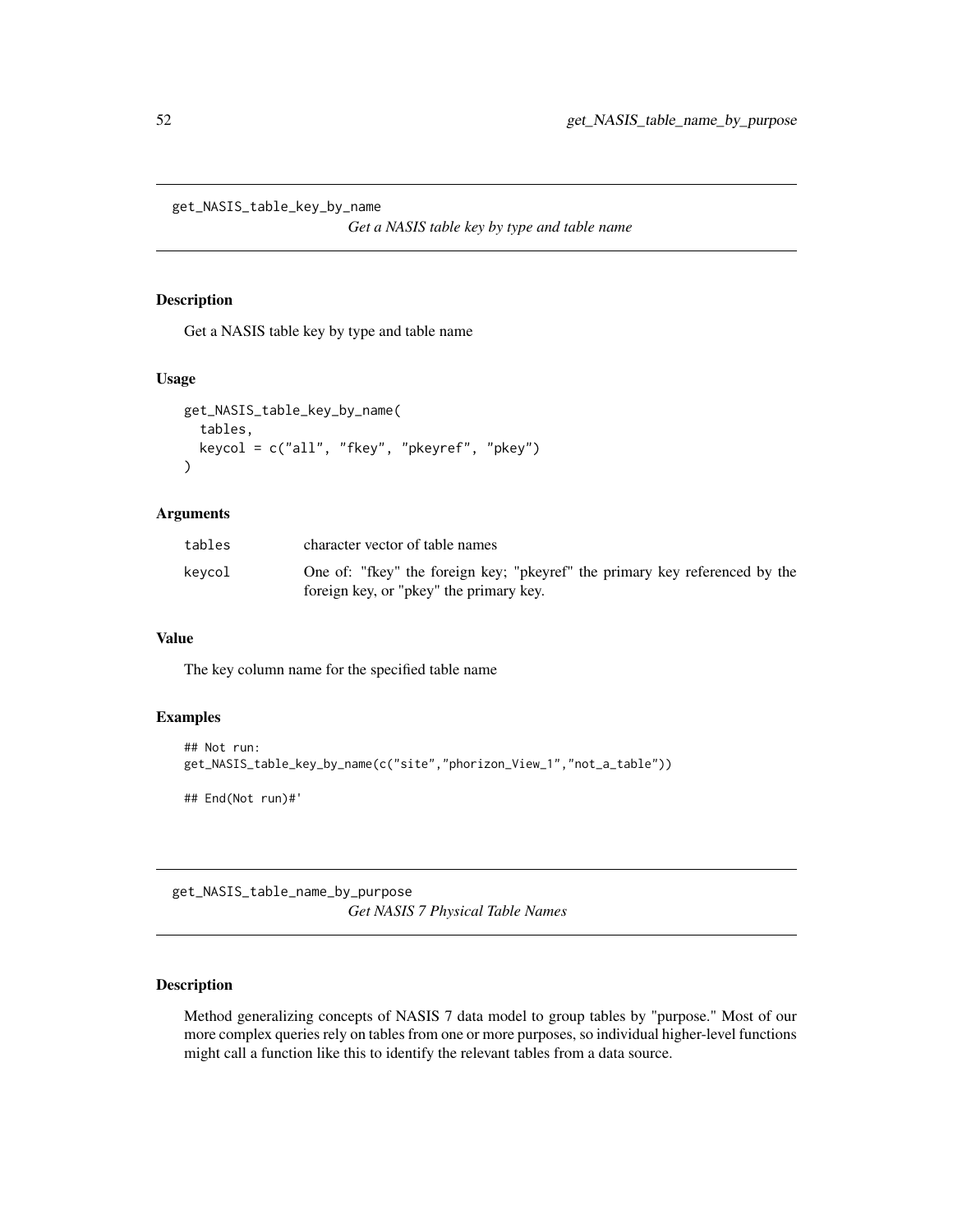## get\_NOAA\_GHCND 53

#### Usage

```
get_NASIS_table_name_by_purpose(
 purpose = c("metadata", "lookup", "nasis", "site", "pedon", "transect", "component",
    "vegetation", "project", "techsoilservice", "area", "soilseries", "legend",
    "mapunit", "datamapunit"),
 SS = FALSE)
```
### Arguments

| purpose | character. One or more of: "metadata", "lookup", "nasis", "site", "pedon", "tran-                                           |
|---------|-----------------------------------------------------------------------------------------------------------------------------|
|         | sect", "component", "vegetation", "project", "techsoilservice", "area", "soilseries",<br>"legend", "mapunit", "datamapunit" |
| SS      | append "_View_1" on appropriate tables? Default: FALSE                                                                      |

## Value

character vector of table names

## See Also

createStaticNASIS

## Examples

```
## Not run:
# get the "site" table names
get_NASIS_table_name_by_purpose("site")
# get the pedon table names
get_NASIS_table_name_by_purpose("pedon", SS = TRUE)
# metadata and lookup not affected by SS argument, but site and pedon are
get_NASIS_table_name_by_purpose(c("metadata", "lookup",
```

```
"site", "pedon"), SS = TRUE)
```
## End(Not run)

get\_NOAA\_GHCND *Get Global Historical Climatology Network Daily (GHCND) data from NOAA API*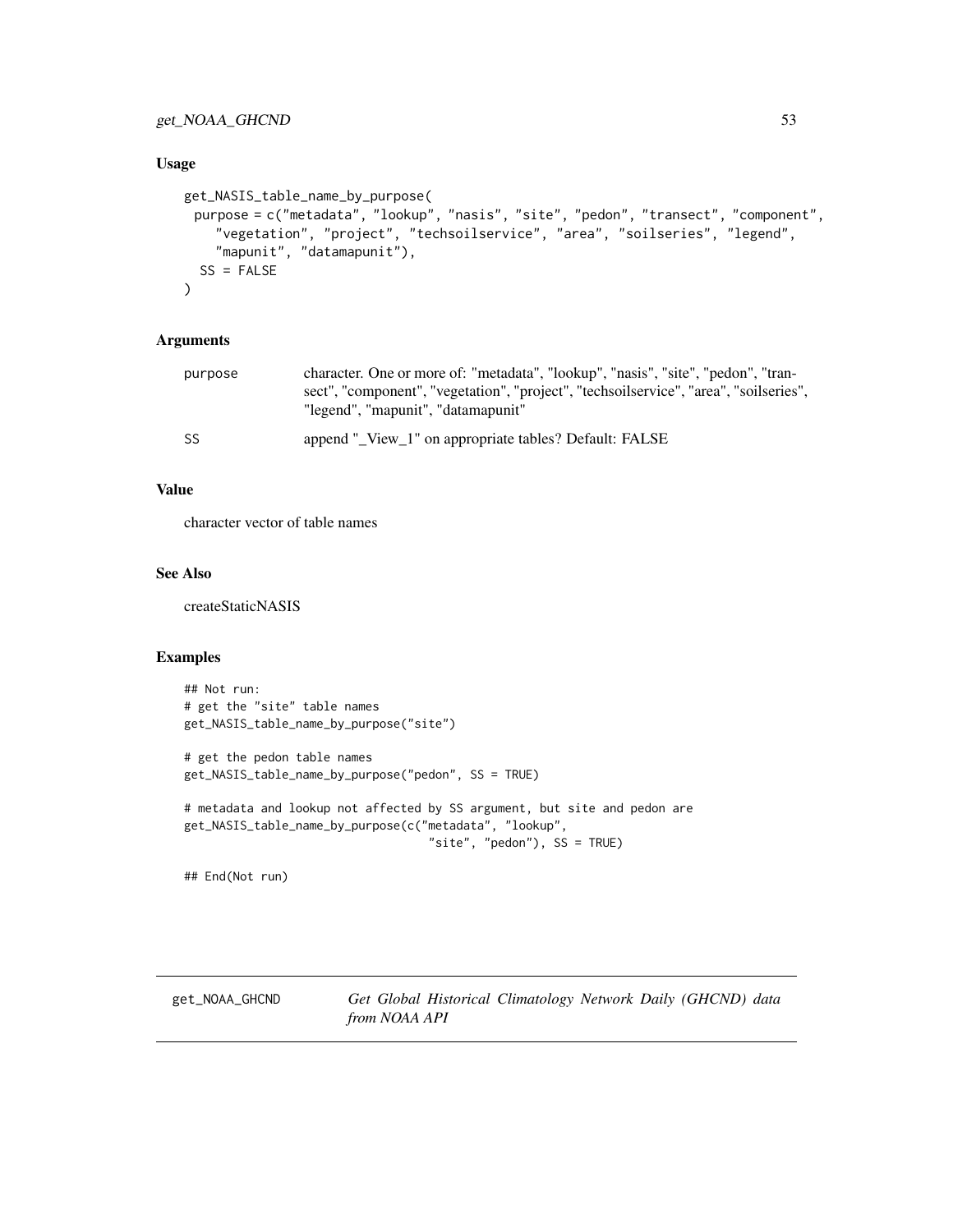#### Description

Obtain daily climatic summary data for a set of station IDs, years, and datatypes.

Note that typically results from the NOAA API are limited to 1000 records. However, by "chunking" up data into individual station*year*datatypeid combinations, record results generally do not exceed 365 records for daily summaries.

In order to use this function, you must obtain an API token from this website: https://www.ncdc.noaa.gov/cdoweb/token

### Usage

```
get_NOAA_GHCND(stations, years, datatypeids, apitoken)
```
### Arguments

| stations    | Station ID (e.g. GHCND: USC00388786)                                                   |
|-------------|----------------------------------------------------------------------------------------|
| years       | One or more years (e.g. $2017:2020$ )                                                  |
| datatypeids | One or more NOAA GHCND data type IDs (e.g c ("PRCP", "SNOW"))                          |
| apitoken    | API key token for NOAA NCDC web services (https://www.ncdc.noaa.gov/cdo-<br>web/token) |

#### Value

A data.frame containing the GHCND data requested (limit 1000 records)

#### Examples

```
#' ## in order to use this function, you must obtain an API token from this website:
## https://www.ncdc.noaa.gov/cdo-web/token
# get_NOAA_GHCND(c("GHCND:USC00388786", "GHCND:USC00388787"),
# years = 2017:2020,
# datatypeids = c("PRCP","SNOW"),
# apitoken = "yourtokenhere")
```
get\_NOAA\_stations\_nearXY

*Get NOAA station data near a given latitude and longitude*

## **Description**

Query the NOAA API to get station data (limit 1000 records) near a point. Default extent is plus or minus 0.5 degrees (bounding box) (with bbox = 1) around the specified point [lat, lng].

In order to use this function, you must obtain an API token from this website: https://www.ncdc.noaa.gov/cdoweb/token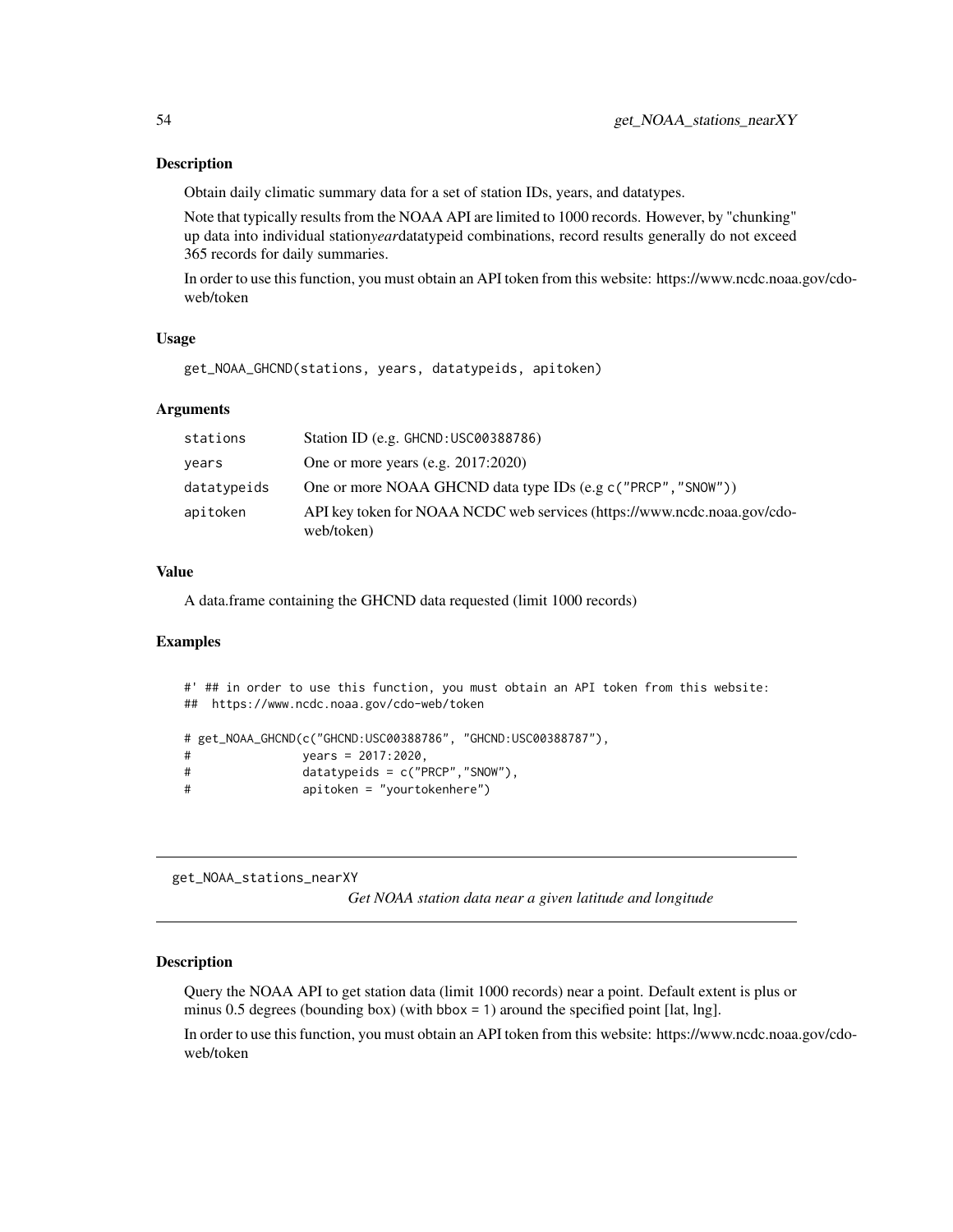#### get\_OSD 55

## Usage

get\_NOAA\_stations\_nearXY(lat, lng, apitoken, bbox = 1, crs = "EPSG:4326")

#### Arguments

| lat      | Latitude or Y coordinate in crs                               |
|----------|---------------------------------------------------------------|
| lng      | Longitude or X coordinate in crs                              |
| apitoken | API key token for NOAA NCDC web service                       |
| bbox     | Optional: Dimension of the bounding box centered at lat, lng. |
| crs      | Coordinate Reference System. Default "EPSG: 4326"             |

### Value

data.frame containing station information for all stations within a bounding box around lat, lng.

## Examples

```
## in order to use this function, you must obtain an API token from this website:
## https://www.ncdc.noaa.gov/cdo-web/token
# stations <- get_NOAA_stations_nearXY(lat = 37, lng = -120,
# apitoken = "yourtokenhere")
```

| get_OSD | Get Official Series Description Data from JSON, HTML or TXT |  |  |  |  |
|---------|-------------------------------------------------------------|--|--|--|--|
|         | sources                                                     |  |  |  |  |

### Description

Get Official Series Description Data from JSON, HTML or TXT sources

```
get_OSD(
 series,
 base\_url = NULL,result = c("json", "html", "txt"),verbose = FALSE
)
get_OSD_JSON(series, base_url = NULL)
```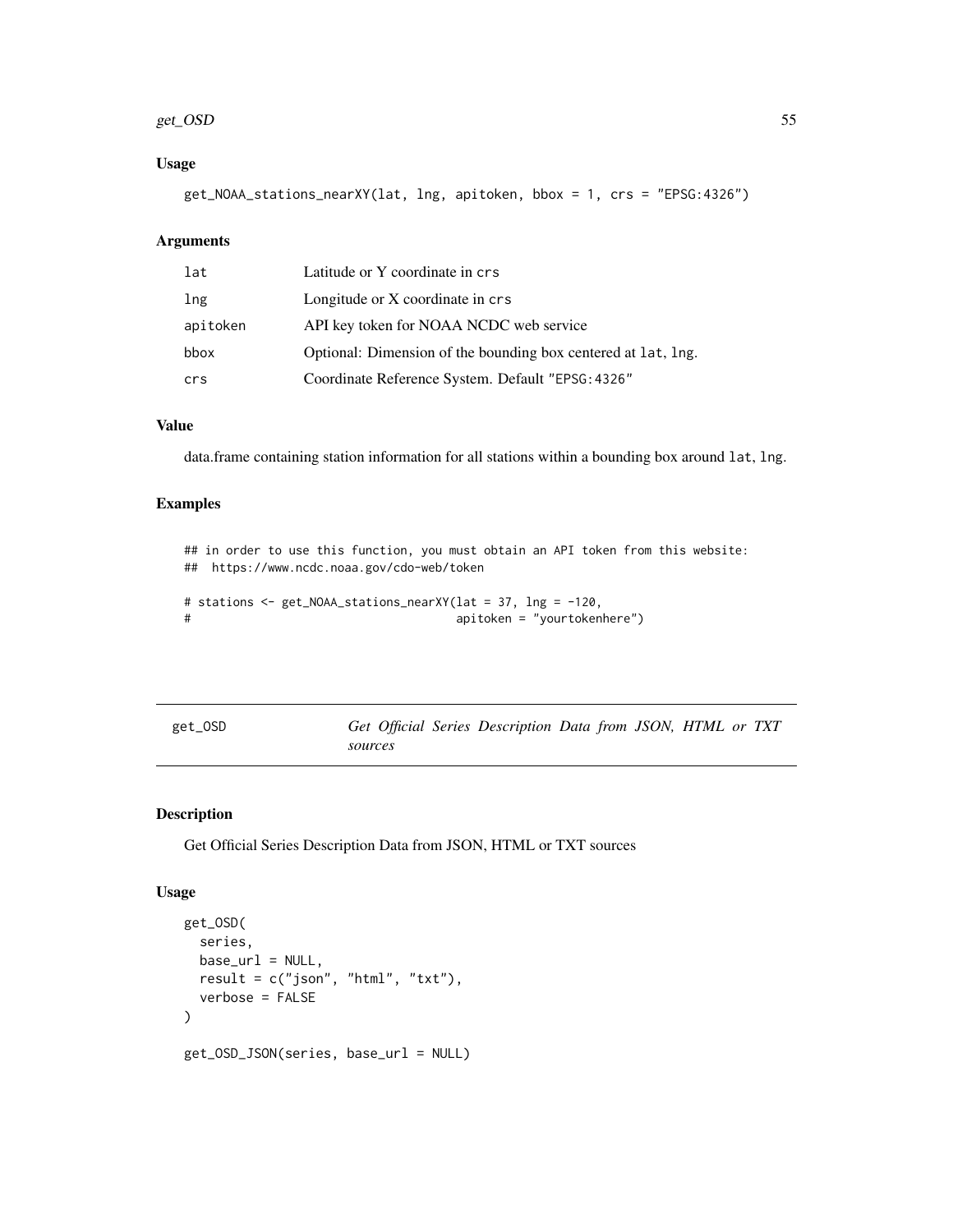| series   | A character vector of Official Series names e.g. "Chewacla"                                                                                 |
|----------|---------------------------------------------------------------------------------------------------------------------------------------------|
| base_url | Optional: alternate JSON/HTML/TXT repository path. Default: NULL uses<br>"https://github.com/ncss-tech/SoilKnowledgeBase" for result="json" |
| result   | Select "json", "html", or "txt" output                                                                                                      |
| verbose  | Print errors and warning messages related to HTTP requests? Default: FALSE                                                                  |

## Details

The default base\_url for result="json" is to JSON files stored in a GitHub repository that is regularly updated from the official source of Series Descriptions. Using format: https://raw.githubusercontent.com/ncss-t for JSON. And "https://soilseriesdesc.sc.egov.usda.gov/OSD\_Docs/{LETTER}/{SERIES}.html is for result="html" (official source).

## Value

For JSON result: A data.frame with 1 row per series, and 1 column per "section" in the OSD as defined in National Soil Survey Handbook. For TXT or HTML result a list of character vectors containing OSD text with 1 element per series and one value per line.

#### Examples

```
if(requireNamespace("curl") &
  curl::has_internet()) {
series <- c("Musick", "Hector", "Chewacla")
get_OSD(series)
}
```
get\_SDA\_coecoclass *Get mapunit ecological sites from Soil Data Access*

### **Description**

Get mapunit ecological sites from Soil Data Access

```
get_SDA_coecoclass(
 method = "None",
  areasymbols = NULL,
 mukeys = NULL,
 WHERE = NULL,
  query_string = FALSE,
```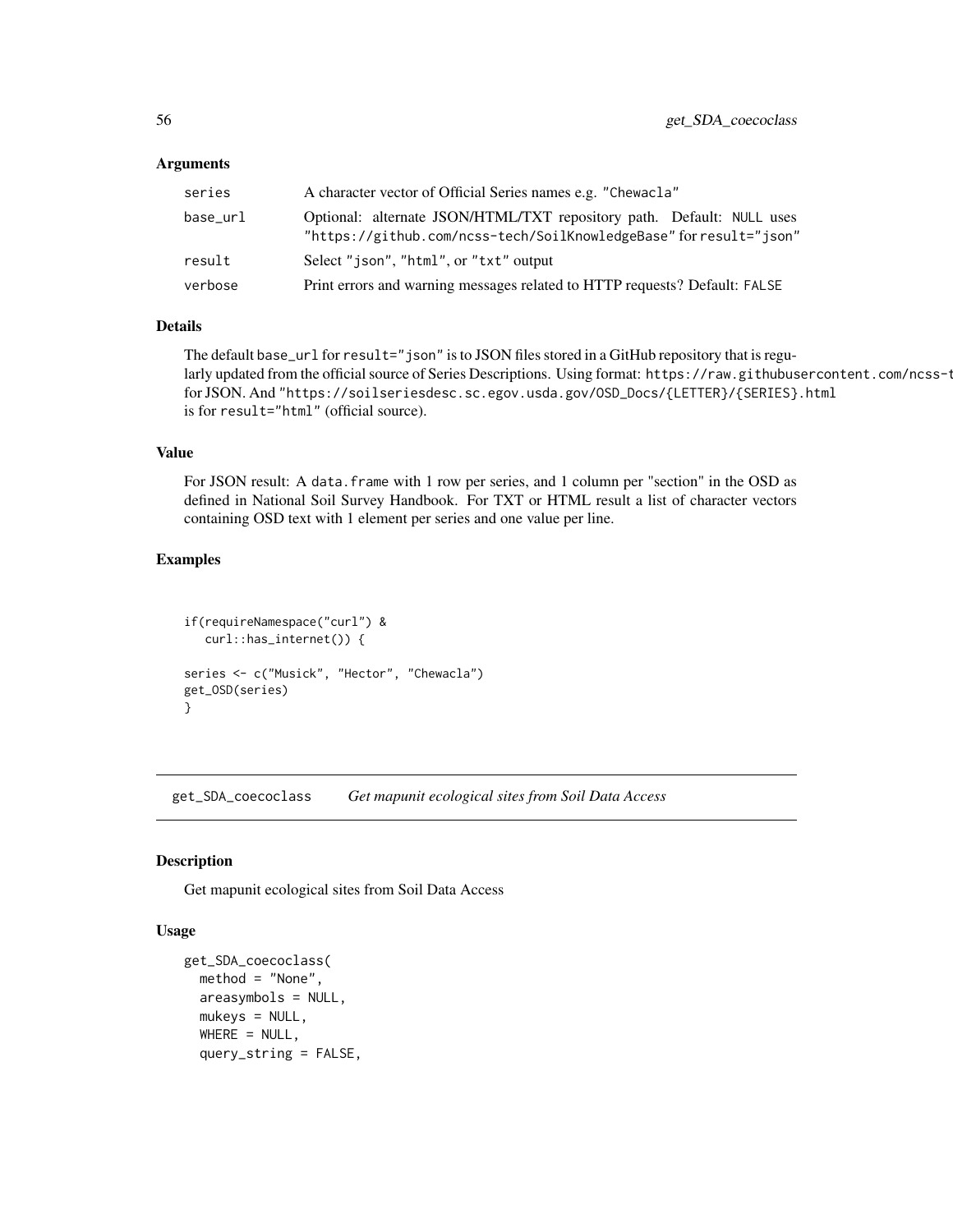```
ecoclasstypename = NULL,
 ecoclassref = "Ecological Site Description Database",
 not_rated_value = "Not assigned",
 miscellaneous_areas = TRUE,
 dsn = NULL
)
```

| method              | aggregation method. One of: "Dominant Component", "Dominant Condition",<br>"None". If "None" is selected one row will be returned per component, other-<br>wise one row will be returned per map unit. |  |
|---------------------|--------------------------------------------------------------------------------------------------------------------------------------------------------------------------------------------------------|--|
| areasymbols         | vector of soil survey area symbols                                                                                                                                                                     |  |
| mukeys              | vector of map unit keys                                                                                                                                                                                |  |
| <b>WHERE</b>        | character containing SQL WHERE clause specified in terms of fields in legend,<br>mapunit, component or coecosite tables, used in lieu of mukeys or areasymbols                                         |  |
| query_string        | Default: FALSE; if TRUE return a character string containing query that would be<br>sent to SDA via SDA query                                                                                          |  |
| ecoclasstypename    |                                                                                                                                                                                                        |  |
|                     | If NULL no constraint on ecoclasstypename is used in the query.                                                                                                                                        |  |
| ecoclassref         | Default: "Ecological Site Description Database". If NULL no constraint on<br>ecoclassref is used in the query.                                                                                         |  |
| not_rated_value     |                                                                                                                                                                                                        |  |
|                     | Default: "Not assigned"                                                                                                                                                                                |  |
| miscellaneous_areas |                                                                                                                                                                                                        |  |
|                     | Include miscellaneous areas (non-soil components)?                                                                                                                                                     |  |
| dsn                 | Path to local SQLite database or a DBIConnection object. If NULL (default) use<br>Soil Data Access API via SDA_query().                                                                                |  |

## Details

When method="Dominant Condition" an additional field ecoclasspct\_r is returned in the result with the sum of comppct<sub>r</sub> that have the dominant condition ecoclassid. The component with the greatest comppct\_r is returned for the component and coecosite level information.

Note that if there are multiple coecoclasskey per ecoclassid there may be more than one record per component.

get\_SDA\_cosurfmorph *Get Geomorphic/Surface Morphometry Data from Soil Data Access*

### Description

Get Geomorphic/Surface Morphometry Data from Soil Data Access or a local SSURGO data source and summarize by counts and proportions ("probabilities").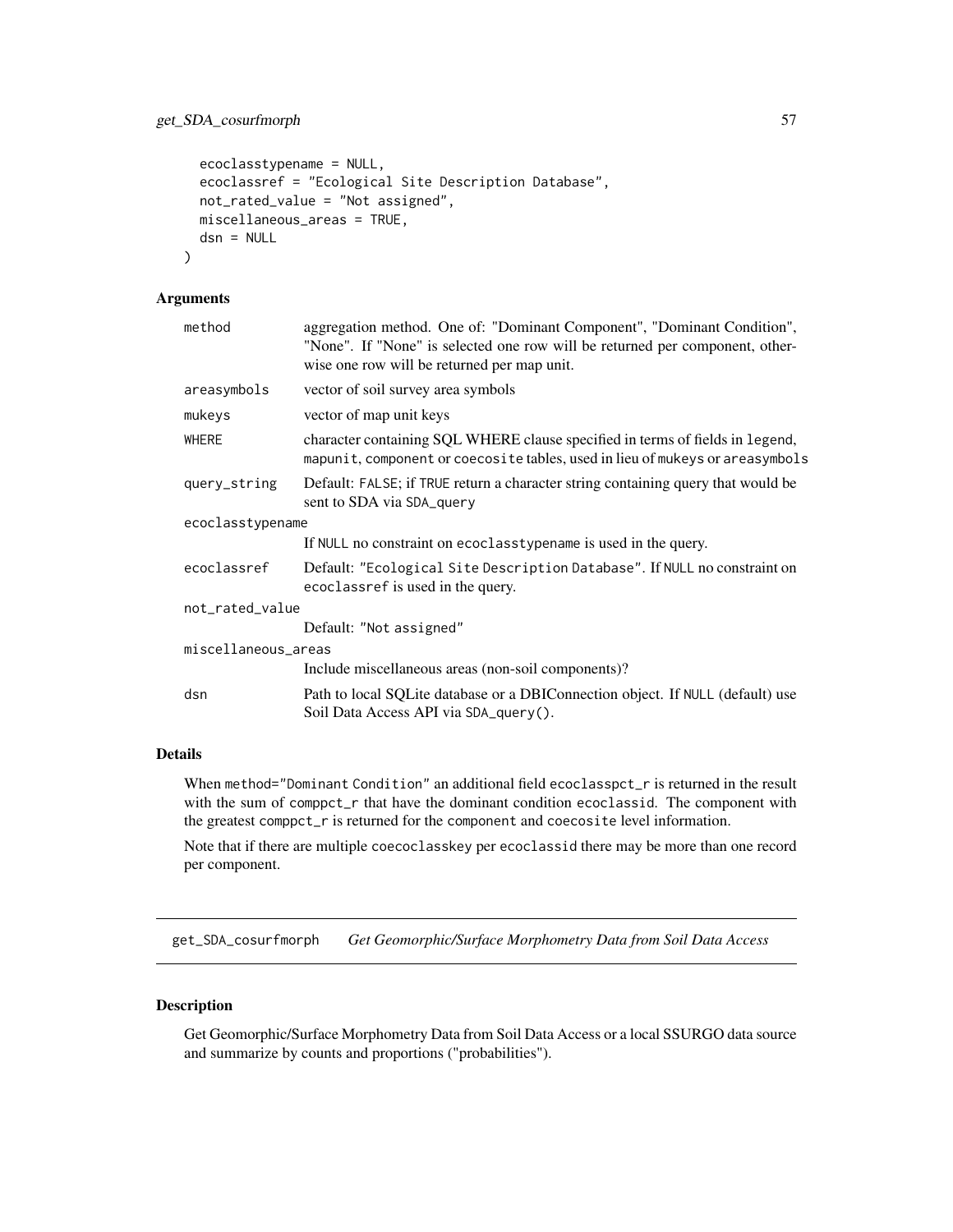## Usage

```
get_SDA_cosurfmorph(
 table = c("cosurfmorphgc", "cosurfmorphhpp", "cosurfmorphss", "cosurfmorphmr"),
  by = "compname",
  areasymbols = NULL,
  mukeys = NULL,
  WHERE = NULL,db = c("SSURGO", "STATSGO"),
  dsn = NULL,query_string = FALSE
\lambda
```
### Arguments

| table        | Target table to summarize. Default: "cosurfmorphgc" (3D Geomorphic Com-<br>ponent). Alternate choices include cosurfmorphhpp (2D Hillslope Position),<br>cosurfmorphss (Surface Shape), and cosurfmorphmr (Microrelief). |
|--------------|--------------------------------------------------------------------------------------------------------------------------------------------------------------------------------------------------------------------------|
| by           | Grouping variable. Default: "compname"                                                                                                                                                                                   |
| areasymbols  | A vector of soil survey area symbols (e.g. 'CA067')                                                                                                                                                                      |
| mukeys       | A vector of map unit keys (e.g. 466627)                                                                                                                                                                                  |
| <b>WHERE</b> | WHERE clause added to SQL query. For example: $areasymbol = 'CAO67'$                                                                                                                                                     |
| db           | Either 'SSURGO' (default) or 'STATSGO'. If 'SSURGO' is specified areasymbol<br>= 'US' records are excluded. If 'STATSGO' only areasymbol = 'US' records<br>are included.                                                 |
| dsn          | Path to local SSURGO database SQLite database. Default NULL uses Soil Data<br>Access.                                                                                                                                    |
| query_string | Return query instead of sending to Soil Data Access / local database. Default:<br>FALSE.                                                                                                                                 |

#### Details

Default table="cosurfmorphgc" summarizes columns geomposmntn, geomposhill, geomposflats, and geompostrce. table="cosurfmorphhpp" summarizes "hillslopeprof", table="cosurfmorphss" summarizes shapeacross and shapedown, and table="cosurfmorphmr" summarizes geomicrorelief.

Queries are a generalization of now-deprecated functions from sharpshootR by Dylan Beaudette: geomPosMountainProbability(), geomPosHillProbability(), surfaceShapeProbability(), hillslopeProbability()

Similar summaries of SSURGO component surface morphometry data by series name can be found in fetchOSD(, extended=TRUE) or downloaded from [https://github.com/ncss-tech/](https://github.com/ncss-tech/SoilWeb-data) [SoilWeb-data](https://github.com/ncss-tech/SoilWeb-data) Full component data including surface morphometry summaries at the "site" level can be obtained with fetchSDA().

#### Value

a data.frame containing the grouping variable (by) and tabular summaries of counts and proportions of geomorphic records.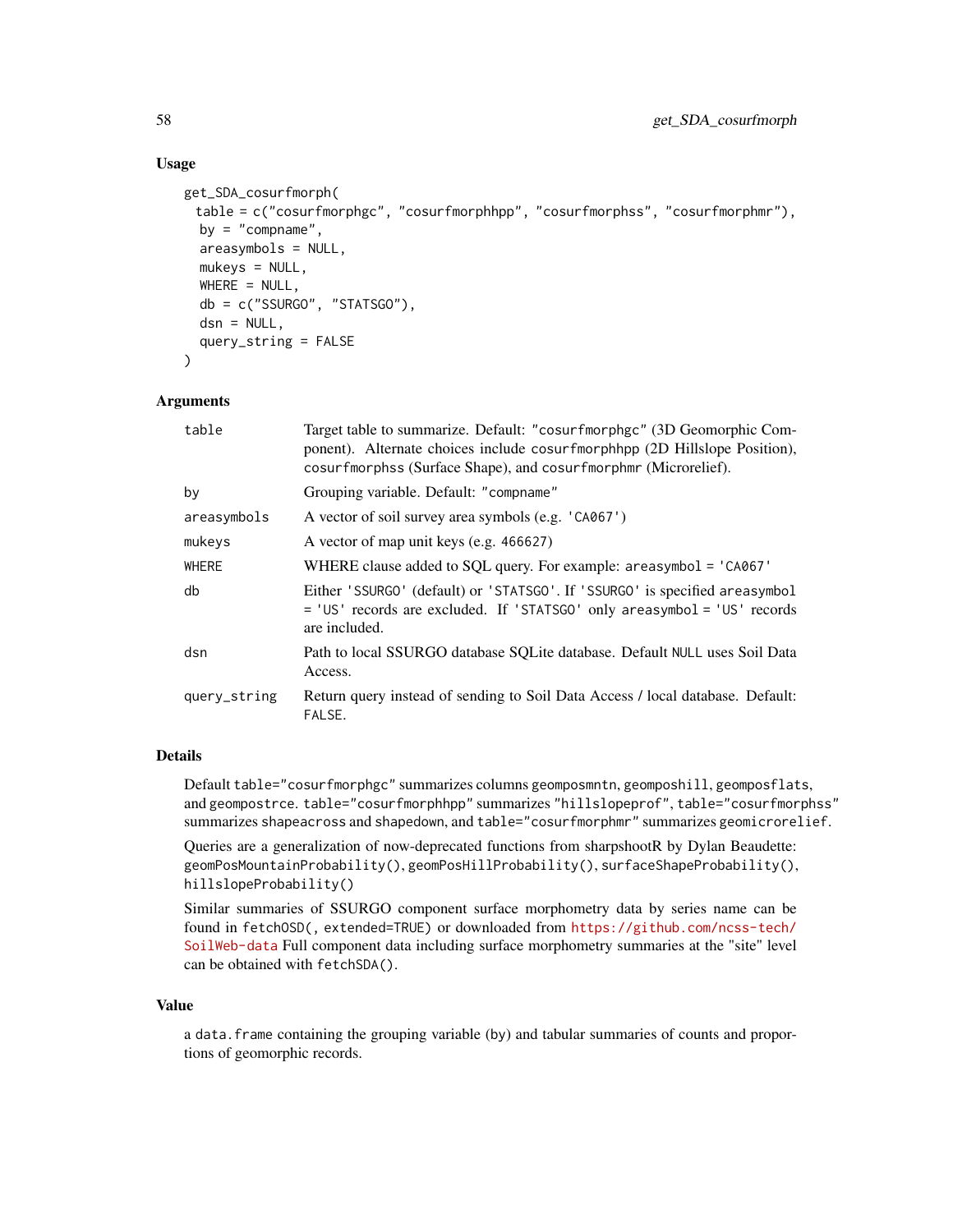#### Author(s)

Dylan E. Beaudette, Andrew G. Brown

#### See Also

fetchSDA() get\_SDA\_pmgroupname()

#### Examples

```
## Not run:
# Summarize by 3D geomorphic components by component name (default `by='compname'`)
get_SDA_cosurfmorph(WHERE = "areasymbol = 'CA630'")
 # Whole Soil Survey Area summary (using `by = 'areasymbol'`)
 get_SDA_cosurfmorph(by = 'areasymbol', WHERE = "areasymbol = 'CA630'")
 # 2D Hillslope Position summary(using `table = 'cosurfmorphhpp'`)
get_SDA_cosurfmorph('cosurfmorphhpp', WHERE = "areasymbol = 'CA630'")
 # Surface Shape summary (using `table = 'cosurfmorphss'`)
get_SDA_cosurfmorph('cosurfmorphss', WHERE = "areasymbol = 'CA630'")
 # Microrelief summary (using `table = 'cosurfmorphmr'`)
get_SDA_cosurfmorph('cosurfmorphmr', WHERE = "areasymbol = 'CA630'")
## End(Not run)
```
get\_SDA\_hydric *Get map unit hydric soils information from Soil Data Access*

#### Description

Assess the hydric soils composition of a map unit.

```
get_SDA_hydric(
  areasymbols = NULL,
 mukevs = NULL,
 WHERE = NULL,
 method = "MAPUNIT",
 query_string = FALSE,
  dsn = NULL
)
```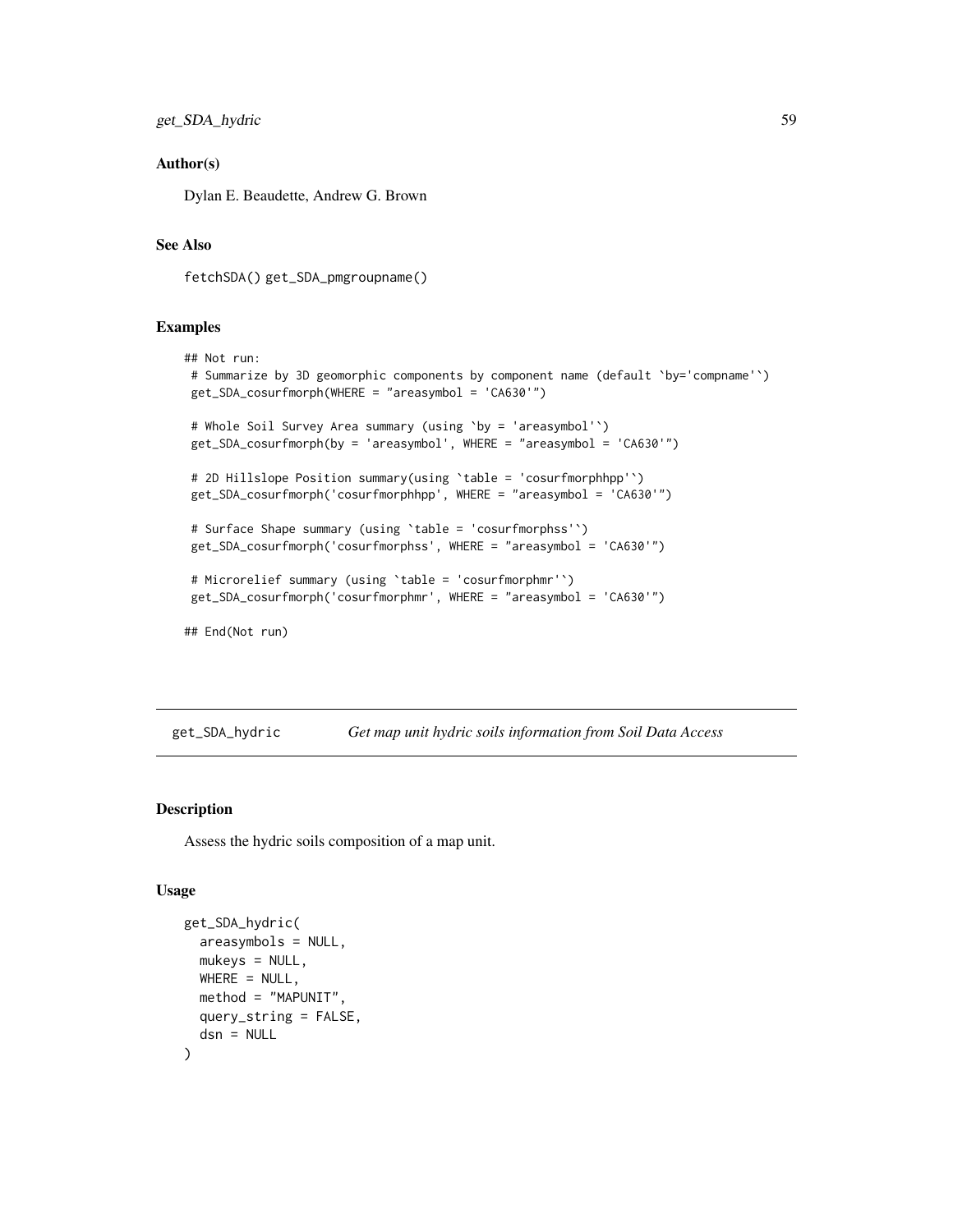| areasymbols  | vector of soil survey area symbols                                                                                                                   |
|--------------|------------------------------------------------------------------------------------------------------------------------------------------------------|
| mukeys       | vector of map unit keys                                                                                                                              |
| <b>WHERE</b> | character containing SQL WHERE clause specified in terms of fields in legend,<br>mapunit, or component tables, used in lieu of mukeys or areasymbols |
| method       | One of: "Mapunit", "Dominant Component", "Dominant Condition", "None"                                                                                |
| query_string | Default: FALSE; if TRUE return a character string containing query that would be<br>sent to SDA via SDA query                                        |
| dsn          | Path to local SQLite database or a DBIConnection object. If NULL (default) use<br>Soil Data Access API via SDA_query().                              |

### Details

The default classes for method="MAPUNIT" are as follows:

- 'Nonhydric' no hydric components
- 'Hydric' all hydric components
- 'Predominantly Hydric' hydric component percentage is 50% or more
- 'Partially Hydric' one or more of the major components is hydric
- 'Predominantly Nonhydric' hydric component percentage is less than 50%

The default result will also include the following summaries of component percentages: total\_comppct, hydric\_majors and hydric\_inclusions.

Default method "Mapunit" produces aggregate summaries of all components in the mapunit. Use "Dominant Component" and "Dominant Condition" to get the dominant component (highest percentage) or dominant hydric condition (similar conditions aggregated across components), respectively. Use "None" for no aggregation (one record per component).

## Value

a data.frame

### Author(s)

Jason Nemecek, Chad Ferguson, Andrew Brown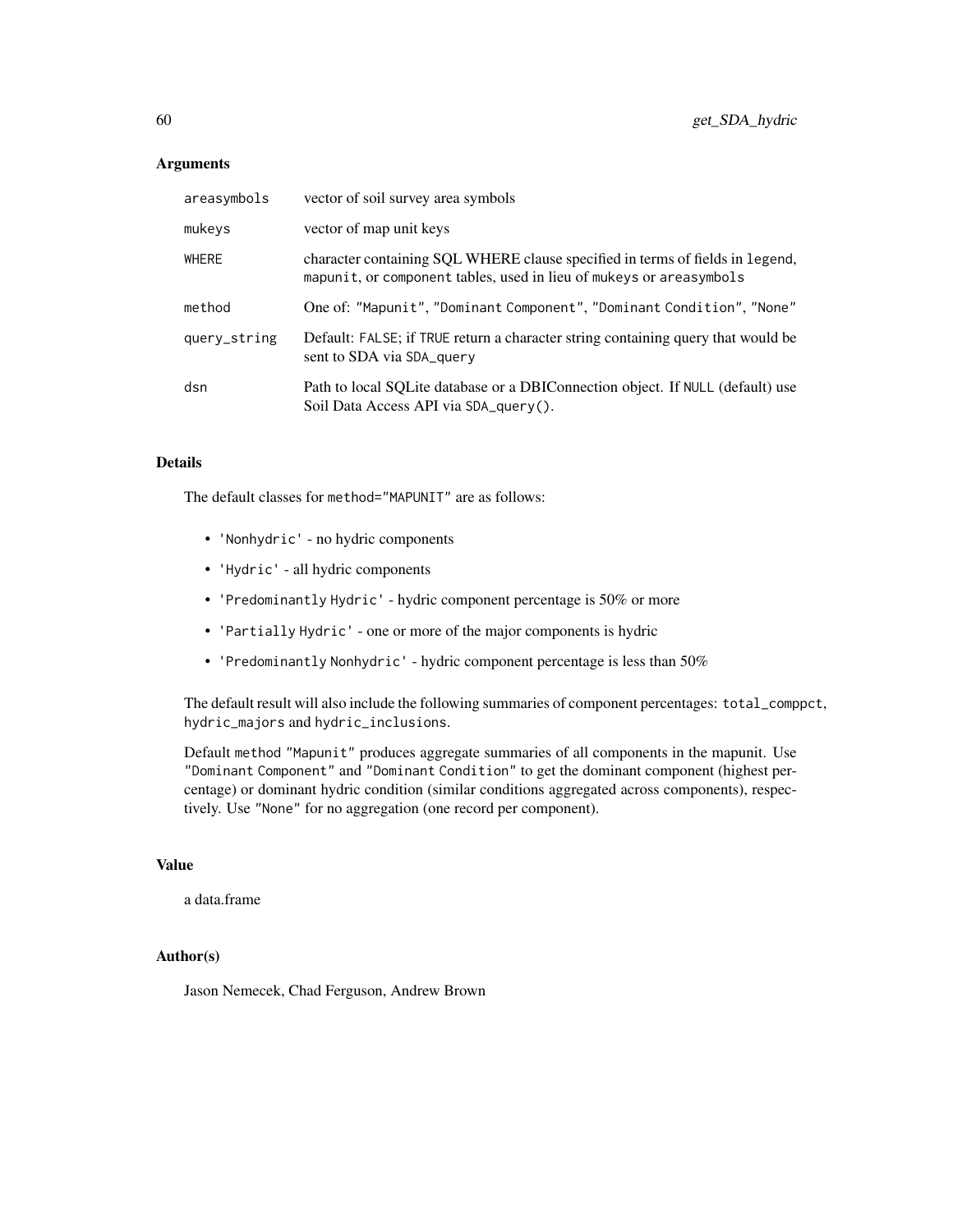get\_SDA\_interpretation

*Get map unit interpretations from Soil Data Access by rule name*

## Description

Get map unit interpretations from Soil Data Access by rule name

## Usage

```
get_SDA_interpretation(
  rulename,
 method = c("Dominant Component", "Dominant Condition", "Weighted Average", "None"),
 areasymbols = NULL,
 mukeys = NULL,
 WHERE = NULL,query_string = FALSE,
 not_rated_value = NA_real_,
  dsn = NULL
)
```
## Arguments

| rulename        | character vector of interpretation rule names (matching mrulename in cointerp<br>table)                                                                                                                                  |  |  |
|-----------------|--------------------------------------------------------------------------------------------------------------------------------------------------------------------------------------------------------------------------|--|--|
| method          | aggregation method. One of: "Dominant Component", "Dominant Condition",<br>"Weighted Average", "None". If "None" is selected one row will be returned per<br>component, otherwise one row will be returned per map unit. |  |  |
| areasymbols     | vector of soil survey area symbols                                                                                                                                                                                       |  |  |
| mukeys          | vector of map unit keys                                                                                                                                                                                                  |  |  |
| <b>WHERE</b>    | character containing SQL WHERE clause specified in terms of fields in legend,<br>mapunit, or component tables, used in lieu of mukeys or areasymbols                                                                     |  |  |
| query_string    | Default: FALSE; if TRUE return a character string containing query that would be<br>sent to SDA via SDA_query                                                                                                            |  |  |
| not_rated_value |                                                                                                                                                                                                                          |  |  |
|                 | used where rating class is "Not Rated". Default: NA_real                                                                                                                                                                 |  |  |
| dsn             | Path to local SQLite database or a DBIConnection object. If NULL (default) use<br>Soil Data Access API via SDA_query().                                                                                                  |  |  |

## Details

#### Rule Names in cointerp table:

- AGR-Agronomic Concerns (ND)
- AGR-Available Water Capacity (ND)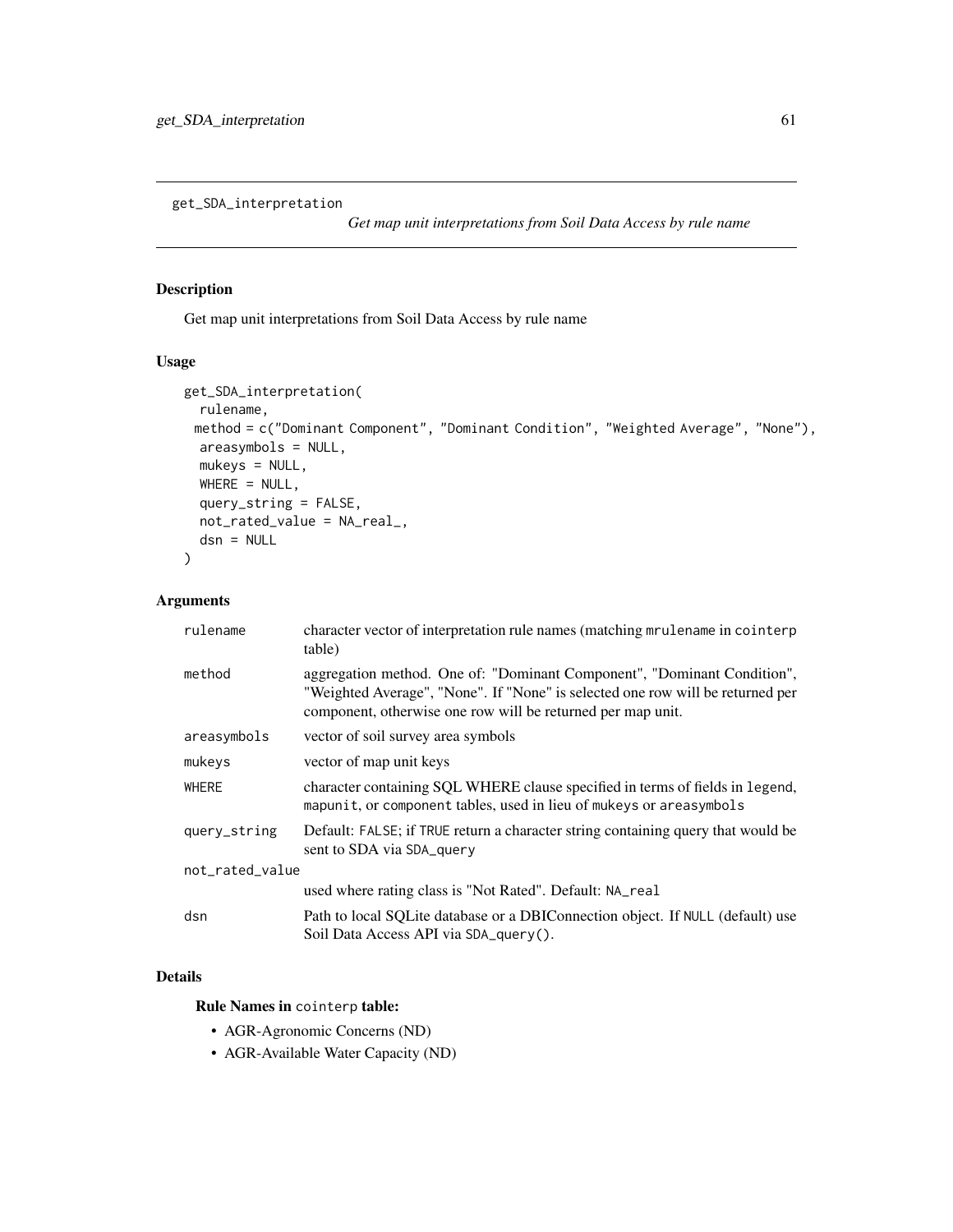- AGR-Natural Fertility (ND)
- AGR-Pesticide and Nutrient Leaching Potential, NIRR (ND)
- AGR-Pesticide and Nutrient Runoff Potential (ND)
- AGR-Physical Limitations (ND)
- AGR-Rooting Depth (ND)
- AGR-Sodicity (ND)
- AGR-Subsurface Salinity (ND)
- AGR-Surface Crusting (ND)
- AGR-Surface Salinity (ND)
- AGR-Water Erosion (ND)
- AGR-Wind Erosion (ND)
- AGR Air Quality; PM10 (TX)
- AGR Air Quality; PM2\_5 (TX)
- AGR Avocado Root Rot Hazard (CA)
- AGR Barley Yield (MT)
- AGR California Revised Storie Index (CA)
- AGR Conventional Tillage (TX)
- AGR Filter Strips (TX)
- AGR Grape non-irrigated (MO)
- AGR Hops Site Suitability (WA)
- AGR Index for alfalfa hay, irrigated (NV)
- AGR Map Unit Cropland Productivity (MN)
- AGR Mulch Till (TX)
- AGR Nitrate Leaching Potential, Irrigated (WA)
- AGR Nitrate Leaching Potential, Nonirrigated (MA)
- AGR Nitrate Leaching Potential, Nonirrigated (MT)
- AGR Nitrate Leaching Potential, Nonirrigated (WA)
- AGR No Till (TX)
- AGR No Till (VT)
- AGR No Till, Tile Drained (TX)
- AGR Oats Yield (MT)
- AGR Orchard Groups (TX)
- AGR Pasture hayland (MO)
- AGR Pesticide Loss Potential-Leaching
- AGR Pesticide Loss Potential-Leaching (NE)
- AGR Pesticide Loss Potential-Soil Surface Runoff
- AGR Pesticide Loss Potential-Soil Surface Runoff (NE)
- AGR Plant Growth Index PGI no Climate Adj. (TX)
- AGR Plant Growth Index PGI with Climate Adj. (TX)
- AGR Plant Growth Index PGI with Climate Adj. MAP,MAAT (TX)
- AGR Rangeland Grass/Herbaceous Productivity Index (TX)
- AGR Ridge Till (TX)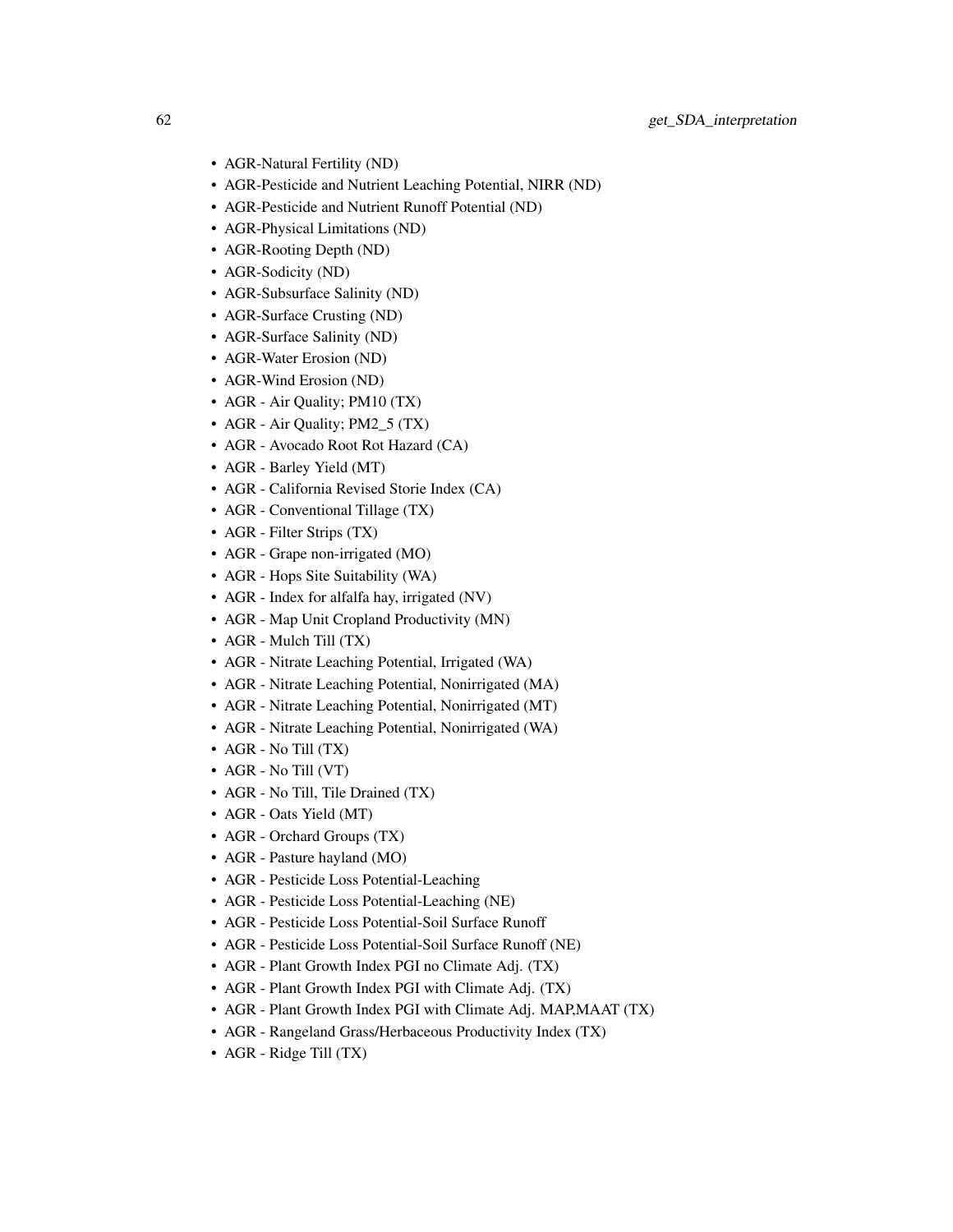- AGR Rutting Hazard = < 10,000 Pounds per Wheel (TX)
- AGR Rutting Hazard > 10,000 Pounds per Wheel (TX)
- AGR Selenium Leaching Potential (CO)
- AGR Spring Wheat Yield (MT)
- AGR Water Erosion Potential (TX)
- AGR Water Erosion Potential Wide Ratings Array (TX)
- AGR Wind Erosion Potential (TX)
- AGR Wind Erosion Potential Wide Ratings Array (TX)
- AGR Wine Grape Site Suitability (WA)
- AGR Winter Wheat Yield (MT)
- Alaska Exempt Wetland Potential (AK)
- American Wine Grape Varieties Site Desirability (Long)
- American Wine Grape Varieties Site Desirability (Medium)
- American Wine Grape Varieties Site Desirability (Short)
- American Wine Grape Varieties Site Desirability (Very Long)
- AWM Animal Mortality Disposal (Catastrophic) (MO)
- AWM Filter Group (OH)
- AWM Irrigation Disposal of Wastewater
- AWM Irrigation Disposal of Wastewater (DE)
- AWM Irrigation Disposal of Wastewater (MD)
- AWM Irrigation Disposal of Wastewater (OH)
- AWM Irrigation Disposal of Wastewater (VT)
- AWM Land App of Municipal Sewage Sludge (DE)
- AWM Land App of Municipal Sewage Sludge (MD)
- AWM Land Application of Dry and Slurry Manure (TX)
- AWM Land Application of Milk (CT)
- AWM Land Application of Municipal Biosolids, spring (OR)
- AWM Land Application of Municipal Biosolids, summer (OR)
- AWM Land Application of Municipal Biosolids, winter (OR)
- AWM Land Application of Municipal Sewage Sludge
- AWM Land Application of Municipal Sewage Sludge (OH)
- AWM Land Application of Municipal Sewage Sludge (VT)
- AWM Large Animal Disposal, Pit (MN)
- AWM Manure and Food Processing Waste
- AWM Manure and Food Processing Waste (DE)
- AWM Manure and Food Processing Waste (MD)
- AWM Manure and Food Processing Waste (OH)
- AWM Manure and Food Processing Waste (VT)
- AWM Manure Stacking Site Evaluation (TX)
- AWM Overland Flow Process Treatment of Wastewater
- AWM Overland Flow Process Treatment of Wastewater (VT)
- AWM Phosphorus Management (TX)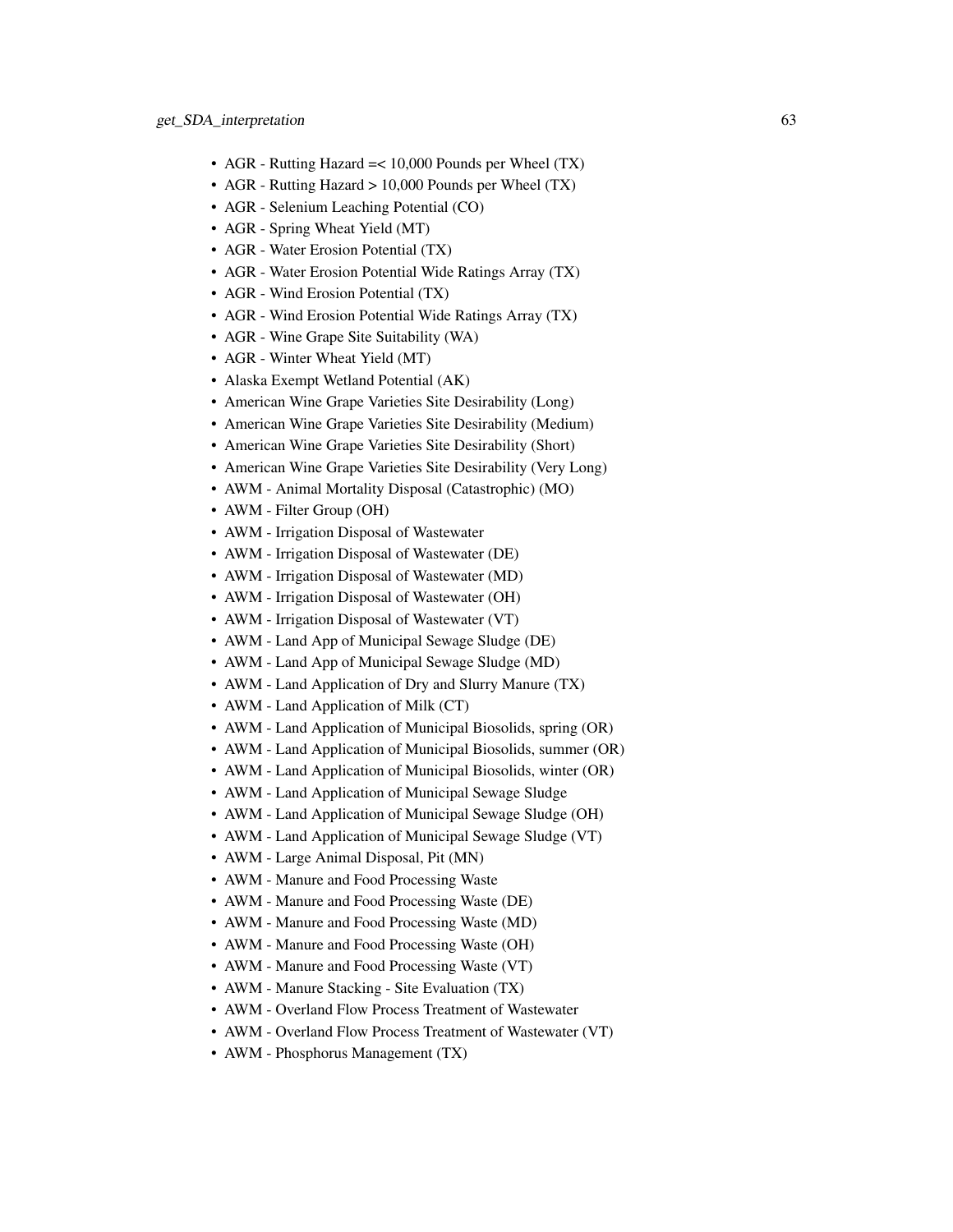- AWM Rapid Infil Disposal of Wastewater (DE)
- AWM Rapid Infil Disposal of Wastewater (MD)
- AWM Rapid Infiltration Disposal of Wastewater
- AWM Rapid Infiltration Disposal of Wastewater (VT)
- AWM Sensitive Soil Features (MN)
- AWM Slow Rate Process Treatment of Wastewater
- AWM Slow Rate Process Treatment of Wastewater (VT)
- AWM Vegetated Treatment Area (PIA)
- AWM Waste Field Storage Area (VT)
- BLM-Reclamation Suitability (MT)
- BLM Chaining Suitability
- BLM Fencing
- BLM Fire Damage Susceptibility
- BLM Fugitive Dust Resistance
- BLM Mechanical Treatment, Rolling Drum
- BLM Mechanical Treatment, Shredder
- BLM Medusahead Invasion Susceptibility
- BLM Pygmy Rabbit Habitat Potential
- BLM Rangeland Drill
- BLM Rangeland Seeding, Colorado Plateau Ecoregion
- BLM Rangeland Seeding, Great Basin Ecoregion
- BLM Rangeland Tillage
- BLM Site Degradation Susceptibility
- BLM Soil Compaction Resistance
- BLM Soil Restoration Potential
- BLM Yellow Star-thistle Invasion Susceptibility
- CA Prime Farmland (CA)
- Capping Fill Gravity Septic System (DE)
- CLASS RULE Depth to any bedrock kind (5 classes) (NPS)
- CLASS RULE Depth to lithic bedrock (5 classes) (NPS)
- CLASS RULE Depth to non-lithic bedrock (5 classes) (NPS)
- CLASS RULE Depth to root limiting layer (5 classes) (NPS)
- CLASS RULE Soil Inorganic Carbon kg/m2 to 2m (NPS)
- CLASS RULE Soil Organic Carbon kg/m2 to 2m (NPS)
- CLR-cropland limitation for corn and soybeans (IN)
- CLR-pastureland limitation (IN)
- Commodity Crop Productivity Index (Corn) (WI)
- CPI Alfalfa Hay, IRR Eastern Idaho Plateaus (ID)
- CPI Alfalfa Hay, IRR Klamath Valley and Basins (OR)
- CPI Alfalfa Hay, IRR Snake River Plains (ID)
- CPI Alfalfa Hay, NIRR- Eastern Idaho Plateaus (ID)
- CPI Alfalfa Hay, NIRR Palouse, Northern Rocky Mtns. (ID)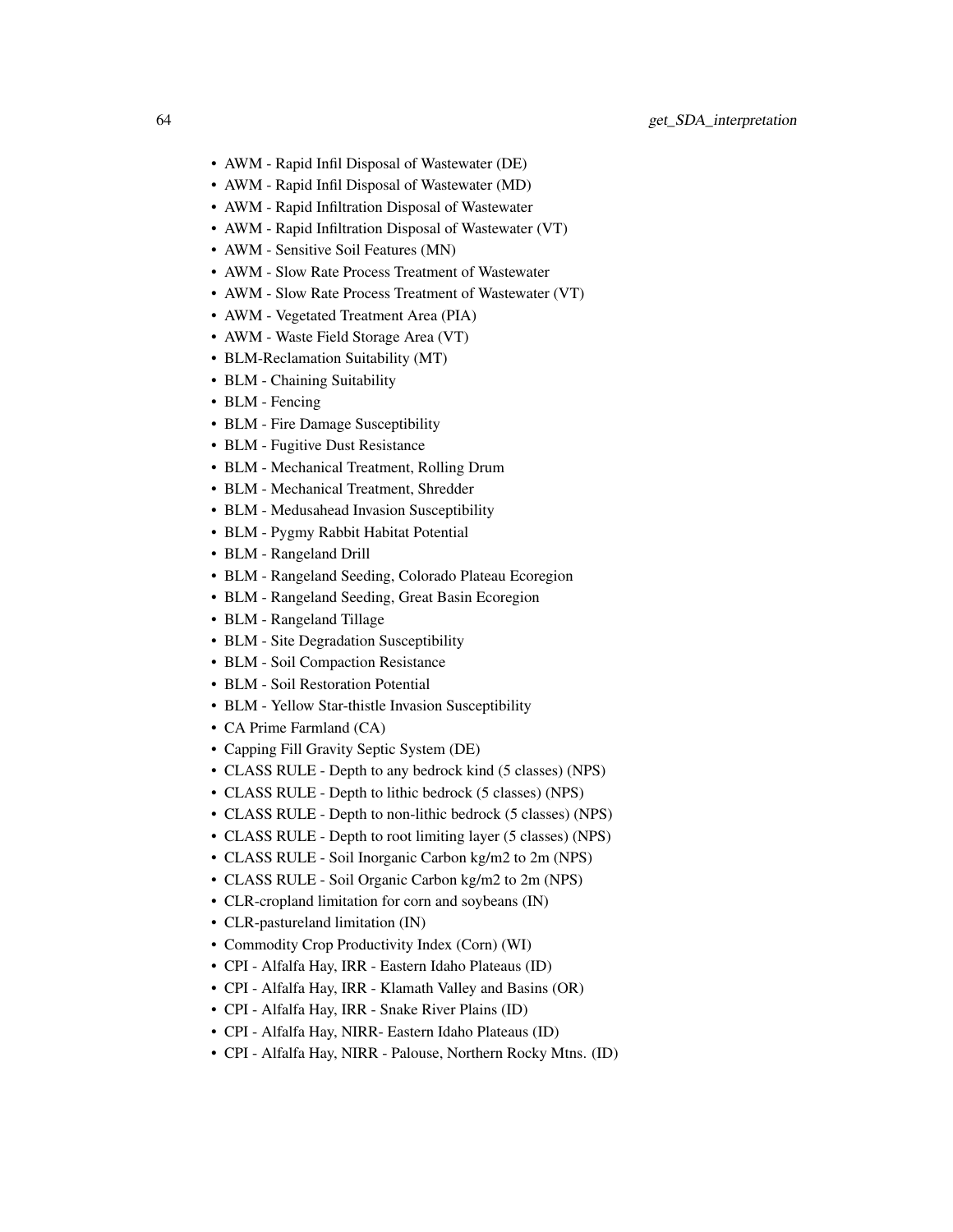- CPI Alfalfa Hay, NIRR Palouse, Northern Rocky Mtns. (WA)
- CPI Barley, IRR Eastern Idaho Plateaus (ID)
- CPI Barley, NIRR Eastern Idaho Plateaus (ID)
- CPI Grass Hay, IRR Eastern Idaho Plateaus (ID)
- CPI Grass Hay, IRR Klamath Valleys and Basins (OR)
- CPI Grass Hay, NIRR Klamath Valleys and Basins (OR)
- CPI Grass Hay, NIRR Palouse, Northern Rocky Mtns. (ID)
- CPI Grass Hay, NIRR Palouse, Northern Rocky Mtns. (WA)
- CPI Potatoes, IRR Eastern Idaho Plateaus (ID)
- CPI Potatoes, IRR Snake River Plains (ID)
- CPI Small Grains Productivity Index (AK)
- CPI Small Grains, IRR Snake River Plains (ID)
- CPI Small Grains, NIRR Palouse Prairies (ID)
- CPI Small Grains, NIRR Palouse Prairies (OR)
- CPI Small Grains, NIRR Palouse Prairies (WA)
- CPI Small Grains, NIRR Snake River Plains (ID)
- CPI Wheat, IRR Eastern Idaho Plateaus (ID)
- CPI Wheat, NIRR Eastern Idaho Plateaus (ID)
- CPI Wild Hay, NIRR Eastern Idaho Plateaus (ID)
- CPI Wild Hay, NIRR Palouse, Northern Rocky Mtns. (ID)
- CPI Wild Hay, NIRR Palouse, Northern Rocky Mtns. (WA)
- Deep Infiltration Systems
- DHS Catastrophic Event, Large Animal Mortality, Burial
- DHS Catastrophic Event, Large Animal Mortality, Incinerate
- DHS Catastrophic Mortality, Large Animal Disposal, Pit
- DHS Catastrophic Mortality, Large Animal Disposal, Trench
- DHS Emergency Animal Mortality Disposal by Shallow Burial
- DHS Emergency Land Disposal of Milk
- DHS Potential for Radioactive Bioaccumulation
- DHS Potential for Radioactive Sequestration
- DHS Rubble and Debris Disposal, Large-Scale Event
- DHS Site for Composting Facility Subsurface
- DHS Site for Composting Facility Surface
- DHS Suitability for Clay Liner Material
- DHS Suitability for Composting Medium and Final Cover
- Elevated Sand Mound Septic System (DE)
- ENG Animal Disposal by Composting (Catastrophic) (WV)
- ENG Application of Municipal Sludge (TX)
- ENG Aquifer Assessment 7081 (MN)
- ENG Closed-Loop Horizontal Geothermal Heat Pump (CT)
- ENG Cohesive Soil Liner (MN)
- ENG Construction Materials Gravel Source (MN)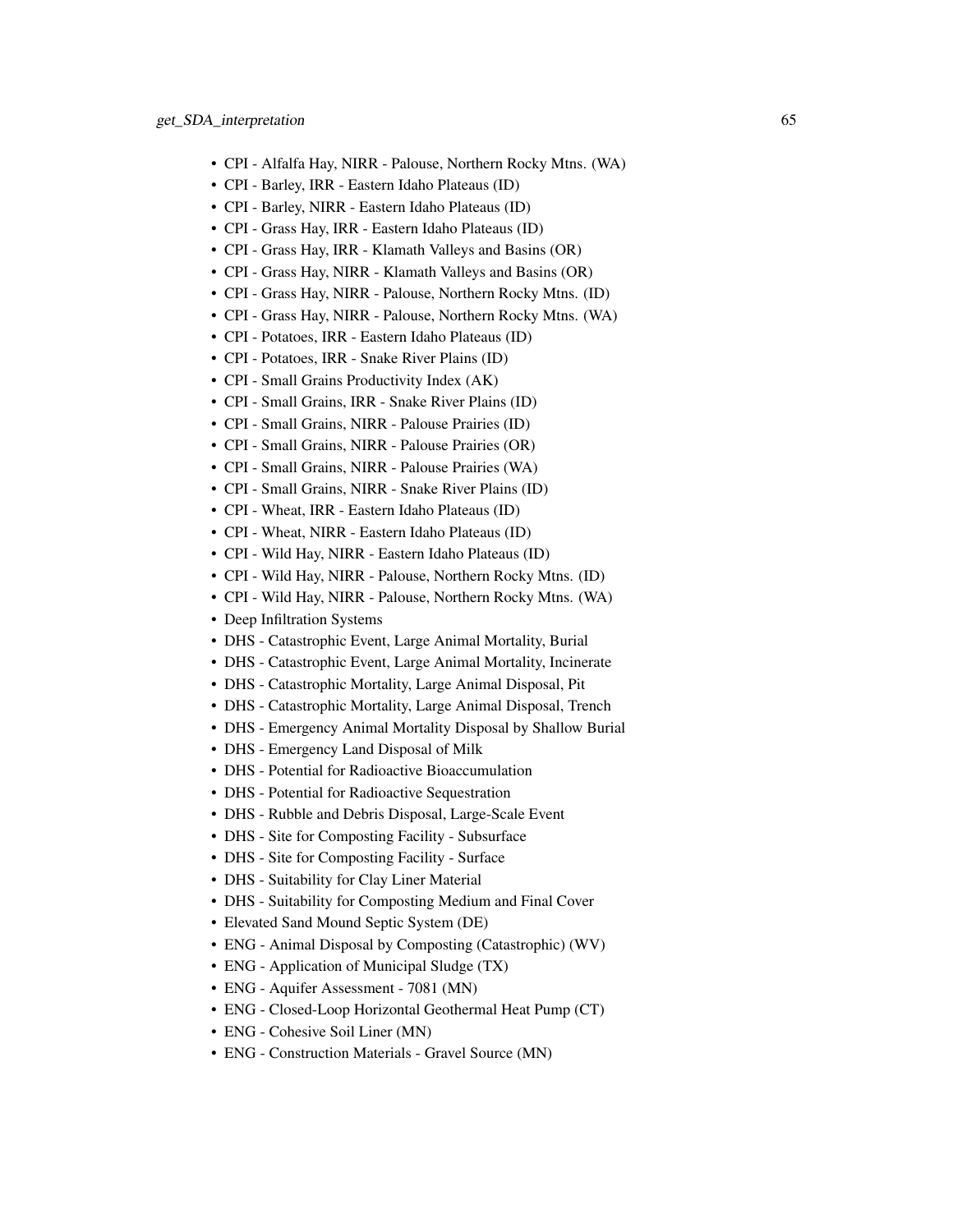- ENG Construction Materials Sand Source (MN)
- ENG Construction Materials; Gravel Source
- ENG Construction Materials; Gravel Source (AK)
- ENG Construction Materials; Gravel Source (CT)
- ENG Construction Materials; Gravel Source (ID)
- ENG Construction Materials; Gravel Source (IN)
- ENG Construction Materials; Gravel Source (MI)
- ENG Construction Materials; Gravel Source (NE)
- ENG Construction Materials; Gravel Source (NY)
- ENG Construction Materials; Gravel Source (OH)
- ENG Construction Materials; Gravel Source (OR)
- ENG Construction Materials; Gravel Source (VT)
- ENG Construction Materials; Gravel Source (WA)
- ENG Construction Materials; Reclamation
- ENG Construction Materials; Reclamation (DE)
- ENG Construction Materials; Reclamation (MD)
- ENG Construction Materials; Reclamation (MI)
- ENG Construction Materials; Reclamation (OH)
- ENG Construction Materials; Roadfill
- ENG Construction Materials; Roadfill (AK)
- ENG Construction Materials; Roadfill (GA)
- ENG Construction Materials; Roadfill (OH)
- ENG Construction Materials; Sand Source
- ENG Construction Materials; Sand Source (AK)
- ENG Construction Materials; Sand Source (CT)
- ENG Construction Materials; Sand Source (GA)
- ENG Construction Materials; Sand Source (ID)
- ENG Construction Materials; Sand Source (IN)
- ENG Construction Materials; Sand Source (NY)
- ENG Construction Materials; Sand Source (OH)
- ENG Construction Materials; Sand Source (OR)
- ENG Construction Materials; Sand Source (VT)
- ENG Construction Materials; Sand Source (WA)
- ENG Construction Materials; Topsoil
- ENG Construction Materials; Topsoil (AK)
- ENG Construction Materials; Topsoil (DE)
- ENG Construction Materials; Topsoil (GA)
- ENG Construction Materials; Topsoil (ID)
- ENG Construction Materials; Topsoil (MD)
- ENG Construction Materials; Topsoil (MI)
- ENG Construction Materials; Topsoil (OH)
- ENG Construction Materials; Topsoil (OR)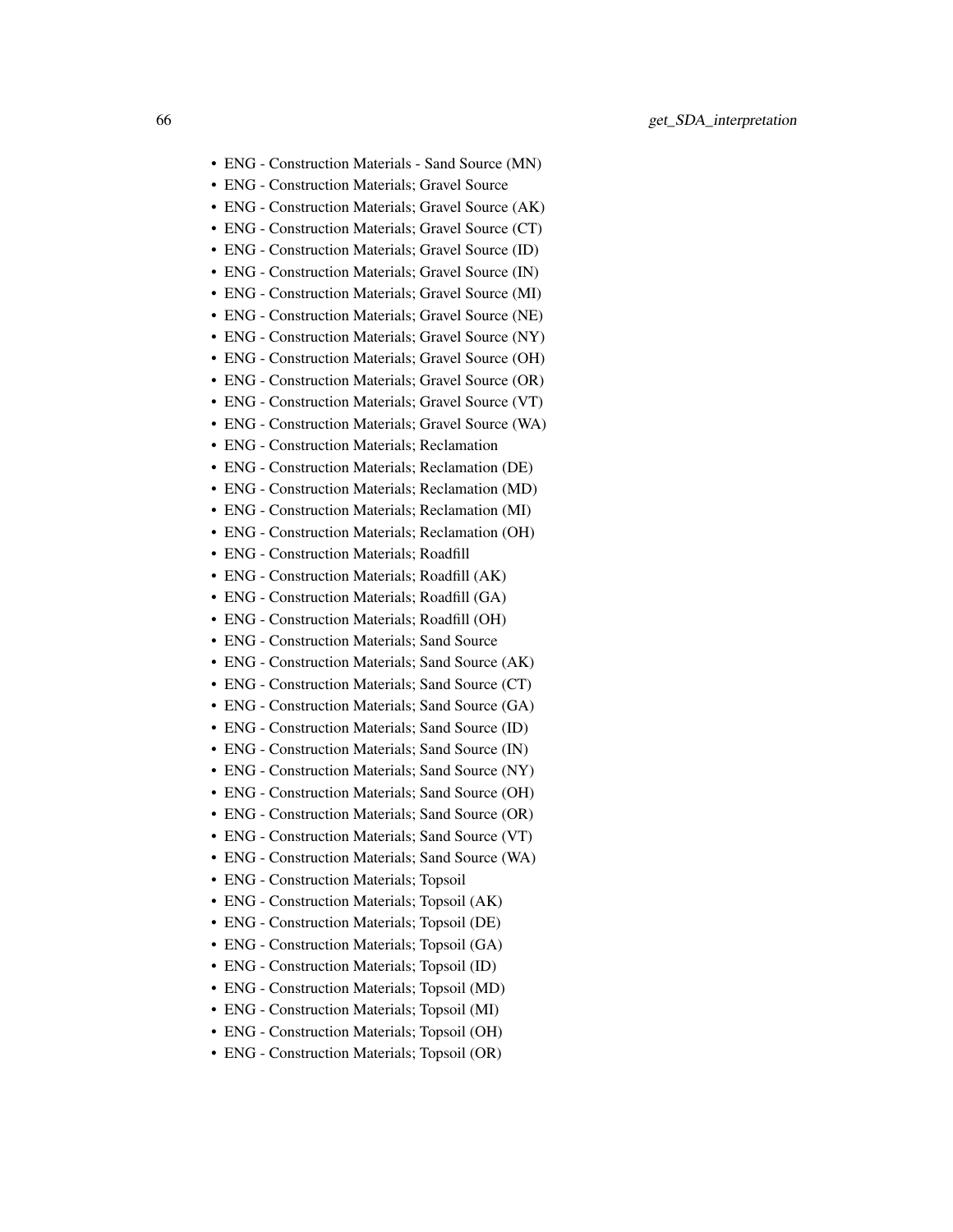- ENG Construction Materials; Topsoil (WA)
- ENG Daily Cover for Landfill
- ENG Daily Cover for Landfill (AK)
- ENG Daily Cover for Landfill (OH)
- ENG Disposal Field (NJ)
- ENG Disposal Field Gravity (DE)
- ENG Disposal Field Suitability Class (NJ)
- ENG Disposal Field Type Inst (NJ)
- ENG Dwellings W/O Basements
- ENG Dwellings W/O Basements (OH)
- ENG Dwellings With Basements
- ENG Dwellings with Basements (AK)
- ENG Dwellings With Basements (OH)
- ENG Dwellings without Basements (AK)
- ENG Large Animal Disposal, Pit (CT)
- ENG Large Animal Disposal, Trench (CT)
- ENG Lawn and Landscape (OH)
- ENG Lawn, Landscape, Golf Fairway
- ENG Lawn, landscape, golf fairway (CT)
- ENG Lawn, Landscape, Golf Fairway (MI)
- ENG Lawn, Landscape, Golf Fairway (VT)
- ENG Local Roads and Streets
- ENG Local Roads and Streets (AK)
- ENG Local Roads and Streets (GA)
- ENG Local Roads and Streets (OH)
- ENG New Ohio Septic Rating (OH)
- ENG On-Site Waste Water Absorption Fields (MO)
- ENG On-Site Waste Water Lagoons (MO)
- ENG OSHA Soil Types (TX)
- ENG Pier Beam Building Foundations (TX)
- ENG Sanitary Landfill (Area)
- ENG Sanitary Landfill (Area) (AK)
- ENG Sanitary Landfill (Area) (OH)
- ENG Sanitary Landfill (Trench)
- ENG Sanitary Landfill (Trench) (AK)
- ENG Sanitary Landfill (Trench) (OH)
- ENG Septage Application Incorporation or Injection (MN)
- ENG Septage Application Surface (MN)
- ENG Septic System; Disinfection, Surface Application (TX)
- ENG Septic Tank Absorption Fields
- ENG Septic Tank Absorption Fields At-Grade (MN)
- ENG Septic Tank Absorption Fields Mound (MN)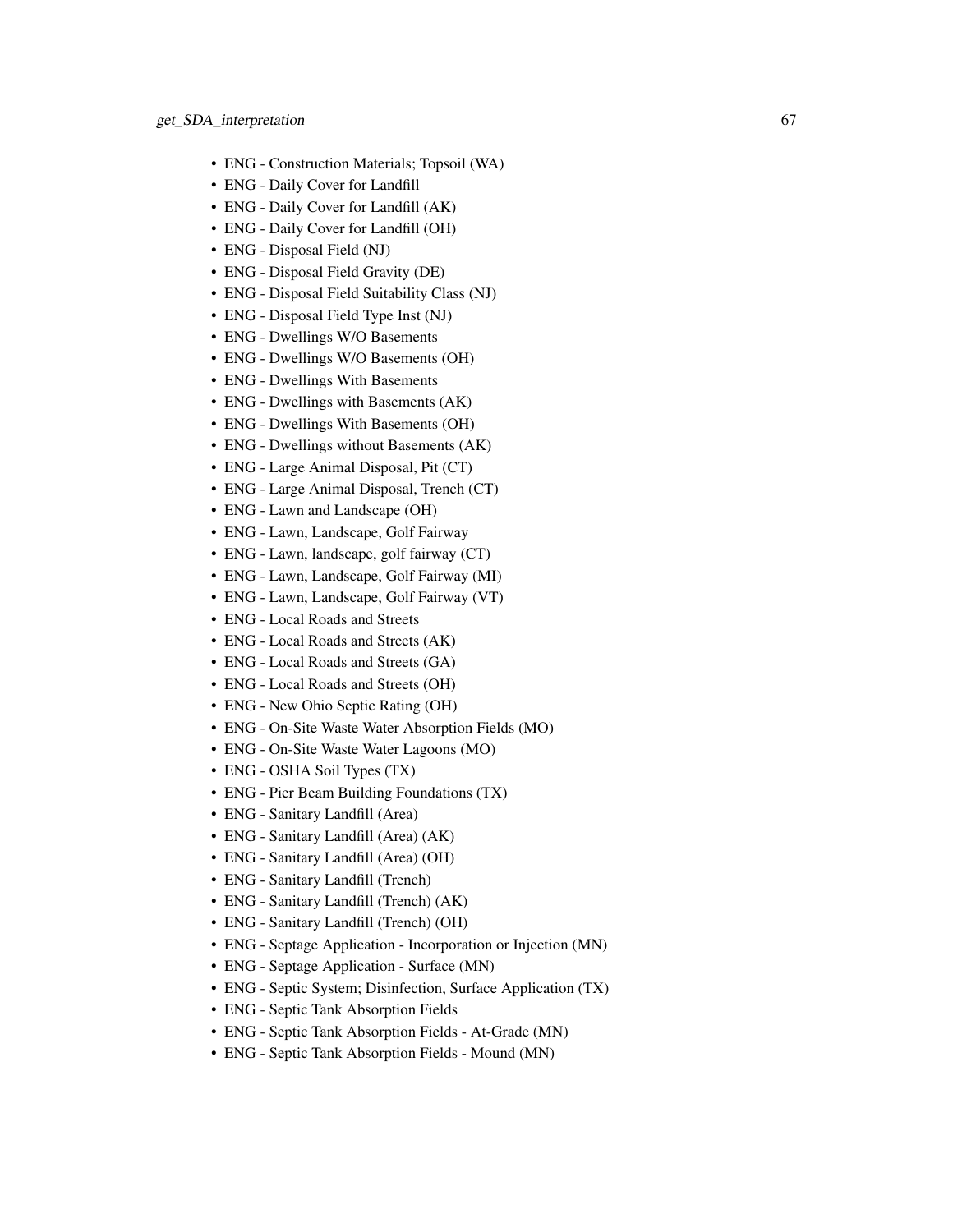- ENG Septic Tank Absorption Fields Trench (MN)
- ENG Septic Tank Absorption Fields (AK)
- ENG Septic Tank Absorption Fields (DE)
- ENG Septic Tank Absorption Fields (FL)
- ENG Septic Tank Absorption Fields (MD)
- ENG Septic Tank Absorption Fields (NY)
- ENG Septic Tank Absorption Fields (OH)
- ENG Septic Tank Absorption Fields (TX)
- ENG Septic Tank Leaching Chamber (TX)
- ENG Septic Tank, Gravity Disposal (TX)
- ENG Septic Tank, Subsurface Drip Irrigation (TX)
- ENG Sewage Lagoons
- ENG Sewage Lagoons (AK)
- ENG Sewage Lagoons (OH)
- ENG Shallow Excavations
- ENG Shallow Excavations (AK)
- ENG Shallow Excavations (MI)
- ENG Shallow Excavations (OH)
- ENG Small Commercial Buildings
- ENG Small Commercial Buildings (OH)
- ENG Soil Potential of Road Salt Applications (CT)
- ENG Soil Potential Ratings of SSDS (CT)
- ENG Source of Caliche (TX)
- ENG Stormwater Management / Infiltration (NY)
- ENG Stormwater Management / Ponds (NY)
- ENG Stormwater Management / Wetlands (NY)
- ENG Unpaved Local Roads and Streets
- Farm and Garden Composting Facility Surface
- FOR-Biomass Harvest (WI)
- FOR-Construction Limitations for Haul Roads/Log Landings(ME)
- FOR Biomass Harvest (MA)
- FOR Black Walnut Suitability Index (KS)
- FOR Black Walnut Suitability Index (MO)
- FOR Compaction Potential (WA)
- FOR Construction Limitations Haul Roads/Log Landing (OH)
- FOR Construction Limitations For Haul Roads (MI)
- FOR Construction Limitations for Haul Roads/Log Landings
- FOR Damage by Fire (OH)
- FOR Displacement Hazard
- FOR Displacement Potential (WA)
- FOR General Harvest Season (ME)
- FOR General Harvest Season (VT)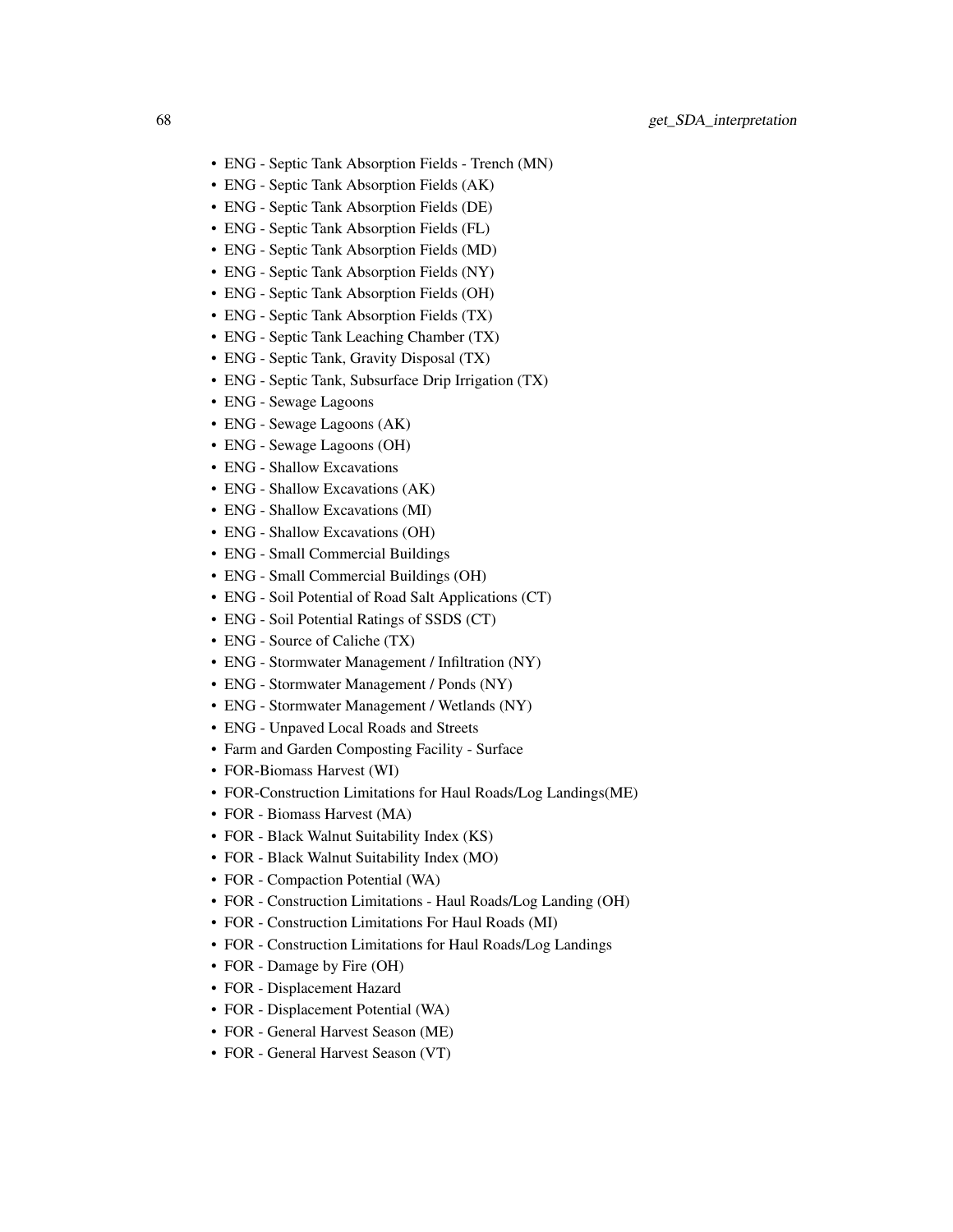- FOR Hand Planting Suitability
- FOR Hand Planting Suitability (ME)
- FOR Hand Planting Suitability, MO13 (DE)
- FOR Hand Planting Suitability, MO13 (MD)
- FOR Harvest Equipment Operability
- FOR Harvest Equipment Operability (DE)
- FOR Harvest Equipment Operability (MD)
- FOR Harvest Equipment Operability (ME)
- FOR Harvest Equipment Operability (MI)
- FOR Harvest Equipment Operability (OH)
- FOR Harvest Equipment Operability (VT)
- FOR Log Landing Suitability
- FOR Log Landing Suitability (ID)
- FOR Log Landing Suitability (ME)
- FOR Log Landing Suitability (MI)
- FOR Log Landing Suitability (OR)
- FOR Log Landing Suitability (VT)
- FOR Log Landing Suitability (WA)
- FOR Mechanical Planting Suitability
- FOR Mechanical Planting Suitability (CT)
- FOR Mechanical Planting Suitability (ME)
- FOR Mechanical Planting Suitability (OH)
- FOR Mechanical Planting Suitability, MO13 (DE)
- FOR Mechanical Planting Suitability, MO13 (MD)
- FOR Mechanical Site Preparation (Deep)
- FOR Mechanical Site Preparation (Deep) (DE)
- FOR Mechanical Site Preparation (Deep) (MD)
- FOR Mechanical Site Preparation (Surface)
- FOR Mechanical Site Preparation (Surface) (DE)
- FOR Mechanical Site Preparation (Surface) (MD)
- FOR Mechanical Site Preparation (Surface) (MI)
- FOR Mechanical Site Preparation (Surface) (OH)
- FOR Mechanical Site Preparation; Deep (CT)
- FOR Mechanical Site Preparation; Surface (ME)
- FOR Potential Erosion Hazard (Off-Road/Off-Trail)
- FOR Potential Erosion Hazard (Off-Road/Off-Trail) (MI)
- FOR Potential Erosion Hazard (Off-Road/Off-Trail) (OH)
- FOR Potential Erosion Hazard (Road/Trail)
- FOR Potential Erosion Hazard (Road/Trail) (PIA)
- FOR Potential Erosion Hazard, Road/Trail, Spring Thaw (AK)
- FOR Potential Fire Damage Hazard
- FOR Potential Seedling Mortality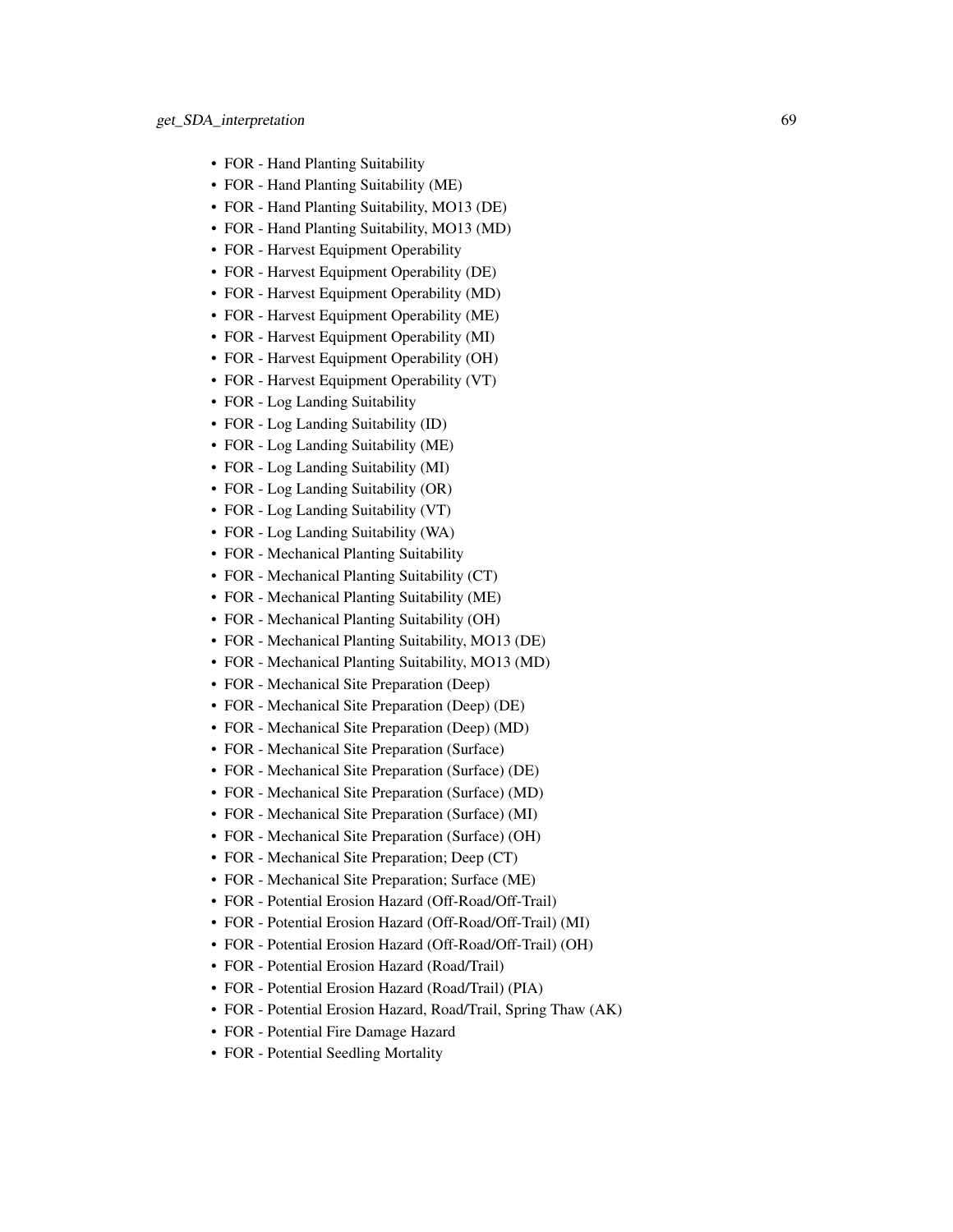- FOR Potential Seedling Mortality (FL)
- FOR Potential Seedling Mortality (MI)
- FOR Potential Seedling Mortality (OH)
- FOR Potential Seedling Mortality (PIA)
- FOR Potential Seedling Mortality (VT)
- FOR Potential Seedling Mortality(ME)
- FOR Potential Windthrow Hazard (ME)
- FOR Potential Windthrow Hazard (MI)
- FOR Potential Windthrow Hazard (NY)
- FOR Potential Windthrow Hazard (VT)
- FOR Puddling Hazard
- FOR Puddling Potential (WA)
- FOR Road Suitability (Natural Surface)
- FOR Road Suitability (Natural Surface) (ID)
- FOR Road Suitability (Natural Surface) (ME)
- FOR Road Suitability (Natural Surface) (OH)
- FOR Road Suitability (Natural Surface) (OR)
- FOR Road Suitability (Natural Surface) (VT)
- FOR Road Suitability (Natural Surface) (WA)
- FOR Rutting Hazard by Month
- FOR Rutting Hazard by Season
- FOR Shortleaf pine littleleaf disease susceptibility
- FOR Soil Compactibility Risk
- FOR Soil Rutting Hazard
- FOR Soil Rutting Hazard (ME)
- FOR Soil Rutting Hazard (OH)
- FOR Soil Sustainability Forest Biomass Harvesting (CT)
- FOR White Oak Suitability (MO)
- FOR Windthrow Hazard
- FOR Windthrow Hazard (WA)
- FOR (USFS) Road Construction/Maintenance (Natural Surface)
- FOTG Indiana Corn Yield Calculation (IN)
- FOTG Indiana Slippage Potential (IN)
- FOTG Indiana Soy Bean Yield Calculation (IN)
- FOTG Indiana Wheat Yield Calculation (IN)
- Fragile Soil Index
- Gravity Full Depth Septic System (DE)
- GRL-FSG-NP-W (MT)
- GRL Excavations to 24 inches for Plastic Pipelines (TX)
- GRL Fencing, 24 inch Post Depth (MT)
- GRL Fencing, Post Depth = < 24 inches
- GRL Fencing, Post Depth =<36 inches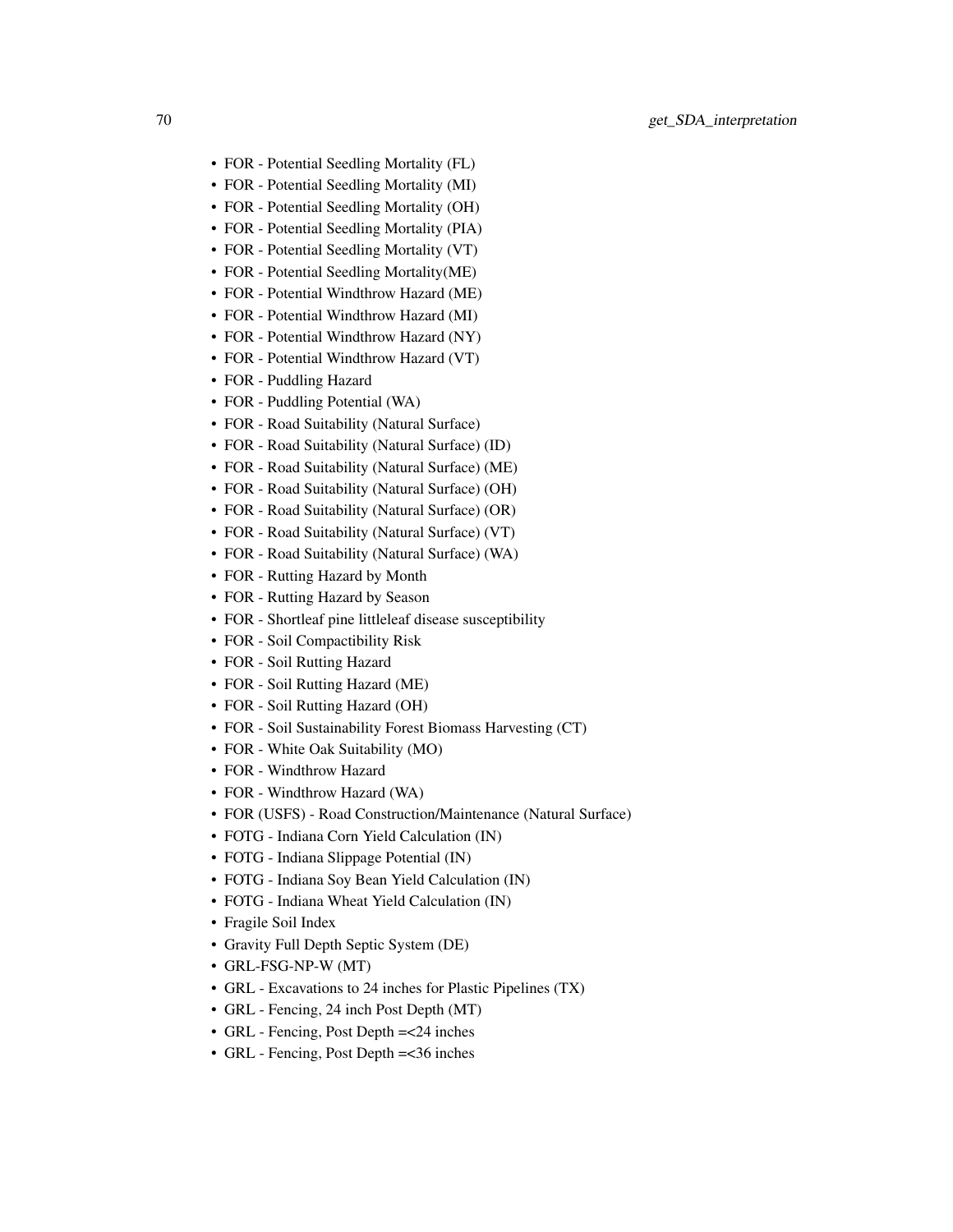- GRL Fencing, Post Depth Less Than 24 inches (TX)
- GRL Fencing, Post Depth Less Than 36 inches (TX)
- GRL Juniper Encroachment Potential (NM)
- GRL NV range seeding (Wind  $C = 10$ ) (NV)
- GRL NV range seeding (Wind  $C = 100$ ) (NV)
- GRL NV range seeding (Wind  $C = 20$ ) (NV)
- GRL NV range seeding (Wind  $C = 30$ ) (NV)
- GRL NV range seeding (Wind  $C = 40$ ) (NV)
- GRL NV range seeding (Wind  $C = 50$ ) (NV)
- GRL NV range seeding (Wind  $C = 60$ ) (NV)
- GRL NV range seeding (Wind  $C = 80$ ) (NV)
- GRL NV range seeding (Wind  $C \ge 160$ ) (NV)
- GRL Pasture and Hayland SG (OH)
- GRL Ranch Access Roads (TX)
- GRL Rangeland Chaining (TX)
- GRL Rangeland Disking (TX)
- GRL Rangeland Dozing/Grubbing (TX)
- GRL Rangeland Planting by Mechanical Seeding (TX)
- GRL Rangeland Prescribed Burning (TX)
- GRL Rangeland Roller Chopping (TX)
- GRL Rangeland Root Plowing (TX)
- GRL Utah Juniper Encroachment Potential
- GRL Western Juniper Encroachment Potential (OR)
- Ground-based Solar Arrays, Ballast Anchor Systems
- Ground-based Solar Arrays, Soil-penetrating Anchor Systems
- Ground Penetrating Radar Penetration
- Hybrid Wine Grape Varieties Site Desirability (Long)
- Hybrid Wine Grape Varieties Site Desirability (Medium)
- Hybrid Wine Grape Varieties Site Desirability (Short)
- Inland Wetlands (CT)
- IRR-restrictive features for irrigation (OH)
- ISDH Septic Tank Interpretation (IN)
- Land Application of Municipal Sewage Sludge (PA)
- Lined Retention Systems
- Low Pressure Pipe Septic System (DE)
- MIL Bivouac Areas (DOD)
- MIL Excavations Crew-Served Weapon Fighting Position (DOD)
- MIL Excavations for Individual Fighting Position (DOD)
- MIL Excavations for Vehicle Fighting Position (DOD)
- MIL Helicopter Landing Zones (DOD)
- MIL Trafficability Veh. Type 1 1-pass wet season (DOD)
- MIL Trafficability Veh. Type 1 50-passes wet season (DOD)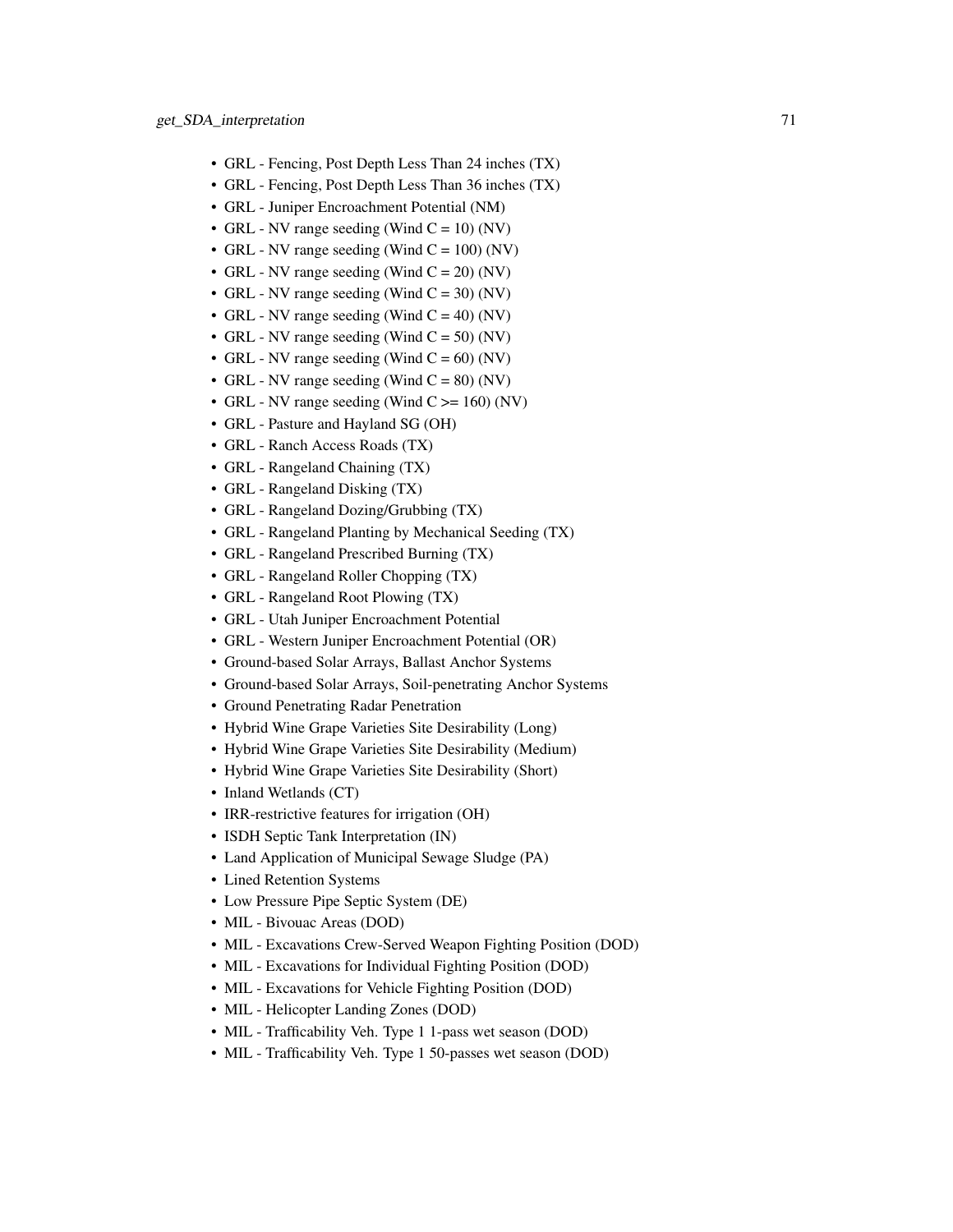- MIL Trafficability Veh. Type 1 dry season (DOD)
- MIL Trafficability Veh. Type 2 1-pass wet season (DOD)
- MIL Trafficability Veh. Type 2 50-passes wet season (DOD)
- MIL Trafficability Veh. Type 2 dry season (DOD)
- MIL Trafficability Veh. Type 3 1-pass wet season (DOD)
- MIL Trafficability Veh. Type 3 50-passes wet season (DOD)
- MIL Trafficability Veh. Type 3 dry season (DOD)
- MIL Trafficability Veh. Type 4 1-pass wet season (DOD)
- MIL Trafficability Veh. Type 4 50-passes wet season (DOD)
- MIL Trafficability Veh. Type 4 dry season (DOD)
- MIL Trafficability Veh. Type 5 1-pass wet season (DOD)
- MIL Trafficability Veh. Type 5 50-passes wet season (DOD)
- MIL Trafficability Veh. Type 5 dry season (DOD)
- MIL Trafficability Veh. Type 6 1-pass wet season (DOD)
- MIL Trafficability Veh. Type 6 50-passes wet season (DOD)
- MIL Trafficability Veh. Type 6 dry season (DOD)
- MIL Trafficability Veh. Type 7 1-pass wet season (DOD)
- MIL Trafficability Veh. Type 7 50-passes wet season (DOD)
- MIL Trafficability Veh. Type 7 dry season (DOD)
- MT Conservation Tree/Shrub Groups (MT)
- Muscadine Wine Grape Site Desirability (Very Long)
- NCCPI Irrigated National Commodity Crop Productivity Index
- NCCPI National Commodity Crop Productivity Index (Ver 3.0)
- NCCPI NCCPI Corn Submodel (I)
- NCCPI NCCPI Cotton Submodel (II)
- NCCPI NCCPI Small Grains Submodel (II)
- NCCPI NCCPI Soybeans Submodel (I)
- Nitrogen Loss Potential (ND)
- Permafrost Sensitivity (AK)
- Pressure Dose Capping Fill Septic System (DE)
- Pressure Dose Full Depth Septic System (DE)
- REC Camp and Picnic Areas (AK)
- REC Camp Areas (CT)
- REC Camp Areas; Primitive (AK)
- REC Foot and ATV Trails (AK)
- REC Off-Road Motorcycle Trails (CT)
- REC Paths and Trails (CT)
- REC Picnic Areas (CT)
- REC Playgrounds (AK)
- REC Playgrounds (CT)
- RSK-risk assessment for manure application (OH)
- Salinity Risk Index, Discharge Model (ND)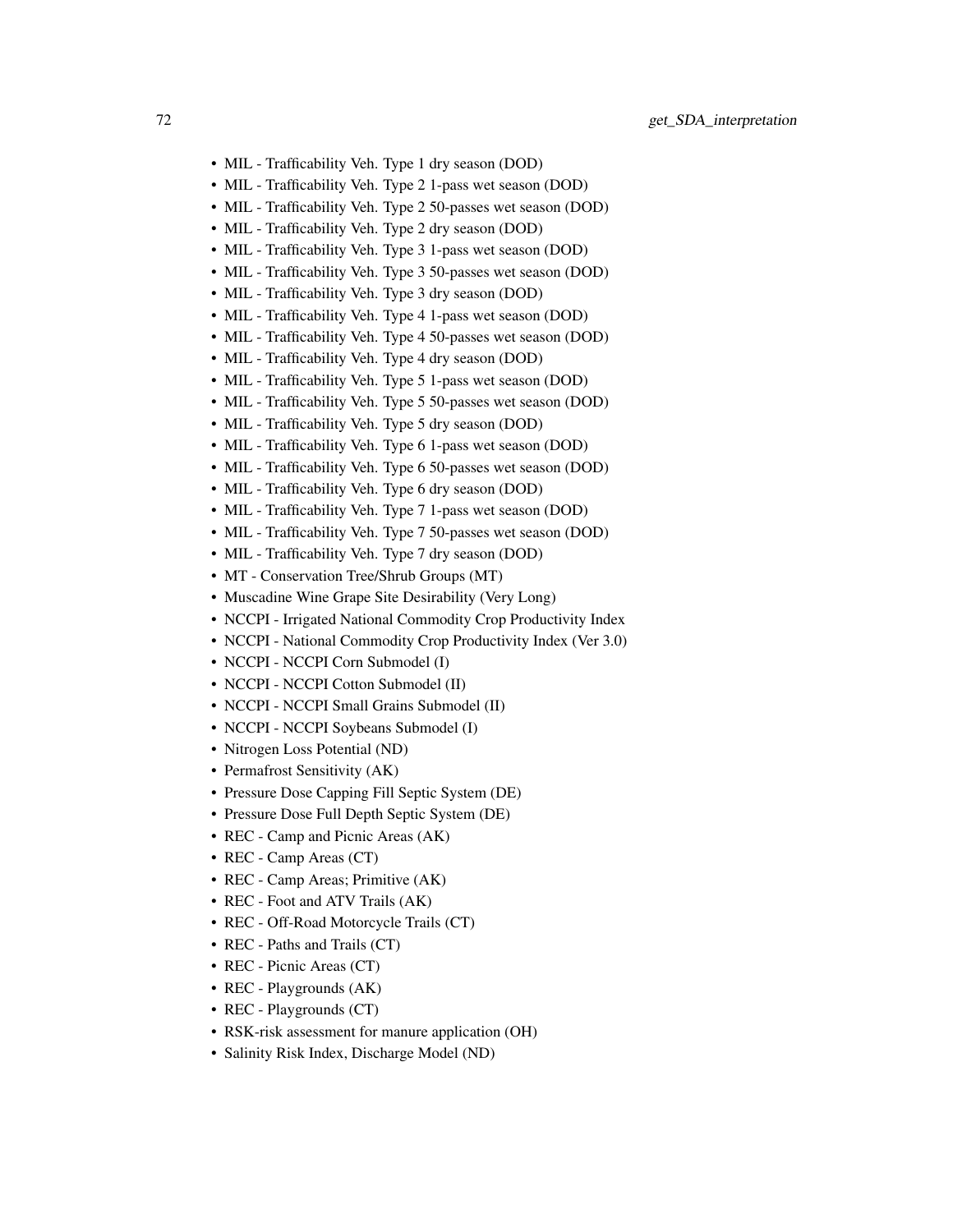- SAS CMECS Substrate Class
- SAS CMECS Substrate Origin
- SAS CMECS Substrate Subclass
- SAS CMECS Substrate Subclass/Group
- SAS CMECS Substrate Subclass/Group/Subgroup
- SAS Eastern Oyster Habitat Restoration Suitability
- SAS Eelgrass Restoration Suitability
- SAS Land Utilization of Dredged Materials
- SAS Mooring Anchor Deadweight
- SAS Mooring Anchor Mushroom
- SAS Northern Quahog (Hard Clam) Habitat Suitability
- Septic System A/B Soil System (Alternate) (PA)
- Septic System At-Grade Bed (Alternate) (PA)
- Septic System At Grade Shallow Field (alternative) (WV)
- Septic System CO-OP RFS III w/At-Grade Bed (PA)
- Septic System CO-OP RFS III w/Drip Irrigation (PA)
- Septic System CO-OP RFS III w/Spray Irrigation (PA)
- Septic System Drip Irrigation (Alternate) (PA)
- Septic System Drip Irrigation (alternative) (WV)
- Septic System Dual Field Trench (conventional) (WV)
- Septic System Elevated Field (alternative) (WV)
- Septic System Free Access Sand Filter w/At-Grade Bed (PA)
- Septic System Free Access Sand Filter w/Drip Irrigation (PA)
- Septic System Free Access Sand Filterw/Spray Irrigation (PA)
- Septic System In Ground Bed (conventional) (PA)
- Septic System In Ground Trench (conventional) (PA)
- Septic System In Ground Trench (conventional) (WV)
- Septic System Low Pressure Pipe (alternative) (WV)
- Septic System Modified Subsurface Sand Filter (Alt.) (PA)
- Septic System Mound (alternative) (WV)
- Septic System Peat Based Option1 (UV & At-Grade Bed)Alt (PA)
- Septic System Peat Based Option1 w/At-Grade Bed (Alt.) (PA)
- Septic System Peat Based Option2 w/Spray Irrigation (PA)
- Septic System Peat Sys Opt3 w/Subsurface Sand Filter (PA)
- Septic System Sand Mound Bed or Trench (PA)
- Septic System Shallow In Ground Trench (conventional) (WV)
- Septic System Shallow Placement Pressure Dosed (Alt.) (PA)
- Septic System Spray Irrigation (PA)
- Septic System Steep Slope Mound (alternative) (WV)
- Septic System Steep Slope Sand Mound (Alternate) (PA)
- Septic System Subsurface Sand Filter Bed (conventional) (PA)
- Septic System Subsurface Sand Filter Trench (standard) (PA)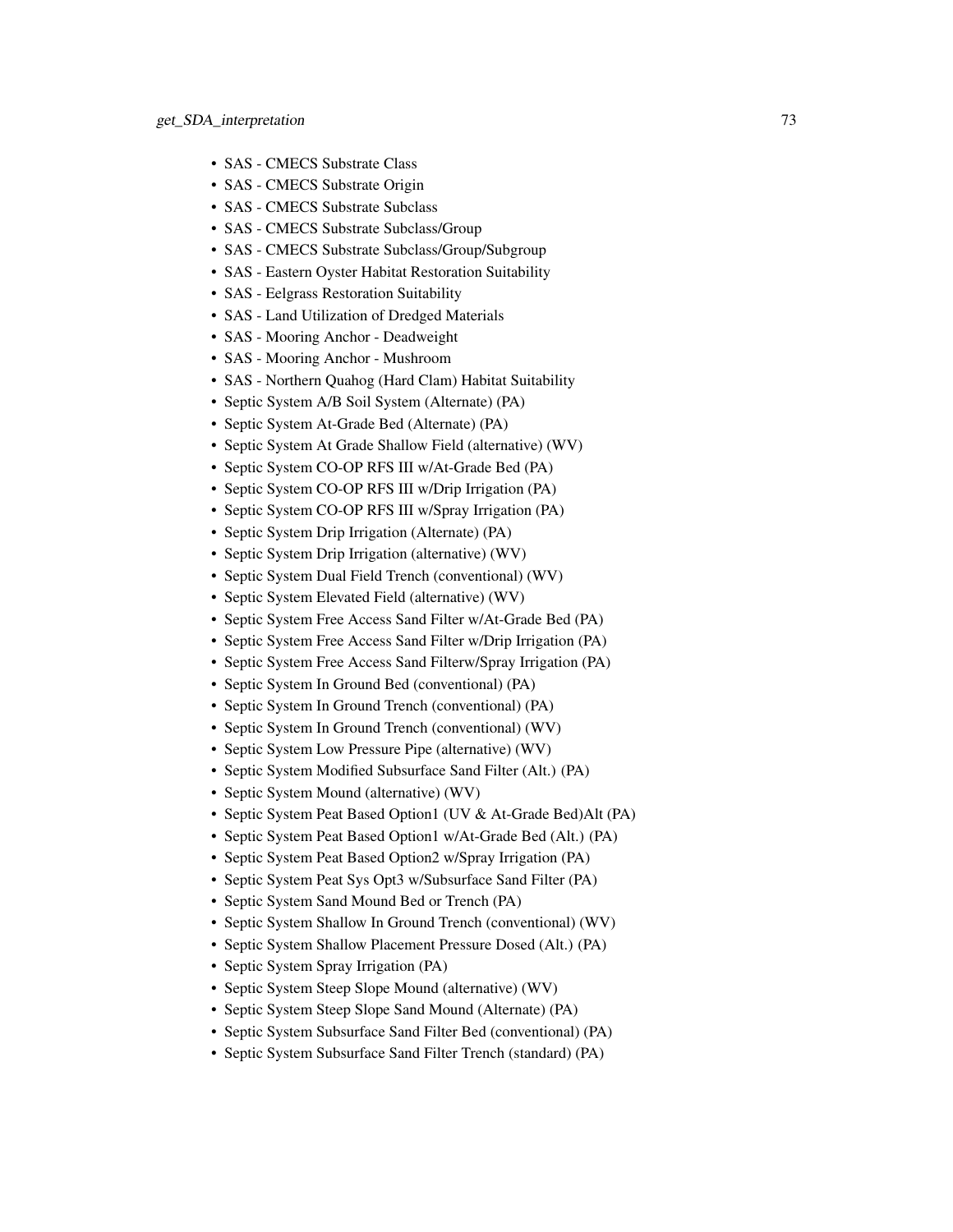- Shallow Infiltration Systems
- SOH Suitability for Aerobic Soil Organisms
- SOH Agricultural Organic Soil Subsidence
- SOH Concentration of Salts- Soil Surface
- SOH Organic Matter Depletion
- SOH Soil Surface Sealing
- SOH Soil Susceptibility to Compaction
- Soil Habitat for Saprophyte Stage of Coccidioides
- SOIL HEALTH ASSESSMENT (NJ)
- Soil Vegetative Groups (CA)
- Surface Runoff Class (CA)
- Unlined Retention Systems
- URB Commercial Brick Bldg; w/Reinforced Concrete Slab (TX)
- URB Commercial Brick Buildings w/Concrete Slab (TX)
- URB Commercial Metal Bldg; w/Concrete Slab (TX)
- URB Commercial Metal Bldg; w/Reinforced Concrete Slab (TX)
- URB Commercial Metal Buildings w/o Concrete Slab (TX)
- URB Concrete Driveways and Sidewalks (TX)
- URB Dwellings on Concrete Slab (TX)
- URB Dwellings With Basements (TX)
- URB Lawns and Ornamental Plantings (TX)
- URB Reinforced Concrete Slab (TX)
- URB Rural Residential Development on Concrete Slab (TX)
- URB Rural Residential Development w/Basement (TX)
- URB Urban Residential Development on Concrete Slab (TX)
- URB Urban Residential Development w/Basement (TX)
- URB/REC Camp Areas
- URB/REC Camp Areas (GA)
- URB/REC Camp Areas (HI)
- URB/REC Camp Areas (MI)
- URB/REC Camp Areas (OH)
- URB/REC Golf Fairways (OH)
- URB/REC Off-Road Motorcycle Trails
- URB/REC Off-Road Motorcycle Trails (OH)
- URB/REC Paths and Trails
- URB/REC Paths and Trails (GA)
- URB/REC Paths and Trails (MI)
- URB/REC Paths and Trails (OH)
- URB/REC Picnic Areas
- URB/REC Picnic Areas (GA)
- URB/REC Picnic Areas (MI)
- URB/REC Picnic Areas (OH)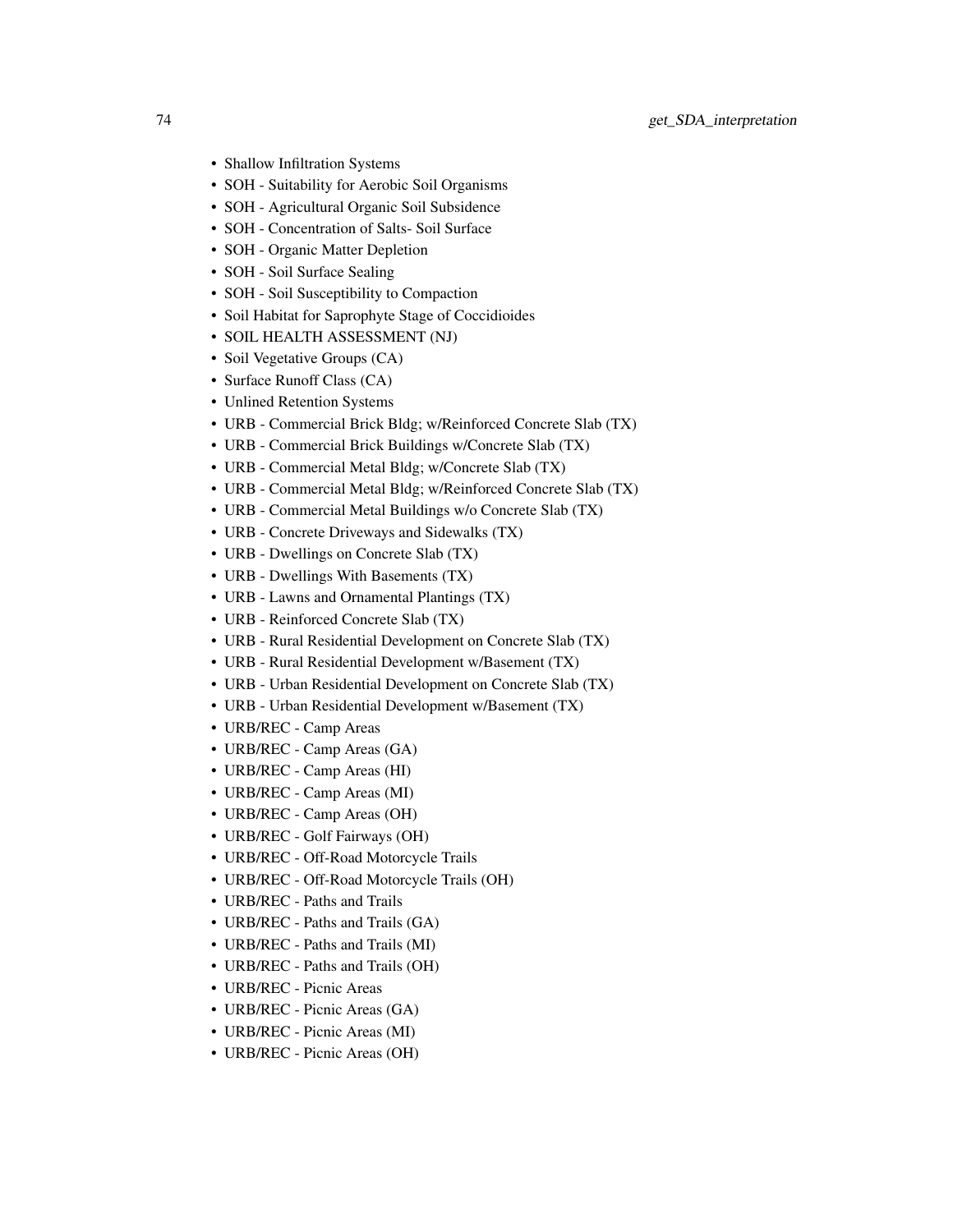- URB/REC Playgrounds
- URB/REC Playgrounds (GA)
- URB/REC Playgrounds (MI)
- URB/REC Playgrounds (OH)
- Vinifera Wine Grape Site Desirability (Long to Medium)
- Vinifera Wine Grape Site Desirability (Long)
- Vinifera Wine Grape Site Desirability (Short to Medium)
- Vinifera Wine Grape Site Desirability (Short)
- WAQ Soil Pesticide Absorbed Runoff Potential (TX)
- WAQ Soil Pesticide Leaching Potential (TX)
- WAQ Soil Pesticide Solution Runoff Potential (TX)
- WLF-Soil Suitability Karner Blue Butterfly (WI)
- WLF Burrowing Mammals & Reptiles (TX)
- WLF Chufa for Turkey Forage (LA)
- WLF Crawfish Aquaculture (TX)
- WLF Desert Tortoise (CA)
- WLF Desertic Herbaceous Plants (TX)
- WLF Domestic Grasses & Legumes for Food and Cover (TX)
- WLF Food Plots for Upland Wildlife < 2 Acres (TX)
- WLF Freshwater Wetland Plants (TX)
- WLF Gopher Tortoise Burrowing Suitability
- WLF Grain & Seed Crops for Food and Cover (TX)
- WLF Irr. Domestic Grasses & Legumes for Food & Cover (TX)
- WLF Irrigated Freshwater Wetland Plants (TX)
- WLF Irrigated Grain & Seed Crops for Food & Cover (TX)
- WLF Irrigated Saline Water Wetland Plants (TX)
- WLF Riparian Herbaceous Plants (TX)
- WLF Riparian Shrubs, Vines, & Trees (TX)
- WLF Saline Water Wetland Plants (TX)
- WLF Upland Coniferous Trees (TX)
- WLF Upland Deciduous Trees (TX)
- WLF Upland Desertic Shrubs & Trees (TX)
- WLF Upland Mixed Deciduous & Coniferous Trees (TX)
- WLF Upland Native Herbaceous Plants (TX)
- WLF Upland Shrubs & Vines (TX)
- WMS-Subsurface Water Management, Installation (ND)
- WMS-Subsurface Water Management, Outflow Quality (ND)
- WMS-Subsurface Water Management, Performance (ND)
- WMS Constructing Grassed Waterways (OH)
- WMS Constructing Grassed Waterways (TX)
- WMS Constructing Terraces & Diversions (TX)
- WMS Constructing Terraces and Diversions (OH)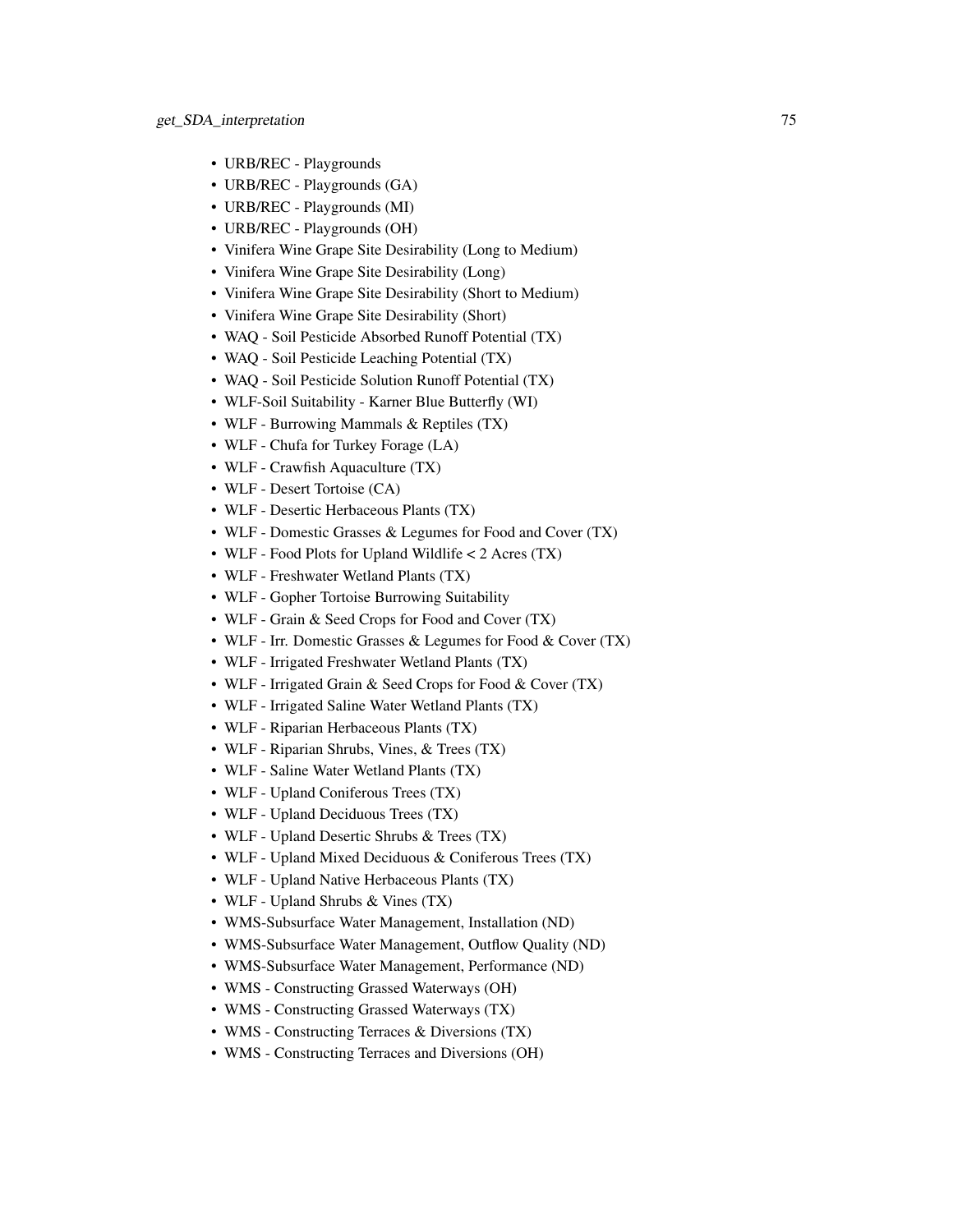- WMS Drainage (MI)
- WMS Drainage (IL)
- WMS Drainage (OH)
- WMS Embankments, Dikes, and Levees
- WMS Embankments, Dikes, and Levees (OH)
- WMS Embankments, Dikes, and Levees (VT)
- WMS Excavated Ponds (Aquifer-fed)
- WMS Excavated Ponds (Aquifer-fed) (OH)
- WMS Excavated Ponds (Aquifer-fed) (VT)
- WMS Grape Production with Drip Irrigation (TX)
- WMS Grassed Waterways (MI)
- WMS Irrigation, General
- WMS Irrigation, Micro (above ground)
- WMS Irrigation, Micro (above ground) (VT)
- WMS Irrigation, Micro (subsurface drip)
- WMS Irrigation, Micro (subsurface drip) (VT)
- WMS Irrigation, Sprinkler (close spaced outlet drops)
- WMS Irrigation, Sprinkler (general)
- WMS Irrigation, Sprinkler (general) (VT)
- WMS Irrigation, Surface (graded)
- WMS Irrigation, Surface (level)
- WMS Pond Reservoir Area
- WMS Pond Reservoir Area (GA)
- WMS Pond Reservoir Area (MI)
- WMS Pond Reservoir Area (OH)
- WMS Sprinkler Irrigation (MT)
- WMS Sprinkler Irrigation RDC (IL)
- WMS Subsurface Drains Installation (VT)
- WMS Subsurface Drains Performance (VT)
- WMS Subsurface Drains < 3 Feet Deep (TX)
- WMS Subsurface Drains > 3 Feet Deep (TX)
- WMS Subsurface Water Management, Outflow Quality
- WMS Subsurface Water Management, System Installation
- WMS Subsurface Water Management, System Performance
- WMS Surface Drains (TX)
- WMS Surface Irrigation Intake Family (TX)
- WMS Surface Water Management, System

### Value

a data.frame

### Author(s)

Jason Nemecek, Chad Ferguson, Andrew Brown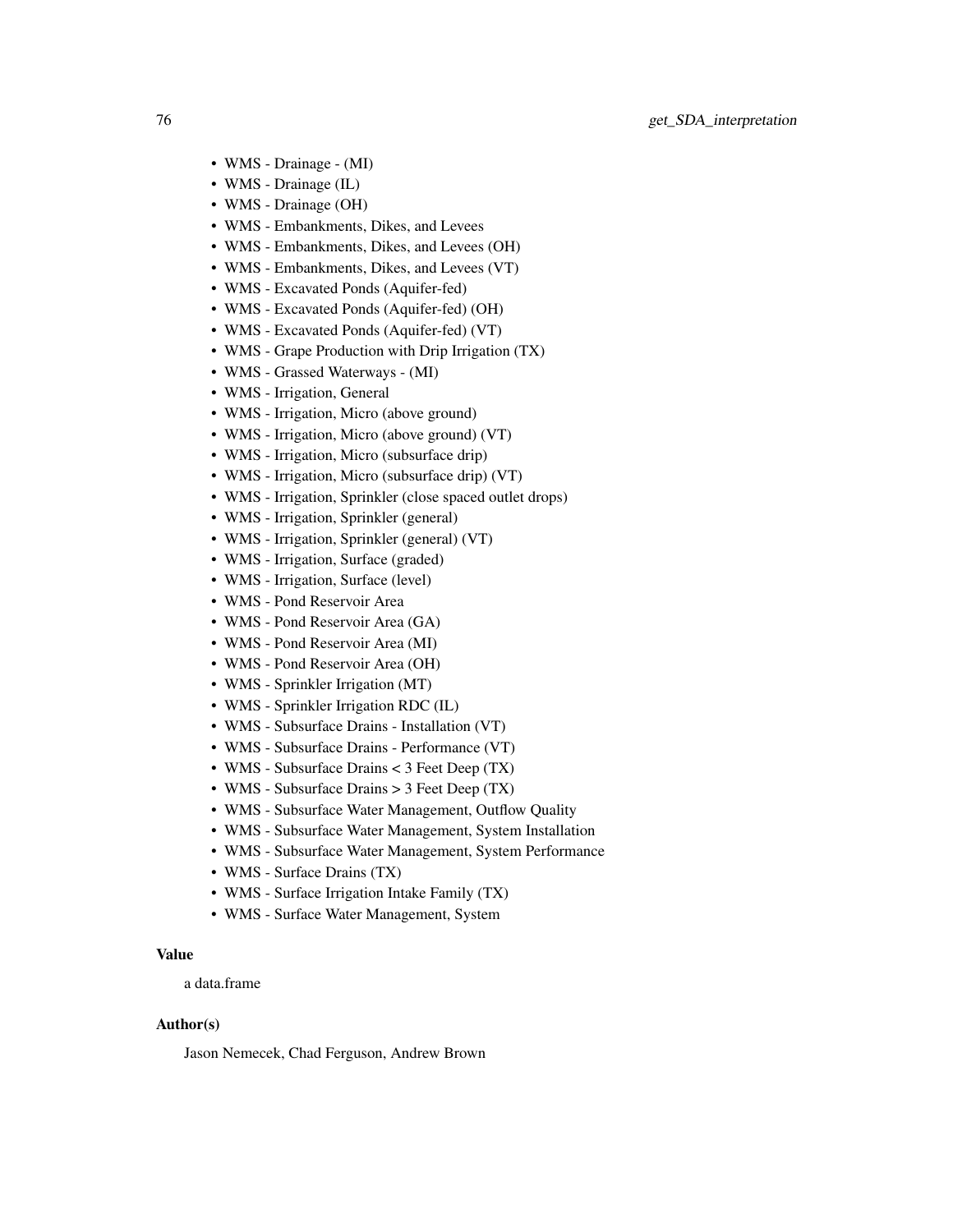## get\_SDA\_metrics 77

# Examples

```
if(requireNamespace("curl") &
   curl::has_internet()) {
# get two forestry interpretations for CA630
get_SDA_interpretation(c("FOR - Potential Seedling Mortality",
                          "FOR - Road Suitability (Natural Surface)"),
                        method = "Dominant Condition",
                        areasymbols = "CA630")
}
```
get\_SDA\_metrics *Get Soil Data Access, Lab Data Mart and Web Soil Survey Usage Metrics*

## Description

Obtain pre-calculated tabular reports of usage, activities, areas of interest (AOI), exports, ecological sites, ratings and reports for specific areas, times and intervals.

## Usage

```
get_SDA_metrics(query_name, query_frequency, query_year, state = NULL)
```
## Arguments

| query_name      | One or more of: 'LDM_Usage', 'SDA_Usage', 'wss_ActivityCounts', 'wss_AOIDefinition',<br>'wss_AOISizeRange','wss_ExportCounts','wss_PrintableOutput','wss_top100AOIs',<br>'wss_top100Ecologicalsites','wss_top100ratings','wss_top100reports' |
|-----------------|----------------------------------------------------------------------------------------------------------------------------------------------------------------------------------------------------------------------------------------------|
| query_frequency |                                                                                                                                                                                                                                              |
|                 | One or more of: 'M', 'CY', 'FY'                                                                                                                                                                                                              |
| query_year      | Integer. One or more years e.g. 2020:2021                                                                                                                                                                                                    |
| state           | Optional: State abbreviation; Default: NULL uses "xnational" for all states.                                                                                                                                                                 |

# Value

A data.frame containing query results

#### Author(s)

Jason Nemecek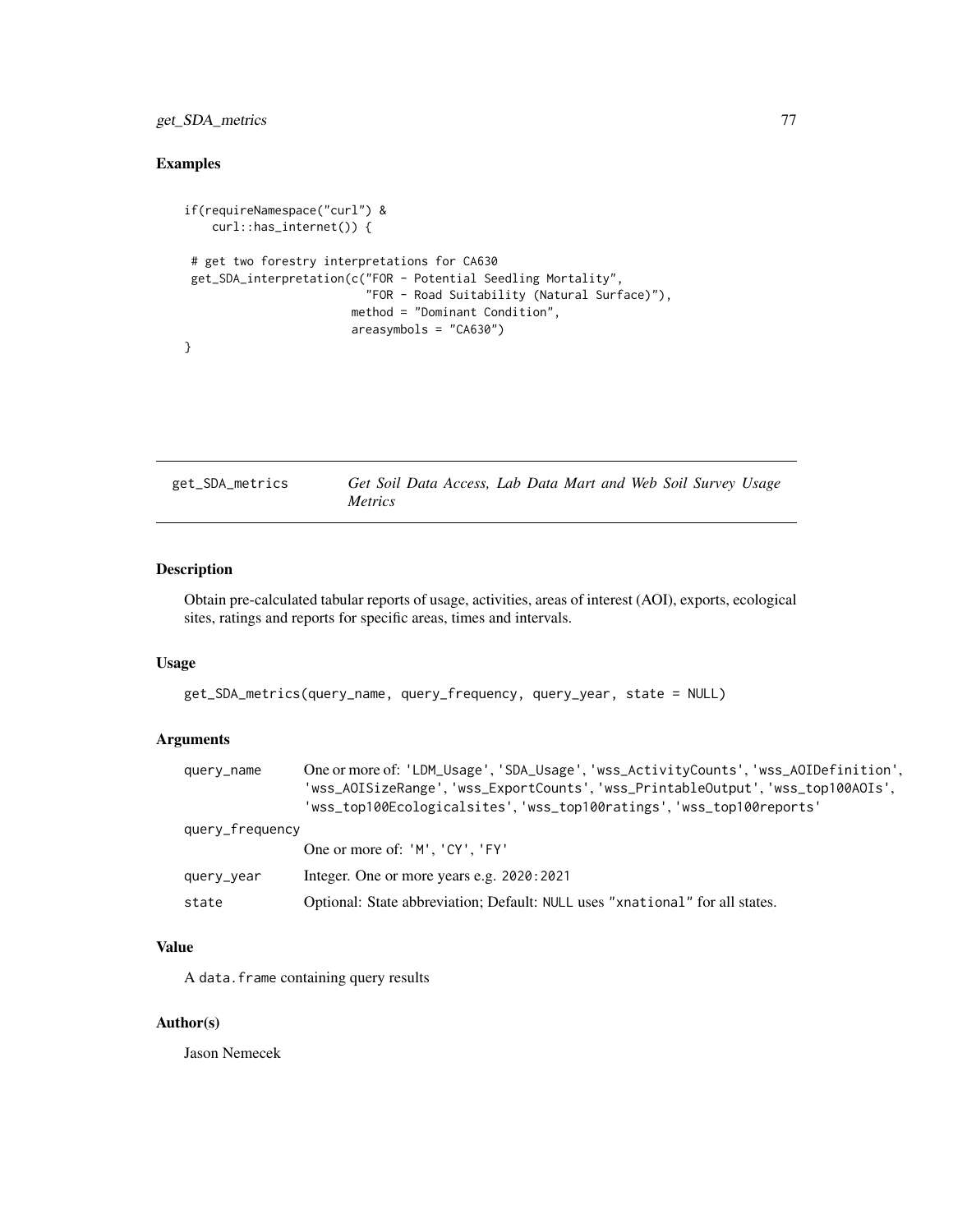## Examples

```
## Not run:
get_SDA_metrics('SDA_Usage', 'CY', 2019:2021)
## End(Not run)
```
get\_SDA\_muaggatt *Get map unit aggregate attribute information from Soil Data Access*

# Description

Get map unit aggregate attribute information from Soil Data Access

## Usage

```
get_SDA_muaggatt(
 areasymbols = NULL,
 mukeys = NULL,
 WHERE = NULL,query_string = FALSE,
 dsn = NULL
)
```
## Arguments

| areasymbols  | vector of soil survey area symbols                                                                                                                  |
|--------------|-----------------------------------------------------------------------------------------------------------------------------------------------------|
| mukeys       | vector of map unit keys                                                                                                                             |
| <b>WHERE</b> | character containing SQL WHERE clause specified in terms of fields in legend,<br>mapunit, or muaggatt tables, used in lieu of mukeys or areasymbols |
| query_string | Default: FALSE; if TRUE return a character string containing query that would be<br>sent to SDA via SDA query                                       |
| dsn          | Path to local SQLite database or a DBIConnection object. If NULL (default) use<br>Soil Data Access API via SDA_query().                             |

## Value

a data.frame

# Author(s)

Jason Nemecek, Chad Ferguson, Andrew Brown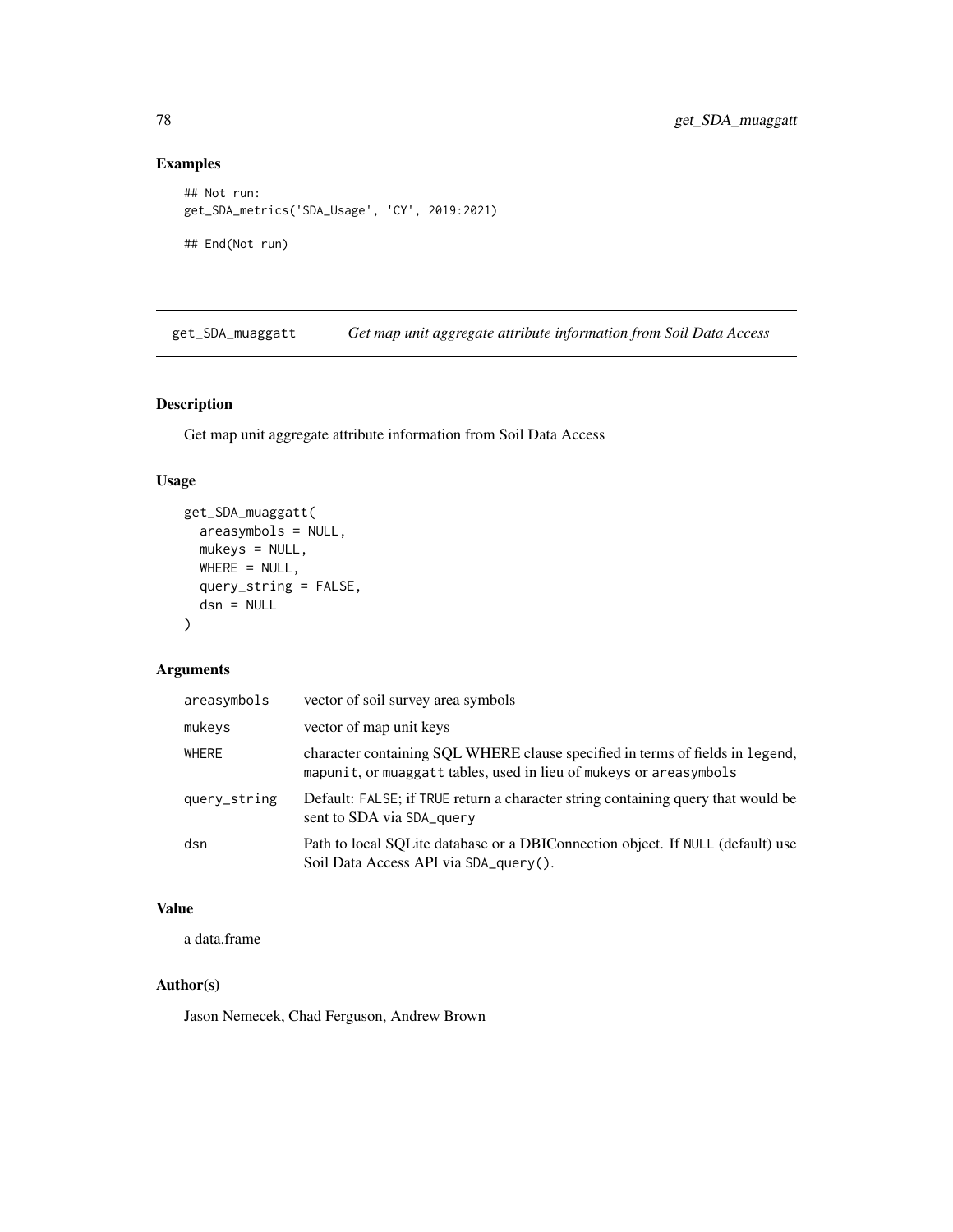get\_SDA\_pmgroupname *Get map unit parent material group information from Soil Data Access*

### Description

Get map unit parent material group information from Soil Data Access

### Usage

```
get_SDA_pmgroupname(
  areasymbols = NULL,
 mukeys = NULL,
 WHERE = NULL,
  method = "DOMINANT COMPONENT",
  simplify = TRUE,
  query_string = FALSE,
  dsn = NULL
)
```
## Arguments

| areasymbols  | vector of soil survey area symbols                                                                                                                            |
|--------------|---------------------------------------------------------------------------------------------------------------------------------------------------------------|
| mukeys       | vector of map unit keys                                                                                                                                       |
| WHERE        | character containing SQL WHERE clause specified in terms of fields in legend,<br>mapunit, component, or copmgrp tables, used in lieu of mukeys or areasymbols |
| method       | One of: "Dominant Component", "Dominant Condition", "None"                                                                                                    |
| simplify     | logical; group into generalized parent material groups? Default TRUE                                                                                          |
| query_string | Default: FALSE; if TRUE return a character string containing query that would be<br>sent to SDA via SDA query                                                 |
| dsn          | Path to local SQLite database or a DBIConnection object. If NULL (default) use<br>Soil Data Access API via SDA_query().                                       |

## Details

Default method is "Dominant Component" to get the dominant component (highest percentage). Use "Dominant Condition" or dominant parent material condition (similar conditions aggregated across components). Use "None" for no aggregation (one record per component).

### Value

a data.frame

### Author(s)

Jason Nemecek, Chad Ferguson, Andrew Brown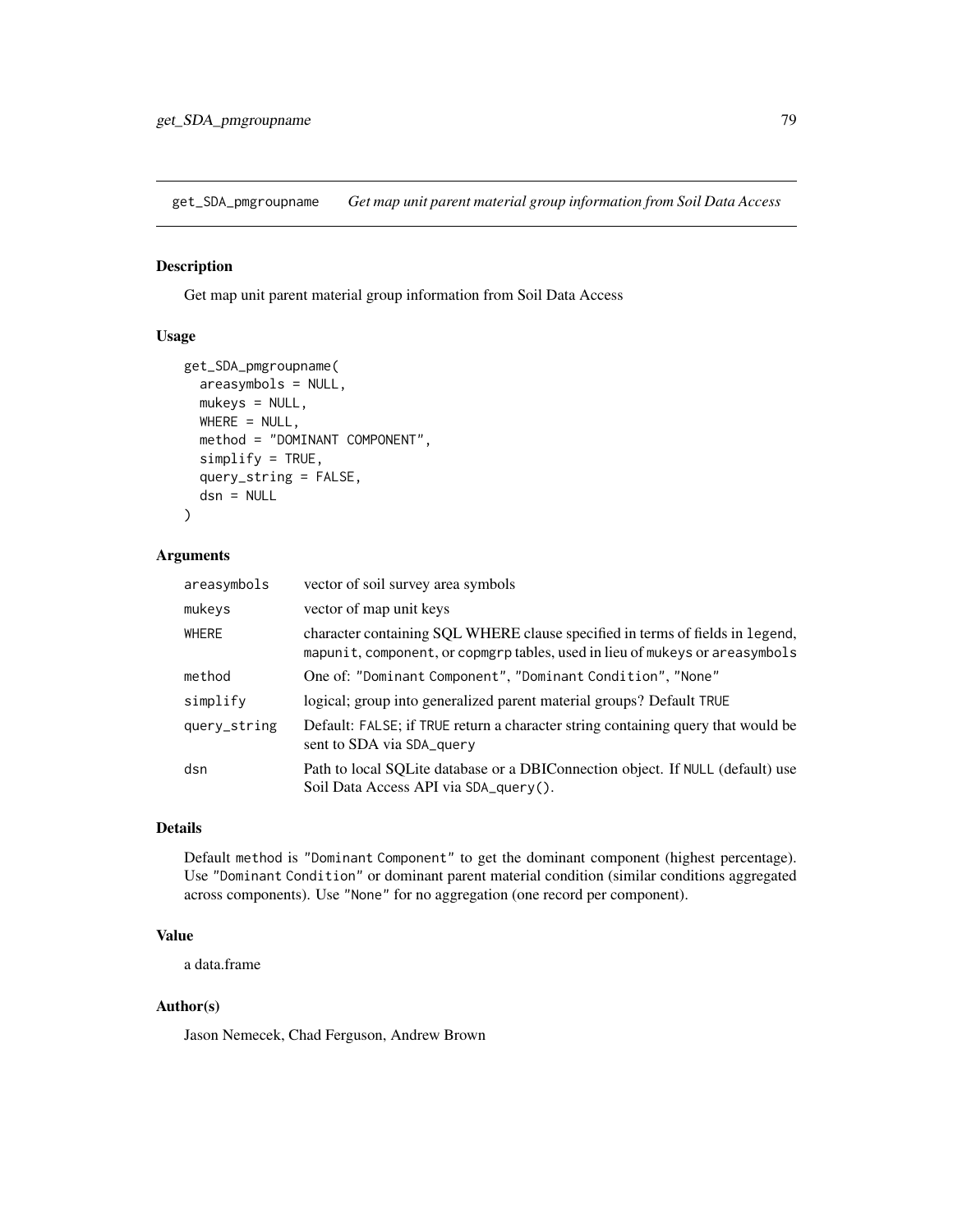### Description

Get map unit properties from Soil Data Access

## Usage

```
get_SDA_property(
 property,
 method = c("Dominant Component (Category)", "Weighted Average", "Min/Max",
    "Dominant Component (Numeric)", "Dominant Condition", "None"),
  areasymbols = NULL,
 mukeys = NULL,
 WHERE = NULL,
  top\_depth = 0,
  bottom\_depth = 200,
 FUN = NULL,include_minors = FALSE,
 miscellaneous_areas = FALSE,
  query_string = FALSE,
  dsn = NULL
\mathcal{L}
```
## Arguments

| property     | character vector of labels from property dictionary tables (see details) OR phys-<br>ical column names from component or chorizon table.                                                                                                                                                                                                               |
|--------------|--------------------------------------------------------------------------------------------------------------------------------------------------------------------------------------------------------------------------------------------------------------------------------------------------------------------------------------------------------|
| method       | one of: "Dominant Component (Category)", "Dominant Component (Numeric)",<br>"Weighted Average", "MIN", "MAX", "Dominant Condition", or "None". If<br>"None" is selected, the number of rows returned will depend on whether a com-<br>ponent or horizon level property was selected, otherwise the result will be 1:1<br>with the number of map units. |
| areasymbols  | vector of soil survey area symbols                                                                                                                                                                                                                                                                                                                     |
| mukeys       | vector of map unit keys                                                                                                                                                                                                                                                                                                                                |
| <b>WHERE</b> | character containing SQL WHERE clause specified in terms of fields in legend<br>or mapunit tables, used in lieu of mukeys or areasymbols. With aggregation<br>method "NONE" the WHERE clause may additionally contain logic for columns<br>from the component and chorizon table.                                                                      |
| top_depth    | Default: 0 (centimeters); a numeric value for upper boundary (top depth) used<br>only for method="Weighted Average", "Dominant Component (Numeric)", and<br>"MIN/MAX"                                                                                                                                                                                  |
| bottom_depth | Default: 200 (centimeters); a numeric value for lower boundary (bottom depth)<br>used only for method="Weighted Average", "Dominant Component (Numeric)",<br>and "MIN/MAX"                                                                                                                                                                             |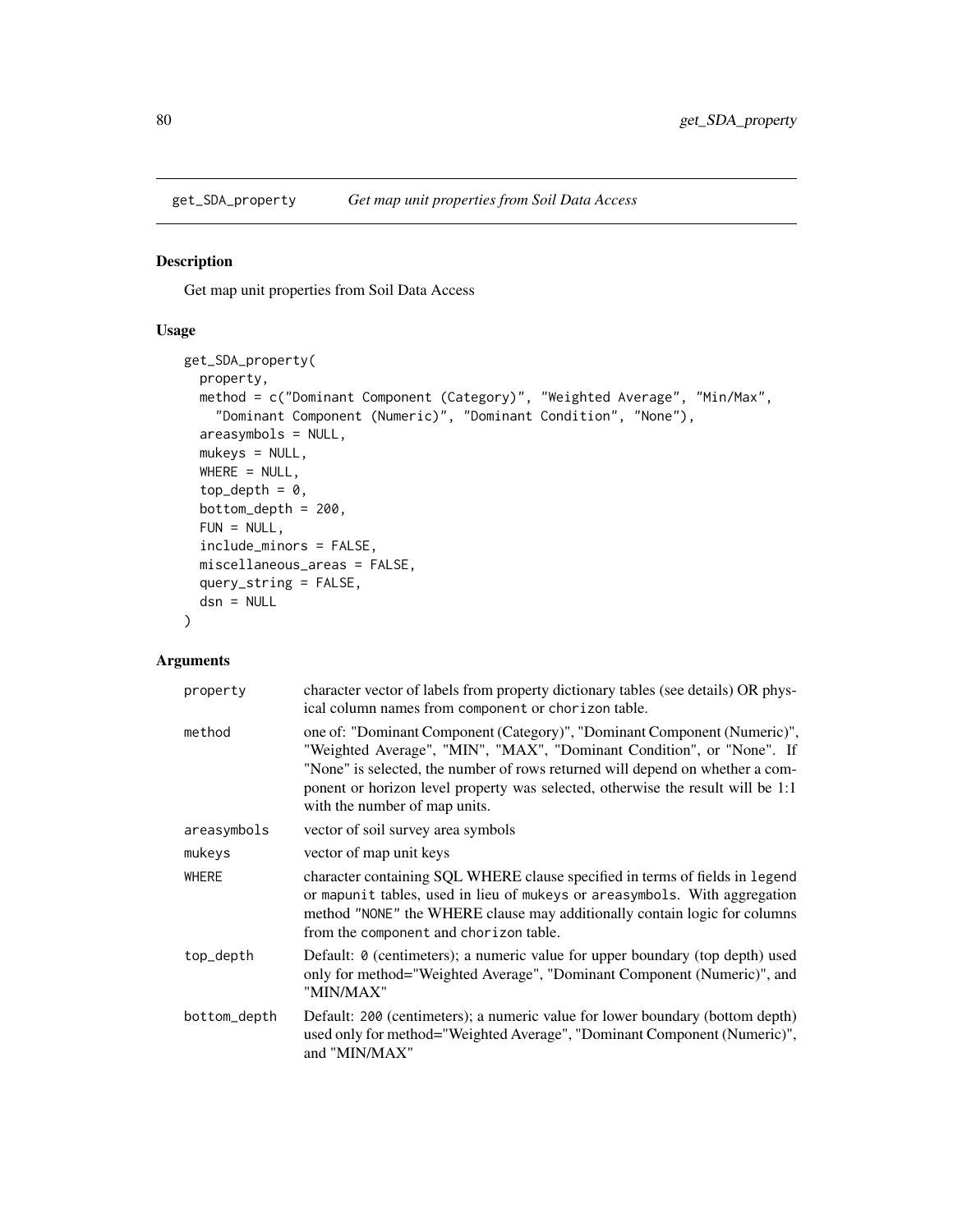| Optional: character representing SQL aggregation function either "MIN" or<br>"MAX" used only for method="min/max"; this argument is calculated internally<br>if you specify method="MIN" or method="MAX" |  |  |
|----------------------------------------------------------------------------------------------------------------------------------------------------------------------------------------------------------|--|--|
| include_minors Include minor components in "Weighted Average" or "MIN/MAX" results?                                                                                                                      |  |  |
| miscellaneous_areas                                                                                                                                                                                      |  |  |
| Include miscellaneous areas (non-soil components) in "Weighted Average", "MIN"<br>or "MAX" results?                                                                                                      |  |  |
| Default: FALSE; if TRUE return a character string containing query that would be<br>sent to SDA via SDA_query                                                                                            |  |  |
| Path to local SQLite database or a DBIConnection object. If NULL (default) use<br>Soil Data Access API via SDA_query().                                                                                  |  |  |
|                                                                                                                                                                                                          |  |  |

# Details

The property argument refers to one of the property names or columns specified in the tables below. Note that property can be specified as either a character vector of labeled properties, such as "Bulk Density 0.33 bar H2O - Rep Value", OR physical column names such as "dbthirdbar\_r". To get "low" and "high" values for a particular property, replace the \_r with \_l or \_h in the physical column name; for example property = c("dbthirdbar\_l","dbthirdbar\_r","dbthirdbar\_h"). You can view exhaustive lists of component and component horizon level properties in the Soil Data Access ["Tables and Columns Report".](https://sdmdataaccess.sc.egov.usda.gov/documents/TablesAndColumnsReport.pdf)

### Selected Component-level Properties:

| Column        |
|---------------|
| rsprod h      |
| rsprod r      |
| rsprod_1      |
| corsteel      |
| corcon        |
| drainagecl    |
| hydgrp        |
| taxclname     |
| taxorder      |
| taxsuborder   |
| taxtempregime |
| weg           |
| wei           |
| tfact         |
|               |

## Selected Horizon-level Properties:

| <b>Property (Horizon)</b>            | Column          |
|--------------------------------------|-----------------|
| 0.1 bar H2O - Rep Value              | wtenthbar r     |
| 0.33 bar H2O - Rep Value             | wthirdbar r     |
| 15 bar H2O - Rep Value               | wfifteenbar r   |
| Available Water Capacity - Rep Value | awc r           |
| Bray 1 Phosphate - Rep Value         | $\rm phray 1_r$ |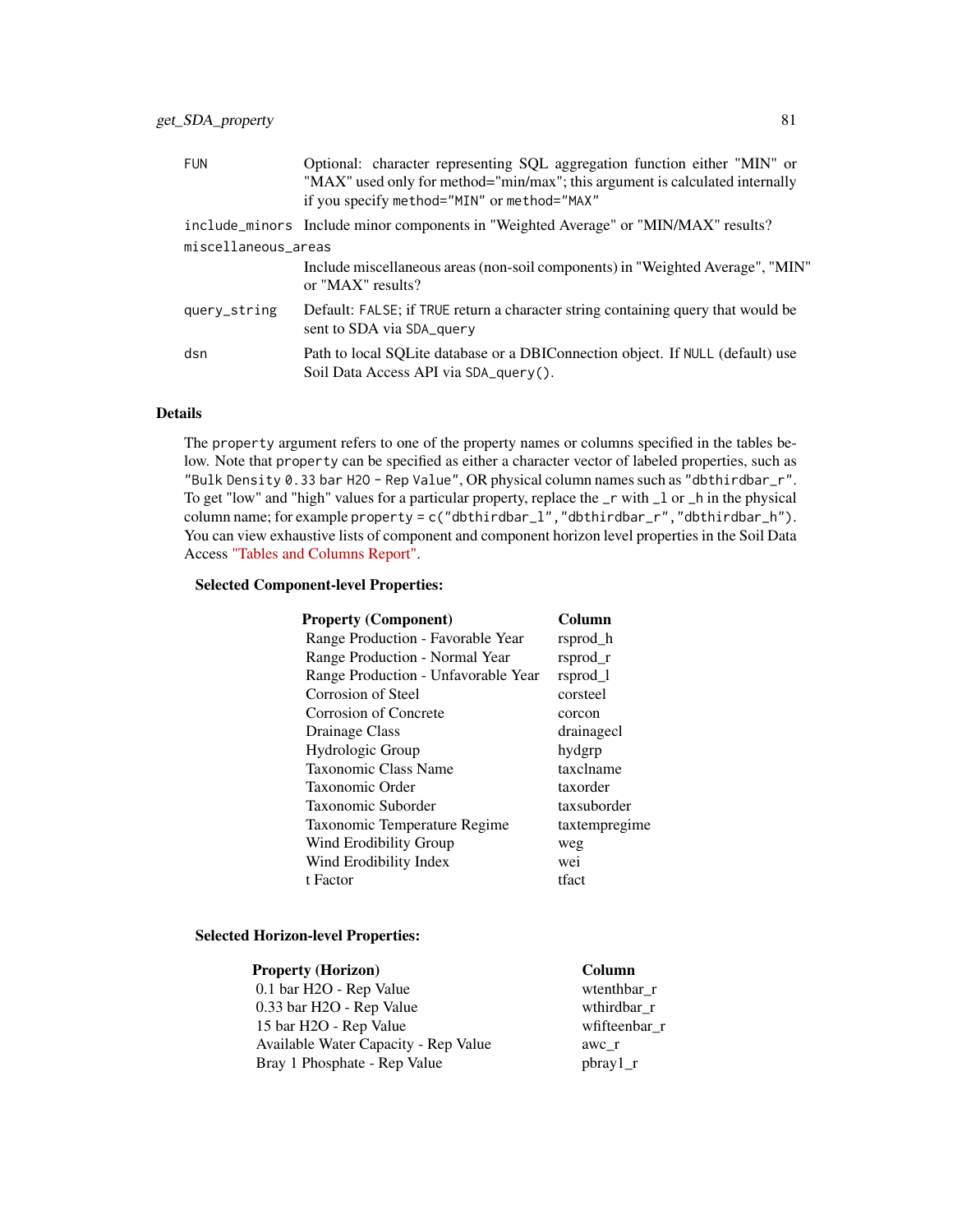Bulk Density 0.1 bar H2O - Rep Value dbtenthbar\_r Bulk Density 0.33 bar H2O - Rep Value dbthirdbar r Bulk Density 15 bar H2O - Rep Value dbfifteenbar r Bulk Density oven dry - Rep Value dbovendry\_r CaCO3 Clay - Rep Value claysizedcarb r Calcium Carbonate - Rep Value caco3\_r Cation Exchange Capacity - Rep Value cec7\_r Coarse Sand - Rep Value sandco r Coarse Silt - Rep Value siltco r Effective Cation Exchange Capacity - Rep Value ecec\_r Electrial Conductivity 1:5 by volume - Rep Value ec15\_r Electrical Conductivity - Rep Value ec\_r Exchangeable Sodium Percentage - Rep Value esp\_r Extract Aluminum - Rep Value extral\_r Extractable Acidity - Rep Value extracid\_r Fine Sand - Rep Value sandfine\_r Fine Silt - Rep Value siltfine\_r Free Iron - Rep Value freeiron\_r Gypsum - Rep Value gypsum\_r Kf kffact Ki kifact Kr krfact Kw kwfact LEP - Rep Value lep r Liquid Limit - Rep Value ll r Medium Sand - Rep Value sandmed r Organic Matter - Rep Value om r Oxalate Aluminum - Rep Value aloxalate r Oxalate Iron - Rep Value feoxalate\_r Oxalate Phosphate - Rep Value poxalate\_r Plasticity Index - Rep Value pi\_r Rock Fragments 3 - 10 inches - Rep Value frag3to10\_r Rock Fragments  $> 10$  inches - Rep Value fraggt $10<sub>r</sub>$ Rubbed Fiber % - Rep Value fiberrubbedpct\_r Satiated H2O - Rep Value wsatiated\_r Saturated Hydraulic Conductivity - Rep Value ksat\_r Sodium Adsorption Ratio - Rep Value sar\_r Sum of Bases - Rep Value sumbases r Total Clay - Rep Value claytotal r Total Phosphate - Rep Value ptotal\_r Total Sand - Rep Value sandtotal r Total Silt - Rep Value silttotal r Unrubbed Fiber % - Rep Value fiberunrubbedpct r Very Coarse Sand - Rep Value sandvc\_r Very Fine Sand - Rep Value sandvf r Water Soluble Phosphate - Rep Value ph2osoluble\_r no. 10 sieve - Rep Value sieveno10<sub>\_r</sub> no. 200 sieve - Rep Value sieveno200\_r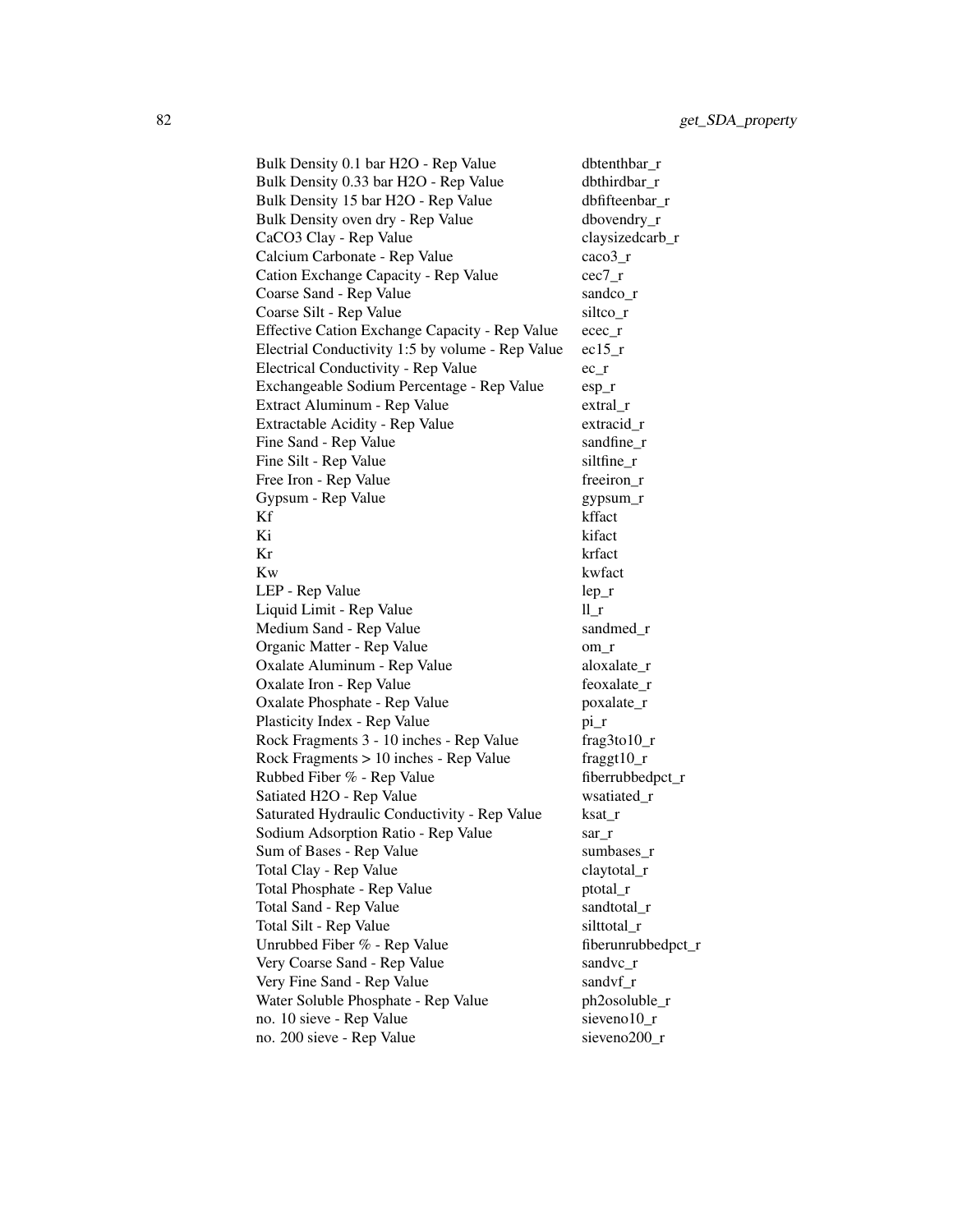| no. 4 sieve - Rep Value   | sieveno4 r         |
|---------------------------|--------------------|
| no. 40 sieve - Rep Value  | sieveno40 r        |
| pH .01M CaCl2 - Rep Value | ph01mcacl2_r       |
| pH 1:1 water - Rep Value  | $ph1$ to $1h2$ o_r |
| pH Oxidized - Rep Value   | phoxidized_r       |

### Value

a data.frame with result

#### Author(s)

Jason Nemecek, Chad Ferguson, Andrew Brown

## Examples

```
if(requireNamespace("curl") &
   curl::has_internet()) {
# get 1/3 bar bulk density [0,25] centimeter depth weighted average from dominant component
get_SDA_property(property = c("dbthirdbar_l","dbthirdbar_r","dbthirdbar_h"),
                  method = "Dominant Component (Numeric)",
                  areasymbols = "CA630",
                  top\_depth = 0,
                  bottom_depth = 25)
}
```
get\_SDV\_legend\_elements

*Get Soil Data Viewer Attribute Information*

## Description

Get Soil Data Viewer Attribute Information

### Usage

```
get_SDV_legend_elements(
  WHERE,
  alpha = 255,
  notratedcolor = rgb(1, 1, 1, 0),
  simplify = TRUE
\mathcal{E}
```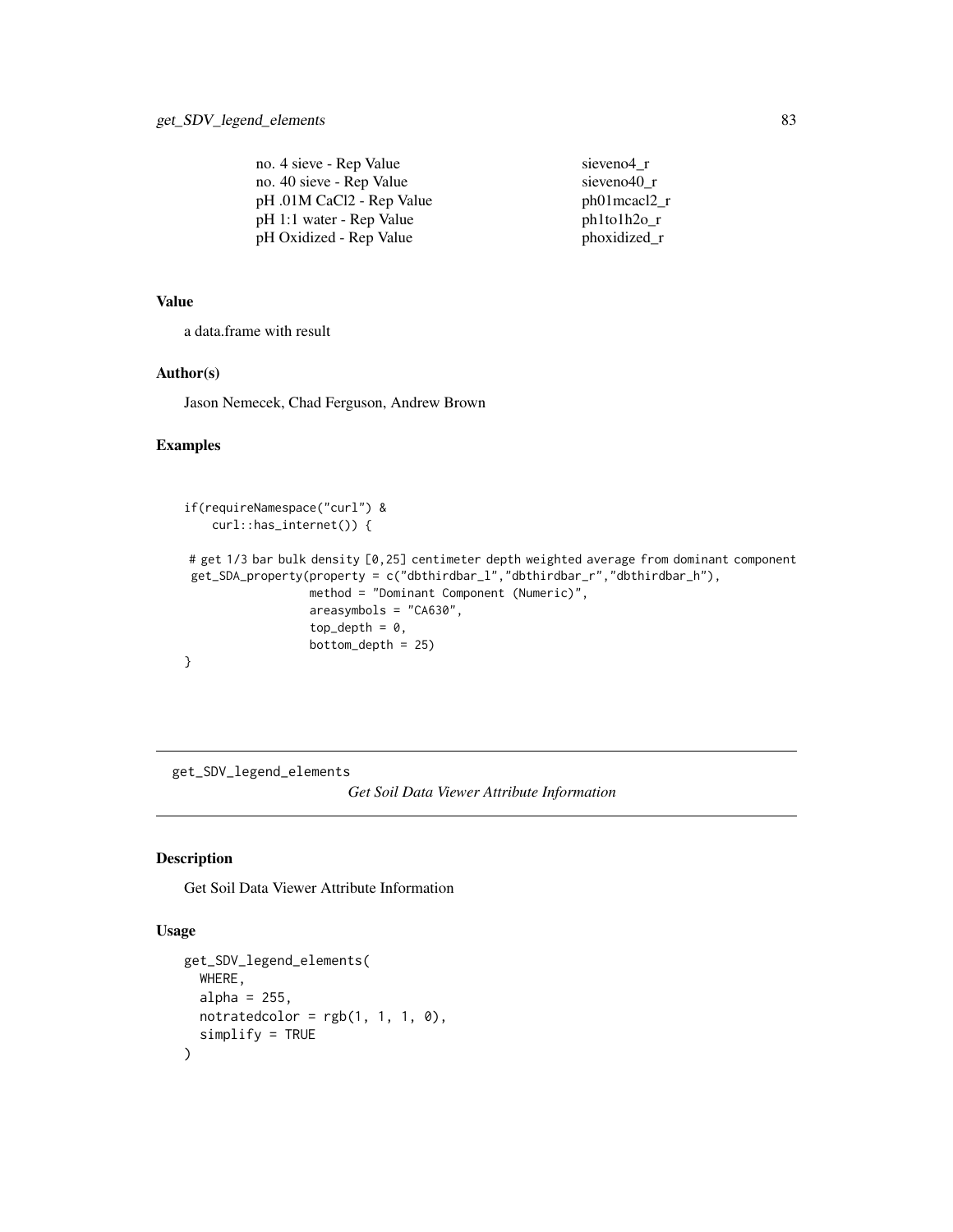# Arguments

| WHERE         | WHERE clause for query of Soil Data Access sdvattribute table                                                                     |
|---------------|-----------------------------------------------------------------------------------------------------------------------------------|
| alpha         | transparency value applied in calculation of hexadecimal color. Default: 255<br>(opaque).                                         |
| notratedcolor | Used to add 'Not rated' color entries where applicable. Default: "#FFFFFF00"<br>(transparent white).                              |
| simplify      | Return a data frame when WHERE is length 1? Return a list with 1 element per<br>legend when WHERE is length $> 1$ ? Default: TRUE |

# Value

A list with a data.frame element for each element of where containing "attributekey", "attributename", "attributetype", "attributetablename", "attributecolumnname", "attributedescription", "nasisrulename", "label", "order", "value", "lower\_value", "upper\_value","red", "green", "blue" and "hex" columns.

get\_site\_data\_from\_NASIS\_db

*Get Site Data from a local NASIS Database*

### Description

Get site-level data from a local NASIS database.

# Usage

```
get_site_data_from_NASIS_db(
  SS = TRUE,nullFragsAreZero = TRUE,
  stringsAsFactors = NULL,
 dsn = NULL
\mathcal{L}
```
### Arguments

| SS               | fetch data from Selected Set in NASIS or from the entire local database (default:<br>TRUE)   |
|------------------|----------------------------------------------------------------------------------------------|
| nullFragsAreZero |                                                                                              |
|                  | should surface fragment cover percentages of NULL be interpreted as 0? (de-<br>fault: TRUE)  |
| stringsAsFactors |                                                                                              |
|                  | deprecated                                                                                   |
| dsn              | Optional: path to local SOLite database containing NASIS table structure; de-<br>fault: NULL |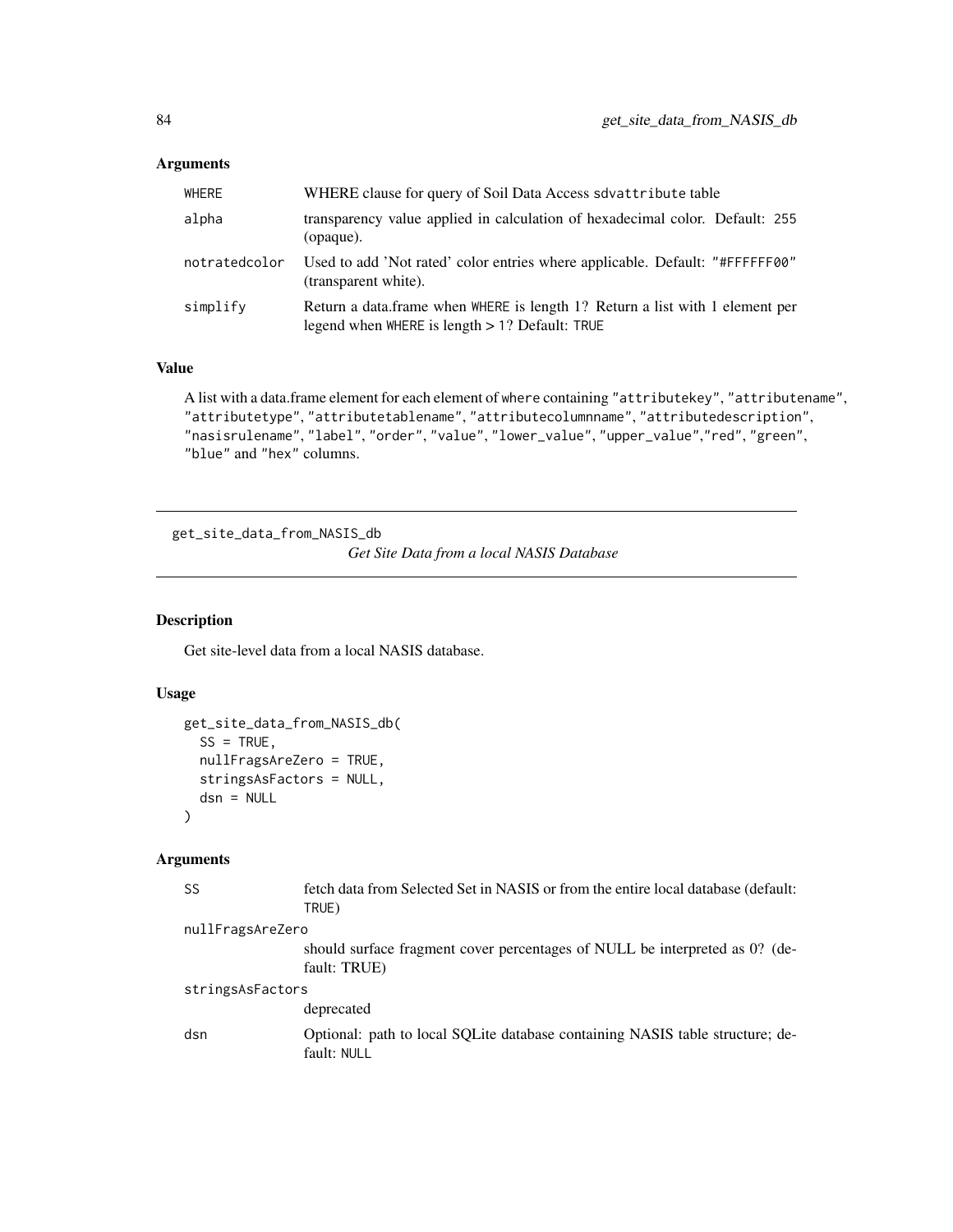# Details

When multiple "site bedrock" entries are present, only the shallowest is returned by this function.

# Value

A data.frame

# Author(s)

Jay M. Skovlin and Dylan E. Beaudette

## See Also

[get\\_hz\\_data\\_from\\_NASIS\\_db](#page-46-0)

<span id="page-84-0"></span>get\_site\_data\_from\_pedon\_db

*Get Site Data from a PedonPC Database*

### Description

Get site-level data from a PedonPC database.

#### Usage

```
get_site_data_from_pedon_db(dsn)
```
## Arguments

dsn The path to a 'pedon.mdb' database.

#### Value

A data.frame.

## Author(s)

Dylan E. Beaudette and Jay M. Skovlin

### See Also

[get\\_hz\\_data\\_from\\_pedon\\_db](#page-47-0), [get\\_veg\\_from\\_AK\\_Site](#page-88-0),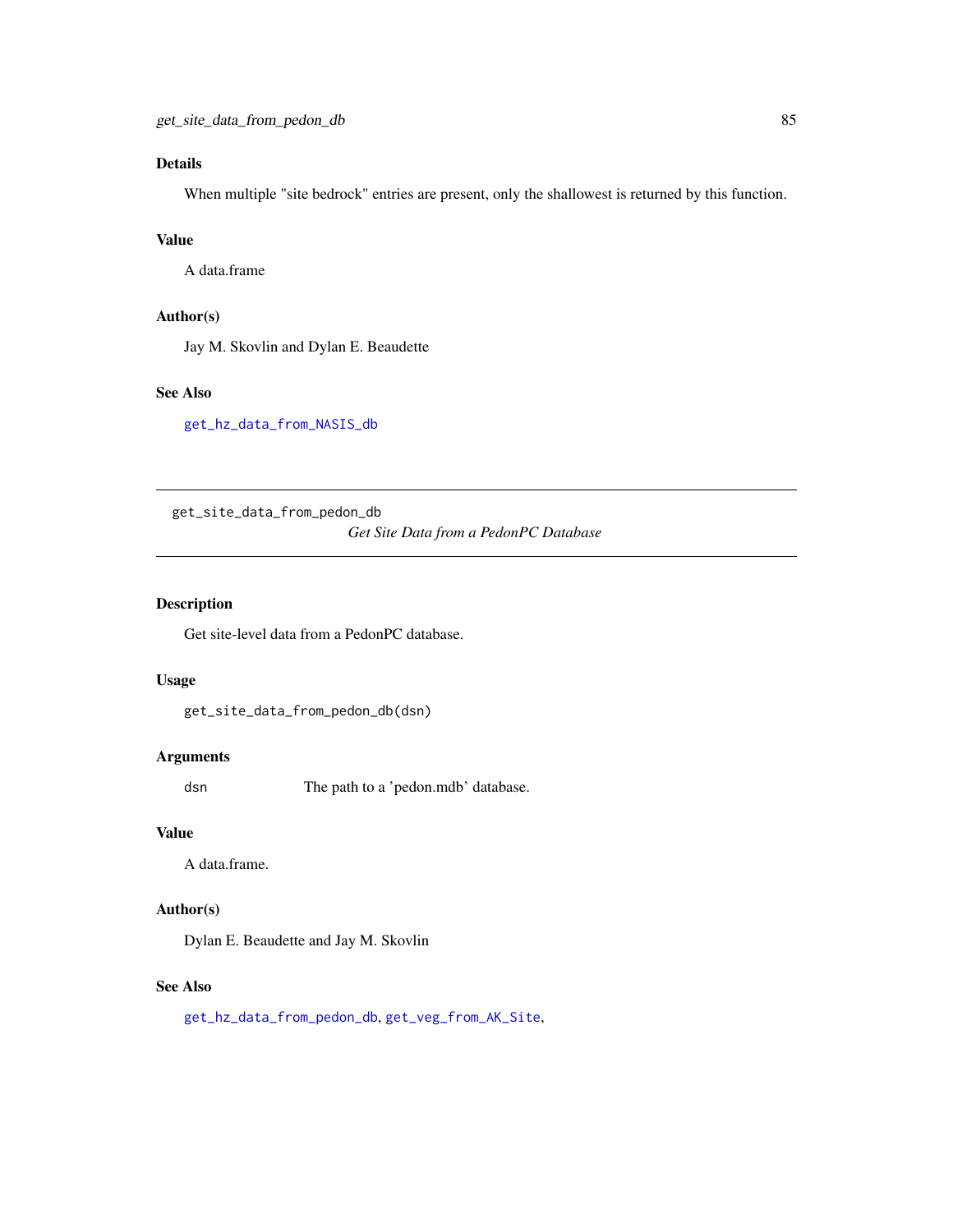```
get_soilseries_from_NASIS
```
*Get records from the Soil Classification (SC) database*

## Description

These functions return records from the Soil Classification database, either from the local NASIS database (all series) or via web report (named series only).

## Usage

```
get_soilseries_from_NASIS(
  stringsAsFactors = NULL,
 dsn = NULL,delimiter = " over "
)
```

```
get_soilseries_from_NASISWebReport(soils, stringsAsFactors = NULL)
```
## Arguments

| stringsAsFactors |                                                                                                                                                                                                                                                  |
|------------------|--------------------------------------------------------------------------------------------------------------------------------------------------------------------------------------------------------------------------------------------------|
|                  | deprecated                                                                                                                                                                                                                                       |
| dsn              | Optional: path to local SQLite database containing NASIS table structure; de-<br>fault: NULL                                                                                                                                                     |
| delimiter        | <i>character.</i> Used to collapse taxminalogy records where multiple values are<br>used to describe strongly contrasting control sections. Default " over " creates<br>combination mineralogy classes as they would be used in the family name. |
| soils            | A vector of soil series names                                                                                                                                                                                                                    |

# Value

A data.frame

# Author(s)

Stephen Roecker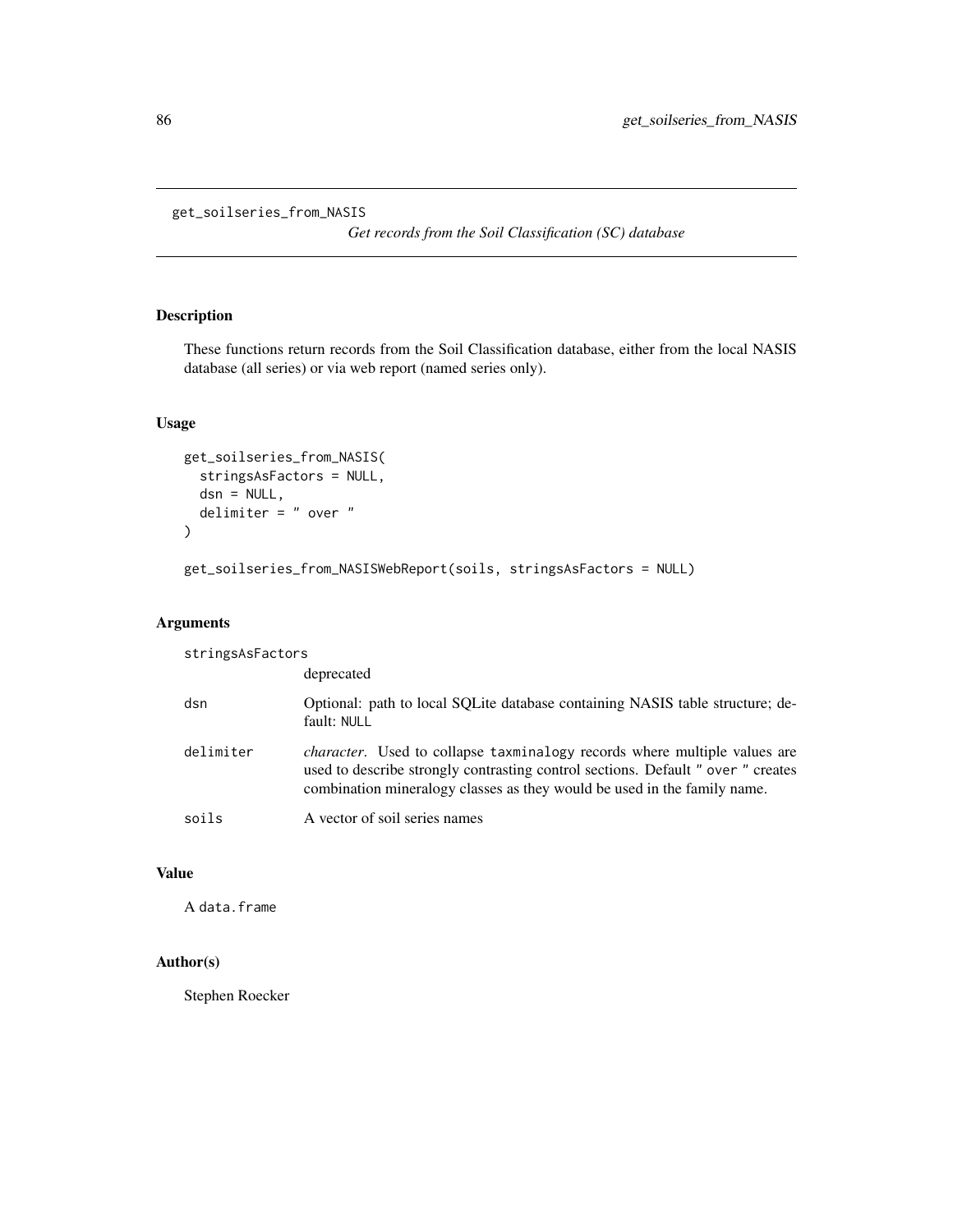get\_text\_notes\_from\_NASIS\_db

*Get text note data from a local NASIS Database*

#### Description

Get text note data from a local NASIS Database

### Usage

```
get_text_notes_from_NASIS_db(SS = TRUE, fixLineEndings = TRUE, dsn = NULL)
get_mutext_from_NASIS_db(SS = TRUE, fixLineEndings = TRUE, dsn = NULL)
get_cotext_from_NASIS_db(SS = TRUE, fixLineEndings = TRUE, dsn = NULL)
```
### Arguments

| SS  | get data from the currently loaded Selected Set in NASIS or from the entire local<br>database (default: TRUE) |
|-----|---------------------------------------------------------------------------------------------------------------|
|     | fixLine Endings convert line endings from $\r \n \n \n \n$ to $\n \n \n$                                      |
| dsn | Optional: path to local SQLite database containing NASIS table structure; de-<br>fault: NULL                  |

#### Value

A list with the results.

#### Author(s)

Dylan E. Beaudette and Jay M. Skovlin

### See Also

[get\\_hz\\_data\\_from\\_pedon\\_db](#page-47-0), [get\\_site\\_data\\_from\\_pedon\\_db](#page-84-0)

```
if(local_NASIS_defined()) {
# query text note data
t <- try(get_text_notes_from_NASIS_db())
# show contents text note data, includes: siteobs, site, pedon, horizon level text notes data.
str(t)
# view text categories for site text notes
```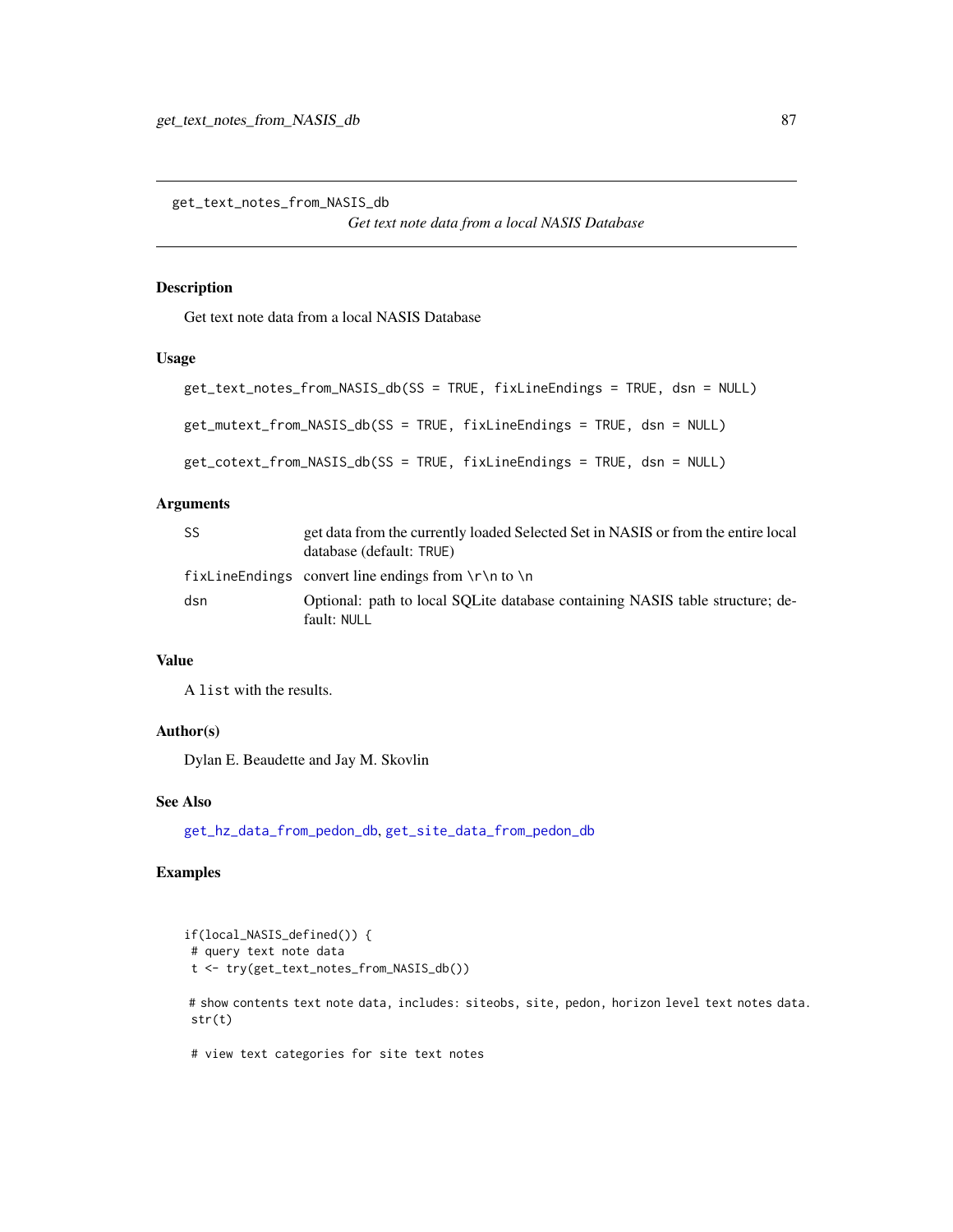```
if(!inherits(t, 'try-error')) {
 table(t$site_text$textcat)
}
}
```
get\_veg\_data\_from\_NASIS\_db

```
Get vegetation data from a local NASIS Database
```
# Description

Get veg data from a local NASIS Database.

## Usage

get\_veg\_data\_from\_NASIS\_db(SS = TRUE, dsn = NULL)

#### Arguments

| SS  | get data from the currently loaded Selected Set in NASIS or from the entire local<br>database (default: TRUE) |
|-----|---------------------------------------------------------------------------------------------------------------|
| dsn | Optional: path to local SOLite database containing NASIS table structure; de-<br>fault: NULL                  |

# Value

A list with the results.

#### Author(s)

Jay M. Skovlin and Dylan E. Beaudette

```
if(local_NASIS_defined()) {
 # query text note data
 v <- try(get_veg_from_NASIS_db())
 # show contents veg data returned
 str(v)
}
```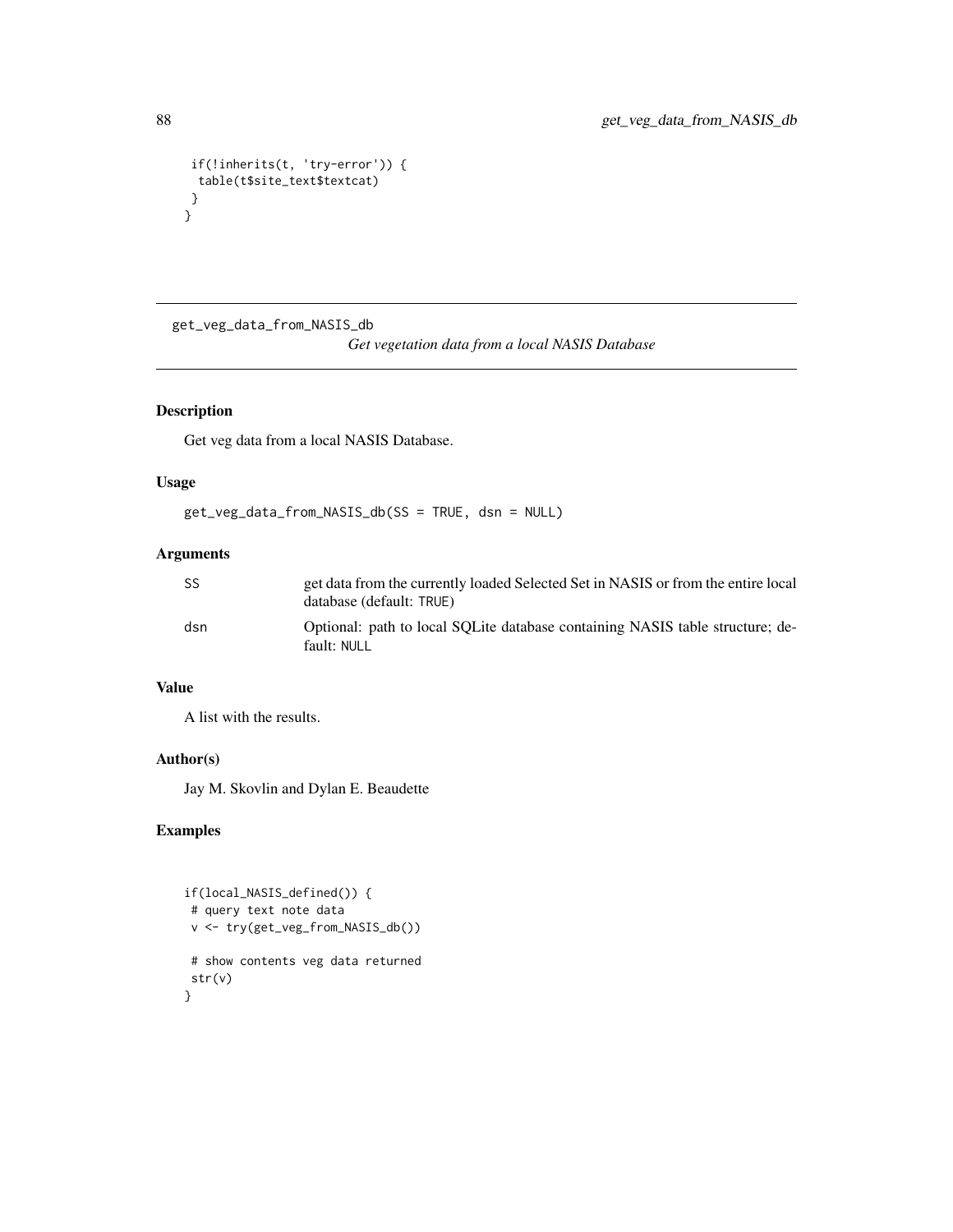<span id="page-88-0"></span>get\_veg\_from\_AK\_Site *Get Vegetation Data from an AK Site Database*

## Description

Get Vegetation Data from an AK Site Database

#### Usage

```
get_veg_from_AK_Site(dsn)
```
## Arguments

dsn file path the the AK Site access database

### Value

A data.frame with vegetation data in long format, linked to site ID.

### Author(s)

Dylan E. Beaudette

### See Also

[get\\_hz\\_data\\_from\\_pedon\\_db](#page-47-0), [get\\_site\\_data\\_from\\_pedon\\_db](#page-84-0)

<span id="page-88-1"></span>get\_veg\_from\_MT\_veg\_db

*Get Site and Plot-level Data from a Montana RangeDB database*

### Description

Get Site and Plot-level data from a Montana RangeDB database.

#### Usage

```
get_veg_from_MT_veg_db(dsn)
```
# Arguments

dsn The name of the Montana RangeDB front-end database connection (see details).

## Value

A data.frame.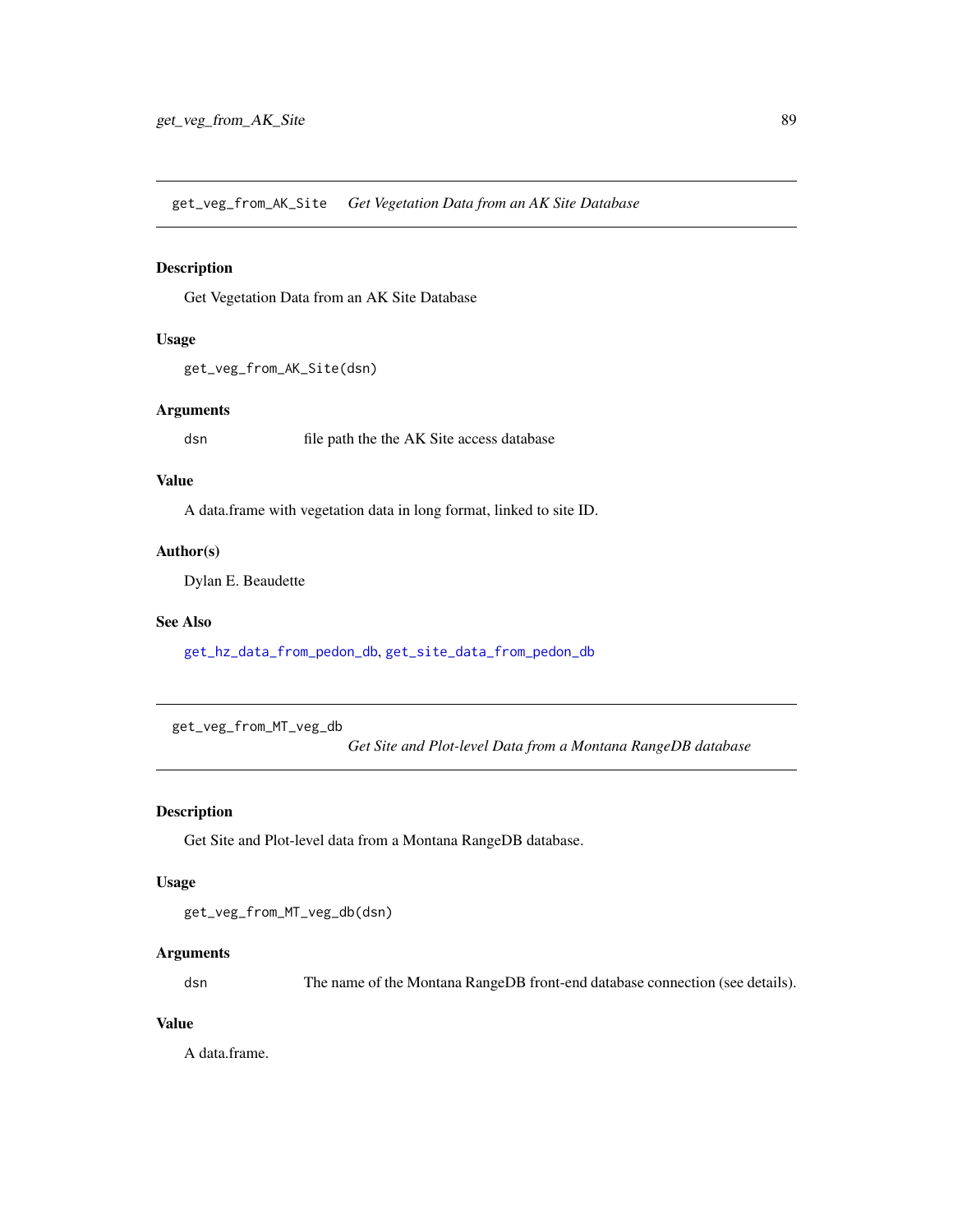### Author(s)

Jay M. Skovlin

# See Also

[get\\_veg\\_species\\_from\\_MT\\_veg\\_db](#page-90-0), [get\\_veg\\_other\\_from\\_MT\\_veg\\_db](#page-90-1)

get\_veg\_from\_NPS\_PLOTS\_db

*Get Vegetation Data from an NPS PLOTS Database*

### Description

Used to extract species, stratum, and cover vegetation data from a backend NPS PLOTS Database. Currently works for any Microsoft Access database with an .mdb file format.

### Usage

```
get_veg_from_NPS_PLOTS_db(dsn)
```
#### Arguments

dsn file path to the NPS PLOTS access database on your system.

## Value

A data.frame with vegetation data in a long format with linkage to NRCS soil pedon data via the site\_id key field.

#### Note

This function currently only works on Windows.

# Author(s)

Jay M. Skovlin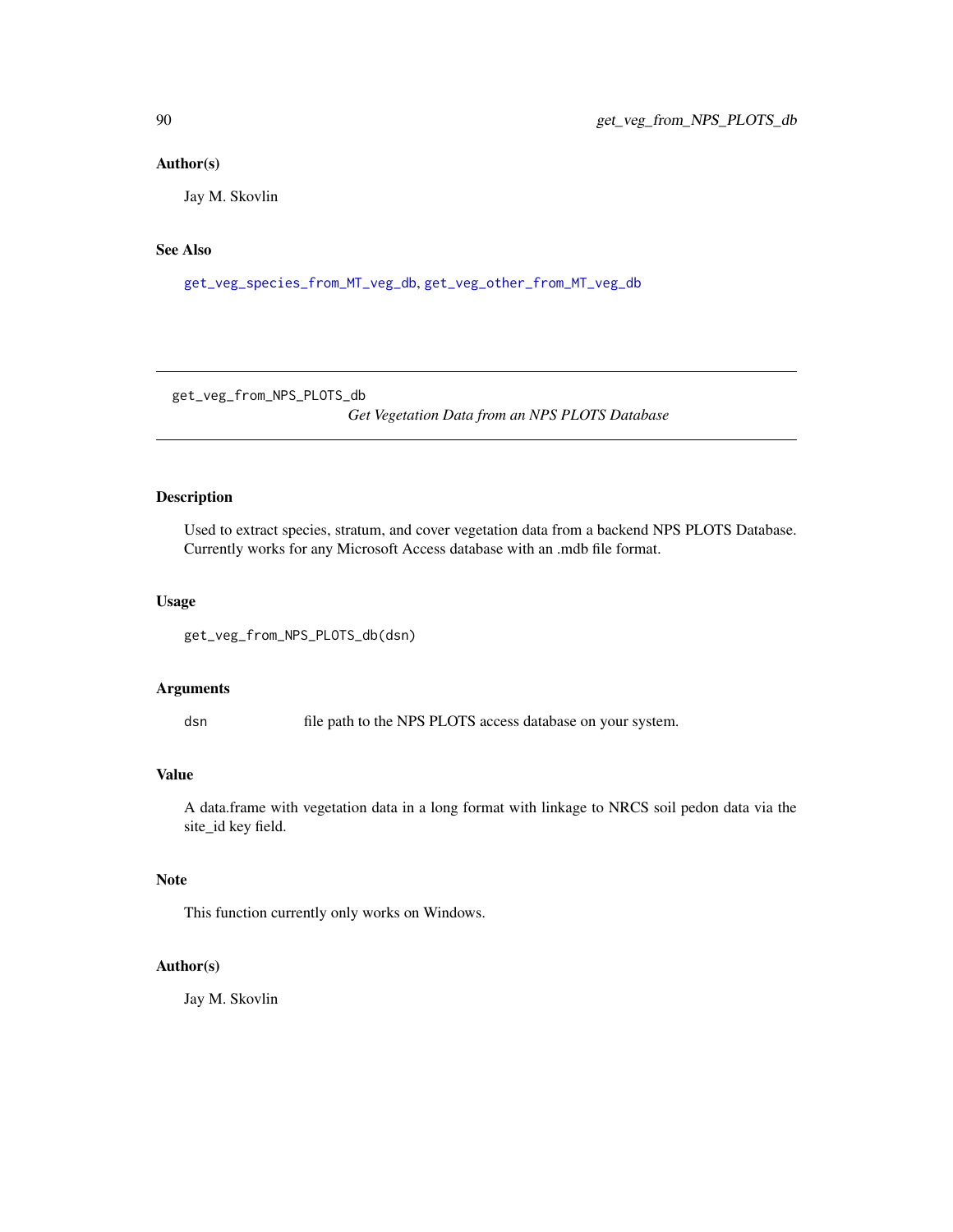<span id="page-90-1"></span>get\_veg\_other\_from\_MT\_veg\_db

*Get cover composition data from a Montana RangeDB database*

## Description

Get cover composition data from a Montana RangeDB database.

#### Usage

get\_veg\_other\_from\_MT\_veg\_db(dsn)

### Arguments

dsn The name of the Montana RangeDB front-end database connection (see details).

## Value

A data.frame.

## Author(s)

Jay M. Skovlin

# See Also

[get\\_veg\\_from\\_MT\\_veg\\_db](#page-88-1), [get\\_veg\\_species\\_from\\_MT\\_veg\\_db](#page-90-0)

<span id="page-90-0"></span>get\_veg\_species\_from\_MT\_veg\_db

*Get species-level Data from a Montana RangeDB database*

### Description

Get species-level data from a Montana RangeDB database.

## Usage

```
get_veg_species_from_MT_veg_db(dsn)
```
## Arguments

dsn The name of the Montana RangeDB front-end database connection (see details).

## Value

A data.frame.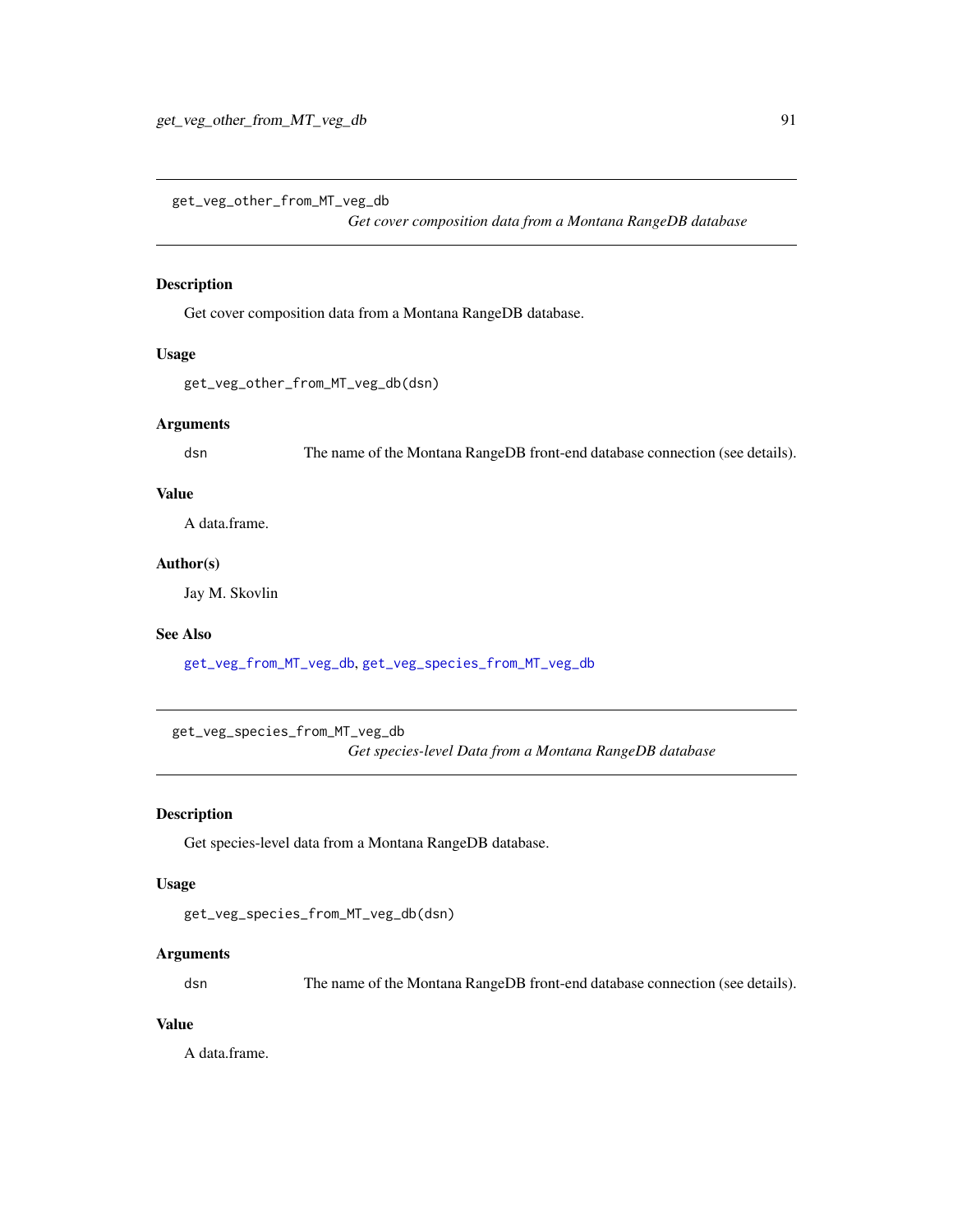#### Author(s)

Jay M. Skovlin

#### See Also

[get\\_veg\\_from\\_MT\\_veg\\_db](#page-88-1), [get\\_veg\\_other\\_from\\_MT\\_veg\\_db](#page-90-1)

| ISSR800.wcs | Get 800m gridded soil properties from SoilWeb ISSR-800 Web Cover- |
|-------------|-------------------------------------------------------------------|
|             | age Service (WCS)                                                 |

#### Description

Intermediate-scale gridded (800m) soil property and interpretation maps from aggregated SSURGO and STATSGO data. These maps were developed by USDA-NRCS-SPSD staff in collaboration with UCD-LAWR. Originally for educational use and [interactive thematic maps,](https://casoilresource.lawr.ucdavis.edu/soil-properties/) these data are a suitable alternative to gridded STATSGO-derived thematic soil maps. The full size grids can be [downloaded](https://casoilresource.lawr.ucdavis.edu/soil-properties/download.php) [here.](https://casoilresource.lawr.ucdavis.edu/soil-properties/download.php)

## Usage

ISSR800.wcs(aoi, var, res = 800, quiet = FALSE)

#### Arguments

| aoi   | area of interest (AOI) defined using a Spatial*, RasterLayer, sf, sfc or bbox<br>object, OR a list, see details |
|-------|-----------------------------------------------------------------------------------------------------------------|
| var   | ISSR-800 grid name (case insensitive), see details                                                              |
| res   | grid resolution, units of meters. The native resolution of ISSR-800 grids (this<br>$WCS$ ) is 800m.             |
| quiet | logical, passed to download. File to enable / suppress URL and progress bar<br>for download.                    |

#### Details

aoi should be specified as a SpatRaster, Spatial\*, RasterLayer, SpatRaster/SpatVector, sf, sfc, or bbox object or a list containing:

- aoi bounding-box specified as (xmin, ymin, xmax, ymax) e.g. c(-114.16, 47.65, -114.08, 47.68)
- crs coordinate reference system of BBOX, e.g. 'OGC:CRS84' (EPSG:4326, WGS84 Longitude/Latitude)

The WCS query is parameterized using a rectangular extent derived from the above AOI specification, after conversion to the native CRS (EPSG:5070) of the ISSR-800 grids.

Variables available from this WCS can be queried using WCS\_details(wcs = 'ISSR800').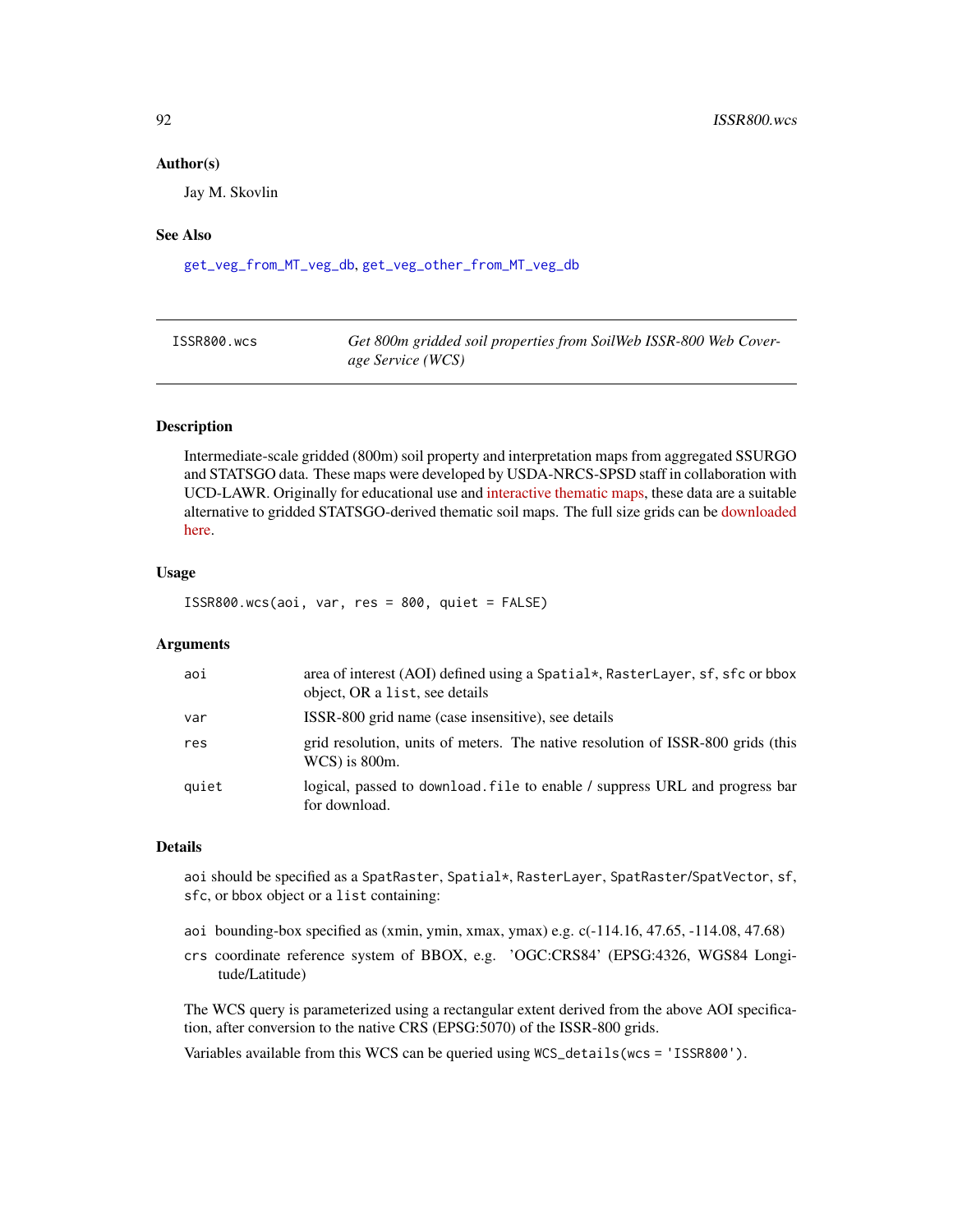## Value

A SpatRaster (or RasterLayer) object containing indexed map unit keys and associated raster attribute table or a try-error if request fails. By default, spatial classes from the terra package are returned. If the input object class is from the raster or sp packages a RasterLayer is returned.

#### Note

There are still some issues to be resolved related to the encoding of NA Variables with a natural zero (e.g. SAR) have 0 set to NA.

#### Author(s)

D.E. Beaudette and A.G. Brown

#### Examples

```
## Not run:
library(terra)
# see WCS_details() for variable options
WCS_details(wcs = 'ISSR800')
# get wind erodibility group
res <- ISSR800.wcs(list(aoi = c(-116, 35, -115.5, 35.5), crs = "EPSG:4326"),
                   var = 'weg', res = 800)
plot(res)
## End(Not run)
```
KSSL\_VG\_model *Develop a Water Retention Curve from KSSL Data*

#### Description

Water retention curve modeling via van Genuchten model and KSSL data.

#### Usage

```
KSSL_VG_model(VG_params, phi_min = 10^-6, phi_max = 10^8, pts = 100)
```
#### Arguments

| VG_params | data. frame or list object with the parameters of the van Genuchten model,<br>see details |
|-----------|-------------------------------------------------------------------------------------------|
| phi_min   | lower limit for water potential in kPa                                                    |
| phi_max   | upper limit for water potential in kPa                                                    |
| pts       | number of points to include in estimated water retention curve                            |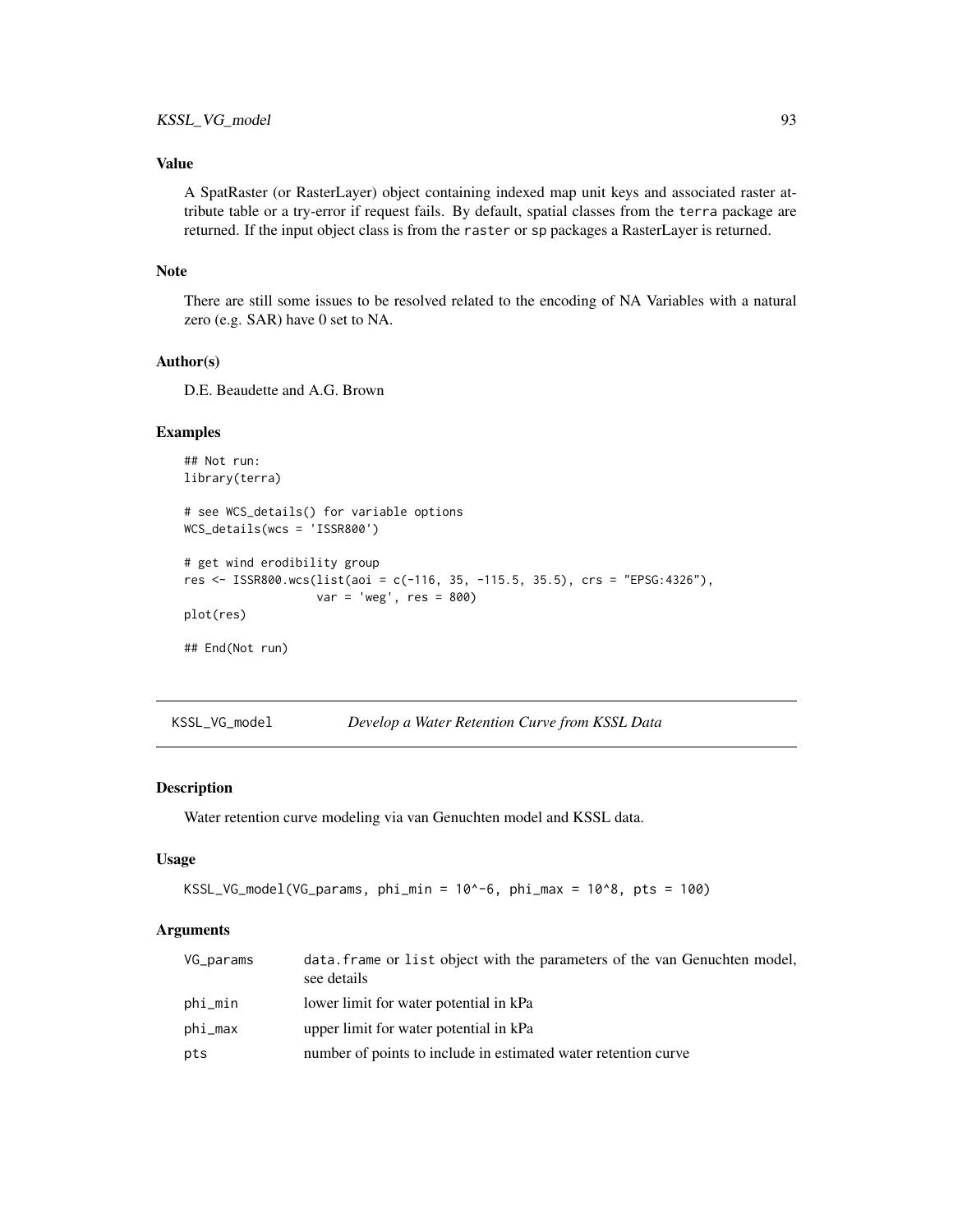#### Details

This function was developed to work with measured or estimated parameters of the [van Genuchten](https://en.wikipedia.org/wiki/Water_retention_curve) [model,](https://en.wikipedia.org/wiki/Water_retention_curve) as generated by the [Rosetta model.](https://www.ars.usda.gov/pacific-west-area/riverside-ca/agricultural-water-efficiency-and-salinity-research-unit/docs/model/rosetta-model/) As such, VG\_params should have the following format and conventions:

**theta\_r** saturated water content, values should be in the range of  $\{0, 1\}$ 

theta s residual water content, values should be in the range of  ${0, 1}$ 

alpha related to the inverse of the air entry suction, function expects  $log 10$ -transformed values with units of 1/cm

npar index of pore size distribution, function expects log10-transformed values (dimensionless)

#### Value

A list with the following components:

- VG\_curve estimated water retention curve: paired estimates of water potential (phi) and water content (theta)
- VG\_function spline function for converting water potential (phi, units of kPa) to estimated volumetric water content (theta, units of percent, range:  $\{0, 1\}$ )
- VG\_inverse\_function spline function for converting volumetric water content (theta, units of percent, range: {0, 1}) to estimated water potential (phi, units of kPa)

#### Note

A practical example is given in the [fetchSCAN tutorial.](http://ncss-tech.github.io/AQP/soilDB/fetchSCAN-demo.html)

#### Author(s)

D.E. Beaudette

## References

[water retention curve estimation](https://en.wikipedia.org/wiki/Water_retention_curve)

```
# basic example
d <- data.frame(
 theta_r = 0.0337216,
 theta_s = 0.4864061,
 alpha = -1.581517,
 npar = 0.1227247)
vg <- KSSL_VG_model(d)
str(vg)
```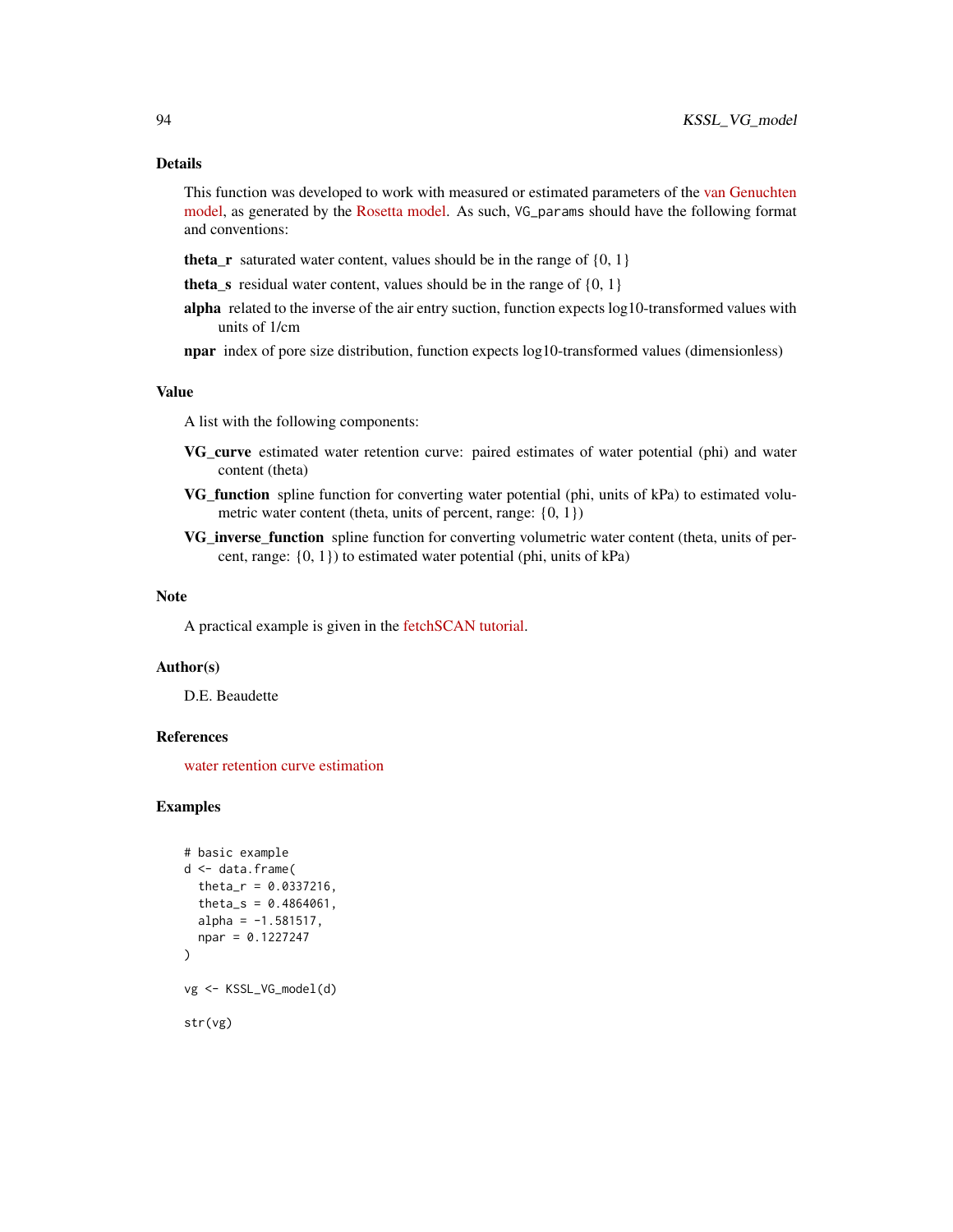#### Description

Several examples of soil profile collections returned by fetchNASIS(from='pedons') as SoilProfileCollection objects.

```
if(require("aqp")) {
# load example dataset
 data("gopheridge")
 # what kind of object is this?
 class(gopheridge)
 # how many profiles?
 length(gopheridge)
 # there are 60 profiles, this calls for a split plot
 par(max=c(0,0,0,0), mfrow=c(2,1))
 # plot soil colors
 plot(gopheridge[1:30, ], name='hzname', color='soil_color')
 plot(gopheridge[31:60, ], name='hzname', color='soil_color')
 # need a larger top margin for legend
 par(max=c(0,0,4,0), mfrow=c(2,1))# generate colors based on clay content
 plot(gopheridge[1:30, ], name='hzname', color='clay')
 plot(gopheridge[31:60, ], name='hzname', color='clay')
 # single row and no labels
 par(mar=c(0,0,0,0), mfrow=c(1,1))
 # plot soils sorted by depth to contact
 plot(gopheridge, name='', print.id=FALSE, plot.order=order(gopheridge$bedrckdepth))
 # plot first 10 profiles
 plot(gopheridge[1:10, ], name='hzname', color='soil_color', label='pedon_id', id.style='side')
 # add rock fragment data to plot:
 addVolumeFraction(gopheridge[1:10, ], colname='total_frags_pct')
 # add diagnostic horizons
 addDiagnosticBracket(gopheridge[1:10, ], kind='argillic horizon', col='red', offset=-0.4)
 ## loafercreek
```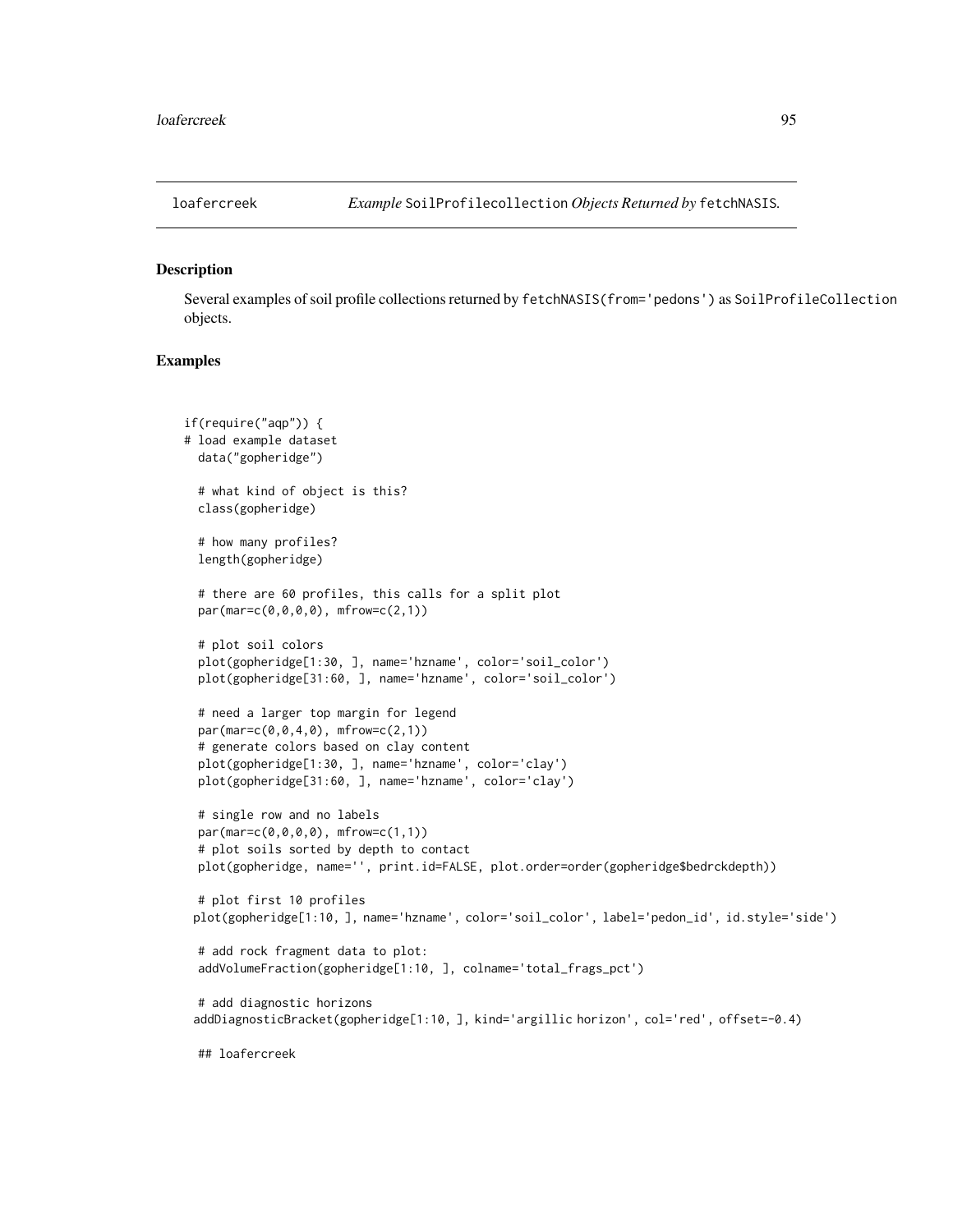```
data("loafercreek")
 # plot first 10 profiles
 plot(loafercreek[1:10, ], name='hzname', color='soil_color', label='pedon_id', id.style='side')
 # add rock fragment data to plot:
 addVolumeFraction(loafercreek[1:10, ], colname='total_frags_pct')
 # add diagnostic horizons
 addDiagnosticBracket(loafercreek[1:10, ], kind='argillic horizon', col='red', offset=-0.4)
}
```
local\_NASIS\_defined *Check for presence of* nasis\_local *ODBC data source*

### Description

Check for presence of nasis\_local ODBC data source

#### Usage

local\_NASIS\_defined(dsn = NULL)

#### Arguments

dsn Optional: path to local SQLite database containing NASIS table structure; default: NULL

#### Value

logical

```
if(local_NASIS_defined()) {
  # use fetchNASIS or some other lower-level fetch function
} else {
  message('could not find `nasis_local` ODBC data source')
}
```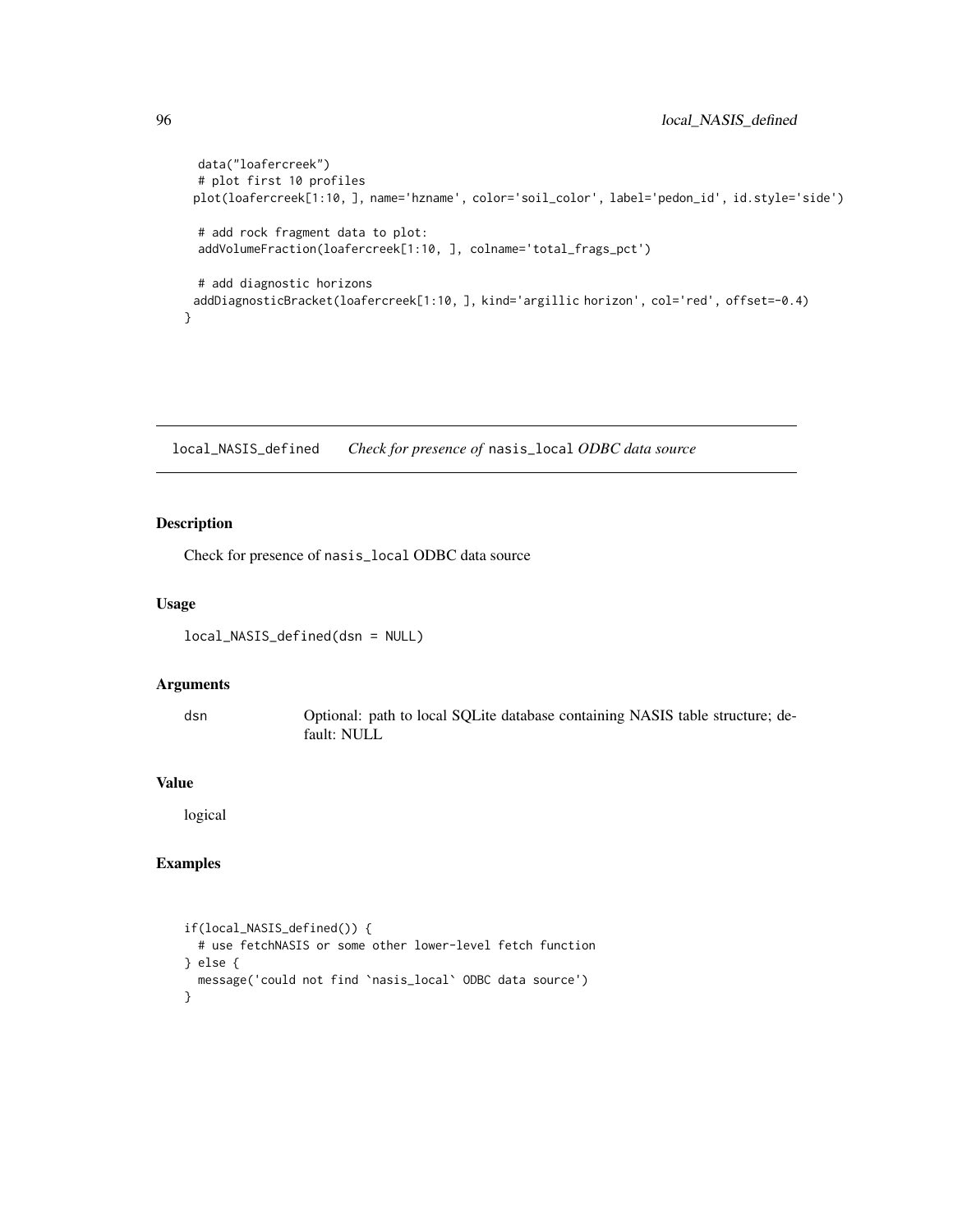### Description

Generate chunk labels for splitting data

## Usage

makeChunks(ids, size = 100)

## Arguments

| ids  | vector of IDs      |
|------|--------------------|
| size | chunk (group) size |

### Value

A numeric vector

## Examples

# split the lowercase alphabet into 2 chunks

```
aggregate(letters,
         by = list(makeChunks(letters, size=13)),
         FUN = paste0, collapse=",")
```
make\_EDIT\_service\_URL *Make Ecological Dynamics Interpretive Tool (EDIT) web services URL*

# Description

Construct a URL for Ecological Dynamics Interpretive Tool (EDIT) web services (https://edit.jornada.nmsu.edu/serv to return PDF, TXT or JSON results.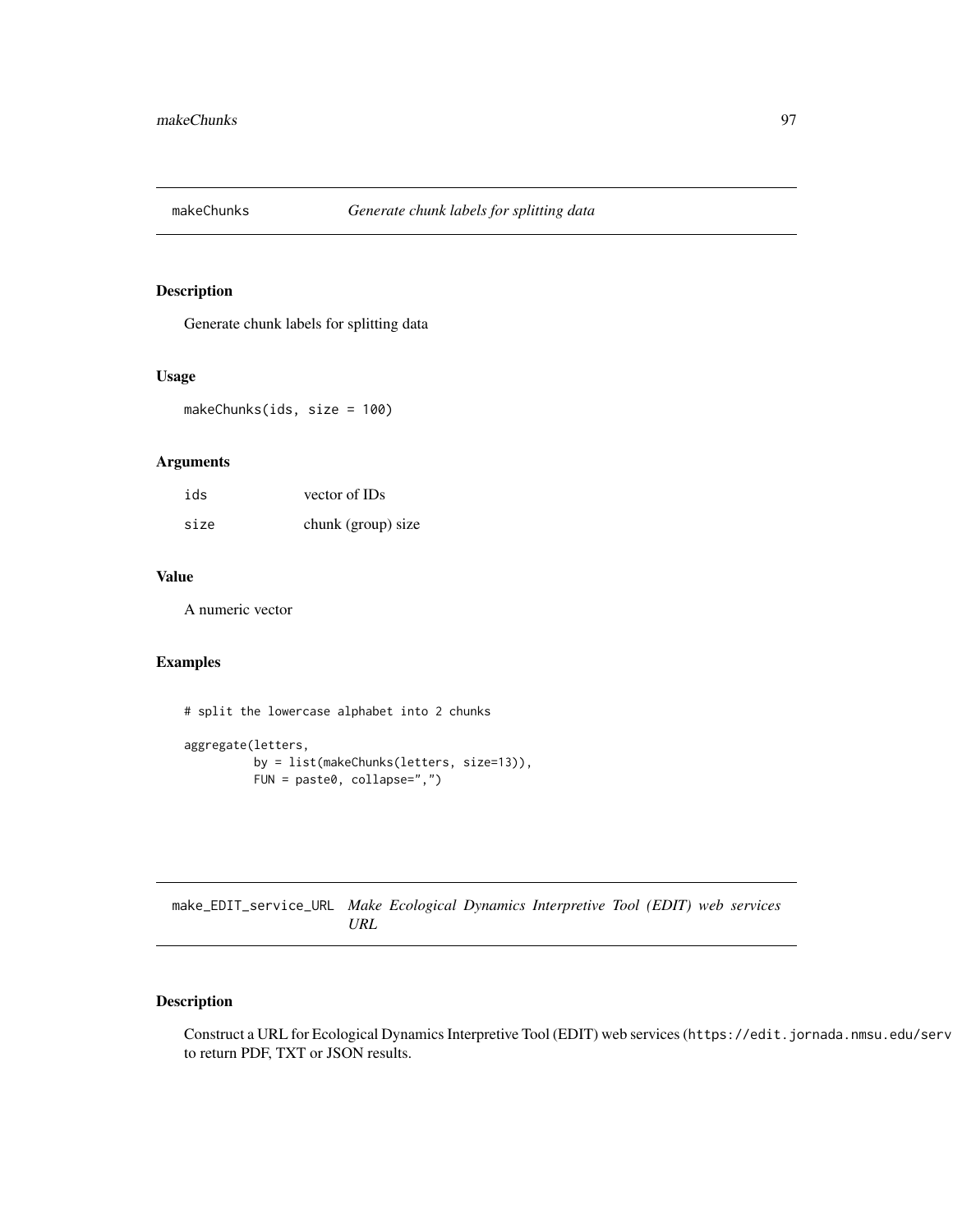#### Usage

```
make_EDIT_service_URL(
 src = c("descriptions", "downloads", "plant-community-tables", "models", "keys"),
 catalog = c("esd", "esg"),geolnit = NULL,ecoclass = NULL,
 landuse = NULL,
 state = NULL,
 community = NULL,
 key = NULL,
 endpoint = NULL,
 querystring = NULL
)
```
## Arguments

| src         | One of: descriptions, downloads, plant-community-tables, models, keys                           |
|-------------|-------------------------------------------------------------------------------------------------|
| catalog     | Catalog ID. One of: esd or esg                                                                  |
| geoUnit     | Geographic unit ID. For example: 022A                                                           |
| ecoclass    | Ecological class ID. For example: F022AX101CA                                                   |
| landuse     | Optional: Used only for src = "plant-community-tables"                                          |
| state       | Optional: Used only for $src = "plant-community-tables"$                                        |
| community   | Optional: Used only for src = "plant-community-tables"                                          |
| key         | Optional: Key number. All keys will be returned if not specified.                               |
| endpoint    | Optional: Specific endpoint e.g. overview.json, class-list.json, soil-features.json             |
| querystring | Optional: Additional request parameters specified as a query string ?param1=value&param2=value. |
|             |                                                                                                 |

## Details

See the following official EDIT developer resources to see which endpoints are available for Ecological Site Description (ESD) or Ecological Site Group (ESG) catalogs:

- <https://edit.jornada.nmsu.edu/resources/esd>
- <https://edit.jornada.nmsu.edu/resources/esg>

### Value

A character vector containing URLs with specified parameters. This function is vectorized.

## See Also

get\_EDIT\_ecoclass\_by\_geoUnit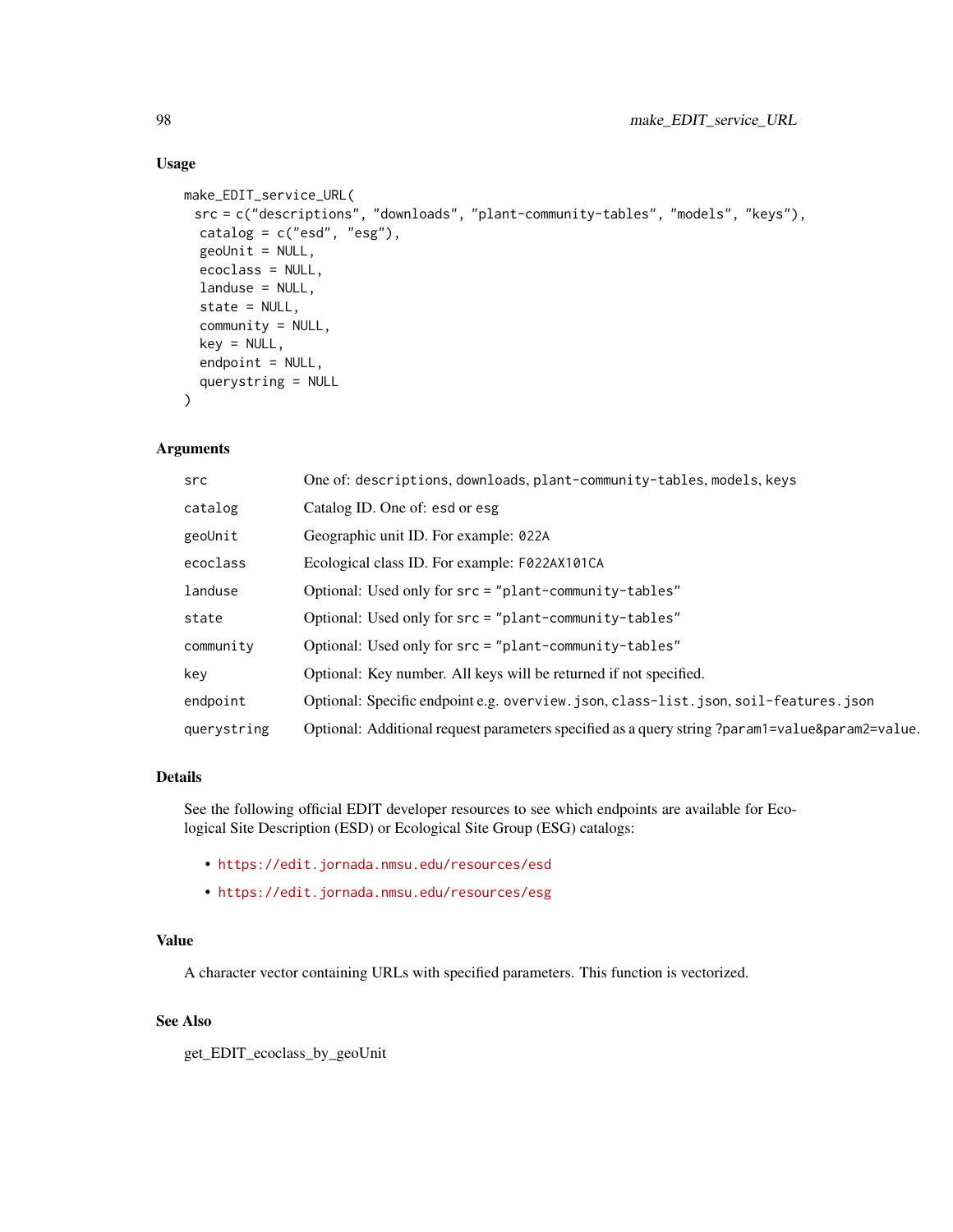#### metadata 99

#### Examples

```
# url for all geoUnit keys as PDF
make_EDIT_service_URL(src = "descriptions",
                      catalog = "esd",
                      geoUnit = "039X")
# url for a single key within geoUnit as PDF
make_EDIT_service_URL(src = "descriptions",
                     catalog = "esd",
                      geoUnit = "039X",
                      key = "1")# query for "full" description in JSON
desc <- make_EDIT_service_URL(src = "descriptions",
                               catalog = "esd",
                               geoUnit = "039X",
                               endpoint = "R039XA109AZ.json")
# query for "overview"
desc_ov <- make_EDIT_service_URL(src = "descriptions",
                                 catalog = "esd",
                                 geolnit = "039X",ecoclass = "R039XA109AZ",
                                 endpoint = "overview.json")
# query for specific section, e.g. "water features"
desc_wf <- make_EDIT_service_URL(src = "descriptions",
                                 catalog = "esd",
                                 geoUnit = "039X",
                                 ecoclass = "R039XA109AZ",
                                 endpoint = "water-features.json")
# construct the URLs -- that is a query essentially
# then download the result with read_json
#full <- jsonlite::read_json(desc)
#overview <- jsonlite::read_json(desc_ov)
#waterfeature <- jsonlite::read_json(desc_wf)
```
metadata *NASIS 7 Metadata*

#### Description

NASIS 7 Metadata from MetadataDomainDetail, MetadataDomainMaster, and MetadataTableColumn tables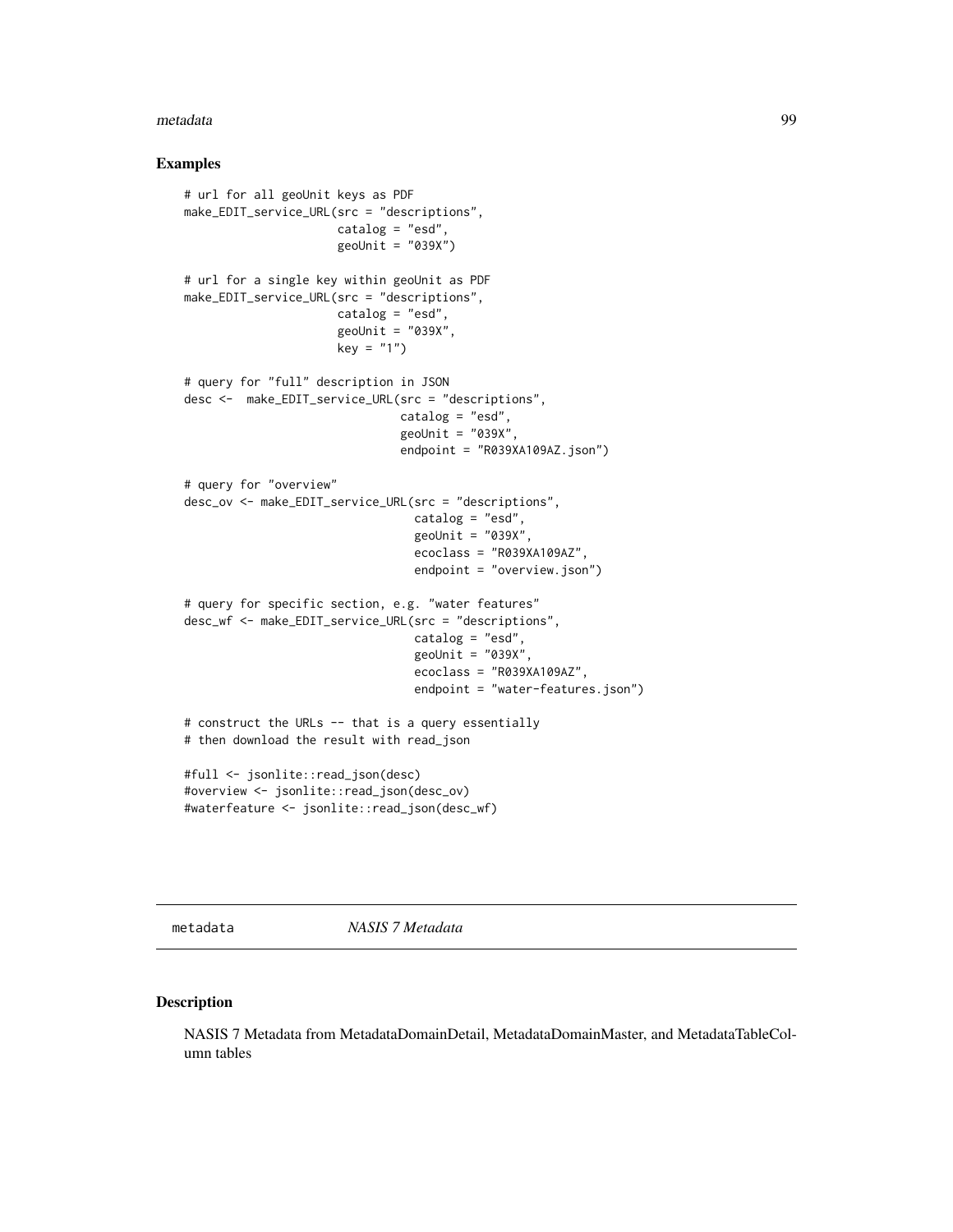## Format

A data.frame with the following columns:

- DomainID Integer. ID that uniquely identifies a domain in a data model, not just within a database.
- DomainName Character. Domain Name.
- DomainRanked Integer. Is domain ranked?  $0 = No$ ;  $1 = Yes$
- DisplayLabel Character. Domain Display Label.
- ChoiceSequence Integer. Order or sequence of Choices.
- ChoiceValue Integer. Value of choice level.
- ChoiceName Character. Name of choice level.
- ChoiceLabel Character. Label of choice level.
- ChoiceObsolete Integer. Is choice level obsolete?  $0 = No$ ;  $1 = Yes$
- ColumnPhysicalName Character. Physical column name.
- ColumnLogicalName Character. Logical column name.

mukey.wcs *Get gNATSGO / gSSURGO Map Unit Key (*mukey*) grid from SoilWeb Web Coverage Service (WCS)*

#### Description

Download chunks of the gNATSGO or gSSURGO map unit key grid via bounding-box from the SoilWeb WCS.

#### Usage

mukey.wcs(aoi, db = c("gNATSGO", "gSSURGO", "RSS"), res = 30, quiet = FALSE)

### Arguments

| aoi   | area of interest (AOI) defined using either a Spatial*, RasterLayer, sf, sfc<br>or bbox object, or a list, see details                                                                                                            |
|-------|-----------------------------------------------------------------------------------------------------------------------------------------------------------------------------------------------------------------------------------|
| db    | name of the gridded map unit key grid to access, should be either 'gNATSGO'<br>or 'gSSURGO' (case insensitive)                                                                                                                    |
| res   | grid resolution, units of meters. The native resolution of gNATSGO and gSSURGO<br>(this WCS) is 30m; and Raster Soil Surveys (RSS) are at 10m resolution. If res<br>is not specified the native resolution of the source is used. |
| quiet | logical, passed to download. file to enable / suppress URL and progress bar<br>for download.                                                                                                                                      |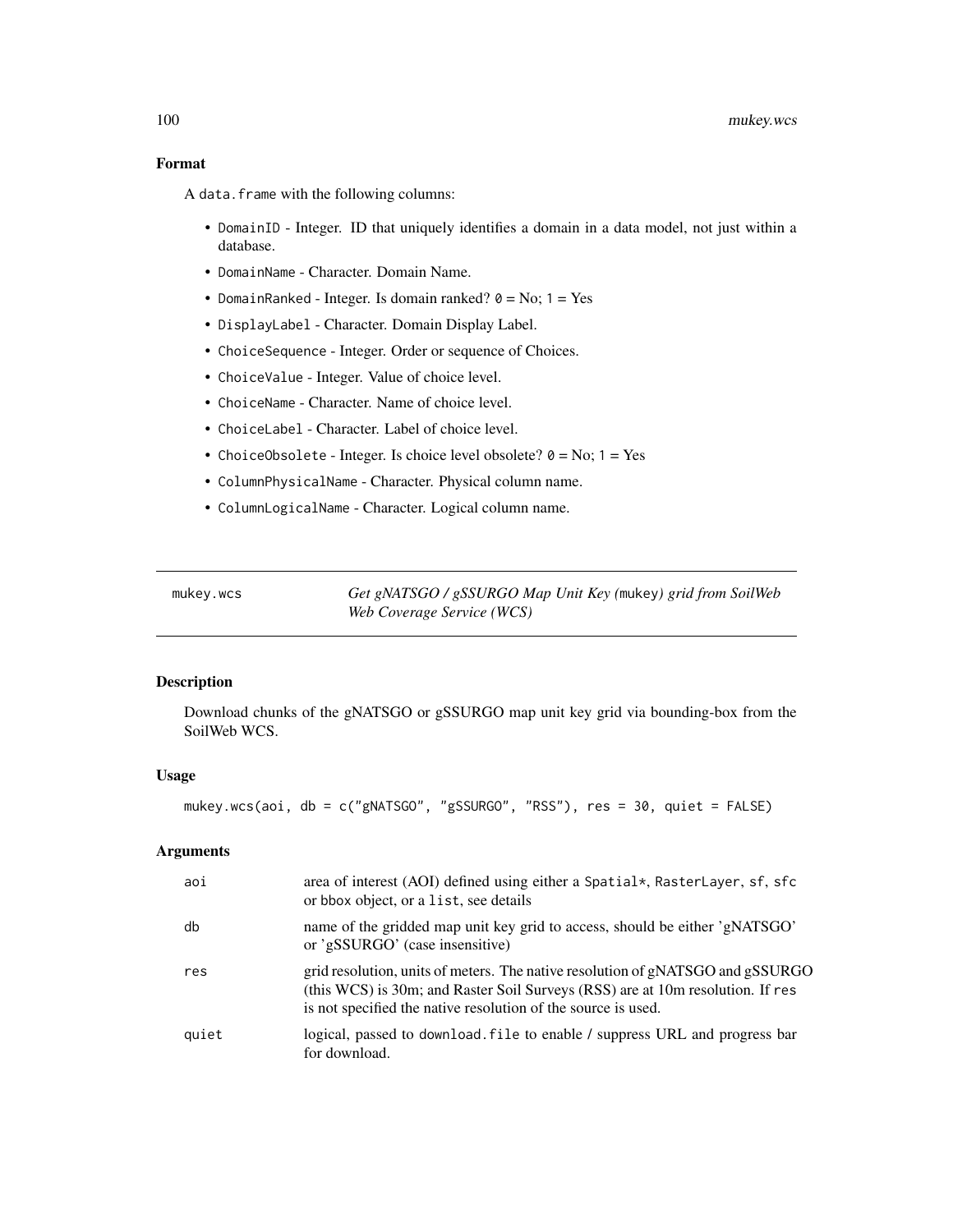#### mukey.wcs 101

#### Details

aoi should be specified as one of: SpatRaster, Spatial\*, RasterLayer, sf, sfc, bbox object, OR a list containing:

- aoi bounding-box specified as (xmin, ymin, xmax, ymax) e.g. c(-114.16, 47.65, -114.08, 47.68)
- crs coordinate reference system of BBOX, e.g. 'OGC:CRS84' (EPSG:4326, WGS84 Longitude/Latitude)

The WCS query is parameterized using a rectangular extent derived from the above AOI specification, after conversion to the native CRS (EPSG:5070) of the gNATSGO / gSSURGO grid.

Databases available from this WCS can be queried using WCS\_details(wcs = 'mukey').

# Value

A SpatRaster (or RasterLayer) object containing indexed map unit keys and associated raster attribute table or a try-error if request fails. By default, spatial classes from the terra package are returned. If the input object class is from the raster or sp packages a RasterLayer is returned.

#### Note

The gNATSGO grid includes raster soil survey map unit keys which are not in SDA.

#### Author(s)

D.E. Beaudette and A.G. Brown

```
## Not run:
library(terra)
res <- mukey.wcs(list(aoi = c(-116.7400, 35.2904, -116.7072, 35.3026), crs = "EPSG:4326"),
                 db = 'gNATSGO', res = 30)MUKEY <- unique(values(res))
prp <- setNames(
  get_SDA_property(
    c("ph1to1h2o_r", "claytotal_r"),
    "weighted average",
   mukeys = MUKEY,
   top\_depth = 0,
   bottom_depth = 25,
   include_minors = TRUE,
   miscellaneous_areas = FALSE
  )[, c("mukey", "ph1to1h2o_r", "claytotal_r")],
  c("ID", "pH1to1_0to25", "clay_0to25")
)
levels(res) <- prp
res2 <- catalyze(res)
```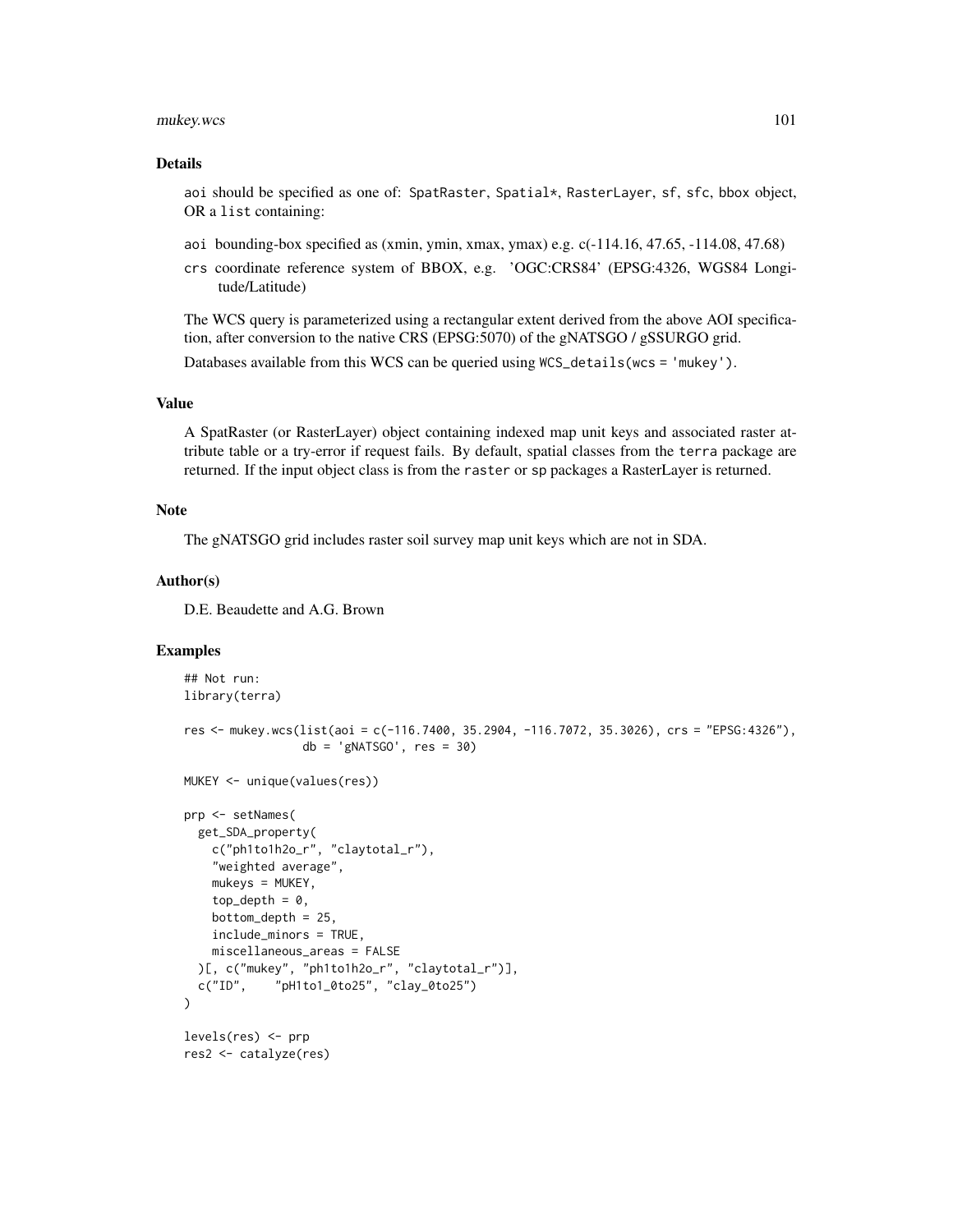```
res2
plot(res2[['pH1to1_0to25']])
## End(Not run)
```
NASISDomainsAsFactor *Get/Set Options for Encoding NASIS Domains as Factors*

#### Description

Set package option soilDB.NASIS.DomainsAsFactor for returning coded NASIS domains as factors.

## Usage

```
NASISDomainsAsFactor(x = NULL)
```
## Arguments

x logical; default FALSE

#### Value

logical, result of getOption("soilDB.NASIS.DomainsAsFactor")

## Examples

## Not run: NASISDomansAsFactor(TRUE)

## End(Not run)

NASIS\_table\_column\_keys

*NASIS 7 Tables, Columns and Foreign Keys*

# Description

This dataset contains NASIS 7 Tables, Columns and Foreign Keys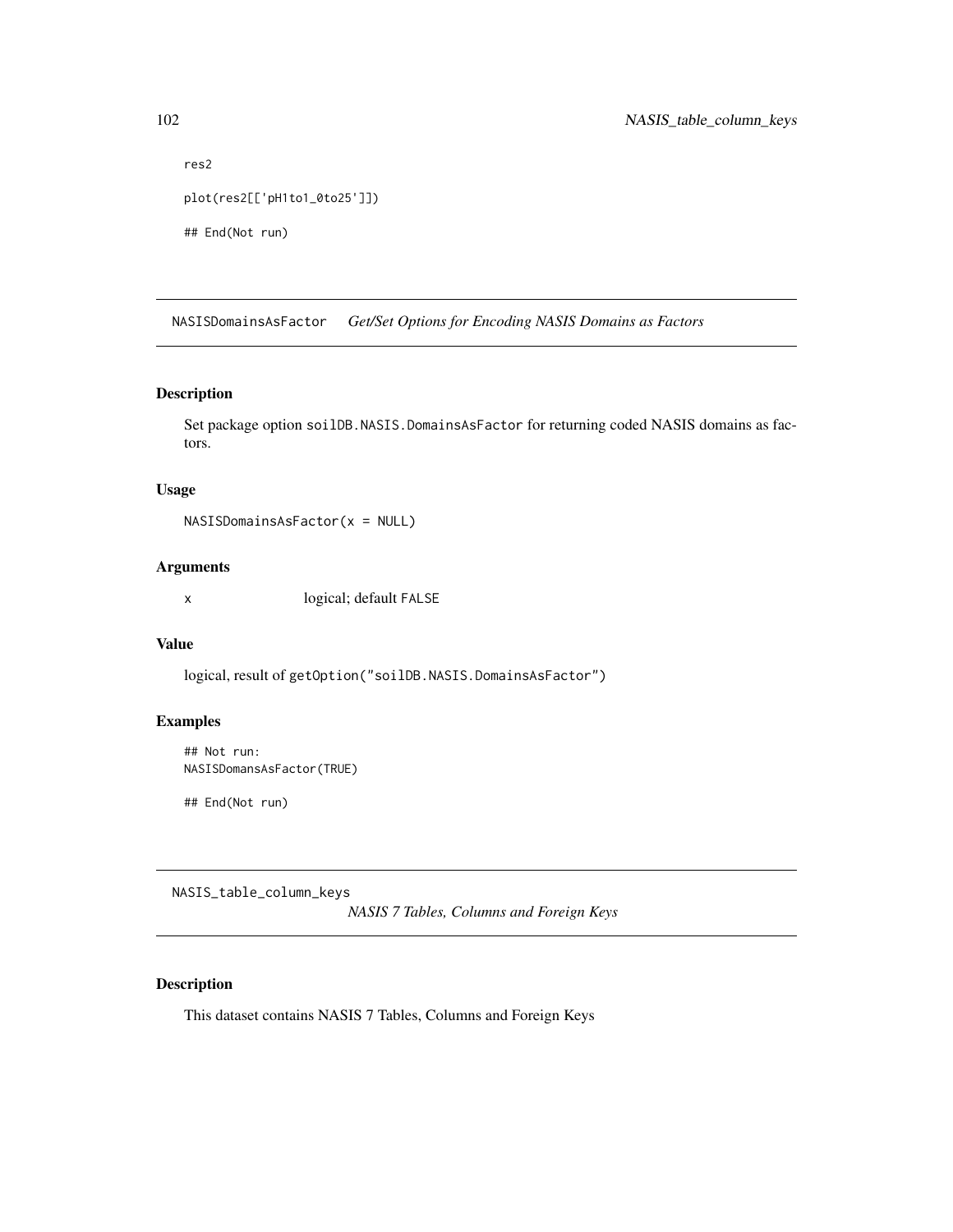## Description

This is the R interface to [OSD search by Section](https://casoilresource.lawr.ucdavis.edu/osd-search/) and [OSD Search](https://casoilresource.lawr.ucdavis.edu/osd-search/search-entire-osd.php) APIs provided by SoilWeb.

OSD records are searched with the [PostgreSQL fulltext indexing](https://www.postgresql.org/docs/9.5/textsearch.html) and query system [\(syntax details\)](https://www.postgresql.org/docs/9.5/datatype-textsearch.html). Each search field (except for the "brief narrative" and MLRA) corresponds with a section header in an OSD. The results may not include every OSD due to formatting errors and typos. Results are scored based on the number of times search terms match words in associated sections.

## Usage

```
OSDquery(
  everything = NULL,
  mlra = "",taxonomic_class = "",
  typical_pedon = "",
  brief_narrative = ",
  ric = ",
  use_and_veg = ",
  competing_series = "",
  geog_location = "",
  geog_assoc_soils = ""
)
```
## Arguments

| everything       | search entire OSD text (default is NULL), mlra may also be specified, all other<br>arguments are ignored |  |
|------------------|----------------------------------------------------------------------------------------------------------|--|
| mlra             | a comma-delimited string of MLRA to search ('17,18,22A')                                                 |  |
| taxonomic_class  |                                                                                                          |  |
|                  | search family level classification                                                                       |  |
| typical_pedon    | search typical pedon section                                                                             |  |
| brief narrative  |                                                                                                          |  |
|                  | search brief narrative                                                                                   |  |
| ric              | search range in characteristics section                                                                  |  |
| use_and_veg      | search use and vegetation section                                                                        |  |
| competing_series |                                                                                                          |  |
|                  | search competing series section                                                                          |  |
| geog_location    | search geographic setting section                                                                        |  |
| geog_assoc_soils |                                                                                                          |  |
|                  | search geographically associated soils section                                                           |  |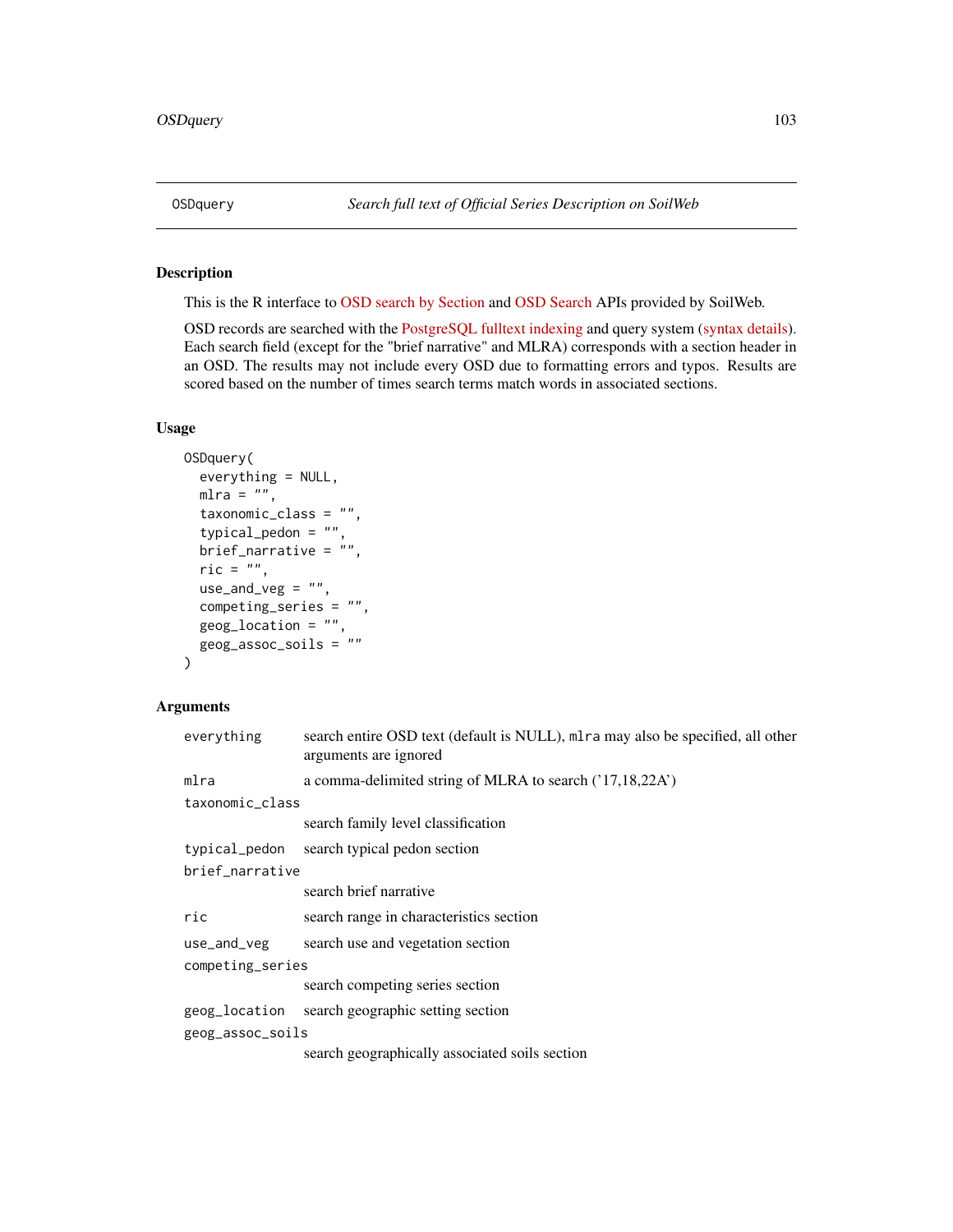## Details

See [this webpage](https://casoilresource.lawr.ucdavis.edu/osd-search/) for more information.

- family level taxa are derived from SC database, not parsed OSD records
- MLRA are derived via spatial intersection (SSURGO x MLRA polygons)
- MLRA-filtering is only possible for series used in the current SSURGO snapshot (component name)
- logical AND: &
- logical OR: |
- wildcard, e.g. rhy-something rhy:\*
- search terms with spaces need doubled single quotes: "san joaquin"
- combine search terms into a single expression: (grano: \* | granite)

Related documentation can be found in the following tutorials

- [overview of all soil series query functions](http://ncss-tech.github.io/AQP/soilDB/soil-series-query-functions.html)
- [competing soil series](https://ncss-tech.github.io/AQP/soilDB/competing-series.html)
- [siblings](https://ncss-tech.github.io/AQP/soilDB/siblings.html)

### Value

a data.frame object containing soil series names that match patterns supplied as arguments.

## Note

SoilWeb maintains a snapshot of the Official Series Description data.

# Author(s)

D.E. Beaudette

# References

[https://www.nrcs.usda.gov/wps/portal/nrcs/detailfull/soils/home/?cid=nrcs142p2\\_053587](https://www.nrcs.usda.gov/wps/portal/nrcs/detailfull/soils/home/?cid=nrcs142p2_053587)

# See Also

[fetchOSD,](#page-19-0) [siblings,](#page-118-0) [fetchOSD](#page-19-0)

# Examples

if(requireNamespace("curl") & curl::has\_internet() & require(aqp)) {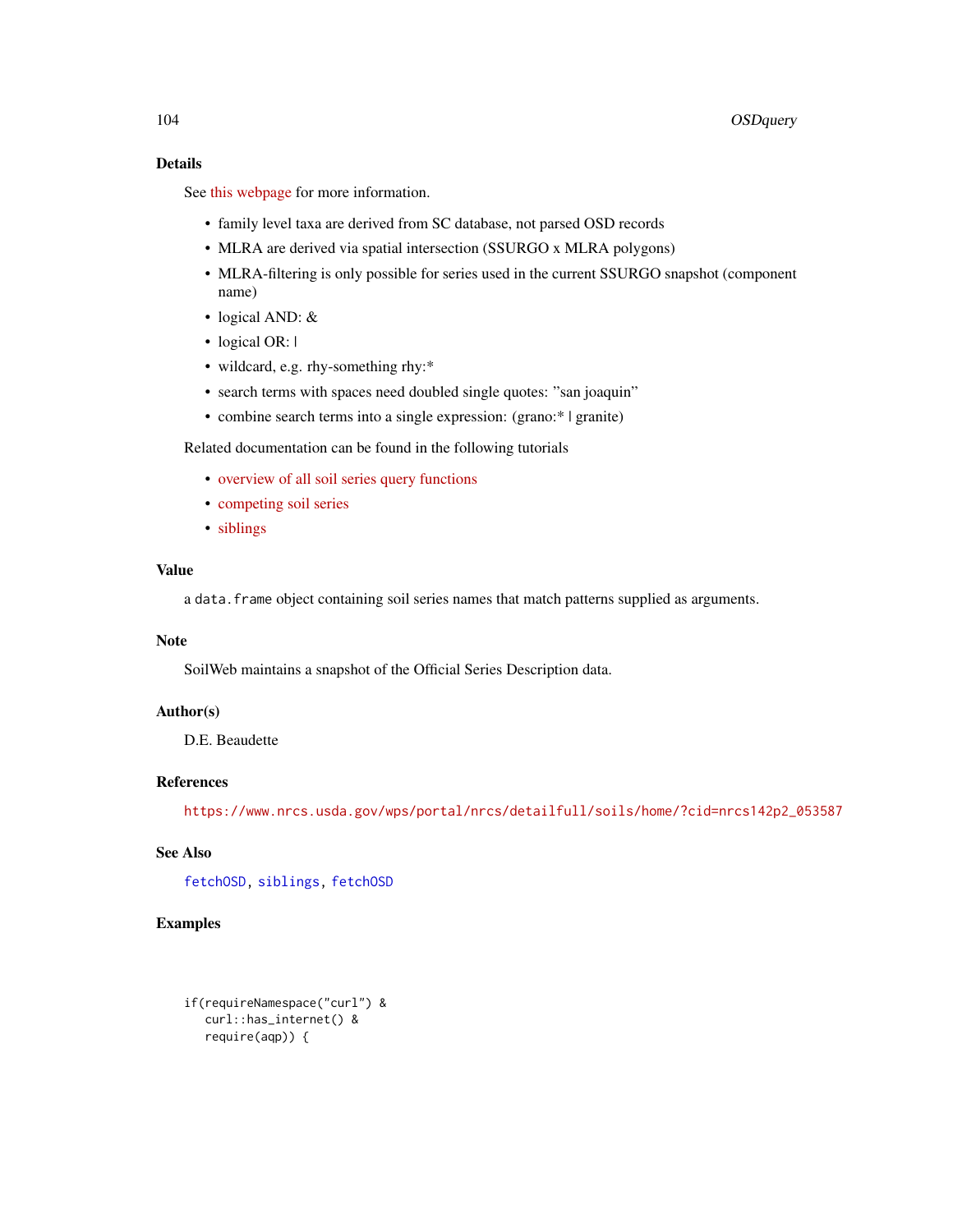## parseWebReport 105

```
# find all series that list Pardee as a geographically associated soil.
 s <- OSDquery(geog_assoc_soils = 'pardee')
 # get data for these series
 x <- fetchOSD(s$series, extended = TRUE, colorState = 'dry')
 # simple figure
 par(mar=c(0,0,1,1))
 plot(x$SPC)
}
```
parseWebReport *Parse contents of a web report, based on supplied arguments.*

## Description

Parse contents of a web report, based on supplied arguments.

## Usage

parseWebReport(url, args, index = 1)

## Arguments

| url   | Base URL to a LIMS/NASIS web report.                                        |
|-------|-----------------------------------------------------------------------------|
| args  | List of named arguments to send to report, see details.                     |
| index | Integer index specifying the table to return, or, NULL for a list of tables |

# Details

Report argument names can be inferred by inspection of the HTML source associated with any given web report.

# Value

A data.frame object in the case of a single integer passed to index, a list object in the case of an integer vector or NULL passed to index.

## Note

Most web reports are for internal use only.

### Author(s)

D.E. Beaudette and S.M. Roecker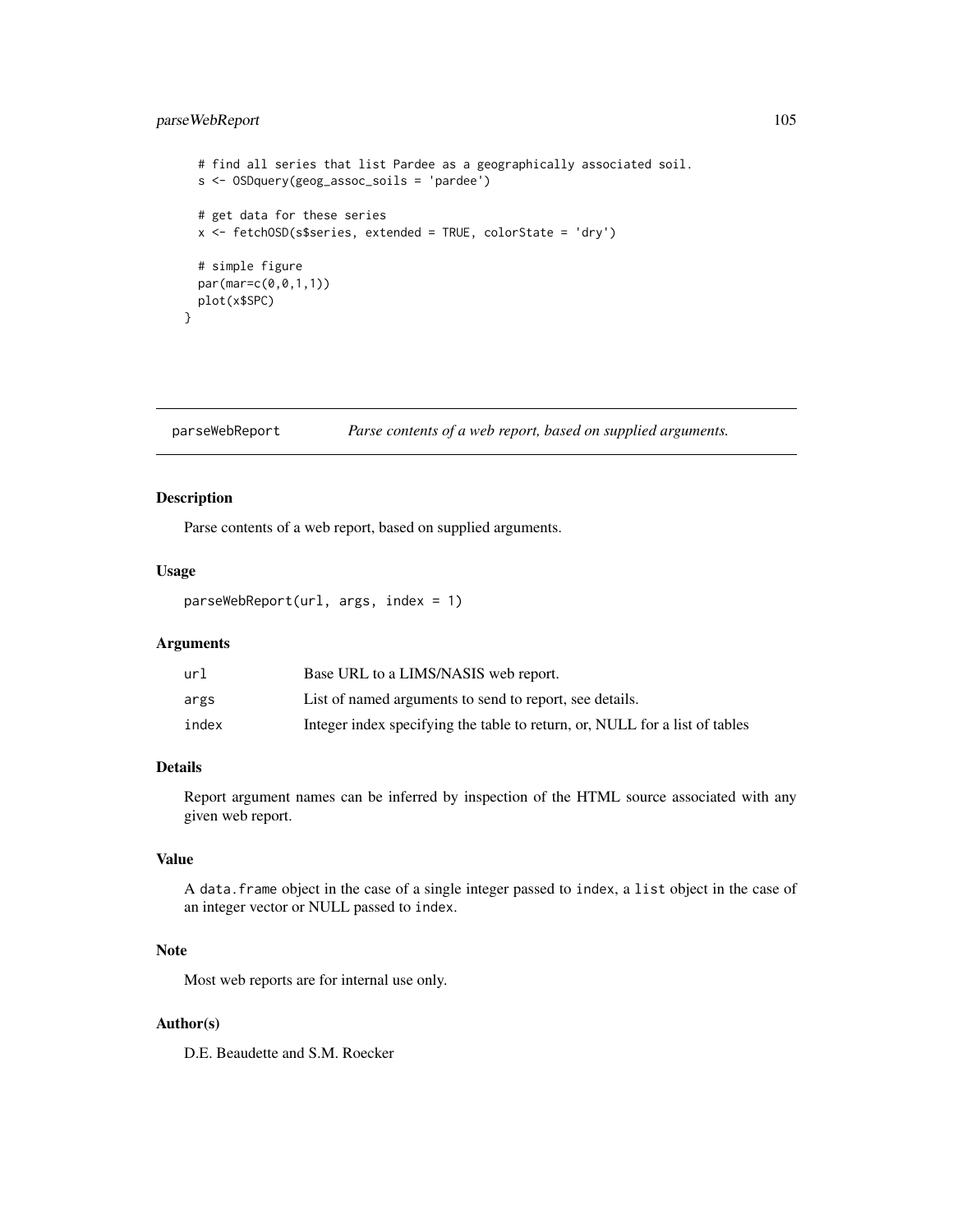# Examples

# pending

processSDA\_WKT *Post-process Well-Known Text from Soil Data Access*

#### Description

This is a helper function commonly used with SDA\_query to extract WKT (well-known text) representation of geometry to an sf or sp object.

### Usage

```
processSDA_WKT(d, g = "geom", crs = 4326, p4s = NULL, as_sf = TRUE)
```
### Arguments

| d        | data. frame returned by SDA_query, containing WKT representation of geom-<br>etry          |
|----------|--------------------------------------------------------------------------------------------|
| g        | name of column in d containing WKT geometry                                                |
| crs      | CRS definition (e.g. an EPSG code). Default 4326 for WGS84 Geographic<br>Coordinate System |
| p4s      | Deprecated: PROJ4 CRS definition                                                           |
| $as\_sf$ | Return an sf data. frame? If FALSE return a Spatial* object.                               |

## Details

The SDA website can be found at <https://sdmdataaccess.nrcs.usda.gov>. See the [SDA Tuto](http://ncss-tech.github.io/AQP/soilDB/SDA-tutorial.html)[rial](http://ncss-tech.github.io/AQP/soilDB/SDA-tutorial.html) for detailed examples.

The SDA website can be found at <https://sdmdataaccess.nrcs.usda.gov>. See the [SDA Tuto](http://ncss-tech.github.io/AQP/soilDB/SDA-tutorial.html)[rial](http://ncss-tech.github.io/AQP/soilDB/SDA-tutorial.html) for detailed examples.

### Value

An sf object or if as\_sf is FALSE a Spatial\* object.

### Note

This function requires the sf package.

## Author(s)

D.E. Beaudette, A.G. Brown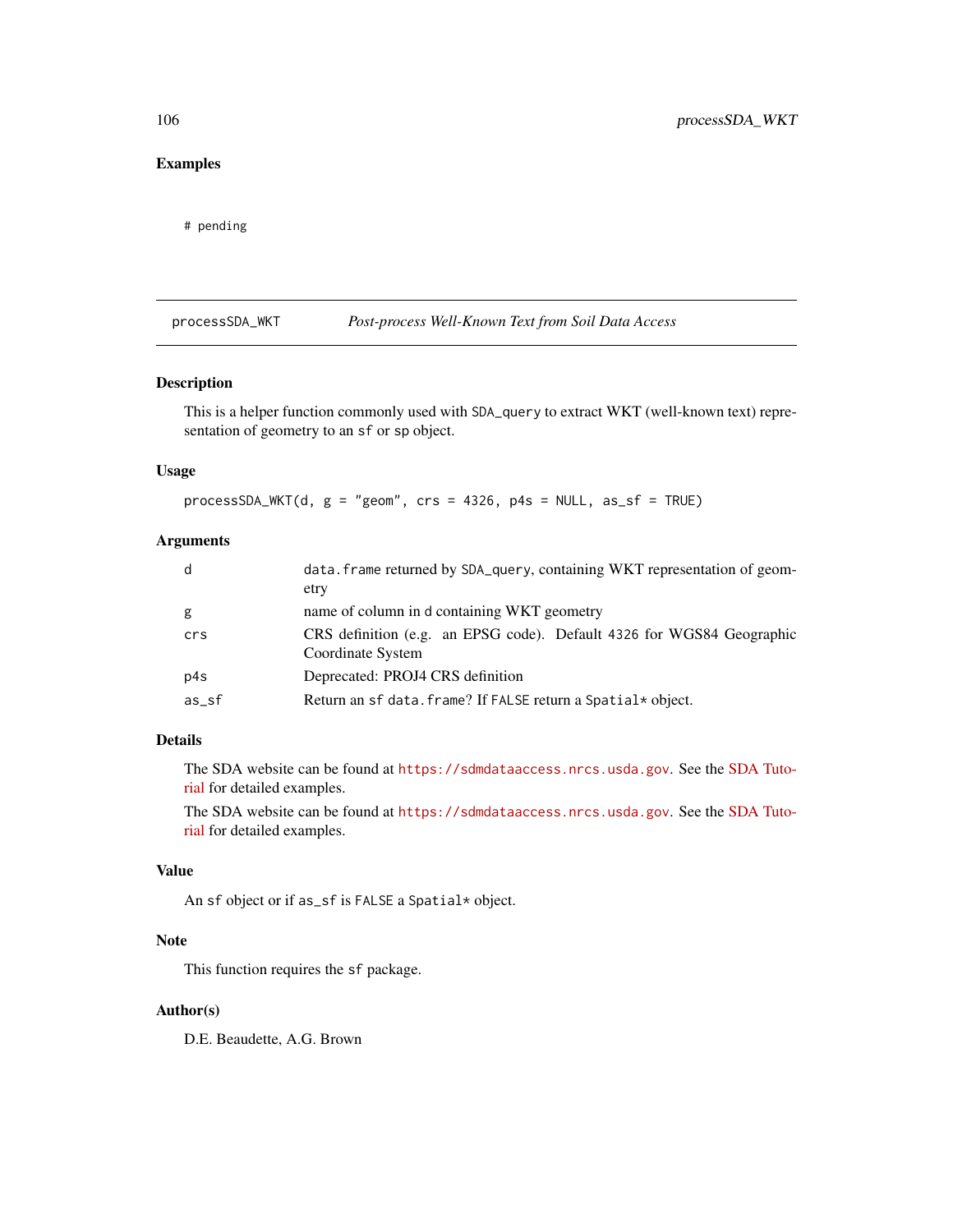#### Description

A simple interface to the [ROSETTA model](https://www.ars.usda.gov/pacific-west-area/riverside-ca/agricultural-water-efficiency-and-salinity-research-unit/docs/model/rosetta-model/) for predicting hydraulic parameters from soil properties. The ROSETTA API was developed by Dr. Todd Skaggs (USDA-ARS) and links to the work of Zhang and Schaap, (2017). See the [related tutorial](http://ncss-tech.github.io/AQP/soilDB/ROSETTA-API.html) for additional examples.

#### Usage

```
ROSETTA(
  x,
  vars,
  v = c("1", "2", "3"),
  include.sd = FALSE,
  chunkSize = 10000,conf = NULL
)
```
#### Arguments

| $\mathsf{x}$ | a data. frame of required soil properties, may contain other columns, see details              |
|--------------|------------------------------------------------------------------------------------------------|
| vars         | character vector of column names in x containing relevant soil property values,<br>see details |
| $\mathbf v$  | ROSETTA model version number: '1', '2', or '3', see details and references.                    |
| include.sd   | logical, include bootstrap standard deviation for estimated parameters                         |
| chunkSize    | number of records per API call                                                                 |
| conf         | configuration passed to httr:: POST() such as verbose().                                       |

#### Details

Soil properties supplied in x must be described, in order, via vars argument. The API does not use the names but column ordering must follow: sand, silt, clay, bulk density, volumetric water content at 33kPa (1/3 bar), and volumetric water content at 1500kPa (15 bar).

The ROSETTA model relies on a minimum of 3 soil properties, with increasing (expected) accuracy as additional properties are included:

- required, sand, silt, clay: USDA soil texture separates (percentages) that sum to 100\
- optional, bulk density (any moisture basis): mass per volume after accounting for >2mm fragments, units of gm/cm3
- optional, volumetric water content at 33 kPa: roughly "field capacity" for most soils, units of cm^3/cm^3
- optional, volumetric water content at 1500 kPa: roughly "permanent wilting point" for most plants, units of cm^3/cm^3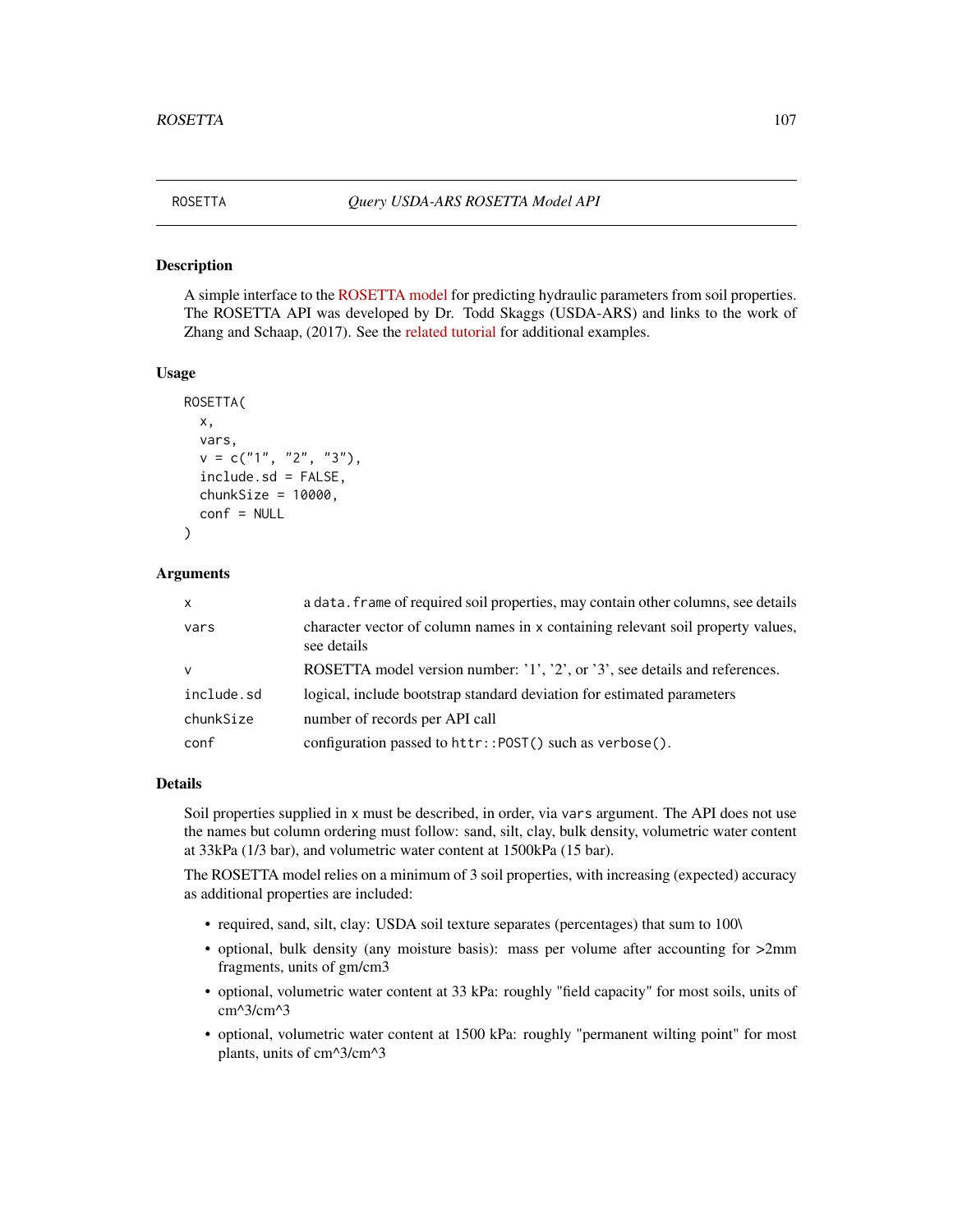The Rosetta pedotransfer function predicts five parameters for the van Genuchten model of unsaturated soil hydraulic properties

- theta\_r : residual volumetric water content
- theta s : saturated volumetric water content
- log10(alpha) : retention shape parameter [log10(1/cm)]
- $log10(npar)$ : retention shape parameter
- log10(ksat) : saturated hydraulic conductivity [log10(cm/d)]

Column names not specified in vars are retained in the output.

Three versions of the ROSETTA model are available, selected using  $v = 1$ ,  $v = 2$ , or  $v = 3$ .

- version 1 Schaap, M.G., F.J. Leij, and M.Th. van Genuchten. 2001. ROSETTA: a computer program for estimating soil hydraulic parameters with hierarchical pedotransfer functions. Journal of Hydrology 251(3-4): 163-176. doi: doi: [10.1016/S00221694\(01\)004668.](https://doi.org/10.1016/S0022-1694(01)00466-8)
- version 2 Schaap, M.G., A. Nemes, and M.T. van Genuchten. 2004. Comparison of Models for Indirect Estimation of Water Retention and Available Water in Surface Soils. Vadose Zone Journal 3(4): 1455-1463. doi: doi: [10.2136/vzj2004.1455.](https://doi.org/10.2136/vzj2004.1455)
- version 3 Zhang, Y., and M.G. Schaap. 2017. Weighted recalibration of the Rosetta pedotransfer model with improved estimates of hydraulic parameter distributions and summary statistics (Rosetta3). Journal of Hydrology 547: 39-53. doi: doi: [10.1016/j.jhydrol.2017.01.004.](https://doi.org/10.1016/j.jhydrol.2017.01.004)

#### Author(s)

D.E. Beaudette, Todd Skaggs (ARS), Richard Reid

#### References

Consider using the interactive version, with copy/paste functionality at: [https://www.handbook60.](https://www.handbook60.org/rosetta) [org/rosetta](https://www.handbook60.org/rosetta).

Rosetta Model Home Page: [https://www.ars.usda.gov/pacific-west-area/riverside-ca/](https://www.ars.usda.gov/pacific-west-area/riverside-ca/agricultural-water-efficiency-and-salinity-research-unit/docs/model/rosetta-model/) [agricultural-water-efficiency-and-salinity-research-unit/docs/model/rosetta-model/](https://www.ars.usda.gov/pacific-west-area/riverside-ca/agricultural-water-efficiency-and-salinity-research-unit/docs/model/rosetta-model/).

Python ROSETTA model: <http://www.u.arizona.edu/~ygzhang/download.html>.

Yonggen Zhang, Marcel G. Schaap. 2017. Weighted recalibration of the Rosetta pedotransfer model with improved estimates of hydraulic parameter distributions and summary statistics (Rosetta3). Journal of Hydrology. 547: 39-53. doi: [10.1016/j.jhydrol.2017.01.004.](https://doi.org/10.1016/j.jhydrol.2017.01.004)

Kosugi, K. 1999. General model for unsaturated hydraulic conductivity for soils with lognormal pore-size distribution. Soil Sci. Soc. Am. J. 63:270-277.

Mualem, Y. 1976. A new model predicting the hydraulic conductivity of unsaturated porous media. Water Resour. Res. 12:513-522.

Schaap, M.G. and W. Bouten. 1996. Modeling water retention curves of sandy soils using neural networks. Water Resour. Res. 32:3033-3040.

Schaap, M.G., Leij F.J. and van Genuchten M.Th. 1998. Neural network analysis for hierarchical prediction of soil water retention and saturated hydraulic conductivity. Soil Sci. Soc. Am. J. 62:847-855.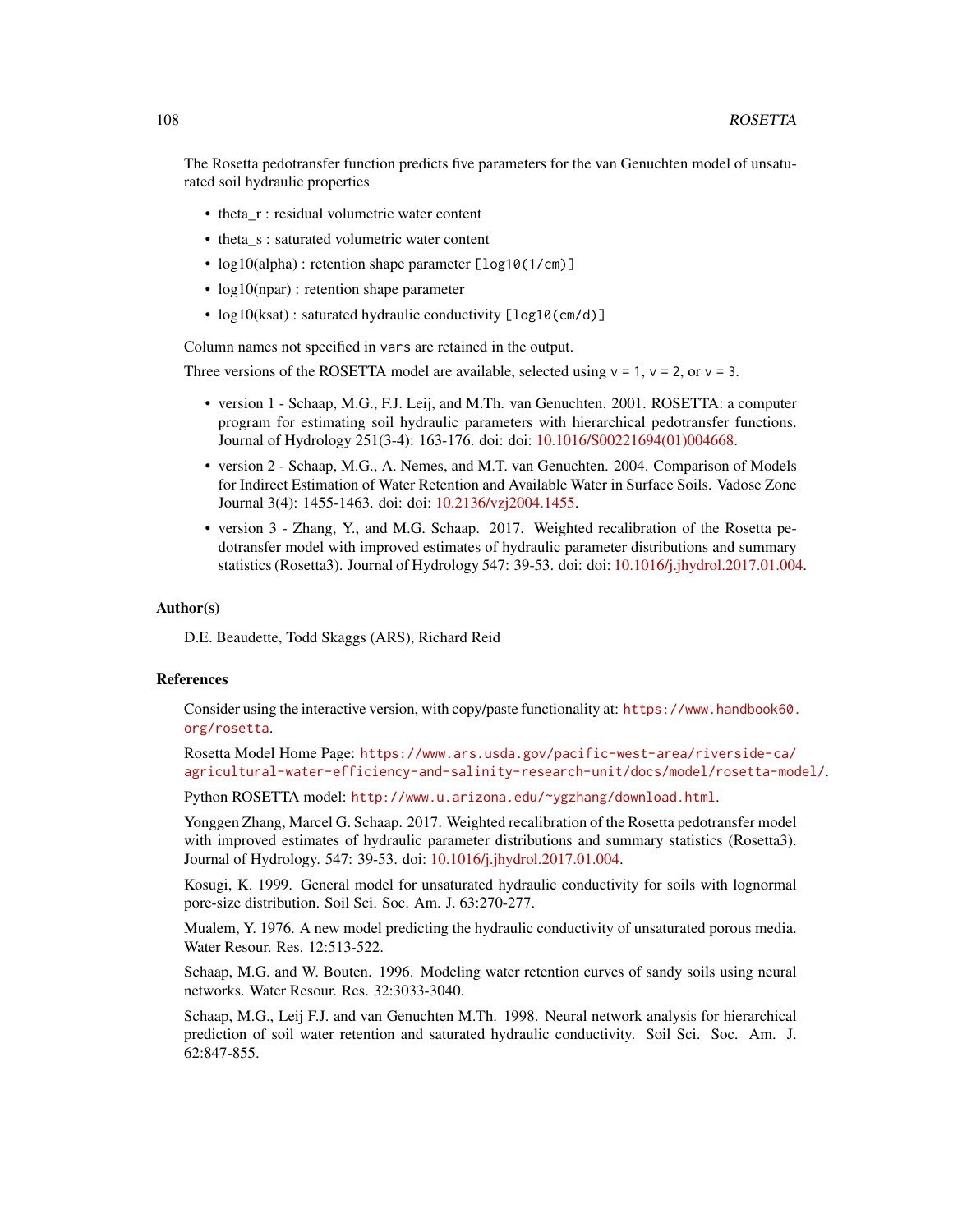<span id="page-108-1"></span>Schaap, M.G., and F.J. Leij, 1998. Database Related Accuracy and Uncertainty of Pedotransfer Functions, Soil Science 163:765-779.

Schaap, M.G., F.J. Leij and M. Th. van Genuchten. 1999. A bootstrap-neural network approach to predict soil hydraulic parameters. In: van Genuchten, M.Th., F.J. Leij, and L. Wu (eds), Proc. Int. Workshop, Characterization and Measurements of the Hydraulic Properties of Unsaturated Porous Media, pp 1237-1250, University of California, Riverside, CA.

Schaap, M.G., F.J. Leij, 1999, Improved prediction of unsaturated hydraulic conductivity with the Mualem-van Genuchten, Submitted to Soil Sci. Soc. Am. J.

van Genuchten, M.Th. 1980. A closed-form equation for predicting the hydraulic conductivity of unsaturated soils. Soil Sci. Am. J. 44:892-898.

Schaap, M.G., F.J. Leij, and M.Th. van Genuchten. 2001. ROSETTA: a computer program for estimating soil hydraulic parameters with hierarchical pedotransfer functions. Journal of Hydrology 251(3-4): 163-176. doi: doi: [10.1016/S00221694\(01\)004668.](https://doi.org/10.1016/S0022-1694(01)00466-8)

Schaap, M.G., A. Nemes, and M.T. van Genuchten. 2004. Comparison of Models for Indirect Estimation of Water Retention and Available Water in Surface Soils. Vadose Zone Journal 3(4): 1455-1463. doi: doi: [10.2136/vzj2004.1455.](https://doi.org/10.2136/vzj2004.1455)

Zhang, Y., and M.G. Schaap. 2017. Weighted recalibration of the Rosetta pedotransfer model with improved estimates of hydraulic parameter distributions and summary statistics (Rosetta3). Journal of Hydrology 547: 39-53. doi: doi: [10.1016/j.jhydrol.2017.01.004.](https://doi.org/10.1016/j.jhydrol.2017.01.004)

SCAN\_sensor\_metadata *Get daily climate data from USDA-NRCS SCAN (Soil Climate Analysis Network) Stations*

#### <span id="page-108-0"></span>**Description**

Query soil/climate data from USDA-NRCS SCAN Stations

# Usage

```
SCAN_sensor_metadata(site.code)
```

```
SCAN_site_metadata(site.code = NULL)
```

```
fetchSCAN(site.code, year, report = "SCAN", ...)
```
# Arguments

| site.code | a vector of site codes. If NULL SCAN_site_metadata() returns metadata for all<br>SCAN sites. |
|-----------|----------------------------------------------------------------------------------------------|
| vear      | a vector of years                                                                            |
| report    | report name, single value only                                                               |
| $\ddotsc$ | additional arguments (not used)                                                              |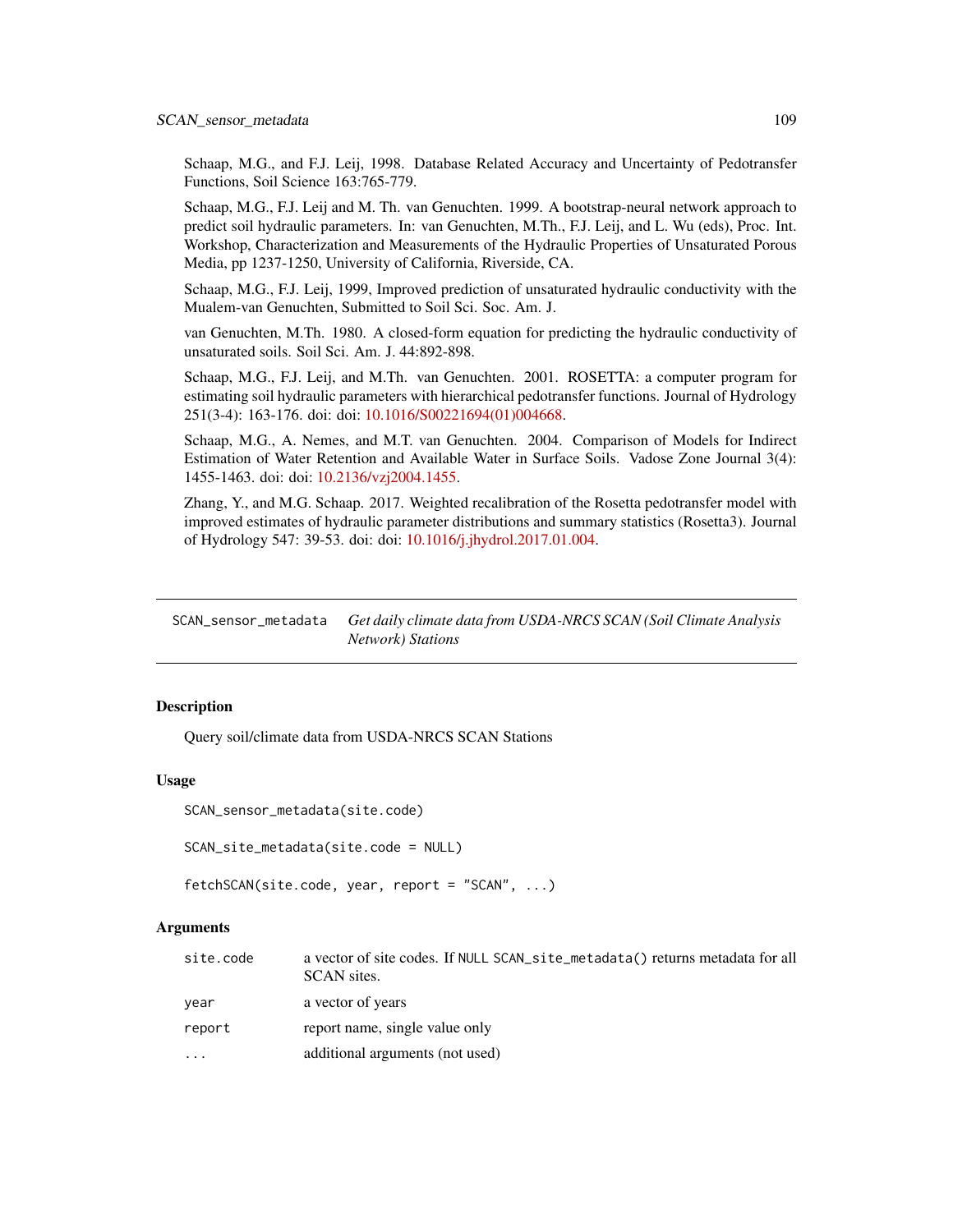# Details

Possible above and below ground sensor types include: 'SMS' (soil moisture), 'STO' (soil temperature), 'SAL' (salinity), 'TAVG' (daily average air temperature), 'TMIN' (daily minimum air temperature), 'TMAX' (daily maximum air temperature), 'PRCP' (daily precipitation), 'PREC' (daily precipitation), 'SNWD' (snow depth), 'WTEQ' (snow water equivalent),'WDIRV' (wind direction), 'WSPDV' (wind speed), 'LRADT' (solar radiation/langley total).

- More on [SCAN sensors](https://www.nrcs.usda.gov/wps/portal/wcc/home/dataAccessHelp/faqs/scanSensors/)
- More on [SNOTEL sensors](https://www.nrcs.usda.gov/wps/portal/wcc/home/dataAccessHelp/faqs/snotelSensors/)

See the [SCAN and SNOTEL FAQ](https://www.nrcs.usda.gov/wps/portal/wcc/home/dataAccessHelp/faqs/) for answers to common questions about these data.

See the [fetchSCAN tutorial](http://ncss-tech.github.io/AQP/soilDB/fetchSCAN-demo.html) for additional usage and visualization examples.

# Value

a data.frame object; NULL on bad request.

#### Author(s)

D.E. Beaudette, A.G. Brown

#### References

https://www.nrcs.usda.gov/wps/portal/wcc/home/

#### Examples

```
if(requireNamespace("curl") &
   curl::has_internet()) {
    # get data
    x <- try(fetchSCAN(site.code=c(356, 2072), year=c(2015, 2016)))
   str(x)
    # get sensor metadata
   m <- SCAN_sensor_metadata(site.code=c(356, 2072))
    # get site metadata
   m <- SCAN_site_metadata(site.code=c(356, 2072))
}
```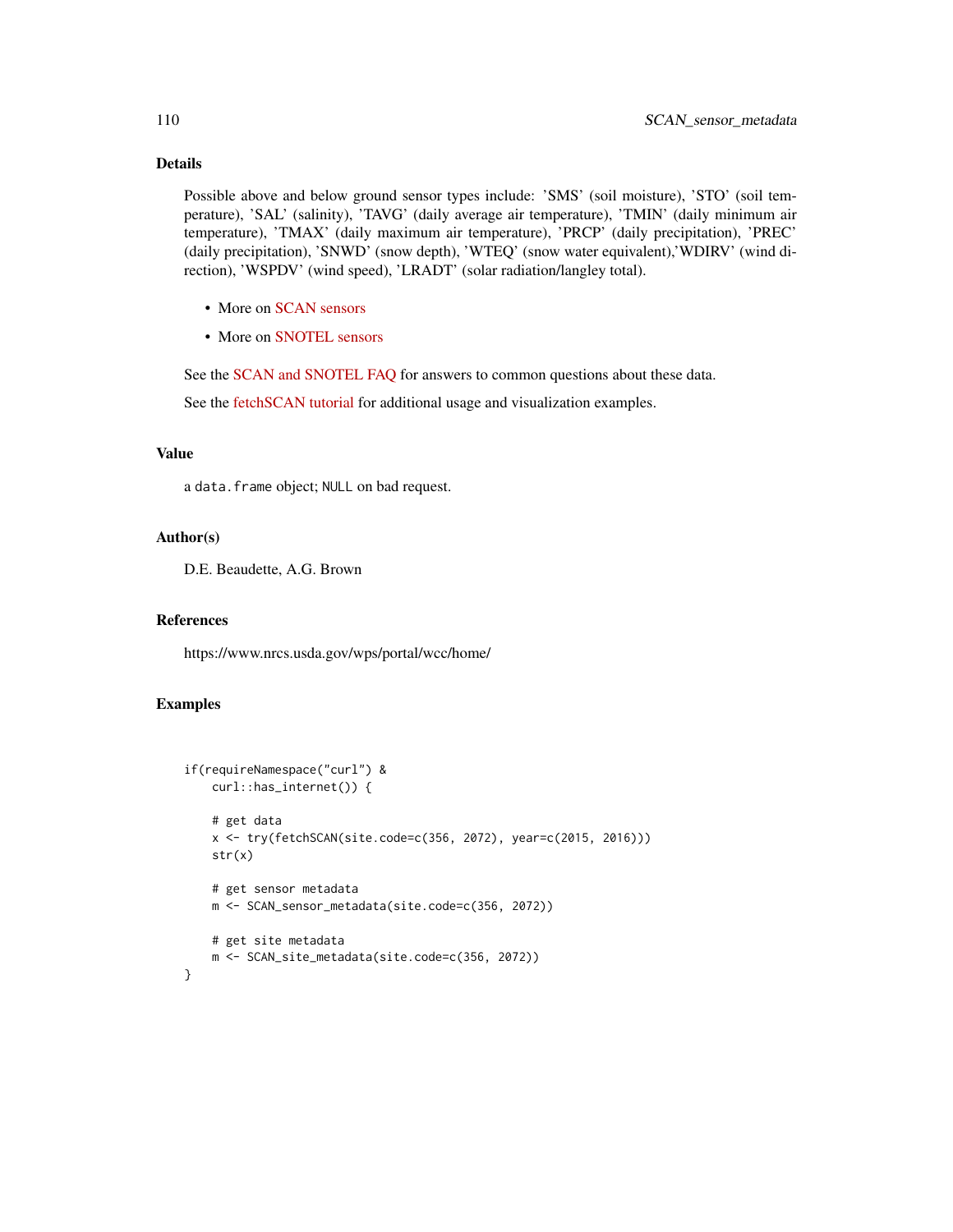<span id="page-110-1"></span>SCAN\_SNOTEL\_metadata *Get SCAN and SNOTEL Station Metadata*

#### Description

These data have been compiled from several sources and represent a progressive effort to organize SCAN/SNOTEL station metadata. Therefore, some records may be missing or incorrect.

#### Format

A data frame with 1092 observations on the following 12 variables.

list("Name") station name list("Site") station ID list("State") state list("Network") sensor network: SCAN / SNOTEL list("County") county list("Elevation\_ft") station elevation in feet list("Latitude") latitude of station list("Longitude") longitude of station list("HUC") associated watershed list("climstanm") climate station name (TODO: remove this column) list("upedonid") associated user pedon ID list("pedlabsampnum") associated lab sample ID

<span id="page-110-0"></span>SDA\_query *Query Soil Data Access*

## **Description**

Submit a query to the Soil Data Access (SDA) REST/JSON web-service and return the results as a data.frame. There is a 100,000 record limit and 32Mb JSON serializer limit, per query. Queries should contain a WHERE statement or JOIN condition to limit the number of rows affected / returned. Consider wrapping calls to SDA\_query in a function that can iterate over logical chunks (e.g. areasymbol, mukey, cokey, etc.). The function makeChunks can help with such iteration.

#### Usage

SDA\_query(q)

#### Arguments

q A valid T-SQL query surrounded by double quotes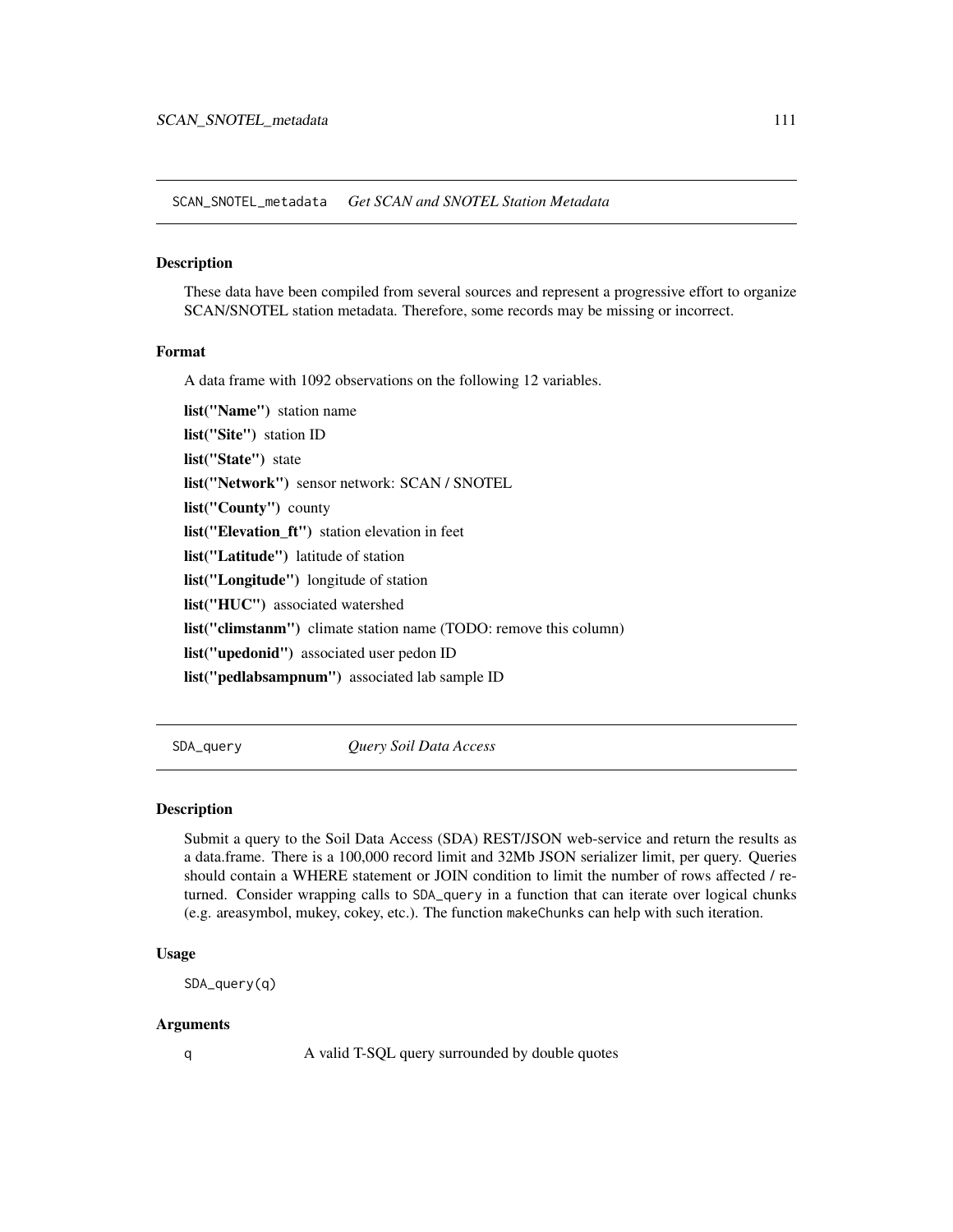# <span id="page-111-0"></span>Details

The SDA website can be found at <https://sdmdataaccess.nrcs.usda.gov> and query examples can be found at <https://sdmdataaccess.nrcs.usda.gov/QueryHelp.aspx>. A library of query examples can be found at [https://nasis.sc.egov.usda.gov/NasisReportsWebSite/](https://nasis.sc.egov.usda.gov/NasisReportsWebSite/limsreport.aspx?report_name=SDA-SQL_Library_Home) [limsreport.aspx?report\\_name=SDA-SQL\\_Library\\_Home](https://nasis.sc.egov.usda.gov/NasisReportsWebSite/limsreport.aspx?report_name=SDA-SQL_Library_Home).

SSURGO (detailed soil survey) and STATSGO (generalized soil survey) data are stored together within SDA. This means that queries that don't specify an area symbol may result in a mixture of SSURGO and STATSGO records. See the examples below and the [SDA Tutorial](http://ncss-tech.github.io/AQP/soilDB/SDA-tutorial.html) for details.

#### Value

a data.frame result (NULL if empty, try-error on error)

#### Note

This function requires the httr, jsonlite, and xml2 packages

#### Author(s)

D.E. Beaudette

# See Also

[SDA\\_spatialQuery](#page-112-0)

# Examples

```
if(requireNamespace("curl") & requireNamespace("wk") &
  curl::has_internet()) {
 ## get SSURGO export date for all soil survey areas in California
 # there is no need to filter STATSGO
 # because we are filtering on SSURGO area symbols
 q <- "SELECT areasymbol, saverest FROM sacatalog WHERE areasymbol LIKE 'CA%';"
 x <- SDA_query(q)
 head(x)
 ## get SSURGO component data associated with the
 ## Amador series / major component only
 # this query must explicitly filter out STATSGO data
 q <- "SELECT cokey, compname, comppct_r FROM legend
   INNER JOIN mapunit mu ON mu.lkey = legend.lkey
   INNER JOIN component co ON mu.mukey = co.mukey
   WHERE legend.areasymbol != 'US' AND compname = 'Amador';"
 res <- SDA_query(q)
 str(res)
```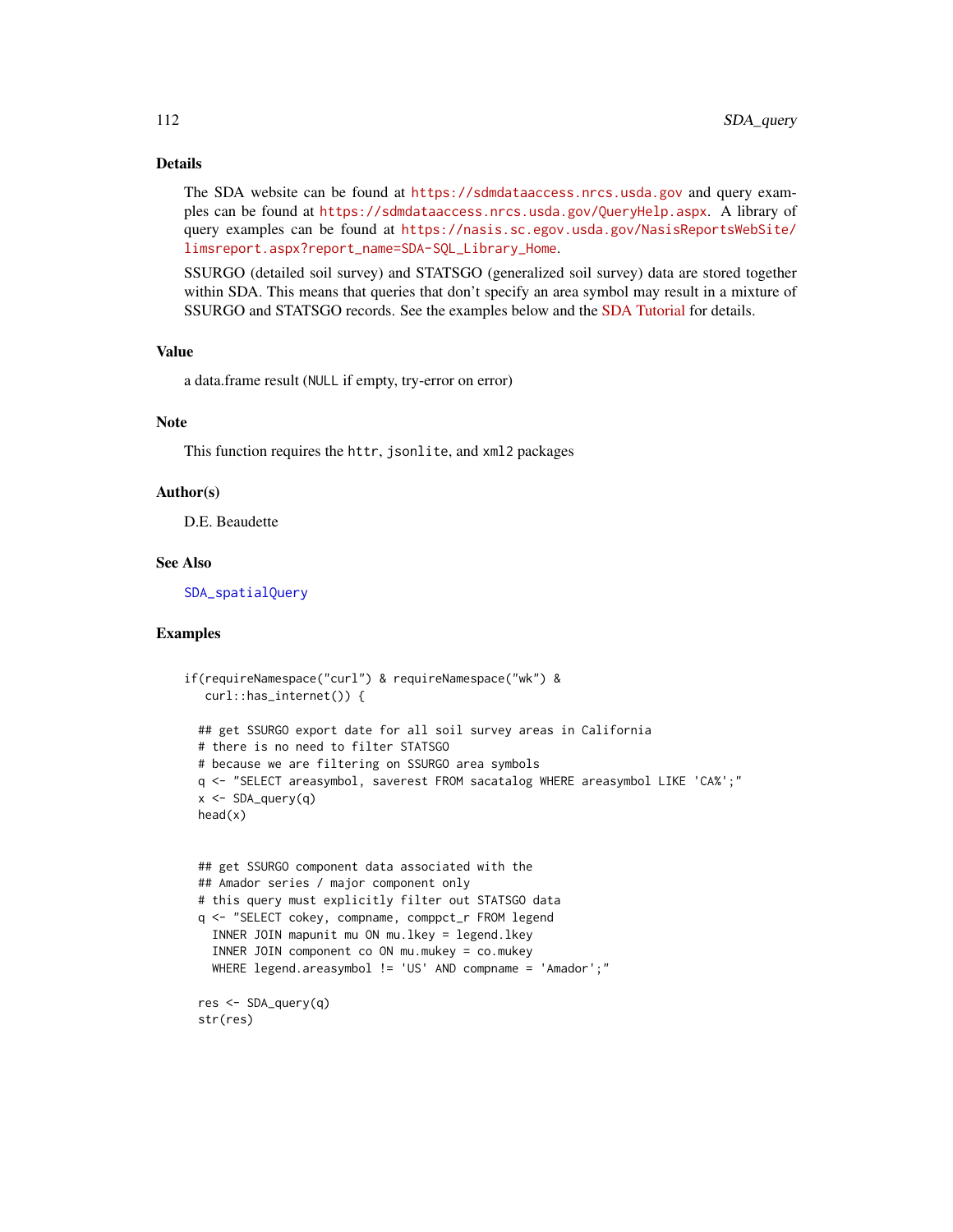```
## get component-level data for a specific soil survey area (Yolo county, CA)
# there is no need to filter STATSGO because the query contains
# an implicit selection of SSURGO data by areasymbol
q <- "SELECT
  component.mukey, cokey, comppct_r, compname, taxclname,
   taxorder, taxsuborder, taxgrtgroup, taxsubgrp
  FROM legend
  INNER JOIN mapunit ON mapunit.lkey = legend.lkey
  LEFT OUTER JOIN component ON component.mukey = mapunit.mukey
  WHERE legend.areasymbol = 'CA113';"
res <- SDA_query(q)
str(res)
## get tabular data based on result from spatial query
# there is no need to filter STATSGO because
# SDA_Get_Mukey_from_intersection_with_WktWgs84() implies SSURGO
p <- wk::as_wkt(wk::rct(-120.9, 37.7, -120.8, 37.8))
q <- paste0("SELECT mukey, cokey, compname, comppct_r FROM component
    WHERE mukey IN (SELECT DISTINCT mukey FROM
     SDA_Get_Mukey_from_intersection_with_WktWgs84('", p,
      "')) ORDER BY mukey, cokey, comppct_r DESC")
 x <- SDA_query(q)
 str(x)
}
```
<span id="page-112-0"></span>SDA\_spatialQuery *Query Soil Data Access by spatial intersection with supplied geometry*

# **Description**

Query SDA (SSURGO / STATSGO) records via spatial intersection with supplied geometries. Input can be SpatialPoints, SpatialLines, or SpatialPolygons objects with a valid CRS. Map unit keys, overlapping polygons, or the spatial intersection of geom + SSURGO / STATSGO polygons can be returned. See details.

# Usage

```
SDA_spatialQuery(
  geom,
  what = "mukey",
  geomIntersection = FALSE,
  db = c("SSURGO", "STATSGO", "SAPOLYGON"),
 byFeature = FALSE,
  idcol = "gid".query_string = FALSE,
  as_Spatial = getOption("soilDB.return_Spatial", default = FALSE)
)
```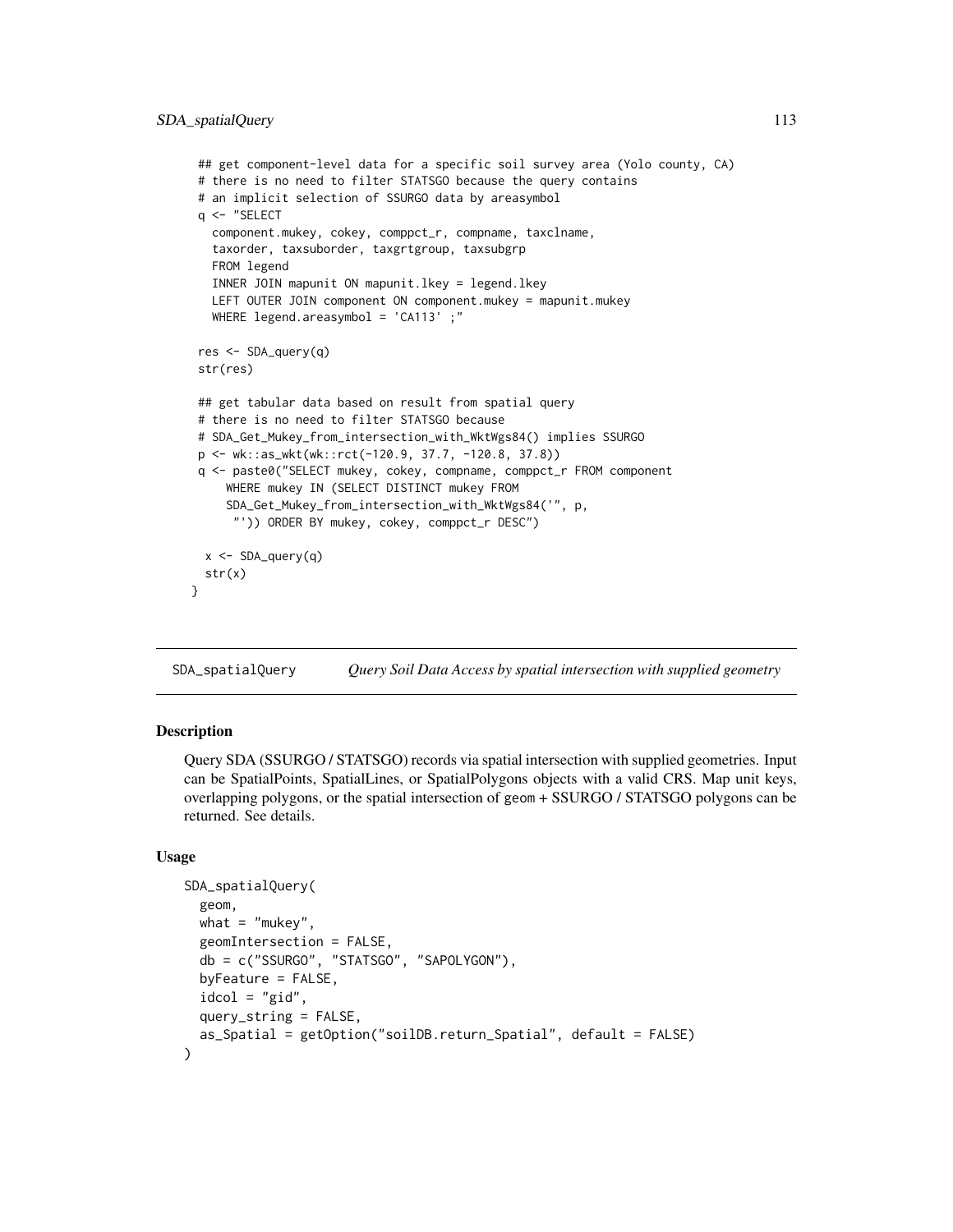#### <span id="page-113-0"></span>Arguments

| geom             | an sf or Spatial* object, with valid CRS. May contain multiple features.                                                                                                                                                                                                                                                                                       |  |
|------------------|----------------------------------------------------------------------------------------------------------------------------------------------------------------------------------------------------------------------------------------------------------------------------------------------------------------------------------------------------------------|--|
| what             | a character vector specifying what to return. 'mukey': data. frame with inter-<br>secting map unit keys and names, 'mupolygon' overlapping or intersecting map<br>unit polygons from selected database, 'areasymbol': data.frame with inter-<br>secting soil survey areas, 'sapolygon': overlapping or intersecting soil survey<br>area polygons (SSURGO only) |  |
| geomIntersection |                                                                                                                                                                                                                                                                                                                                                                |  |
|                  | logical; FALSE: overlapping map unit polygons returned, TRUE: intersection of<br>geom + map unit polygons is returned.                                                                                                                                                                                                                                         |  |
| db               | a character vector identifying the Soil Geographic Databases ('SSURGO' or 'STATSGO')<br>to query. Option $STATSGO$ works with what = "mukey" and what = "mupolygon".                                                                                                                                                                                           |  |
| byFeature        | Iterate over features, returning a combined data.frame where each feature is<br>uniquely identified by value in idcol. Default FALSE.                                                                                                                                                                                                                          |  |
| idcol            | Unique IDs used for individual features when by Feature = TRUE; Default "gid"                                                                                                                                                                                                                                                                                  |  |
| query_string     | Default: FALSE; if TRUE return a character string containing query that would be<br>sent to SDA via SDA_query                                                                                                                                                                                                                                                  |  |
| as_Spatial       | Return sp classes? e.g. Spatial*DataFrame. Default: FALSE.                                                                                                                                                                                                                                                                                                     |  |

#### Details

Queries for map unit keys are always more efficient vs. queries for overlapping or intersecting (i.e. least efficient) features. geom is converted to GCS / WGS84 as needed. Map unit keys are always returned when using what = "mupolygon".

SSURGO (detailed soil survey, typically 1:24,000 scale) and STATSGO (generalized soil survey, 1:250,000 scale) data are stored together within SDA. This means that queries that don't specify an area symbol may result in a mixture of SSURGO and STATSGO records. See the examples below and the [SDA Tutorial](http://ncss-tech.github.io/AQP/soilDB/SDA-tutorial.html) for details.

# Value

A data.frame if what = 'mukey', otherwise an sf object. A try-error in the event the request cannot be made or if there is an error in the query.

# Note

Row-order is not preserved across features in geom and returned object. Use byFeature argument to iterate over features and return results that are 1:1 with the inputs. Polygon area in acres is computed server-side when what = 'mupolygon' and geomIntersection = TRUE.

#### Author(s)

D.E. Beaudette, A.G. Brown, D.R. Schlaepfer

# See Also

[SDA\\_query](#page-110-0)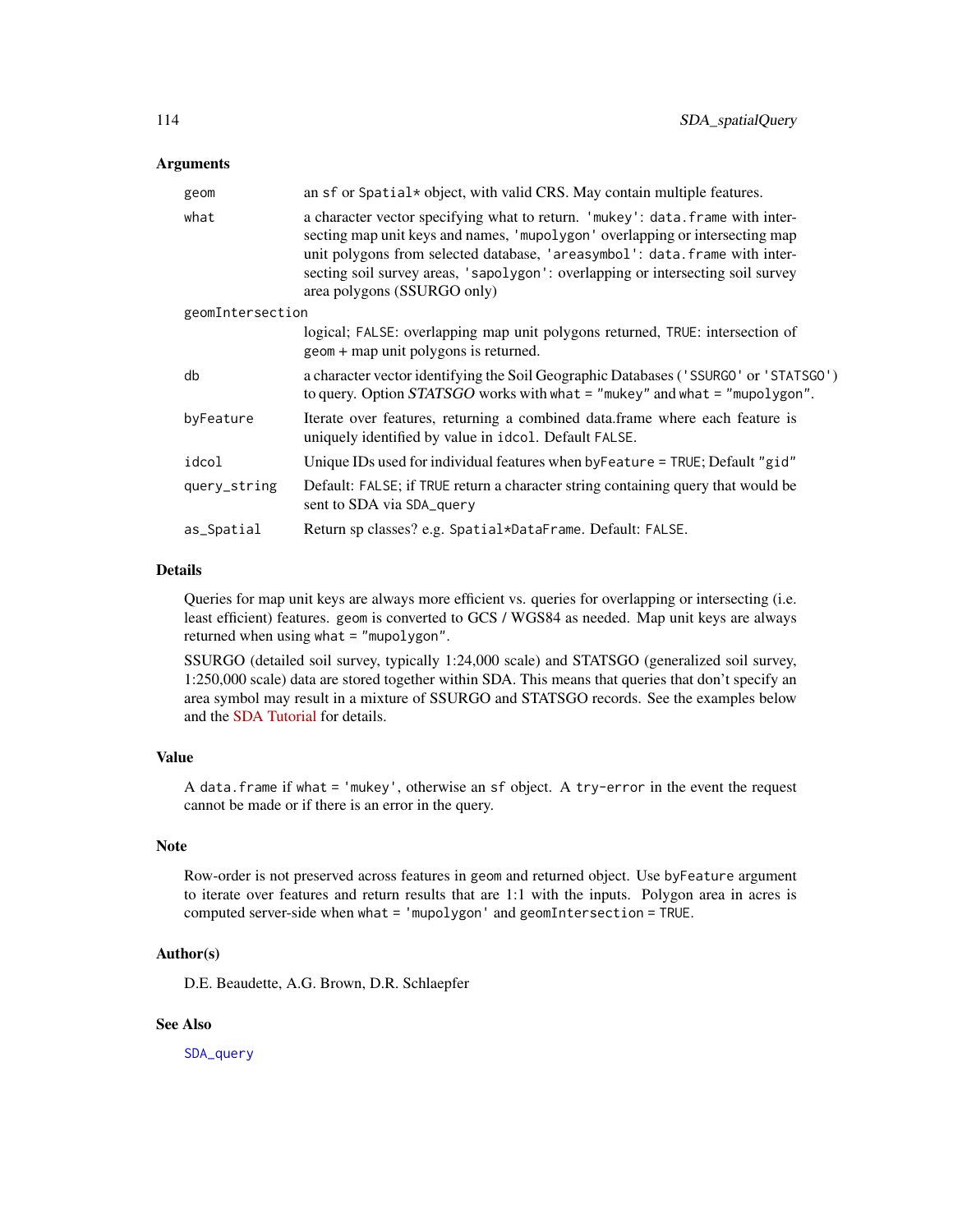# SDA\_spatialQuery 115

#### Examples

```
## Not run:
 if (requireNamespace("aqp") && requireNamespace("sf")) {
   library(aqp)
   library(sf)
    ## query at a point
   # example point
   p <- sf::st_as_sf(data.frame(x = -119.72330,
                              y = 36.92204),
                     coords = c('x', 'y'),crs = 4326)
   # query map unit records at this point
   res <- SDA_spatialQuery(p, what = 'mukey')
   # convert results into an SQL "IN" statement
    # useful when there are multiple intersecting records
   mu.is <- format_SQL_in_statement(res$mukey)
   # composite SQL WHERE clause
   sql <- sprintf("mukey IN %s", mu.is)
   # get commonly used map unit / component / chorizon records
   # as a SoilProfileCollection object
   # request that results contain `mukey` with `duplicates = TRUE`
   x <- fetchSDA(sql, duplicates = TRUE)
   # safely set texture class factor levels
   # by making a copy of this column
    # this will save in lieu of textures in the original
   # `texture` column
   horizons(x)$texture.class <- factor(x$texture, levels = SoilTextureLevels())
   # graphical depiction of the result
   plotSPC(x,
           color = 'texture.class',
           label = 'compname',
           name = 'hzname',
           cex.name = 1,
           width = 0.25,
           plot.depth.axis = FALSE,
           hz.depths = TRUE,
           name.style = 'center-center')
    ## query mukey + geometry that intersect with a bounding box
   # define a bounding box: xmin, xmax, ymin, ymax
    #
   # +-------------------(ymax, xmax)
```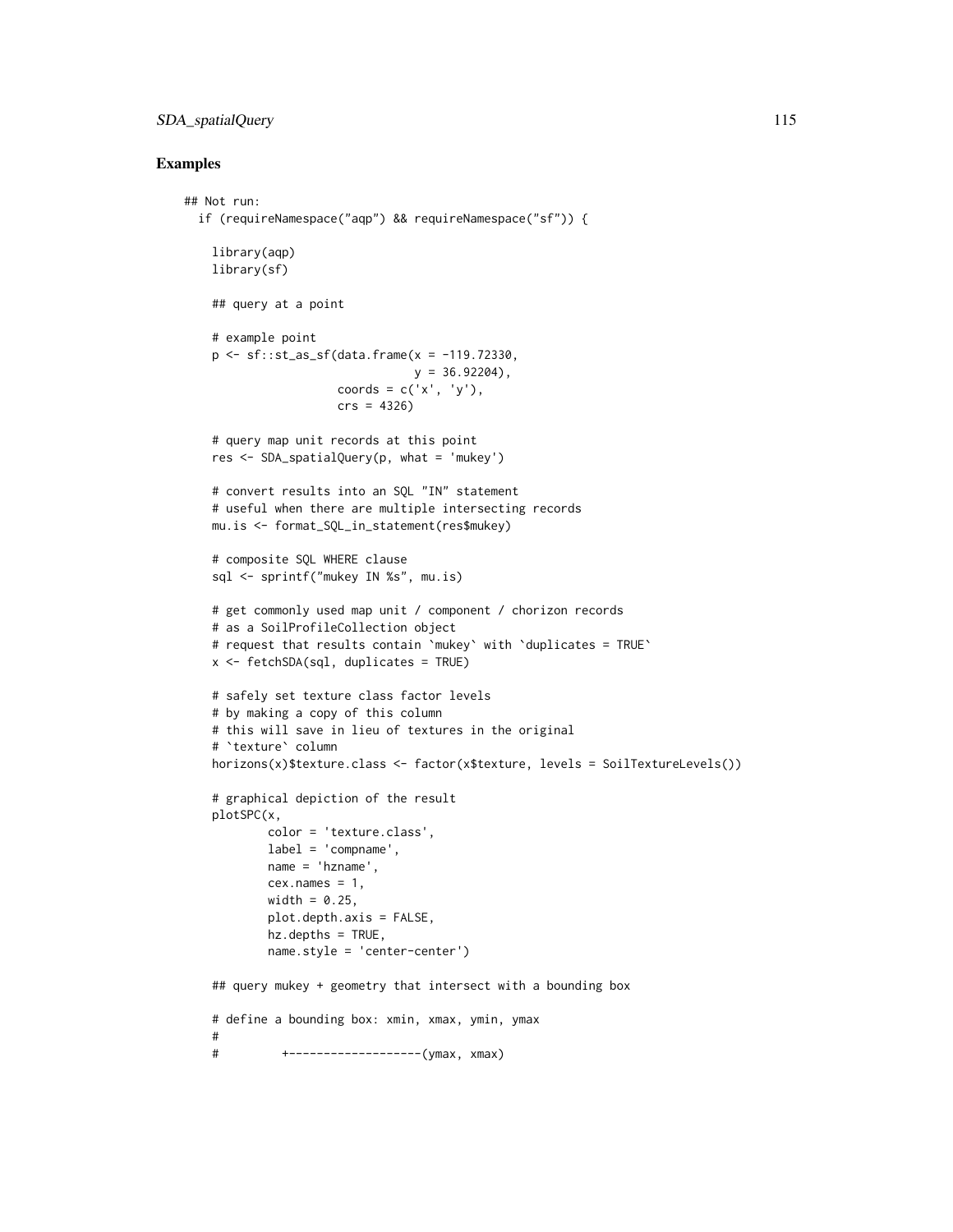```
# | |
# | |
# (ymin, xmin) ----------------+
b \leq c(-119.747629, -119.67935, 36.912019, 36.944987)# convert bounding box to WKT
bbox.sp <- sf::st_as_sf(wk::rct(
  xmin = b[1], xmax = b[2], ymin = b[3], ymax = b[4],crs = sf::st_ccrs(4326)))
# results contain associated map unit keys (mukey)
# return SSURGO polygons, after intersection with provided BBOX
ssurgo.geom <- SDA_spatialQuery(
  bbox.sp,
  what = 'mupolygon',
  db = 'SSURGO',
  geomIntersection = TRUE
\lambda# return STATSGO polygons, after intersection with provided BBOX
statsgo.geom <- SDA_spatialQuery(
  bbox.sp,
  what = 'mupolygon',
  db = 'STATSGO',
  geomIntersection = TRUE
)
# inspect results
par(max = c(0, 0, 3, 1))plot(sf::st_geometry(ssurgo.geom), border = 'royalblue')
plot(sf::st_geometry(statsgo.geom), lwd = 2, border = 'firebrick', add = TRUE)
plot(sf::st\_geometry(bbox(sp), lwd = 3, add = TRUE)legend(
  x = 'topright',legend = c('BBOX', 'STATSGO', 'SSURGO'),
 1wd = c(3, 2, 1),col = c('black', 'firebrick', 'royalblue'),
)
# quick reminder that STATSGO map units often contain many components
# format an SQL IN statement using the first STATSGO mukey
mu.is <- format_SQL_in_statement(statsgo.geom$mukey[1])
# composite SQL WHERE clause
sql <- sprintf("mukey IN %s", mu.is)
# get commonly used map unit / component / chorizon records
# as a SoilProfileCollection object
x <- fetchSDA(sql)
# tighter figure margins
par(max = c(0, 0, 3, 1))
```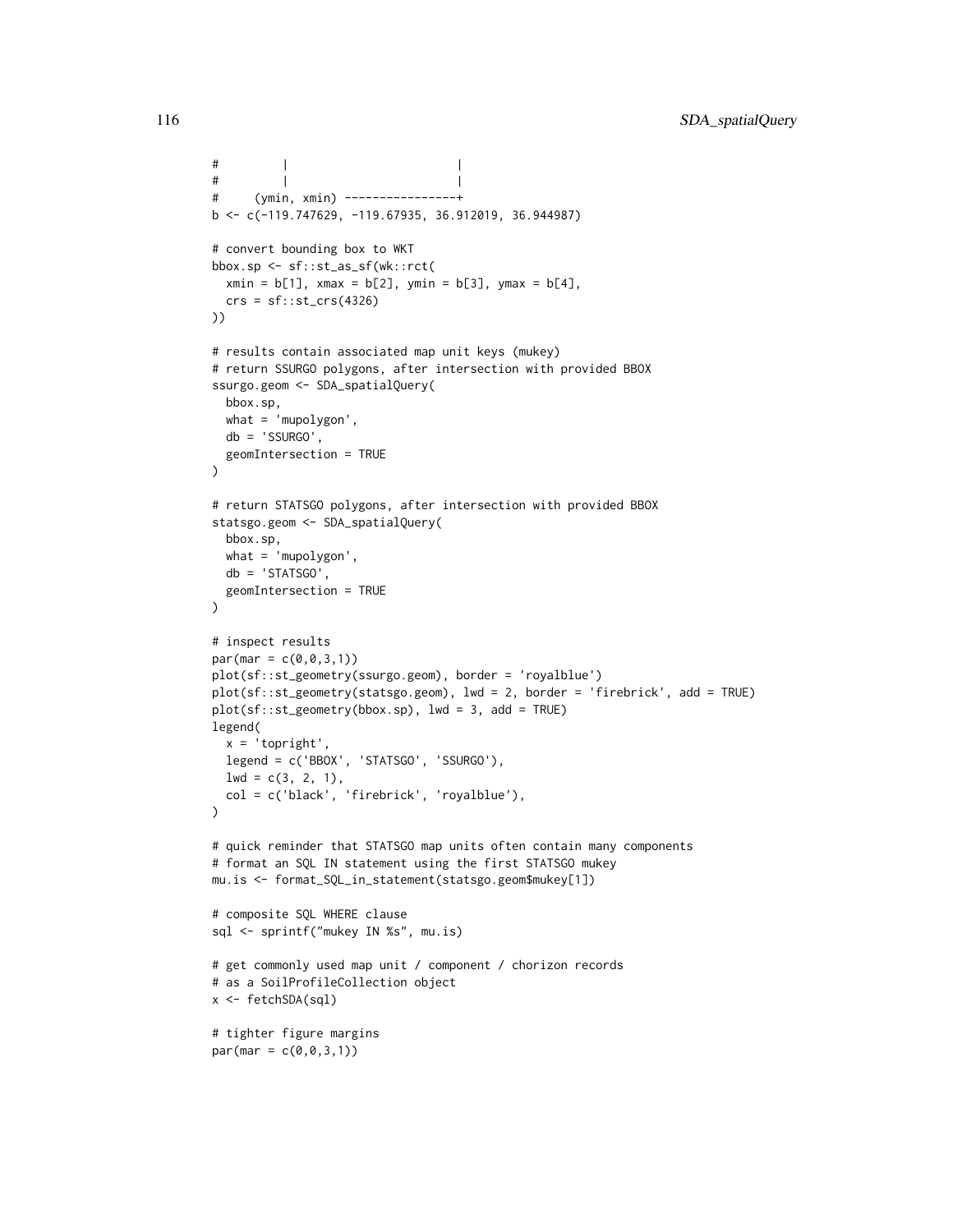```
# organize component sketches by national map unit symbol
    # color horizons via awc
   # adjust legend title
    # add alternate label (vertical text) containing component percent
    # move horizon names into the profile sketches
    # make profiles wider
    aqp::groupedProfilePlot(x,
                            groups = 'nationalmusym',
                            label = 'compname',
                            color = 'awc_r',col.label = 'Available Water Holding Capacity (cm / cm)',
                            alt.label = 'comppct_r',
                            name.style = 'center-center',
                            width = 0.3)
   mtext(
      'STATSGO (1:250,000) map units contain a lot of components!',
     side = 1,
     adj = 0,line = -1.5,
     at = 0.25,font = 4)
 }
## End(Not run)
```

```
seriesExtent Retrieve Soil Series Extent Maps from SoilWeb
```
This function downloads a generalized representations of a soil series extent from SoilWeb, derived from the current SSURGO snapshot. Data can be returned as vector outlines (sf object) or gridded representation of area proportion falling within 800m cells (SpatRaster object). Gridded series extent data are only available in CONUS. Vector representations are returned with a GCS/WGS84 coordinate reference system and raster representations are returned with an Albers Equal Area / NAD83 coordinate reference system (EPSG:5070).

#### Usage

```
seriesExtent(s, type = c("vector", "raster"), timeout = 60)
```
#### Arguments

| -S   | a soil series name, case-insensitive                                                                                       |
|------|----------------------------------------------------------------------------------------------------------------------------|
| type | series extent representation, vector results in a SpatialPolygonsDataFrame<br>object and raster results in a raster object |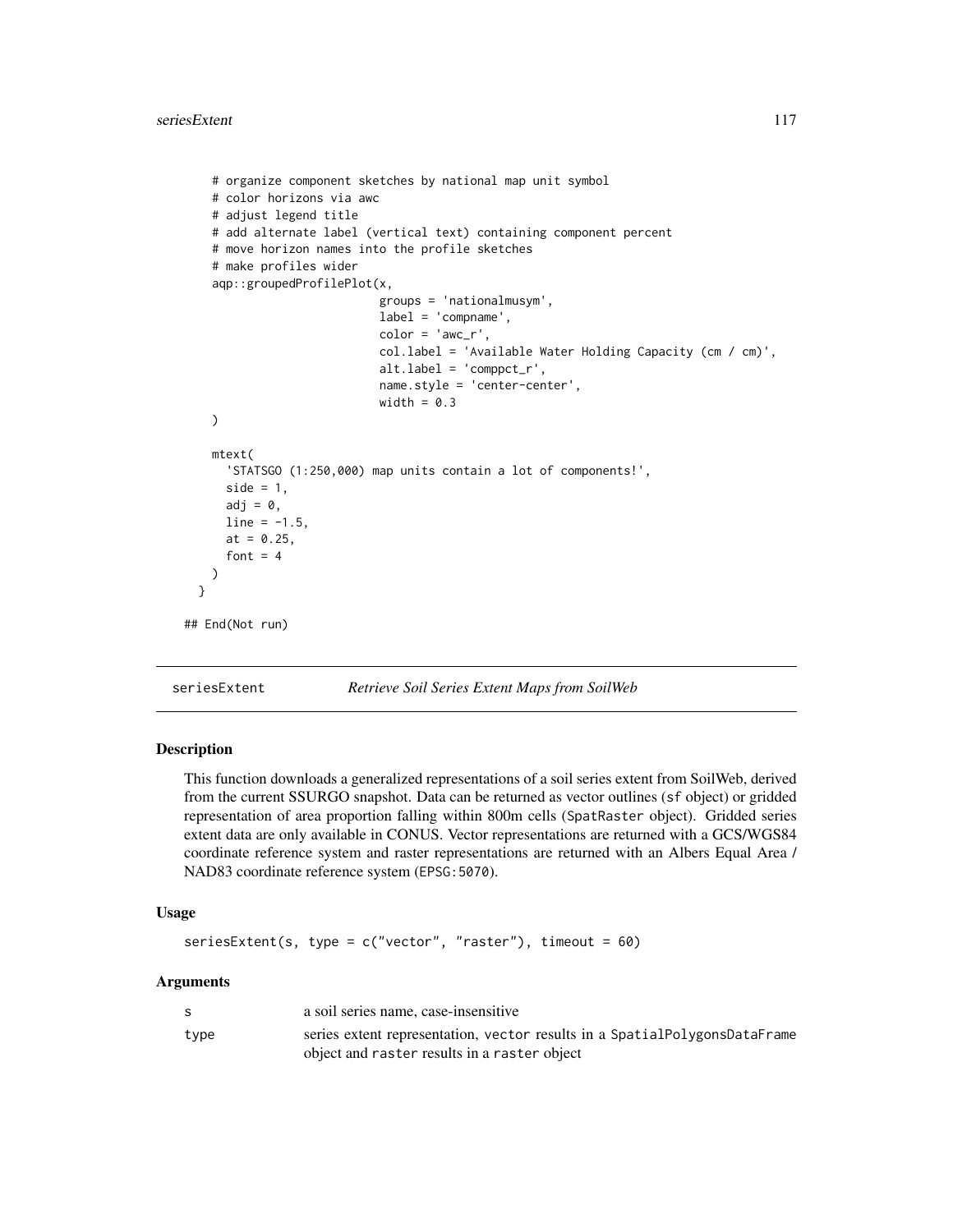timeout time that we are willing to wait for a response, in seconds

#### Author(s)

D.E. Beaudette

# References

<https://casoilresource.lawr.ucdavis.edu/see/>

# Examples

```
if(requireNamespace("curl") &
  requireNamespace("sf") &
  requireNamespace("terra") &
  curl::has_internet()) {
 # required packages
 library(sf)
 library(terra)
 # specify a soil series name
 s <- 'magnor'
 # return an sf object
 x <- seriesExtent(s, type = 'vector')
 # return a terra SpatRasters
 y <- seriesExtent(s, type = 'raster')
 if (!is.null(x) && !is.null(y)) {
    # note that CRS are different
   sf::st_crs(x)
   terra::crs(y)
   # transform vector representation to CRS of raster
   x <- sf::st_transform(x, terra::crs(y))
   # graphical comparison
   par(max = c(1, 1, 1, 3))plot(y, axes = FALSE)
   # no fill color
   plot(x['series'], add = TRUE, col = NA)}
}
```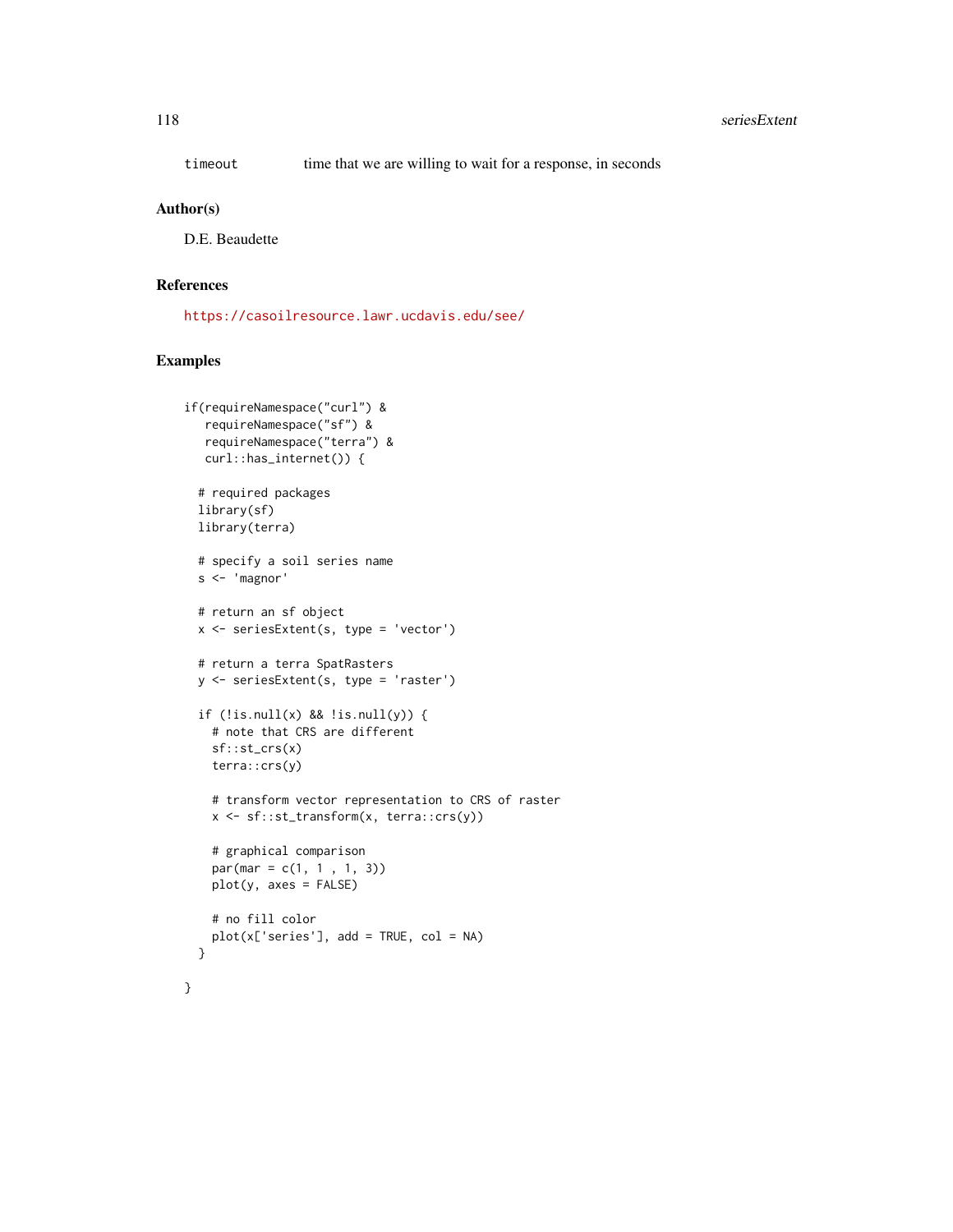<span id="page-118-1"></span><span id="page-118-0"></span>

Look up siblings and cousins for a given soil series from the current fiscal year SSURGO snapshot via SoilWeb.

The siblings of any given soil series are defined as those soil components (major and minor) that share a parent map unit with the named series (as a major component). Component names are filtered using a snapshot of the Soil Classification database to ensure that only valid soil series names are included. Cousins are siblings of siblings. Data are sourced from SoilWeb which maintains a copy of the current SSURGO snapshot. Visualizations of soil "siblings"-related concepts can be found in the "Sibling Summary" tab of Soil Data Explorer app: [https://casoilresource.lawr.](https://casoilresource.lawr.ucdavis.edu/sde/) [ucdavis.edu/sde/](https://casoilresource.lawr.ucdavis.edu/sde/).

Additional resources:

- [Soil Series Query Functions](http://ncss-tech.github.io/AQP/soilDB/soil-series-query-functions.html)
- [Soil "Siblings" Tutorial](http://ncss-tech.github.io/AQP/soilDB/siblings.html)
- [SSSA 2019 Presentation Mapping Soilscapes Using Soil Co-Occurrence Networks](http://ncss-tech.github.io/AQP/presentations/beaudette-soil-networks-2019-www.pdf)

#### Usage

```
siblings(s, only.major = FALSE, component.data = FALSE, cousins = FALSE)
```
#### Arguments

| S.         | character vector, the name of a single soil series, case-insensitive.                             |
|------------|---------------------------------------------------------------------------------------------------|
| only.major | logical, should only return siblings that are major components                                    |
|            | component. data logical, should component data for siblings (and optionally cousins) be returned? |
| cousins    | logical, should siblings-of-siblings (cousins) be returned?                                       |

#### Value

A list containing:

- sib: data. frame containing siblings, major component flag, and number of co-occurrences
- sib.data: data.frame containing sibling component data (only when component.data = TRUE)
- cousins: data.frame containing cousins, major component flag, and number of co-occurrences (only when cousins = TRUE)
- cousin.data: data. frame containing cousin component data (only when cousins = TRUE, component.data = TRUE)

#### Author(s)

D.E. Beaudette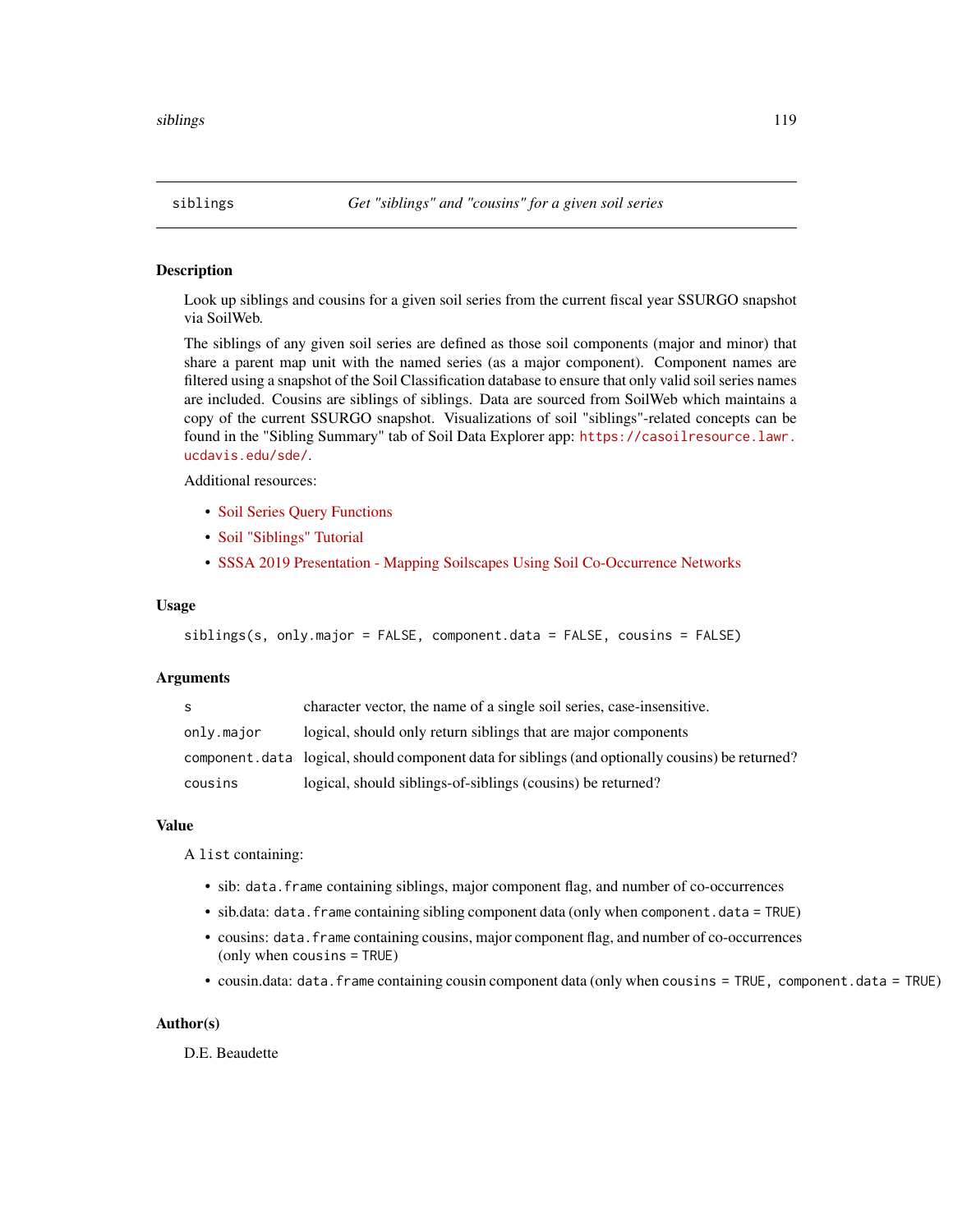# References

O'Geen, A., Walkinshaw, M. and Beaudette, D. (2017), SoilWeb: A Multifaceted Interface to Soil Survey Information. Soil Science Society of America Journal, 81: 853-862. doi: [10.2136/](https://doi.org/10.2136/sssaj2016.11.0386n) [sssaj2016.11.0386n](https://doi.org/10.2136/sssaj2016.11.0386n)

#### See Also

[OSDquery,](#page-102-0) [siblings,](#page-118-0) [fetchOSD](#page-19-0)

# Examples

```
if(requireNamespace("curl") &
    curl::has_internet()) {
   # basic usage
   x <- siblings('zook')
   x$sib
   # restrict to siblings that are major components
   # e.g. the most likely siblings
   x <- siblings('zook', only.major = TRUE)
   x$sib
}
```
simplifyColorData *Simplify Color Data by ID*

# Description

Simplify multiple Munsell color observations associated with each horizon.

#### Usage

```
simplifyColorData(d, id.var = "phiid", wt = "colorpct", bt = FALSE)
```
#### Arguments

| d      | a data. frame object, typically returned from NASIS, see details                                                                                               |
|--------|----------------------------------------------------------------------------------------------------------------------------------------------------------------|
| id.var | character vector with the name of the column containing an ID that is unique<br>among all horizons in d                                                        |
| wt     | a character vector with the name of the column containing color weights for<br>mixing                                                                          |
| bt     | logical, should the mixed sRGB representation of soil color be transformed to<br>closest Munsell chips? This is performed by aqp::rgb2Munsell aqp::rgb2Munsell |

<span id="page-119-0"></span>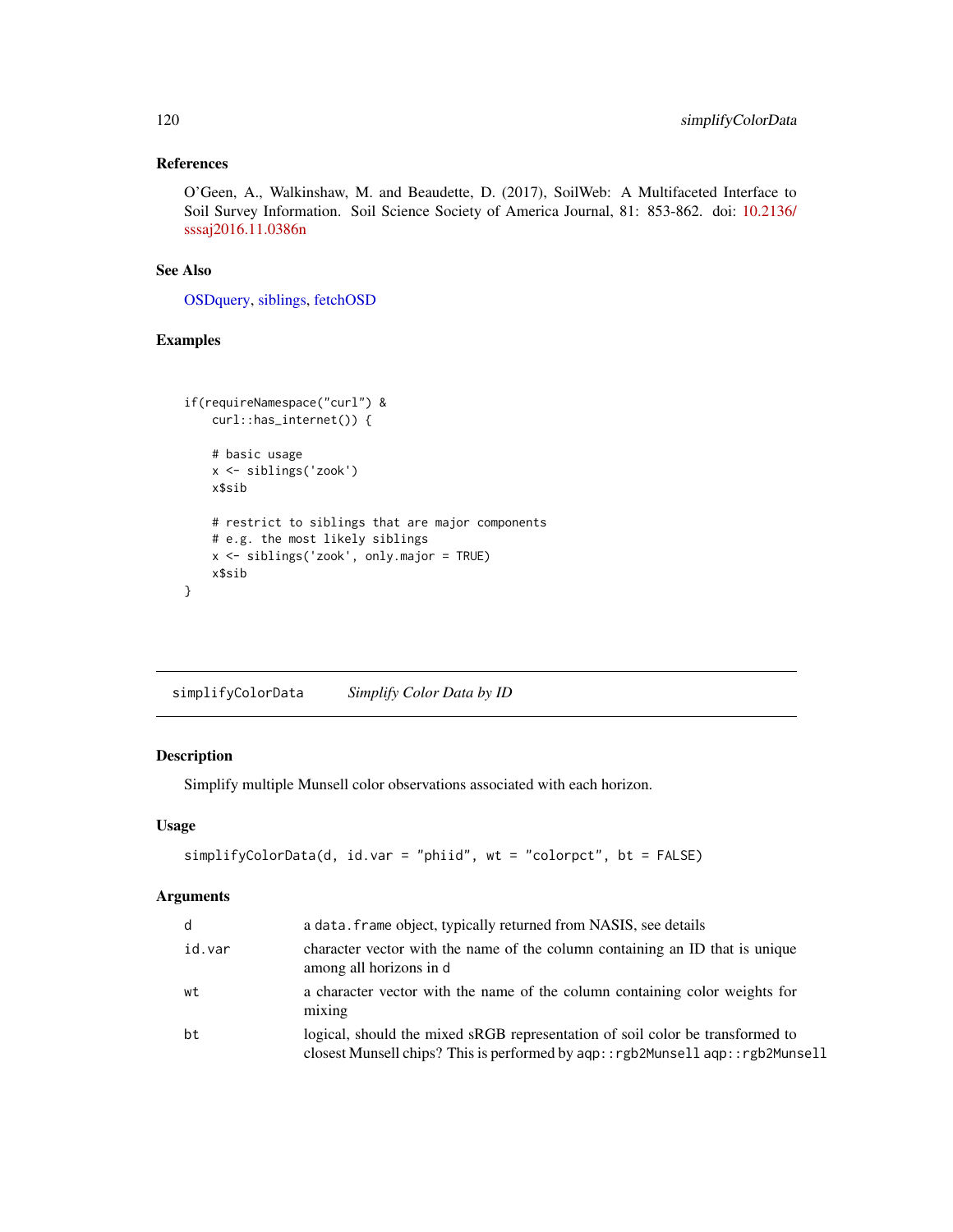# <span id="page-120-0"></span>Details

This function is mainly intended for the processing of NASIS pedon/horizon data which may or may not contain multiple colors per horizon/moisture status combination. simplifyColorData will "mix" multiple colors associated with horizons in d, according to IDs specified by id. var, using "weights" (area percentages) specified by the wt argument to mix\_and\_clean\_colors.

Note that this function doesn't actually simulate the mixture of pigments on a surface, rather, "mixing" is approximated via weighted average in the CIELAB colorspace.

The simplifyColorData function can be applied to data sources other than NASIS by careful use of the id.var and wt arguments. However, d must contain Munsell colors split into columns named "colorhue", "colorvalue", and "colorchroma". In addition, the moisture state ("Dry" or "Moist") must be specified in a column named "colormoistst".

The mix\_and\_clean\_colors function can be applied to arbitrary data sources as long as x contains sRGB coordinates in columns named "r", "g", and "b". This function should be applied to chunks of rows within which color mixtures make sense.

Examples:

- [KSSL data](http://ncss-tech.github.io/AQP/soilDB/KSSL-demo.html)
- [soil color mixing tutorial](http://ncss-tech.github.io/AQP/soilDB/mixing-soil-color-data.html)

#### Author(s)

D.E. Beaudette

simplifyFragmentData *Simplify Coarse Fraction Data*

# Description

Simplify multiple coarse fraction (>2mm) records by horizon.

#### Usage

```
simplifyFragmentData(
  rf,
  id.var,
  vol.var = "fragvol",
 prefix = "frag",nullFragsAreZero = TRUE,
 msg = "rock fragment volume",
  ...
)
simplifyArtifactData(
  art,
  id.var,
```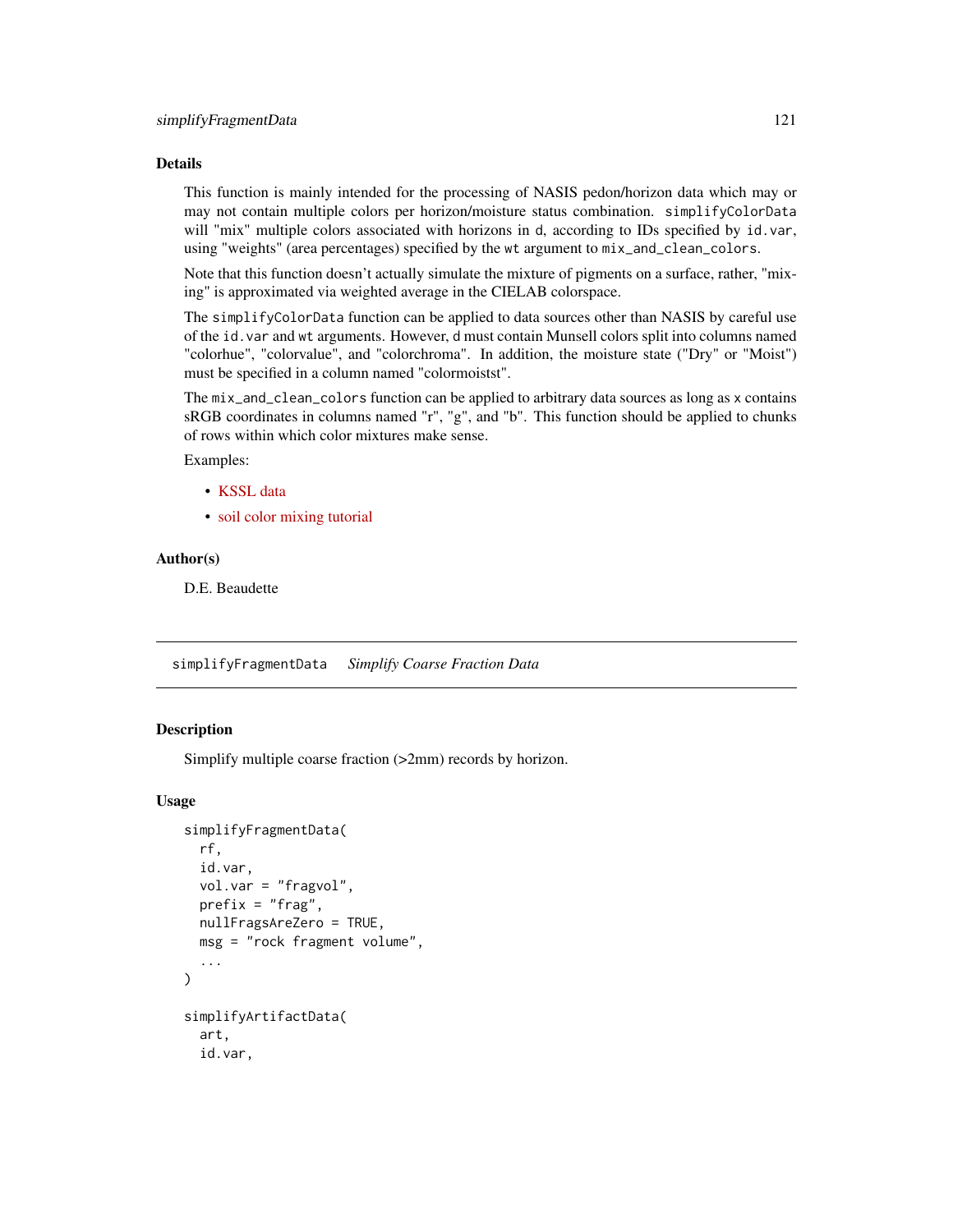```
vol.var = "huartvol",
nullFragsAreZero = nullFragsAreZero,
...
```
# Arguments

 $\lambda$ 

| rf               | a data. frame object, typically returned from NASIS, see details                                                                     |  |
|------------------|--------------------------------------------------------------------------------------------------------------------------------------|--|
| id.var           | character vector with the name of the column containing an ID that is unique<br>among all horizons in rf                             |  |
| vol.var          | character vector with the name of the column containing the coarse fragment<br>volume. Default "fragvol" or "huartvol".              |  |
| prefix           | a character vector prefix for input                                                                                                  |  |
| nullFragsAreZero |                                                                                                                                      |  |
|                  | should fragment volumes of NULL be interpreted as 0? (default: TRUE), see<br>details                                                 |  |
| msg              | Identifier of data being summarized. Default is "rock fragment volume" but<br>this routine is also used for "surface fragment cover" |  |
| $\cdots$         | Additional arguments passed to sieving function (e.g. sieves a named numeric<br>containing sieve size thresholds with class name)    |  |
| art              | a data. frame object, typically returned from NASIS, see details                                                                     |  |

### Details

This function is mainly intended for processing of NASIS pedon/component data which contains multiple coarse fragment descriptions per horizon. simplifyFragmentData will "sieve out" coarse fragments into the USDA classes, split into hard and para- fragments. Likewise, simplifyArtifactData will sieve out human artifacts, and split total volume into "cohesive", "penetrable", "innocuous", and "persistent".

These functions can be applied to data sources other than NASIS by careful use of the id.var and vol.var arguments.

- rf must contain rock or other fragment volumes in the column "fragvol" (or be specified with vol.var), fragment size (mm) in columns "fragsize\_l", "fragsize\_r", "fragsize\_h", fragment cementation class in "fraghard" and flat/non-flat in "fragshp".
- art must contain artifact volumes in the column "huartvol" (or be specified with vol.var), fragment size (mm) in columns "huartsize\_l", "huartsize\_r", "huartsize\_h", artifact cementation class in "huarthard" and flat/non-flat in "huartshp".

# Examples:

• [KSSL data](http://ncss-tech.github.io/AQP/soilDB/KSSL-demo.html)

#### Author(s)

D.E. Beaudette, A.G Brown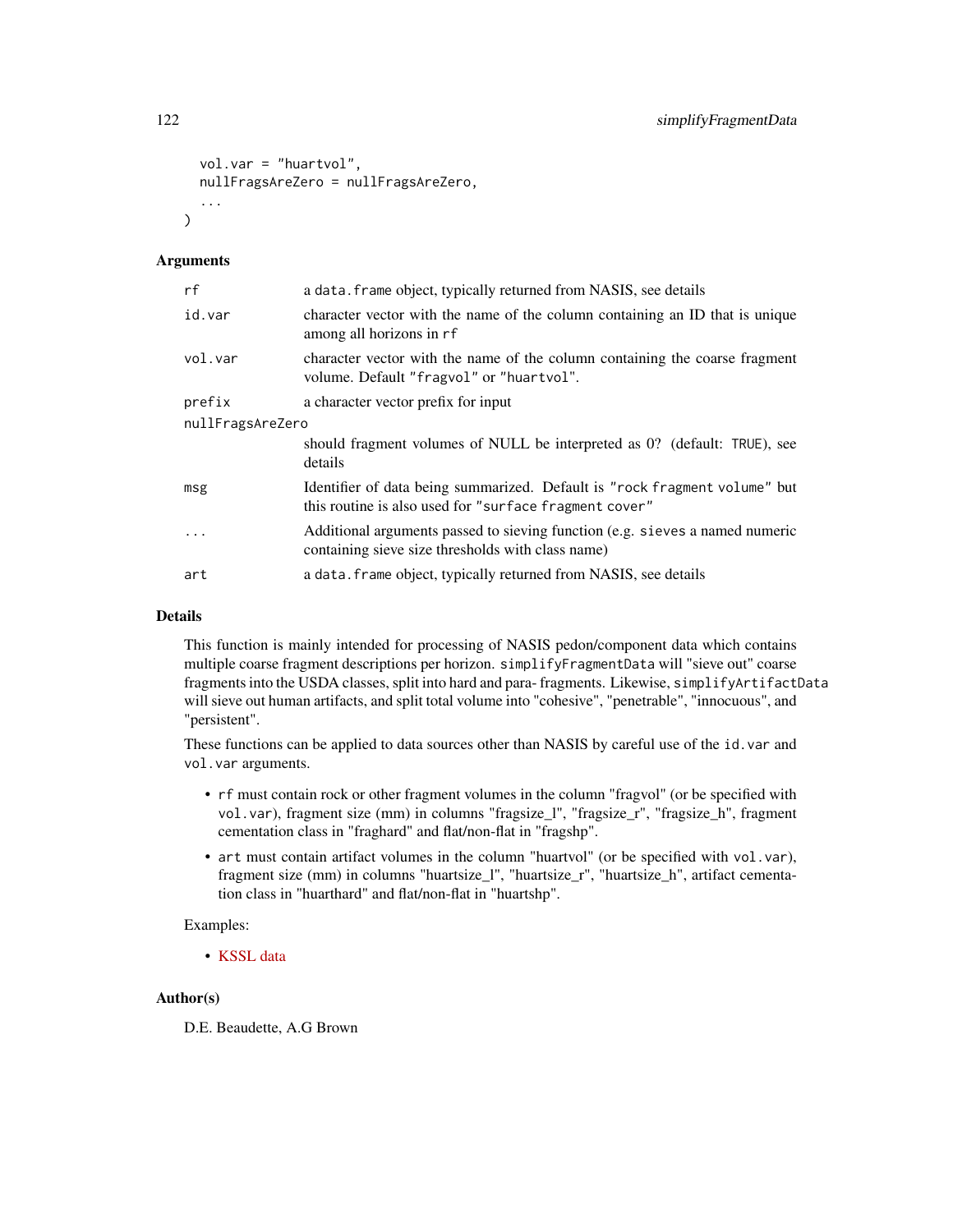<span id="page-122-0"></span>Get SSURGO Data via Spatial Query to SoilWeb

# Usage

```
SoilWeb_spatial_query(
 bbox = NULL,coords = NULL,
 what = "mapunit",
  source = "soilweb"
)
```
# Arguments

| bbox   | a bounding box in WGS84 geographic coordinates, see examples    |
|--------|-----------------------------------------------------------------|
| coords | a coordinate pair in WGS84 geographic coordinates, see examples |
| what   | data to query, currently ignored                                |
| source | the data source, currently ignored                              |

# Details

Data are currently available from SoilWeb. These data are a snapshot of the "official" data. The snapshot date is encoded in the "soilweb\_last\_update" column in the function return value. Planned updates to this function will include a switch to determine the data source: "official" data via USDA-NRCS servers, or a "snapshot" via SoilWeb.

# Value

The data returned from this function will depend on the query style. See examples below.

#### Note

SDA now supports spatial queries, consider using [SDA\\_spatialQuery](#page-112-0) instead.

# Author(s)

D.E. Beaudette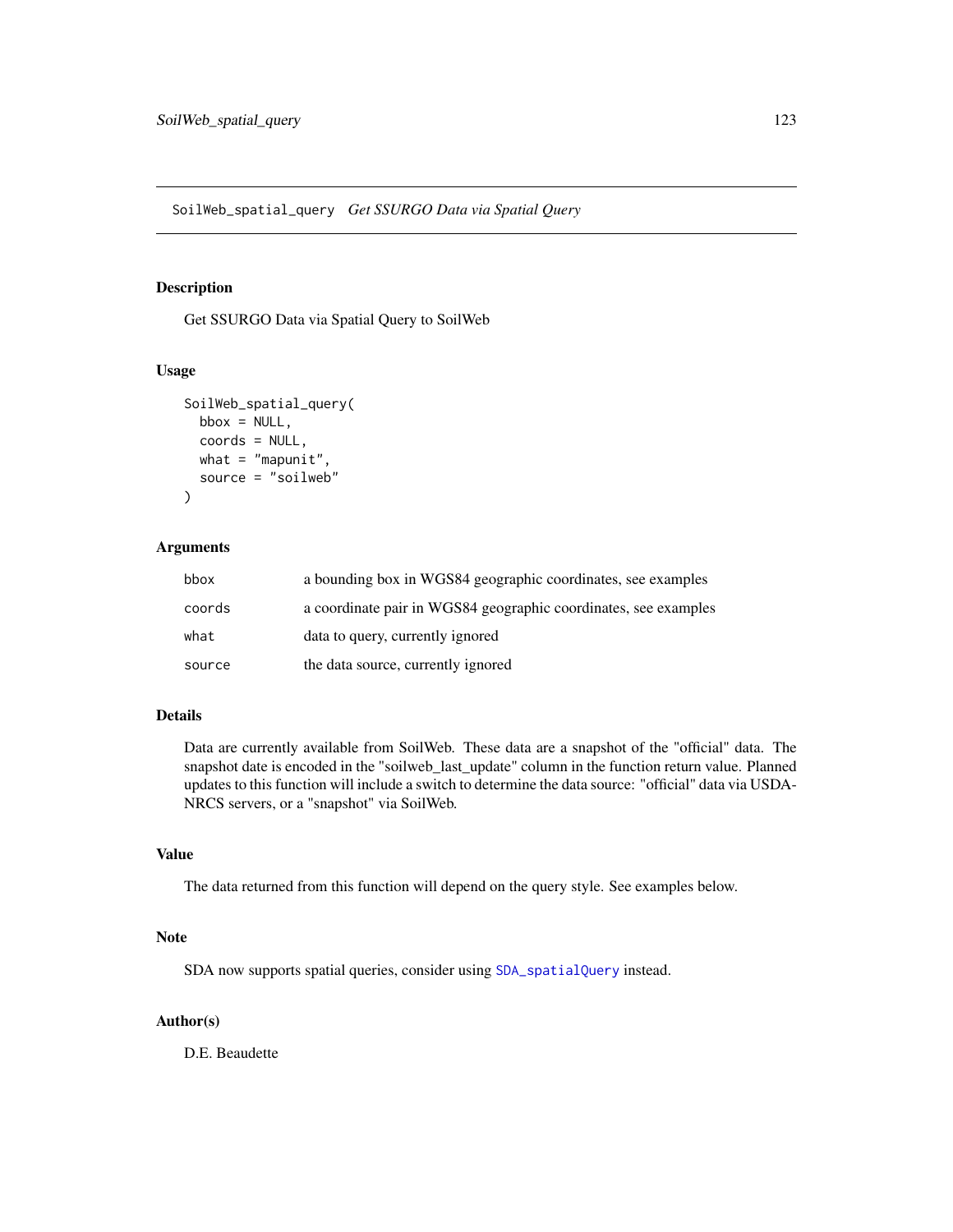# <span id="page-123-0"></span>Examples

```
if(requireNamespace("curl") &
   curl::has_internet()) {
    # query by bbox
   SoilWeb_spatial_query(bbox=c(-122.05, 37, -122, 37.05))
   # query by coordinate pair
   SoilWeb_spatial_query(coords=c(-121, 38))
}
```
STRplot *Graphical Description of US Soil Taxonomy Soil Temperature Regimes*

# Description

Graphical Description of US Soil Taxonomy Soil Temperature Regimes

# Usage

```
STRplot(mast, msst, mwst, permafrost = FALSE, pt.cex = 2.75, leg.cex = 0.85)
```
# Arguments

| mast       | single value or vector of mean annual soil temperature $(\deg C)$ |
|------------|-------------------------------------------------------------------|
| msst       | single value or vector of mean summer soil temperature $(\deg C)$ |
| mwst       | single value of mean winter soil temperature $(\deg C)$           |
| permafrost | logical: permafrost presence / absence                            |
| pt.cex     | symbol size                                                       |
| leg.cex    | legend size                                                       |

# Details

[Soil Temperature Regime Evaluation Tutorial](http://ncss-tech.github.io/AQP/soilDB/STR-eval.html)

#### Author(s)

D.E. Beaudette

#### References

Soil Survey Staff. 2015. Illustrated guide to soil taxonomy. U.S. Department of Agriculture, Natural Resources Conservation Service, National Soil Survey Center, Lincoln, Nebraska.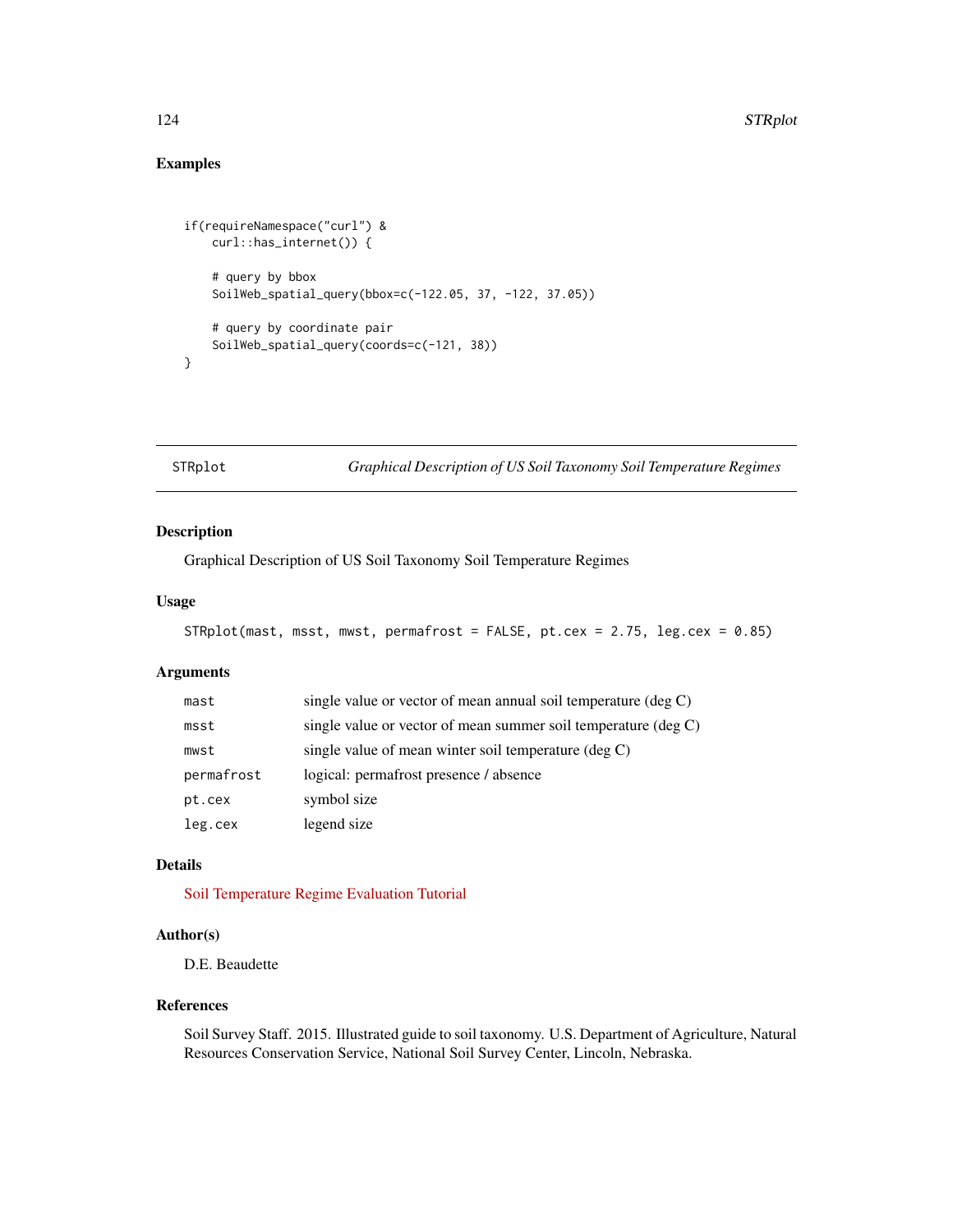# <span id="page-124-0"></span>summarizeSoilTemperature 125

# See Also

[estimateSTR](#page-8-0)

# Examples

par(mar=c(4,1,0,1))  $STRplot(maxt = 0:25, msst = 10, mwst = 1)$ 

summarizeSoilTemperature

*Get data from Henry Mount Soil Temperature and Water Database*

# Description

This function is a front-end to the REST query functionality of the Henry Mount Soil Temperature and Water Database.

# Usage

summarizeSoilTemperature(soiltemp.data)

```
month2season(x)
fetchHenry(
  what = "all",usersiteid = NULL,
 project = NULL,
  sso = NULL,gran = "day",start.date = NULL,
  stop.date = NULL,
  pad.missing.days = TRUE,
  soiltemp.summaries = TRUE,
  tz = ""\mathcal{L}
```
# Arguments

| soiltemp.data | A data. frame containing soil temperature data                                                                                                                                                                                                                                                                                             |
|---------------|--------------------------------------------------------------------------------------------------------------------------------------------------------------------------------------------------------------------------------------------------------------------------------------------------------------------------------------------|
| x             | character vector containing month abbreviation e.g. c('Jun', 'Dec', 'Sep')                                                                                                                                                                                                                                                                 |
| what          | type of data to return: 'sensors': sensor metadata only   'soiltemp': sensor meta-<br>$data + soil temperature data$ $\frac{3}{2}$ soil $WWC$ : sensor metadata + soil moisture data  <br>'airtemp': sensor metadata + air temperature data l'waterlevel': sensor metadata<br>+ water level data l'all': sensor metadata + all sensor data |
| usersiteid    | (optional) filter results using a NASIS user site ID                                                                                                                                                                                                                                                                                       |
|               |                                                                                                                                                                                                                                                                                                                                            |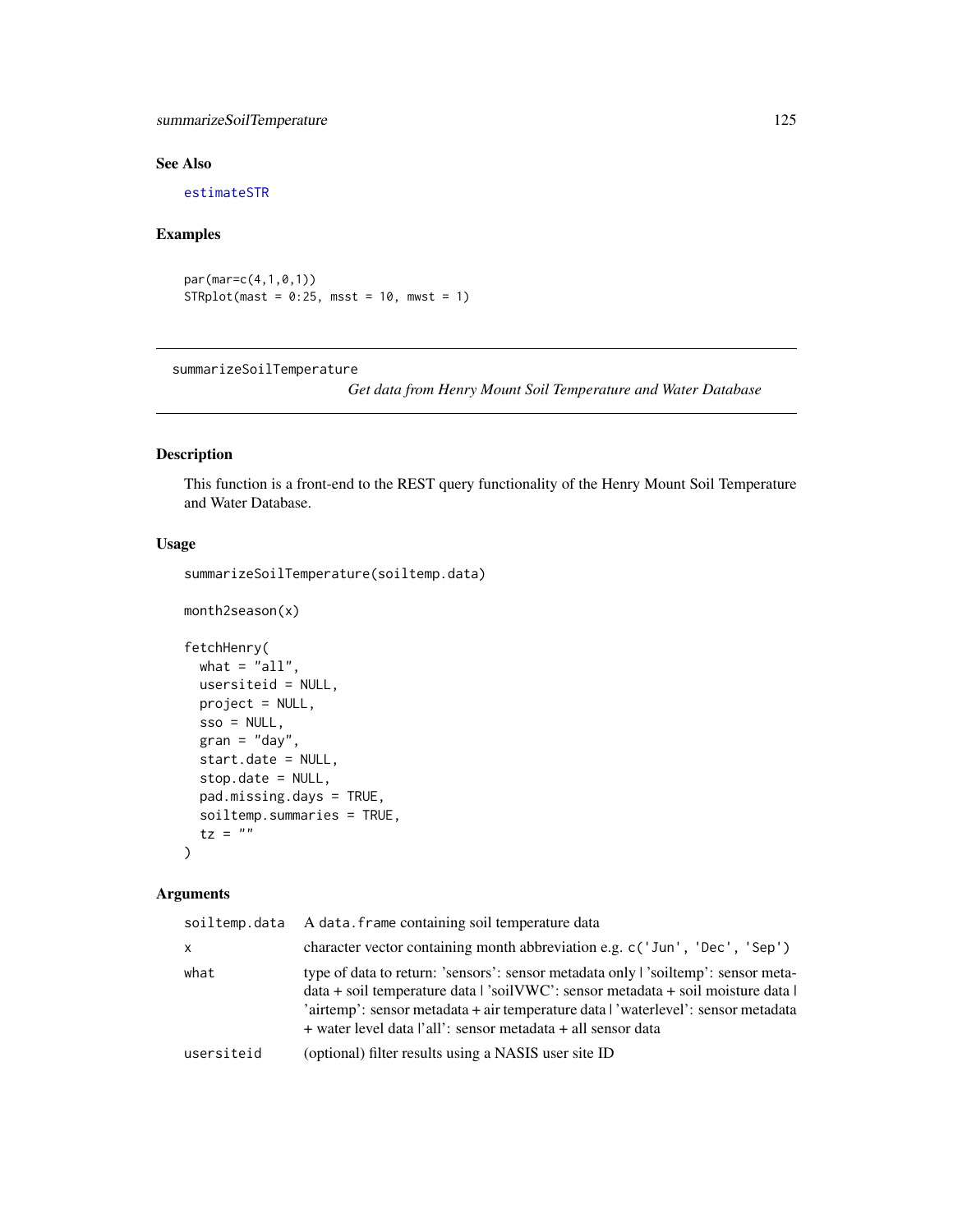<span id="page-125-0"></span>

| (optional) filter results using a project ID                                                           |  |  |
|--------------------------------------------------------------------------------------------------------|--|--|
| (optional) filter results using a soil survey office code                                              |  |  |
| data granularity: "hour" (if available), "day", "week", "month", "year"; returned<br>data are averages |  |  |
| (optional) starting date filter                                                                        |  |  |
| (optional) ending date filter                                                                          |  |  |
| pad.missing.days                                                                                       |  |  |
| should missing data ("day" granularity) be filled with NA? see details                                 |  |  |
| soiltemp.summaries                                                                                     |  |  |
| should soil temperature ("day" granularity only) be summarized? see details                            |  |  |
| Used for custom timezone. Default "" is current locale                                                 |  |  |
|                                                                                                        |  |  |

# Details

Filling missing days with NA is useful for computing and index of how complete the data are, and for estimating (mostly) unbiased MAST and seasonal mean soil temperatures. Summaries are computed by first averaging over Julian day, then averaging over all days of the year (MAST) or just those days that occur within "summer" or "winter". This approach makes it possible to estimate summaries in the presence of missing data. The quality of summaries should be weighted by the number of "functional years" (number of years with non-missing data after combining data by Julian day) and "complete years" (number of years of data with  $\ge$  = 365 days of non-missing data). See:

- [Henry Mount Soil Climate Database](http://soilmap2-1.lawr.ucdavis.edu/henry/)
- [fetchHenry](http://ncss-tech.github.io/AQP/soilDB/Henry-demo.html) Tutorial

#### Value

a list containing:

| sensors    | a sf data. frame object containing site-level information        |
|------------|------------------------------------------------------------------|
| soiltemp   | a data. frame object containing soil temperature timeseries data |
| soilVWC    | a data. frame object containing soil moisture timeseries data    |
| airtemp    | a data. frame object containing air temperature timeseries data  |
| waterlevel | a data. frame object containing water level timeseries data      |

# Note

This function and the back-end database are very much a work in progress.

# Author(s)

D.E. Beaudette

#### See Also

[fetchSCAN](#page-108-0)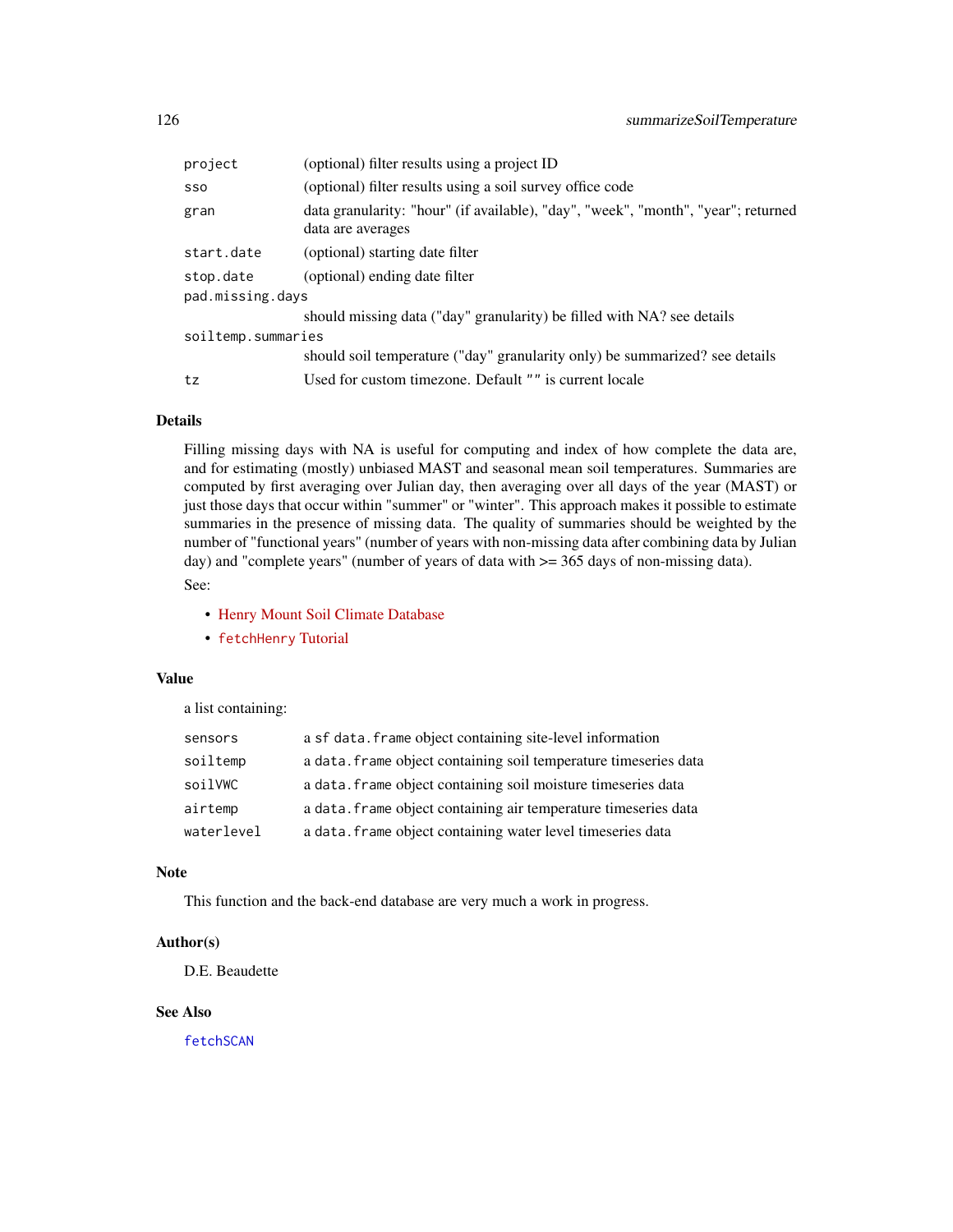<span id="page-126-0"></span>

This function downloads a generalized representation of the geographic extent of any single taxon from the top 4 levels of Soil Taxonomy, or taxa matching a given formative element used in Great Group or subgroup taxa. Data are provided by SoilWeb, ultimately sourced from the current SSURGO snapshot. Data are returned as raster objects representing area proportion falling within 800m cells. Currently area proportions are based on major components only. Data are only available in CONUS and returned using an Albers Equal Area / NAD83(2011) coordinate reference system (EPSG: 5070).

#### Usage

```
taxaExtent(
  x,
  level = c("order", "suborder", "greatgroup", "subgroup"),
  formativeElement = FALSE,
  timeout = 60)
```
#### Arguments

| $\times$         | single taxon label (e.g. haploxeralfs) or formative element (e.g. pale), case-<br>insensitive                            |  |
|------------------|--------------------------------------------------------------------------------------------------------------------------|--|
| level            | the taxonomic level within the top 4 tiers of Soil Taxonomy, one of c ('order',<br>'suborder', 'greatgroup', 'subgroup') |  |
| formativeElement |                                                                                                                          |  |
|                  | logical, search using formative elements instead of taxon label                                                          |  |
| timeout          | time that we are willing to wait for a response, in seconds                                                              |  |

#### Details

See the [Geographic Extent of Soil Taxa](https://ncss-tech.github.io/AQP/soilDB/taxa-extent.html) tutorial for more detailed examples.

#### Taxon Queries:

Taxon labels can be conveniently extracted from the "ST\_unique\_list" sample data, provided by the [SoilTaxonomy package.](https://github.com/ncss-tech/SoilTaxonomy)

#### Formative Element Queries:

# *Greatgroup::*

The following labels are used to access taxa containing the following formative elements (in parenthesis).

- acr: (acro/acr) extreme weathering
- alb: (alb) presence of an albic horizon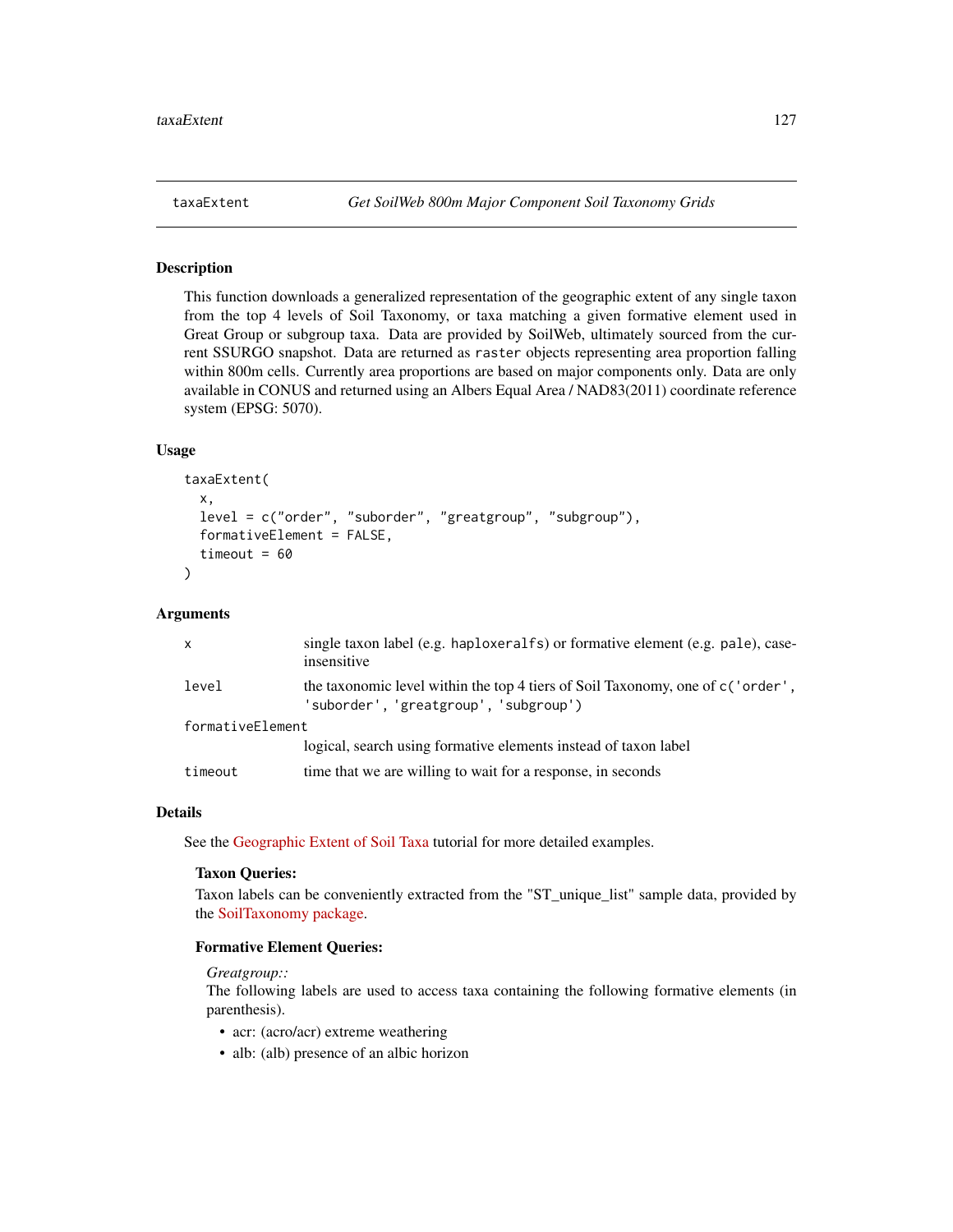#### 128 taxaExtent control and the control of the control of the control of the control of the control of the control of the control of the control of the control of the control of the control of the control of the control of

- anhy: (anhy) very dry
- anthra: (anthra) presence of an anthropic epipedon
- aqu: (aqui/aqu) wetness
- argi: (argi) presence of an argillic horizon
- calci: (calci) presence of a calcic horizon
- cry: (cryo/cry) cryic STR
- dur: (duri/dur) presence of a duripan
- dystr: (dystro/dystr) low base saturation
- endo: (endo) ground water table
- epi: (epi) perched water table
- eutr: (eutro/eutr) high base saturation
- ferr: (ferr) presence of Fe
- fibr: (fibr) least decomposed stage
- fluv: (fluv) flood plain
- fol: (fol) mass of leaves
- fragi: (fragi) presence of a fragipan
- fragloss: (fragloss) presence of a fragipan and glossic horizon
- frasi: (frasi) not salty
- fulv: (fulvi/fulv) dark brown with organic carbon
- glac: (glac) presence of ice lenses
- gloss: (glosso/gloss) presence of a glossic horizon
- gypsi: (gypsi) presence of a gypsic horizon
- hal: (hal) salty
- hemi: (hemi) intermediate decomposition
- hist: (histo/hist) organic soil material
- hum: (humi/hum) presence of organic carbon
- hydr: (hydro/hydr) presence of water
- kandi: (kandi) presence of a kandic horizon
- kanhap: (kanhaplo/kanhap) thin kandic horizon
- luvi: (luvi) illuvial organic material
- melan: (melano/melan) presence of a melanic epipedon
- moll: (molli/moll) presence of a mollic epipedon
- natr: (natri/natr) presence of a natric horizon
- pale: (pale) excessive development
- petr: (petro/petr) petrocalcic horizon
- plac: (plac) presence of a thin pan
- plagg: (plagg) presence of a plaggen epipedon
- plinth: (plinth) presence of plinthite
- psamm: (psammo/psamm) sandy texture
- quartzi: (quartzi) high quartz content
- rhod: (rhodo/rhod) dark red colors
- sal: (sali/sal) presence of a salic horizon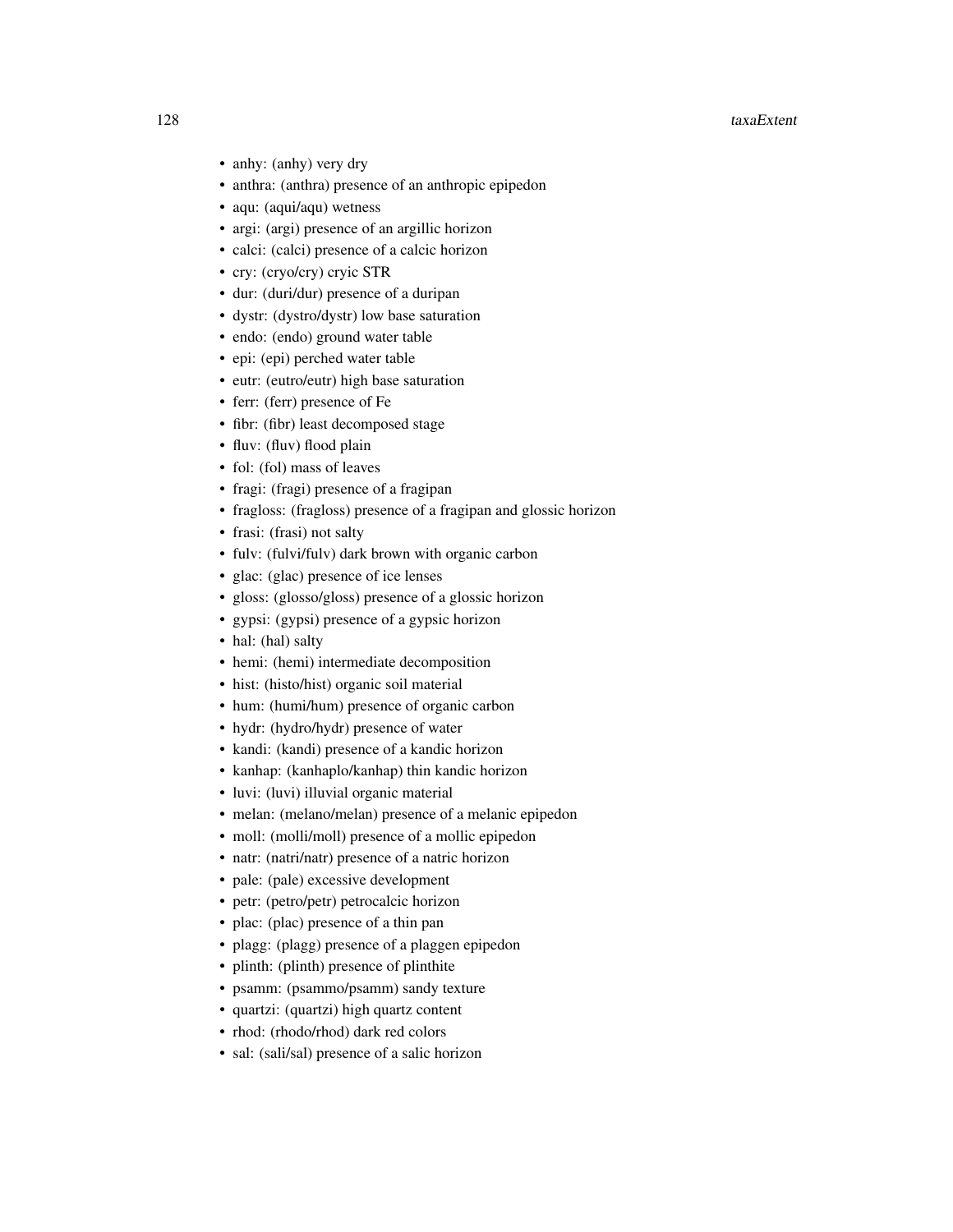#### taxaExtent 129

- sapr: (sapr) most decomposed stage
- sombri: (sombri) presence of a sombric horizon
- sphagno: (sphagno) presence of sphagnum moss
- sulf: (sulfo/sulfi/sulf) presence of sulfides or their oxidation products
- torri: (torri) torric/aridic SMR
- ud: (udi/ud) udic SMR
- umbr: (umbri/umbr) presence of an umbric epipedon
- ust: (usti/ust) ustic SMR
- verm: (verm) wormy, or mixed by animals
- vitr: (vitri/vitr) presence of glass
- xer: (xero/xer) xeric SMR

#### *Subgroup::*

The following labels are used to access taxa containing the following formative elements (in parenthesis).

- abruptic: (abruptic) abrupt textural change
- acric: (acric) low apparent CEC
- aeric: (aeric) more aeration than typic subgroup
- albaquic: (albaquic) presence of albic minerals, wetter than typic subgroup
- albic: (albic) presence of albic minerals
- alfic: (alfic) presence of an argillic or kandic horizon
- alic: (alic) high extractable Al content
- anionic: (anionic) low CEC or positively charged
- anthraquic: (anthraquic) human controlled flooding as in paddy rice culture
- anthropic: (anthropic) an anthropic epipedon
- aquic: (aquic) wetter than typic subgroup
- arenic: (arenic) 50-100cm sandy textured surface
- argic: (argic) argillic horizon
- aridic: (aridic) more aridic than typic subgroup
- calcic: (calcic) presence of a calcic horizon
- chromic: (chromic) high chroma colors
- cumulic: (cumulic) thickened epipedon
- duric: (duric) presence of a duripan
- durinodic: (durinodic) presence of durinodes
- dystric: (dystric) lower base saturation percentage
- entic: (entic) minimal surface/subsurface development
- eutric: (eutric) higher base saturation percentage
- fibric: (fibric) > 25cm of fibric material
- fluvaquentic: (fluvaquentic) wetter than typic subgroup, evidence of stratification
- fragiaquic: (fragiaquic) presence of fragic properties, wetter than typic subgroup
- fragic: (fragic) presence of fragic properties
- glacic: (glacic) presence of ice lenses or wedges
- glossaquic: (glossaquic) interfingered horizon boundaries, wetter than typic subgroup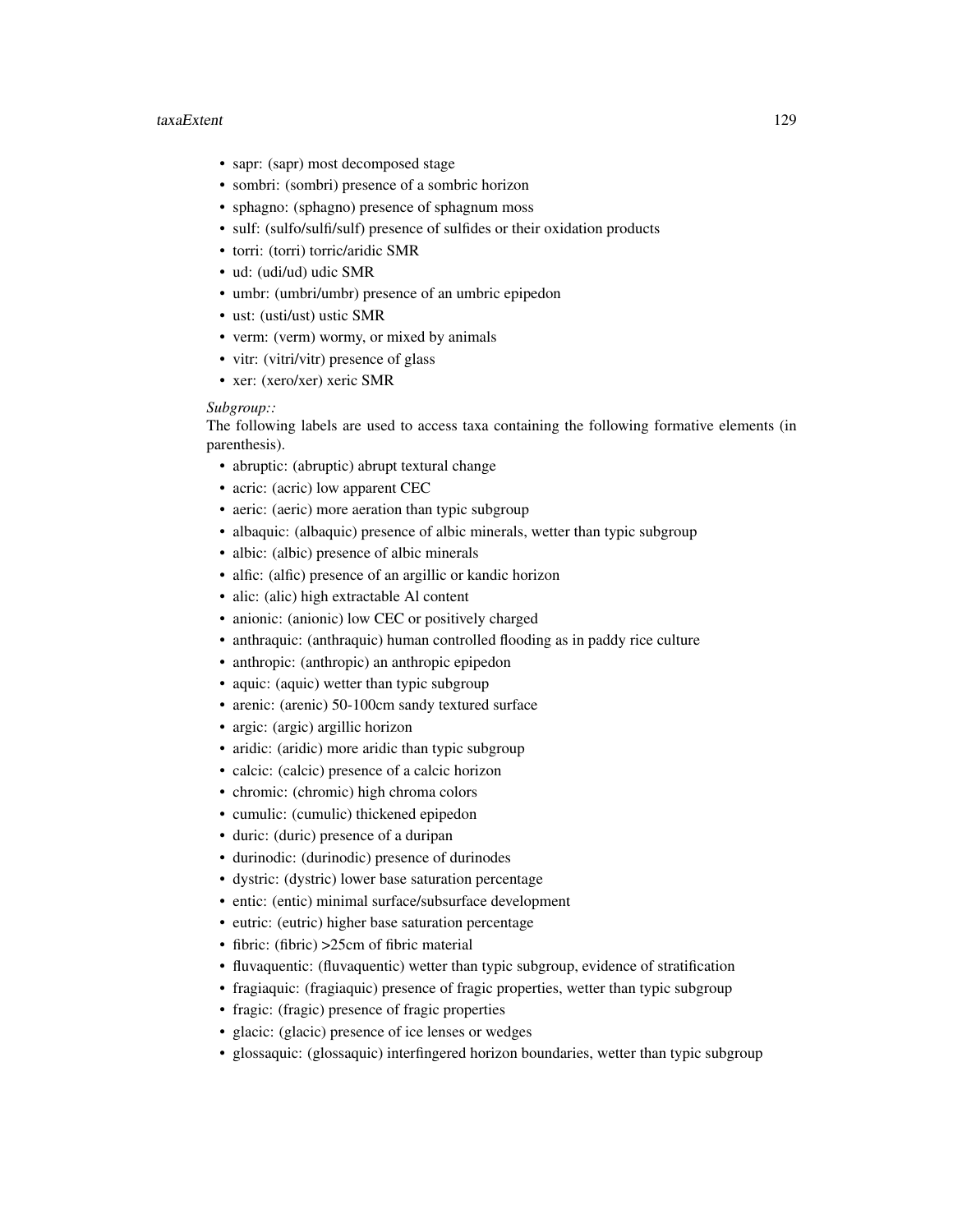#### 130 taxaExtent

- glossic: (glossic) interfingered horizon boundaries
- grossarenic: (grossarenic) >100cm sandy textured surface
- gypsic: (gypsic) presence of gypsic horizon
- halic: (halic) salty
- haplic: (haplic) central theme of subgroup concept
- hemic: (hemic) > 25cm of hemic organic material
- humic: (humic) higher organic matter content
- hydric: (hydric) presence of water
- kandic: (kandic) low activity clay present
- lamellic: (lamellic) presence of lamellae
- leptic: (leptic) thinner than typic subgroup
- limnic: (limnic) presence of a limnic layer
- lithic: (lithic) shallow lithic contact present
- natric: (natric) presence of sodium
- nitric: (nitric) presence of nitrate salts
- ombroaquic: (ombroaquic) surface wetness
- oxyaquic: (oxyaquic) water saturated but not reduced
- pachic: (pachic) epipedon thicker than typic subgroup
- petrocalcic: (petrocalcic) presence of a petrocalcic horizon
- petroferric: (petroferric) presence of petroferric contact
- petrogypsic: (petrogypsic) presence of a petrogypsic horizon
- petronodic: (petronodic) presence of concretions and/or nodules
- placic: (placic) presence of a placic horizon
- plinthic: (plinthic) presence of plinthite
- rhodic: (rhodic) darker red colors than typic subgroup
- ruptic: (ruptic) intermittent horizon
- salic: (salic) presence of a salic horizon
- sapric: (sapric) > 25cm of sapric organic material
- sodic: (sodic) high exchangeable Na content
- sombric: (sombric) presence of a sombric horizon
- sphagnic: (sphagnic) sphagnum organic material
- sulfic: (sulfic) presence of sulfides
- terric: (terric) mineral substratum within 1 meter
- thapto: (thaptic/thapto) presence of a buried soil horizon
- turbic: (turbic) evidence of cryoturbation
- udic: (udic) more humid than typic subgroup
- umbric: (umbric) presence of an umbric epipedon
- ustic: (ustic) more ustic than typic subgroup
- vermic: (vermic) animal mixed material
- vitric: (vitric) presence of glassy material
- xanthic: (xanthic) more yellow than typic subgroup
- xeric: (xeric) more xeric than typic subgroup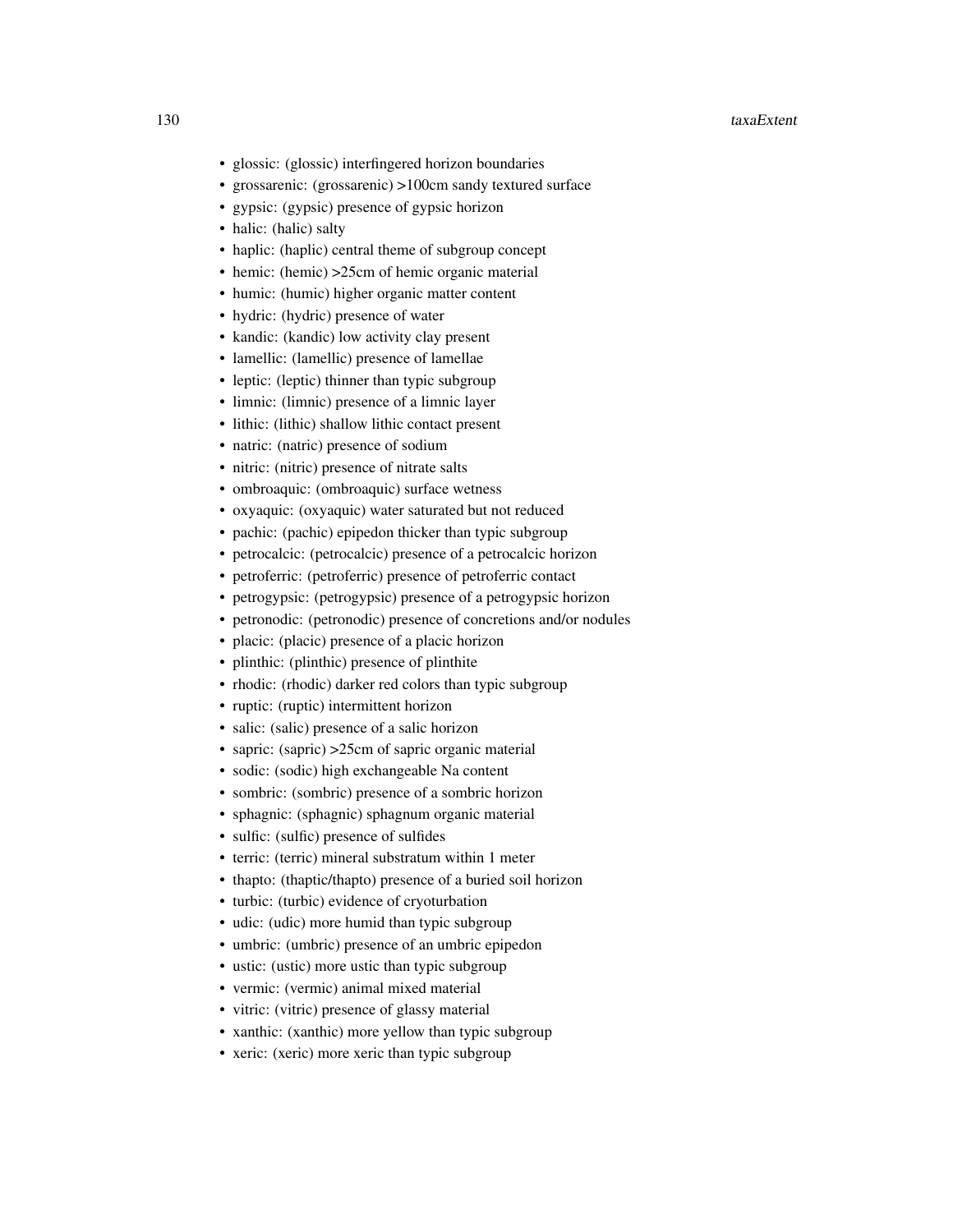#### taxaExtent 131

# Value

a SpatRaster object

# Author(s)

D.E. Beaudette and A.G. Brown

# Examples

```
## Not run:
\donttest{
if(requireNamespace("curl") &
  requireNamespace("terra") &
  curl::has_internet()) {
 library(terra)
 # soil order
 taxa <- 'vertisols'
 x <- taxaExtent(taxa, level = 'order')
 # suborder
 taxa <- 'ustalfs'
 x <- taxaExtent(taxa, level = 'suborder')
 # greatgroup
 taxa <- 'haplohumults'
 x <- taxaExtent(taxa, level = 'greatgroup')
 # subgroup
 taxa <- 'Typic Haploxerepts'
 x <- taxaExtent(taxa, level = 'subgroup')
 # greatgroup formative element
 taxa <- 'psamm'
 x <- taxaExtent(taxa, level = 'greatgroup', formativeElement = TRUE)
 # subgroup formative element
 taxa <- 'abruptic'
 x <- taxaExtent(taxa, level = 'subgroup', formativeElement = TRUE)
 # coarsen for faster plotting
 a \leq terra::aggregate(x, fact = 5, na.rm = TRUE)
 # quick evaluation of the result
 terra::plot(a, axes = FALSE)
}
}
```
## End(Not run)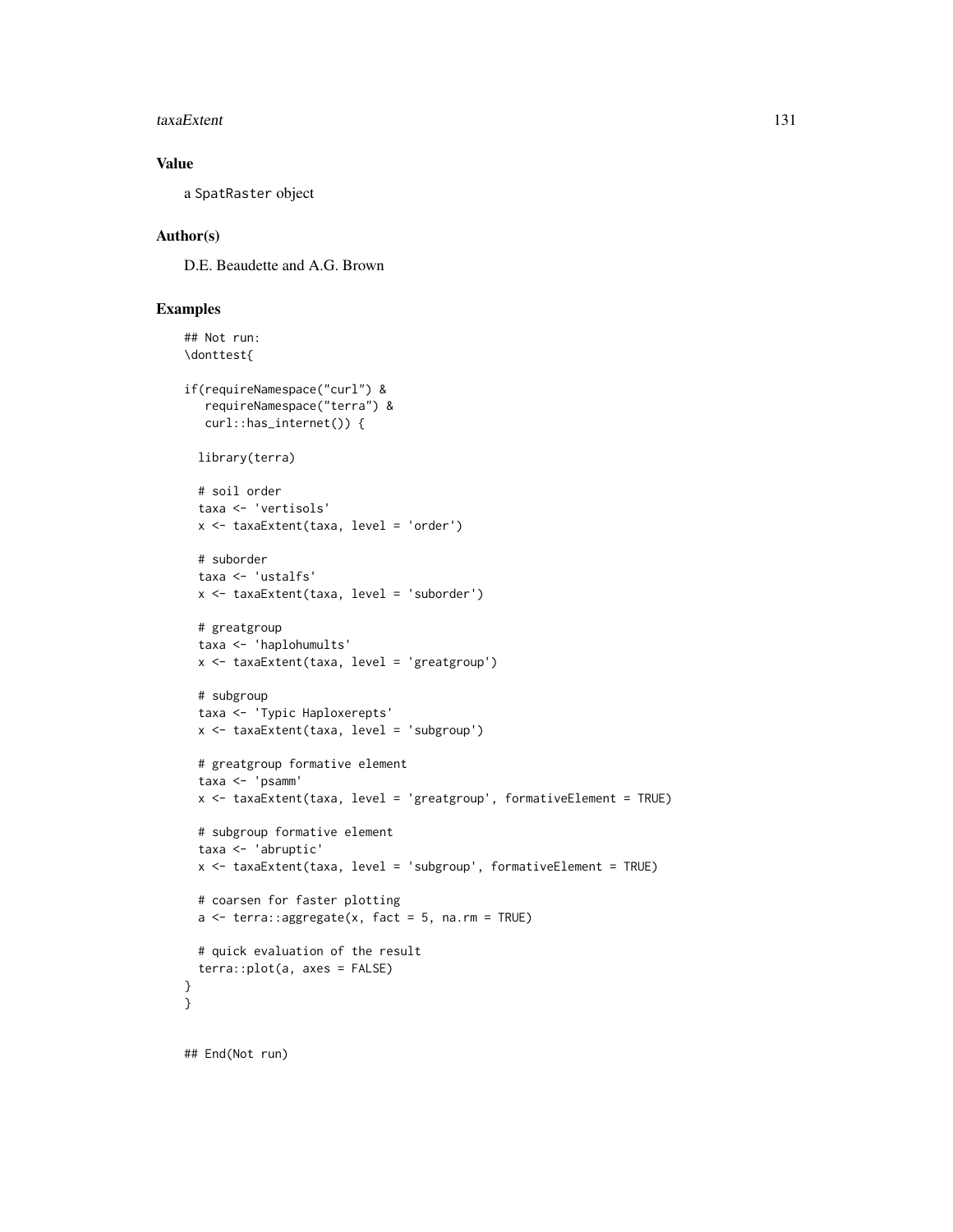<span id="page-131-0"></span>uncode *Convert coded values returned from NASIS and SDA queries into human-readable values*

# Description

These functions convert the coded values returned from NASIS or SDA to factors (e.g.  $1 = \text{Alfisols}$ ) using the metadata tables from NASIS. For SDA the metadata is pulled from a static snapshot in the soilDB package (/data/metadata.rda).

#### Usage

```
uncode(
  df,
  invert = FALSE,
  db = "NASIS",
  droplevels = FALSE,
  stringsAsFactors = NULL,
  dsn = NULL
)
```
code(df, db = "NASIS", droplevels = FALSE, stringsAsFactors = NULL, dsn = NULL)

# Arguments

| df               | data.frame                                                                                                                                                                                            |  |
|------------------|-------------------------------------------------------------------------------------------------------------------------------------------------------------------------------------------------------|--|
| invert           | converts the code labels back to their coded values (FALSE)                                                                                                                                           |  |
| db               | label specifying the soil database the data is coming from, which indicates<br>whether or not to query metadata from local NASIS database ("NASIS") or use<br>soilDB-local snapshot ("LIMS" or "SDA") |  |
| droplevels       | logical: indicating whether to drop unused levels in classifying factors. This is<br>useful when a class has large number of unused classes, which can waste space<br>in tables and figures.          |  |
| stringsAsFactors |                                                                                                                                                                                                       |  |
|                  | deprecated                                                                                                                                                                                            |  |
| dsn              | Optional: path to local SQLite database containing NASIS table structure; de-<br>fault: NULL                                                                                                          |  |

### Details

These functions convert the coded values returned from NASIS into their plain text representation. It duplicates the functionality of the CODELABEL function found in NASIS. This function is primarily intended to be used internally by other soilDB R functions, in order to minimize the need to manually convert values.

The function works by iterating through the column names in a data frame and looking up whether they match any of the ColumnPhysicalNames found in the metadata domain tables. If matches are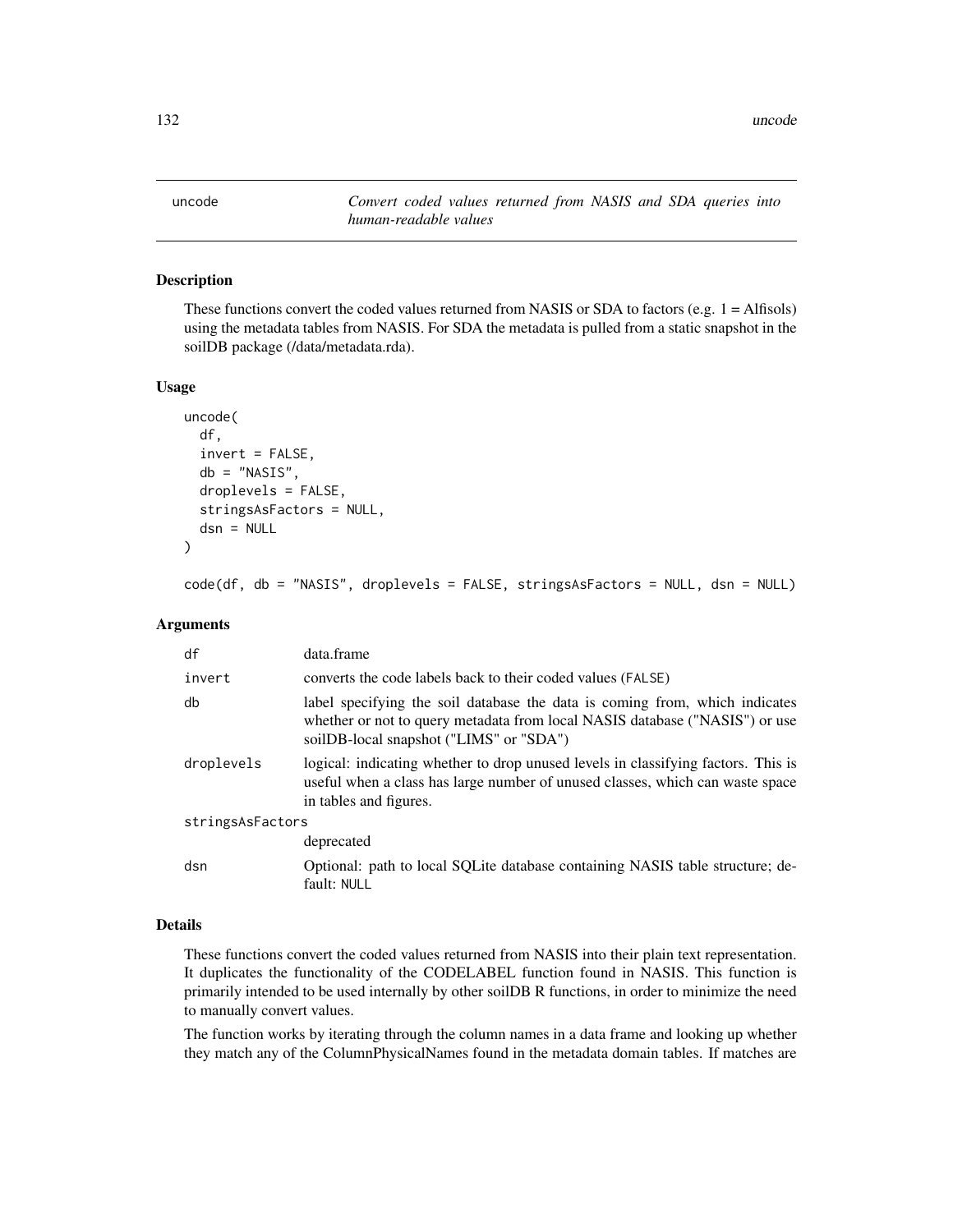<span id="page-132-0"></span>found then the columns coded values are converted to their corresponding factor levels. Therefore it is not advisable to reuse column names from NASIS unless the contents match the range of values and format found in NASIS. Otherwise uncode() will convert their values to NA.

When data is being imported from NASIS, the metadata tables are sourced directly from NASIS. When data is being imported from SDA or the NASIS Web Reports, the metadata is pulled from a static snapshot in the soilDB package.

Set options(soilDB.NASIS.skip\_uncode = TRUE) to bypass decoding logic; for instance when using soilDB NASIS functions with custom NASIS snapshots that have already been decoded.

# Value

A data.frame with the results.

#### Author(s)

Stephen Roecker

#### Examples

```
# convert column name `fraghard` (fragment hardness) codes to labels
uncode(data, frame(fraghard = 1:10))
```
# convert column name `fragshp` (fragment shape) labels to codes code(data.frame(fragshp = c("flat", "nonflat")))

us\_ss\_timeline *Timeline of US Published Soil Surveys*

#### **Description**

This dataset contains the years of each US Soil Survey was published.

# Format

A data.frame with 5209 observations on the following 5 variables.

- "ssa": Soil Survey name, a character vector
- "year": Year of publication, a numeric vector
- "pdf": Does a manuscript PDF document exist? a logical vector
- "state": State abbreviation, a character vector

### Details

This data was web scraped from the NRCS Soils Website. The scraping procedure and a example plot are included in the examples section below.

#### Source

https://www.nrcs.usda.gov/wps/portal/nrcs/soilsurvey/soils/survey/state/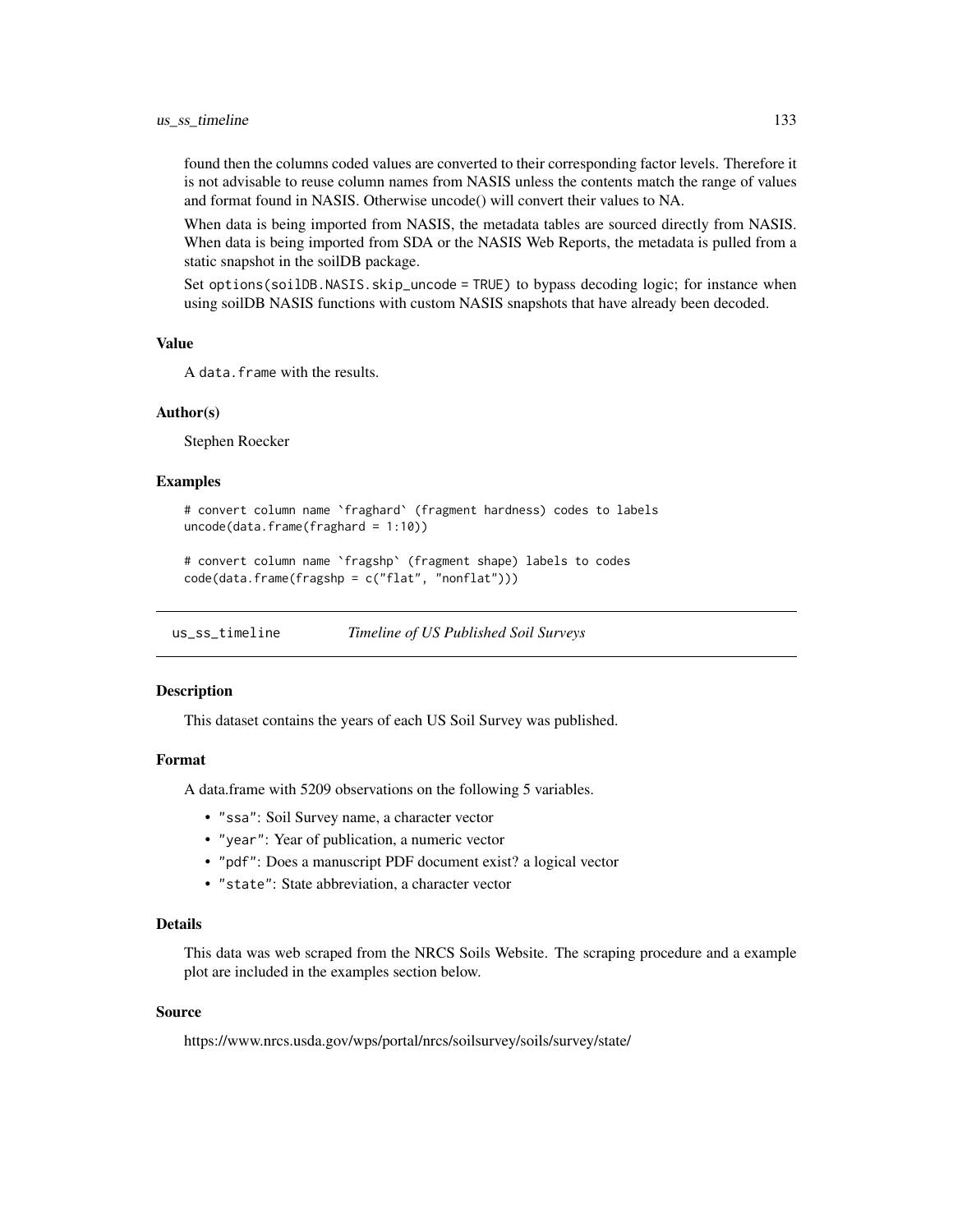<span id="page-133-0"></span>

Compute "water" day and year, based on the end of the typical or legal dry season. This is September 30 in California.

# Usage

waterDayYear(d, end = "09-30", format = "%Y-%m-%d", tz = "")

# Arguments

|        | anything the can be safely converted to POSIX1t                              |
|--------|------------------------------------------------------------------------------|
| end    | "MM-DD" notation for end of water year                                       |
| format | Used in POSIXIt conversion. Default "%Y-%m-%d"                               |
| tz     | Used in POSIXIt conversion for custom timezone. Default "" is current locale |
|        |                                                                              |

# Details

This function doesn't know about leap-years. Probably worth checking.

# Value

A data.frame object with the following

| W٧ | the "water year" |
|----|------------------|
| wd | the "water day"  |

#### Author(s)

D.E. Beaudette

# References

Ideas borrowed from: <https://github.com/USGS-R/dataRetrieval/issues/246> and [https:](https://stackoverflow.com/questions/48123049/create-day-index-based-on-water-year) [//stackoverflow.com/questions/48123049/create-day-index-based-on-water-year](https://stackoverflow.com/questions/48123049/create-day-index-based-on-water-year)

# Examples

```
# try it
waterDayYear('2019-01-01')
```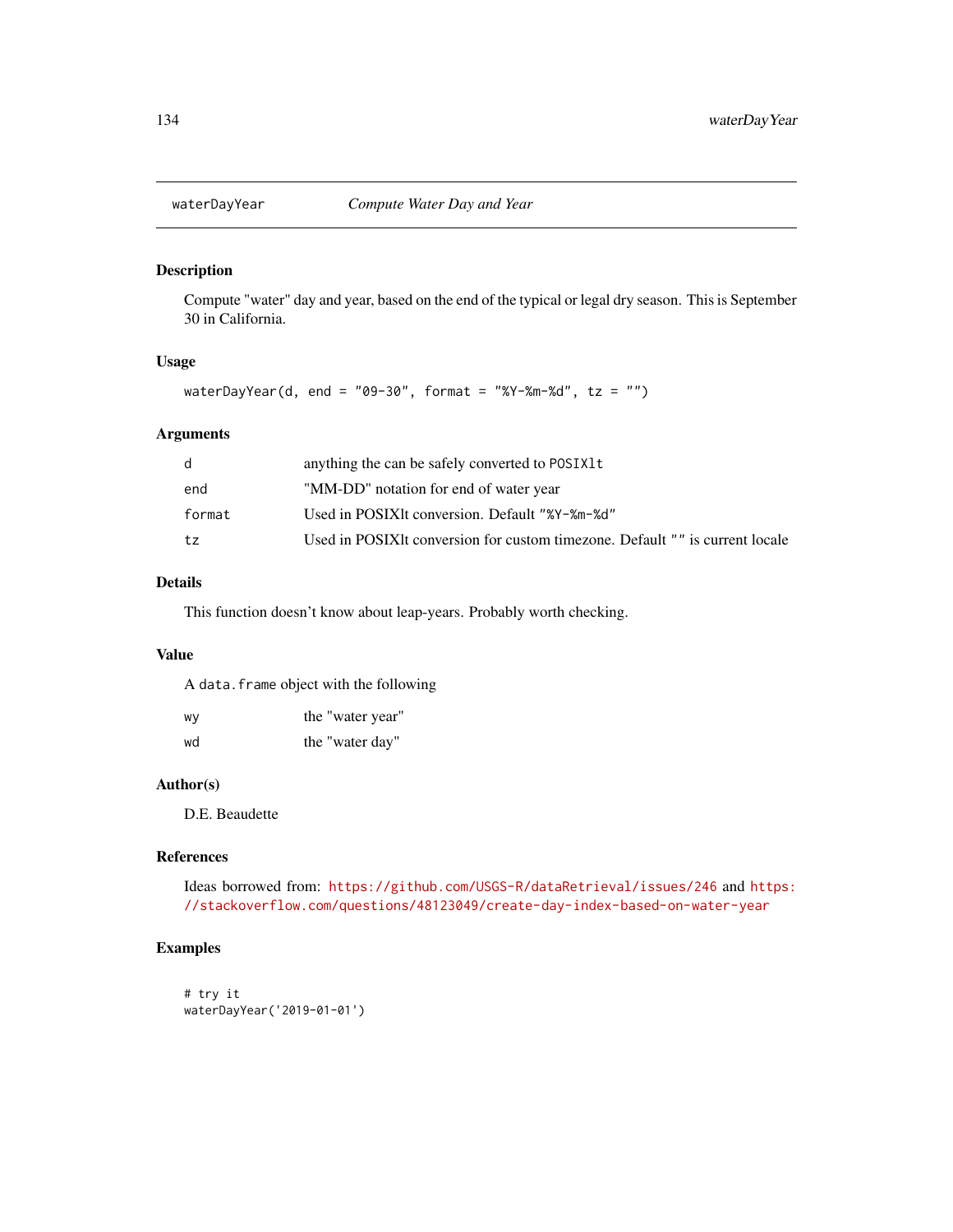<span id="page-134-0"></span>

List variables or databases provided by soilDB web coverage service (WCS) abstraction. These lists will be expanded in future versions.

# Usage

WCS\_details(wcs = c("mukey", "ISSR800"))

# Arguments

wcs a WCS label ('mukey' or 'ISSR800')

# Value

a data.frame

# Examples

WCS\_details(wcs = 'ISSR800')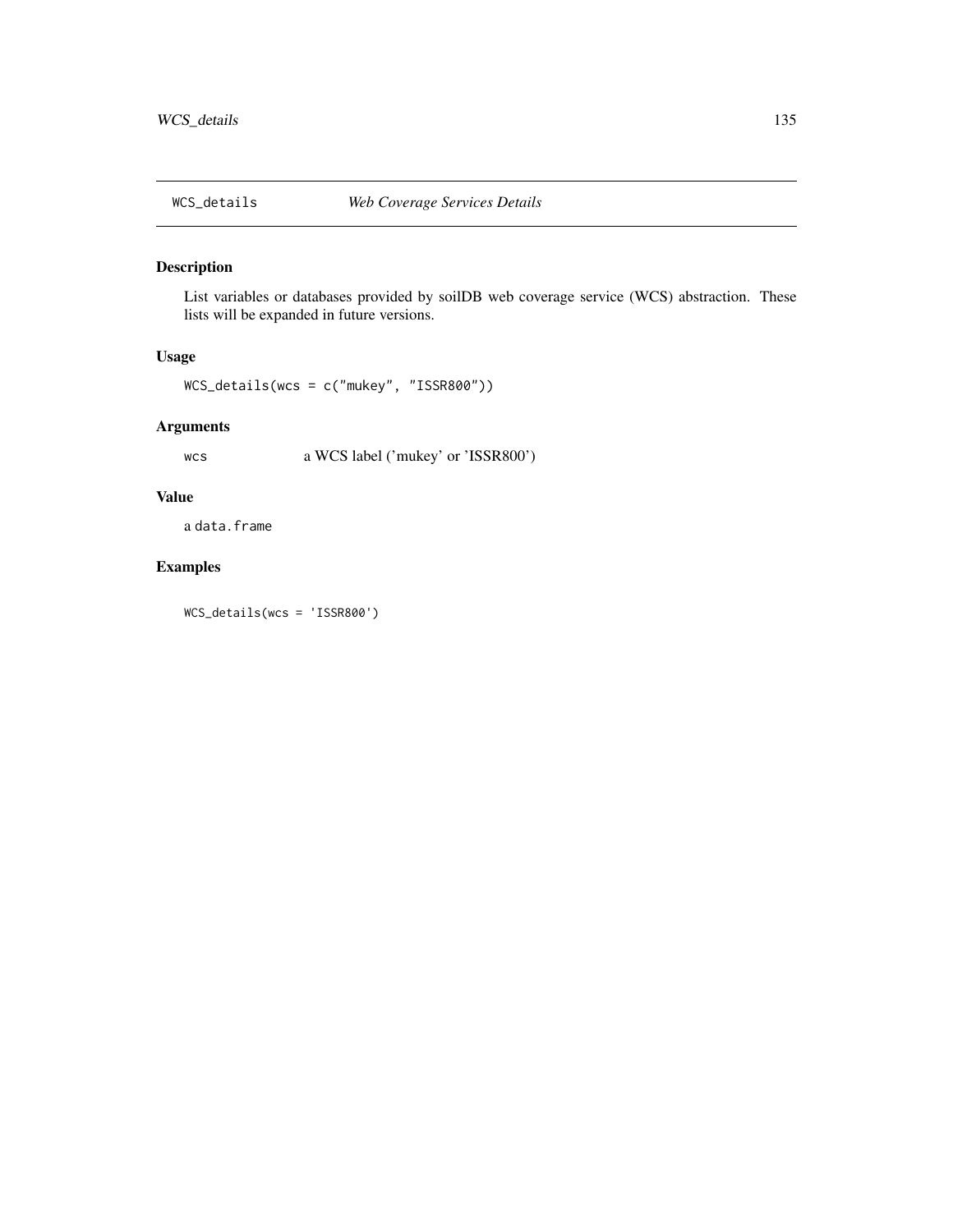# Index

∗ IO parseWebReport, [105](#page-104-0) ∗ datasets loafercreek, [95](#page-94-0) metadata, [99](#page-98-0) NASIS\_table\_column\_keys, [102](#page-101-0) SCAN\_SNOTEL\_metadata, [111](#page-110-1) us\_ss\_timeline, [133](#page-132-0) ∗ hplot STRplot, [124](#page-123-0) ∗ manip estimateSTR, [9](#page-8-1) fetchNASISLabData, [17](#page-16-0) fetchNASISWebReport, [18](#page-17-0) fetchOSD, [20](#page-19-1) fetchPedonPC, [23](#page-22-0) get\_colors\_from\_NASIS\_db, [34](#page-33-0) get\_colors\_from\_pedon\_db, [35](#page-34-0) get\_comonth\_from\_NASIS\_db, [35](#page-34-0) get\_component\_data\_from\_NASIS\_db, [36](#page-35-0) get\_component\_from\_GDB, [39](#page-38-0) get\_component\_from\_SDA, [41](#page-40-0) get\_cosoilmoist\_from\_NASIS, [43](#page-42-0) get\_extended\_data\_from\_NASIS\_db, [45](#page-44-0) get\_extended\_data\_from\_pedon\_db, [46](#page-45-0) get\_hz\_data\_from\_NASIS\_db, [47](#page-46-0) get\_hz\_data\_from\_pedon\_db, [48](#page-47-0) get\_lablayer\_data\_from\_NASIS\_db, [49](#page-48-0) get\_labpedon\_data\_from\_NASIS\_db, [50](#page-49-0) get\_site\_data\_from\_NASIS\_db, [84](#page-83-0) get\_site\_data\_from\_pedon\_db, [85](#page-84-0) get\_soilseries\_from\_NASIS, [86](#page-85-0) get\_text\_notes\_from\_NASIS\_db, [87](#page-86-0) get\_veg\_data\_from\_NASIS\_db, [88](#page-87-0)

get\_veg\_from\_AK\_Site, [89](#page-88-0) get\_veg\_from\_MT\_veg\_db, [89](#page-88-0) get\_veg\_from\_NPS\_PLOTS\_db, [90](#page-89-0) get\_veg\_other\_from\_MT\_veg\_db, [91](#page-90-0) get\_veg\_species\_from\_MT\_veg\_db, [91](#page-90-0) OSDquery, [103](#page-102-1) SCAN\_sensor\_metadata, [109](#page-108-1) SDA\_query, [111](#page-110-1) SDA\_spatialQuery, [113](#page-112-1) siblings, [119](#page-118-1) simplifyColorData, [120](#page-119-0) simplifyFragmentData, [121](#page-120-0) SoilWeb\_spatial\_query, [123](#page-122-0) summarizeSoilTemperature, [125](#page-124-0) uncode, [132](#page-131-0) waterDayYear, [134](#page-133-0) ∗ package soilDB-package, [4](#page-3-0) ∗ utilities fetchKSSL, [10](#page-9-0) code *(*uncode*)*, [132](#page-131-0) createSSURGO, [4](#page-3-0) createStaticNASIS, [5](#page-4-0) dbConnectNASIS, [6](#page-5-0) dbQueryNASIS, [6](#page-5-0) downloadSSURGO, [7](#page-6-0) estimateColorMixture, [8](#page-7-0) estimateSTR, [9,](#page-8-1) *[125](#page-124-0)* fetchGDB *(*get\_component\_from\_GDB*)*, [39](#page-38-0) fetchHenry *(*summarizeSoilTemperature*)*, [125](#page-124-0) fetchKSSL, [10](#page-9-0) fetchLDM, [13](#page-12-0) fetchNASIS, *[4](#page-3-0)*, [15,](#page-14-0) *[36](#page-35-0)*, *[38](#page-37-0)*, *[44](#page-43-0)* fetchNASISLabData, [17](#page-16-0) fetchNASISWebReport, [18](#page-17-0)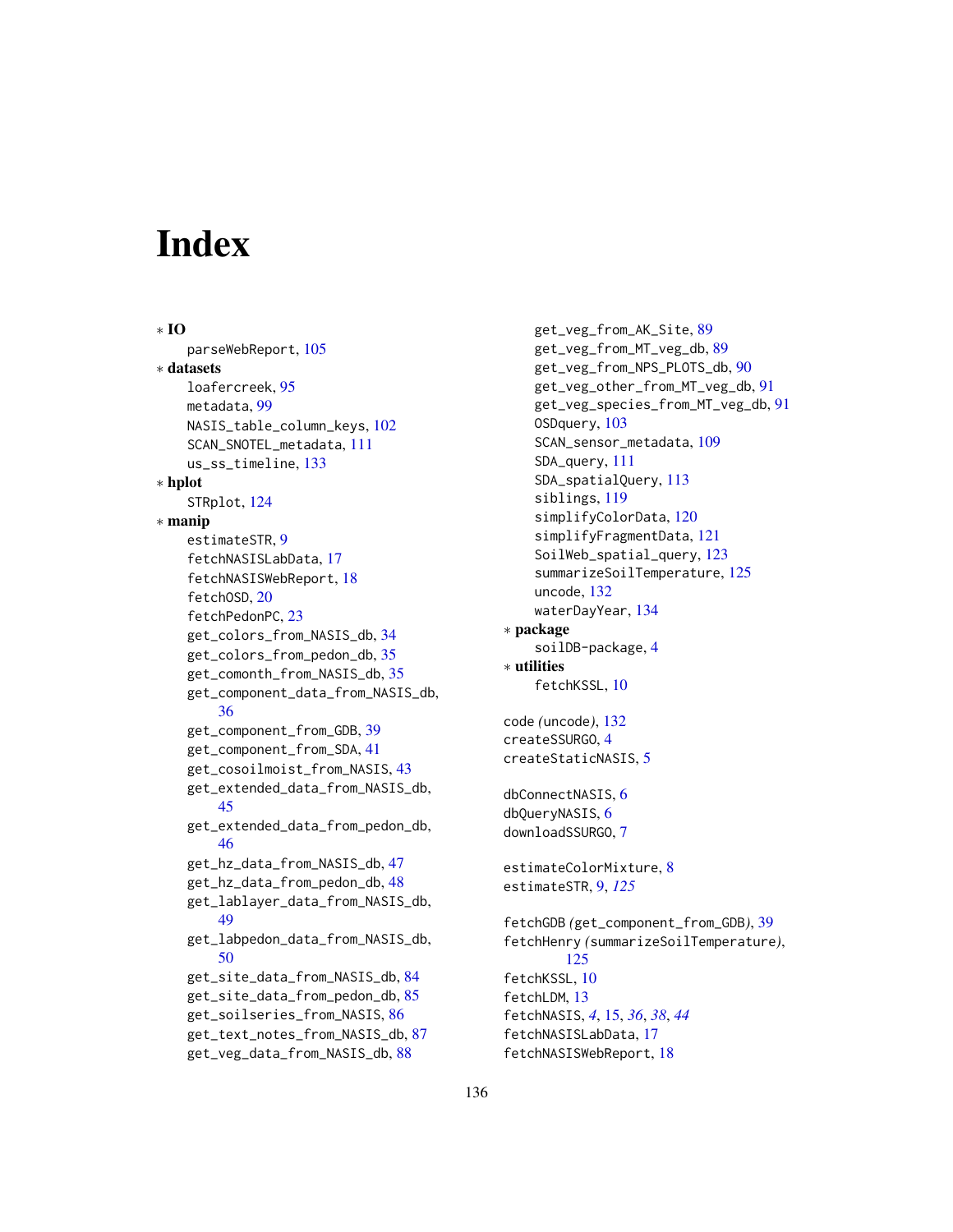#### INDEX  $137$

fetchOSD, *[12](#page-11-0)*, [20,](#page-19-1) *[25](#page-24-0)*, *[104](#page-103-0)*, *[120](#page-119-0)* fetchPedonPC, *[4](#page-3-0)*, [23](#page-22-0) fetchRaCA, [24](#page-23-0) fetchSCAN, *[126](#page-125-0)* fetchSCAN *(*SCAN\_sensor\_metadata*)*, [109](#page-108-1) fetchSDA *(*get\_component\_from\_SDA*)*, [41](#page-40-0) fetchSDA\_spatial, [25](#page-24-0) fetchSoilGrids, [27](#page-26-0) fetchVegdata, [29](#page-28-0) filter\_geochem, [31](#page-30-0) format\_SQL\_in\_statement, [32](#page-31-0) get\_chorizon\_from\_NASISWebReport *(*fetchNASISWebReport*)*, [18](#page-17-0) get\_chorizon\_from\_SDA *(*get\_component\_from\_SDA*)*, [41](#page-40-0) get\_cointerp\_from\_SDA *(*get\_component\_from\_SDA*)*, [41](#page-40-0) get\_colors\_from\_NASIS\_db, [34](#page-33-0) get\_colors\_from\_pedon\_db, [35,](#page-34-0) *[48](#page-47-0)* get\_comonth\_from\_NASIS\_db, [35](#page-34-0) get\_component\_cogeomorph\_data\_from\_NASIS\_db *(*get\_component\_data\_from\_NASIS\_db*)*, [36](#page-35-0) get\_component\_cogeomorph\_data\_from\_NASIS\_db2 *(*get\_component\_data\_from\_NASIS\_db*)*, [36](#page-35-0) get\_component\_copm\_data\_from\_NASIS\_db *(*get\_component\_data\_from\_NASIS\_db*)*, [36](#page-35-0) get\_component\_correlation\_data\_from\_NASIS\_db *(*get\_component\_data\_from\_NASIS\_db*)*, [36](#page-35-0) get\_component\_data\_from\_NASIS\_db, [36](#page-35-0) get\_component\_diaghz\_from\_NASIS\_db *(*get\_component\_data\_from\_NASIS\_db*)*, [36](#page-35-0) get\_component\_esd\_data\_from\_NASIS\_db *(*get\_component\_data\_from\_NASIS\_db*)*, [36](#page-35-0) get\_component\_from\_GDB, [39](#page-38-0) get\_component\_from\_NASISWebReport *(*fetchNASISWebReport*)*, [18](#page-17-0) get\_component\_from\_SDA, [41](#page-40-0) get\_component\_horizon\_data\_from\_NASIS\_db *(*get\_component\_data\_from\_NASIS\_db*)*, [36](#page-35-0) get\_component\_otherveg\_data\_from\_NASIS\_db

*(*get\_component\_data\_from\_NASIS\_db*)*,

# [36](#page-35-0)

get\_component\_restrictions\_from\_NASIS\_db *(*get\_component\_data\_from\_NASIS\_db*)*, [36](#page-35-0) get\_concentrations\_from\_NASIS\_db *(*fetchNASIS*)*, [15](#page-14-0) get\_copedon\_from\_NASIS\_db *(*get\_component\_data\_from\_NASIS\_db*)*, [36](#page-35-0) get\_cosoilmoist\_from\_NASIS, [43](#page-42-0) get\_cosoilmoist\_from\_NASISWebReport, *[44](#page-43-0)* get\_cosoilmoist\_from\_NASISWebReport *(*fetchNASISWebReport*)*, [18](#page-17-0) get\_cosoilmoist\_from\_SDA, *[44](#page-43-0)* get\_cosoilmoist\_from\_SDA *(*get\_component\_from\_SDA*)*, [41](#page-40-0) get\_cotext\_from\_NASIS\_db *(*get\_text\_notes\_from\_NASIS\_db*)*, [87](#page-86-0) get\_EDIT\_ecoclass\_by\_geoUnit, [44](#page-43-0) get\_extended\_data\_from\_NASIS\_db, [45](#page-44-0) get\_extended\_data\_from\_pedon\_db, [46](#page-45-0) get\_hz\_data\_from\_NASIS\_db, *[34](#page-33-0)*, *[46](#page-45-0)*, [47,](#page-46-0) *[48](#page-47-0)*, *[85](#page-84-0)* get\_hz\_data\_from\_pedon\_db, *[23](#page-22-0)*, *[35](#page-34-0)*, *[47](#page-46-0)*, [48,](#page-47-0) *[85](#page-84-0)*, *[87](#page-86-0)*, *[89](#page-88-0)* get\_lablayer\_data\_from\_NASIS\_db, [49,](#page-48-0) *[50](#page-49-0)* get\_labpedon\_data\_from\_NASIS\_db, *[18](#page-17-0)*, *[49](#page-48-0)*, [50](#page-49-0) get\_legend\_from\_GDB *(*get\_component\_from\_GDB*)*, [39](#page-38-0) get\_legend\_from\_NASIS *(*get\_mapunit\_from\_NASIS*)*, [51](#page-50-0) get\_legend\_from\_NASISWebReport *(*fetchNASISWebReport*)*, [18](#page-17-0) get\_legend\_from\_SDA *(*get\_component\_from\_SDA*)*, [41](#page-40-0) get\_lmuaoverlap\_from\_NASIS *(*get\_mapunit\_from\_NASIS*)*, [51](#page-50-0) get\_lmuaoverlap\_from\_NASISWebReport *(*fetchNASISWebReport*)*, [18](#page-17-0) get\_lmuaoverlap\_from\_SDA *(*get\_component\_from\_SDA*)*, [41](#page-40-0) get\_mapunit\_from\_GDB *(*get\_component\_from\_GDB*)*, [39](#page-38-0) get\_mapunit\_from\_NASIS, [51](#page-50-0) get\_mapunit\_from\_NASISWebReport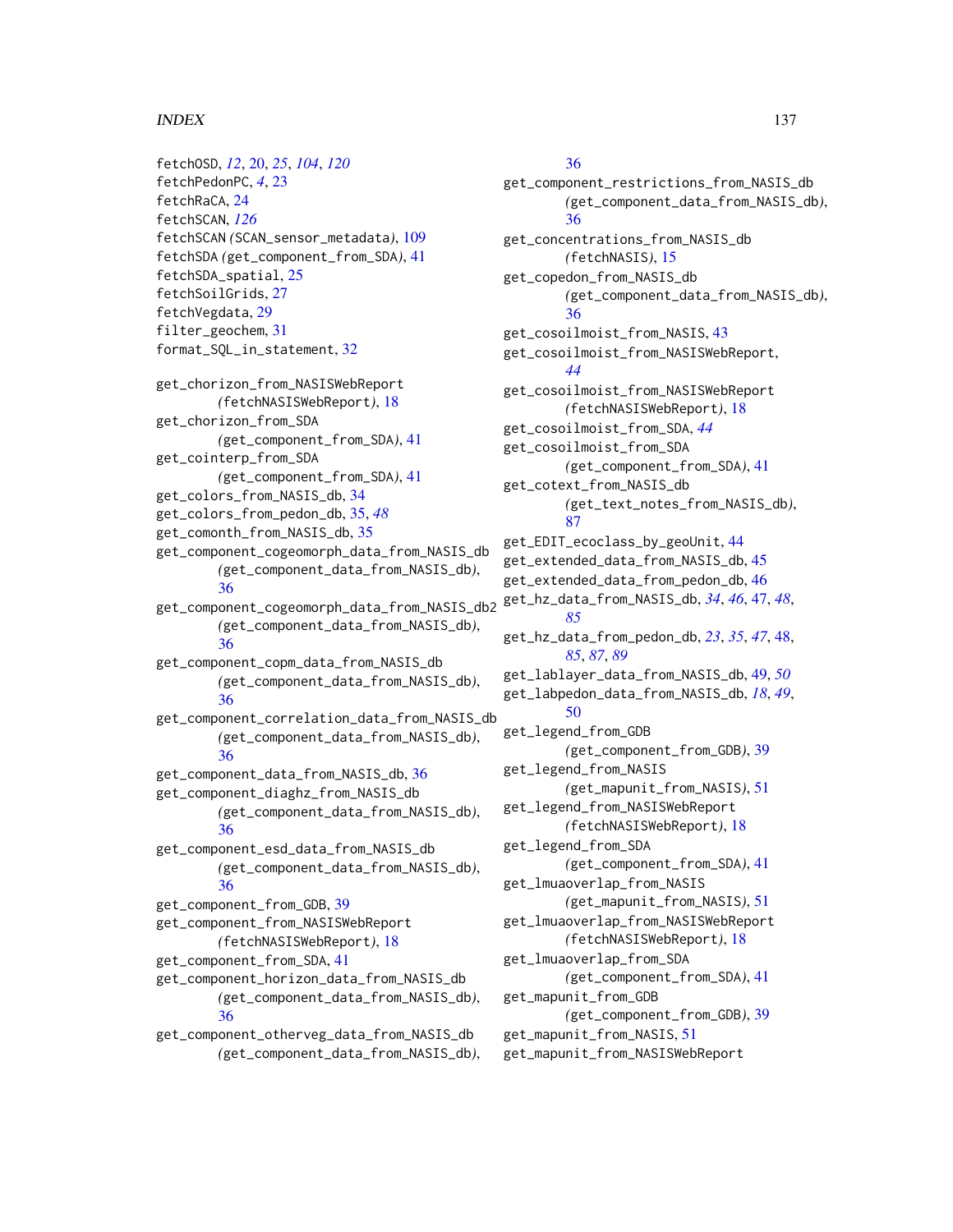*(*fetchNASISWebReport*)*, [18](#page-17-0) get\_mapunit\_from\_SDA *(*get\_component\_from\_SDA*)*, [41](#page-40-0) get\_mutext\_from\_NASIS\_db *(*get\_text\_notes\_from\_NASIS\_db*)*, [87](#page-86-0) get\_NASIS\_fkey\_by\_name *(*get\_NASIS\_table\_key\_by\_name*)*,  $52$ get\_NASIS\_pkey\_by\_name *(*get\_NASIS\_table\_key\_by\_name*)*, [52](#page-51-0) get\_NASIS\_pkeyref\_by\_name *(*get\_NASIS\_table\_key\_by\_name*)*, [52](#page-51-0) get\_NASIS\_table\_key\_by\_name, [52](#page-51-0) get\_NASIS\_table\_name\_by\_purpose, [52](#page-51-0) get\_NOAA\_GHCND, [53](#page-52-0) get\_NOAA\_stations\_nearXY, [54](#page-53-0) get\_OSD, [55](#page-54-0) get\_OSD\_JSON *(*get\_OSD*)*, [55](#page-54-0) get\_phfmp\_from\_NASIS\_db *(*fetchNASIS*)*, [15](#page-14-0) get\_phorizon\_from\_NASIS\_db *(*fetchNASIS*)*, [15](#page-14-0) get\_progress\_from\_NASISWebReport *(*fetchNASISWebReport*)*, [18](#page-17-0) get\_project\_correlation\_from\_NASISWebReport *(*fetchNASISWebReport*)*, [18](#page-17-0) get\_project\_from\_NASISWebReport *(*fetchNASISWebReport*)*, [18](#page-17-0) get\_projectmapunit2\_from\_NASISWebReport *(*fetchNASISWebReport*)*, [18](#page-17-0) get\_projectmapunit\_from\_NASIS *(*get\_mapunit\_from\_NASIS*)*, [51](#page-50-0) get\_projectmapunit\_from\_NASISWebReport *(*fetchNASISWebReport*)*, [18](#page-17-0) get\_RMF\_from\_NASIS\_db *(*fetchNASIS*)*, [15](#page-14-0) get\_SDA\_coecoclass, [56](#page-55-0) get\_SDA\_cosurfmorph, [57](#page-56-0) get\_SDA\_hydric, [59](#page-58-0) get\_SDA\_interpretation, [61](#page-60-0) get\_SDA\_metrics, [77](#page-76-0) get\_SDA\_muaggatt, [78](#page-77-0) get\_SDA\_pmgroupname, [79](#page-78-0) get\_SDA\_property, [80](#page-79-0) get\_SDV\_legend\_elements, [83](#page-82-0) get\_site\_data\_from\_NASIS\_db, *[34](#page-33-0)*, *[46](#page-45-0)*, *[48](#page-47-0)*, [84](#page-83-0)

get\_site\_data\_from\_pedon\_db, *[35](#page-34-0)*, *[47,](#page-46-0) [48](#page-47-0)*, [85,](#page-84-0) *[87](#page-86-0)*, *[89](#page-88-0)* get\_sitesoilmoist\_from\_NASISWebReport *(*fetchNASISWebReport*)*, [18](#page-17-0) get\_soilseries\_from\_NASIS, [86](#page-85-0) get\_soilseries\_from\_NASISWebReport *(*get\_soilseries\_from\_NASIS*)*, [86](#page-85-0) get\_text\_notes\_from\_NASIS\_db, [87](#page-86-0) get\_veg\_data\_from\_NASIS\_db, [88](#page-87-0) get\_veg\_from\_AK\_Site, *[85](#page-84-0)*, [89](#page-88-0) get\_veg\_from\_MT\_veg\_db, [89,](#page-88-0) *[91,](#page-90-0) [92](#page-91-0)* get\_veg\_from\_NPS\_PLOTS\_db, [90](#page-89-0) get\_veg\_other\_from\_MT\_veg\_db, *[90](#page-89-0)*, [91,](#page-90-0) *[92](#page-91-0)* get\_veg\_species\_from\_MT\_veg\_db, *[90,](#page-89-0) [91](#page-90-0)*, **Q1** get\_vegplot\_from\_NASIS\_db *(*fetchVegdata*)*, [29](#page-28-0) get\_vegplot\_location\_from\_NASIS\_db *(*fetchVegdata*)*, [29](#page-28-0) get\_vegplot\_species\_from\_NASIS\_db *(*fetchVegdata*)*, [29](#page-28-0) get\_vegplot\_textnote\_from\_NASIS\_db *(*fetchVegdata*)*, [29](#page-28-0) get\_vegplot\_transect\_from\_NASIS\_db *(*fetchVegdata*)*, [29](#page-28-0) get\_vegplot\_transpecies\_from\_NASIS\_db *(*fetchVegdata*)*, [29](#page-28-0) get\_vegplot\_tree\_si\_details\_from\_NASIS\_db *(*fetchVegdata*)*, [29](#page-28-0) get\_vegplot\_tree\_si\_summary\_from\_NASIS\_db *(*fetchVegdata*)*, [29](#page-28-0) get\_vegplot\_trhi\_from\_NASIS\_db *(*fetchVegdata*)*, [29](#page-28-0) getHzErrorsNASIS, [33](#page-32-0) getHzErrorsPedonPC, *[23](#page-22-0)* getHzErrorsPedonPC *(*fetchPedonPC*)*, [23](#page-22-0) gopheridge *(*loafercreek*)*, [95](#page-94-0) ISSR800.wcs, [92](#page-91-0)

```
KSSL_VG_model, 93
```
loafercreek, *[4](#page-3-0)*, [95](#page-94-0) local\_NASIS\_defined, [96](#page-95-0)

make\_EDIT\_service\_URL, [97](#page-96-0) makeChunks, [97](#page-96-0) metadata, [99](#page-98-0) mineralKing *(*loafercreek*)*, [95](#page-94-0)